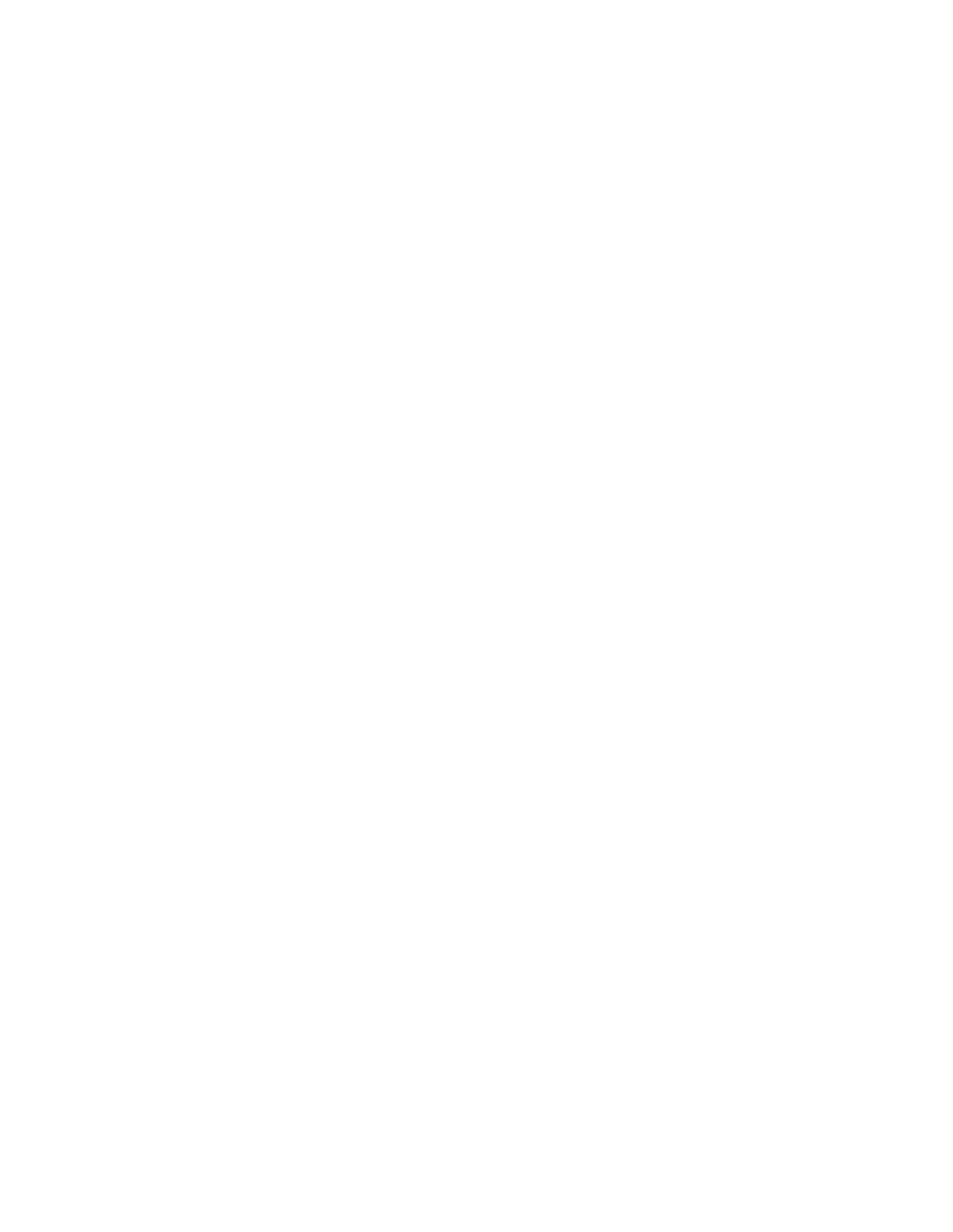# Contents

| An Introduction to Hyperplane Arrangements                                                             | $\mathbf{1}$         |
|--------------------------------------------------------------------------------------------------------|----------------------|
| Lecture 1. Basic definitions, the intersection poset and the characteristic<br>polynomial<br>Exercises | $\overline{2}$<br>12 |
| Lecture 2. Properties of the intersection poset and graphical arrangements                             | 13                   |
| Exercises                                                                                              | 30                   |
| Lecture 3. Matroids and geometric lattices                                                             | 31                   |
| Exercises                                                                                              | 39                   |
| Lecture 4. Broken circuits, modular elements, and supersolvability                                     | 41                   |
| Exercises                                                                                              | 58                   |
| Lecture 5. Finite fields                                                                               | 61                   |
| Exercises                                                                                              | 81                   |
| Lecture 6. Separating Hyperplanes                                                                      | 89                   |
| Exercises                                                                                              | 106                  |
| Bibliography                                                                                           | 109                  |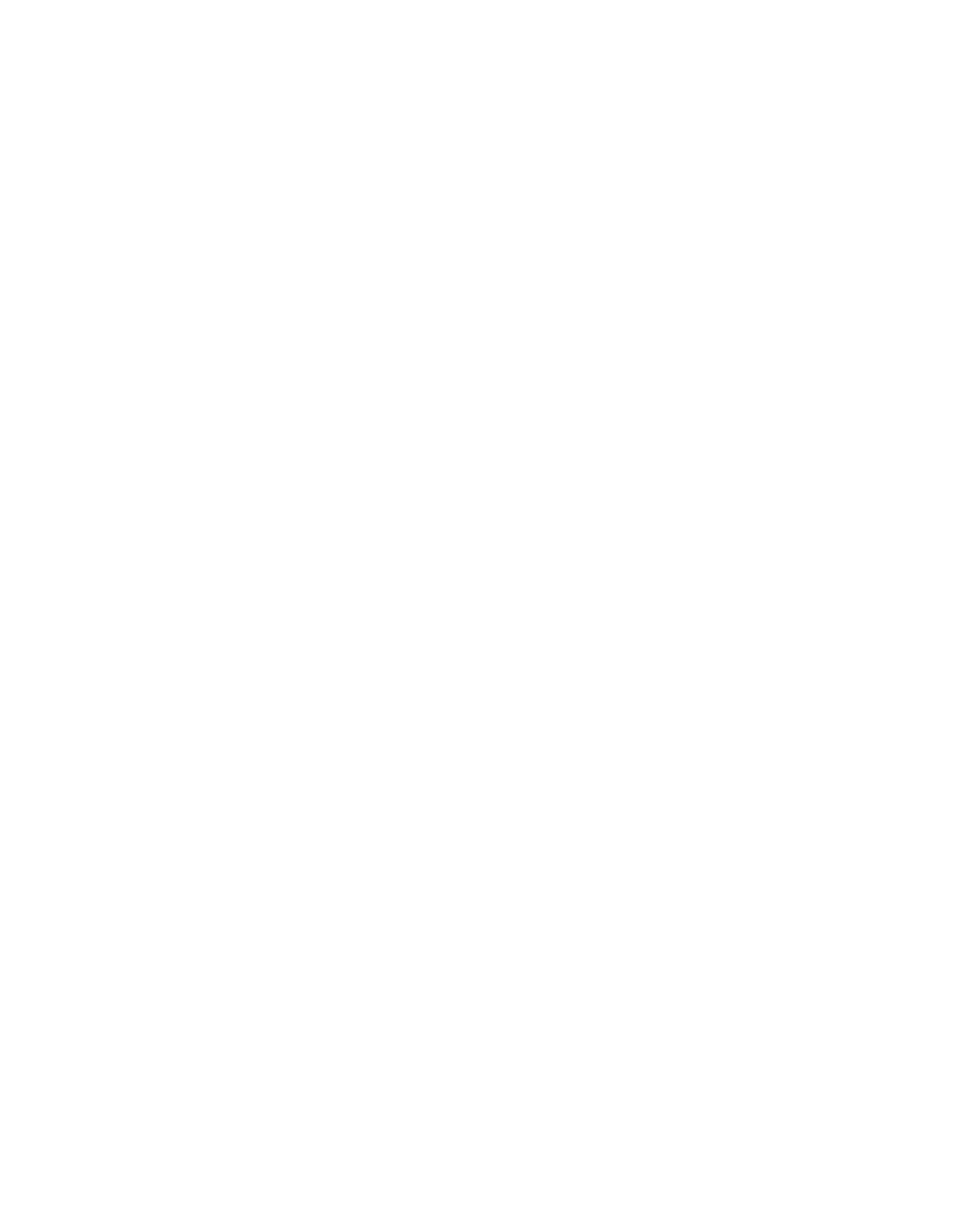## An Introduction to Hyperplane Arrangements

Richard P. Stanley<sup>1,2</sup>

<sup>1</sup>version of February 26, 2006

 $2$ The author was supported in part by NSF grant DMS-9988459. He is grateful to Lauren Williams for her careful reading of the original manuscript and many helpful suggestions, and to Hélène Barcelo and Guangfeng Jiang for a number of of additional suggestions. Students in 18.315, taught at MIT during fall 2004, also made some helpful contributions.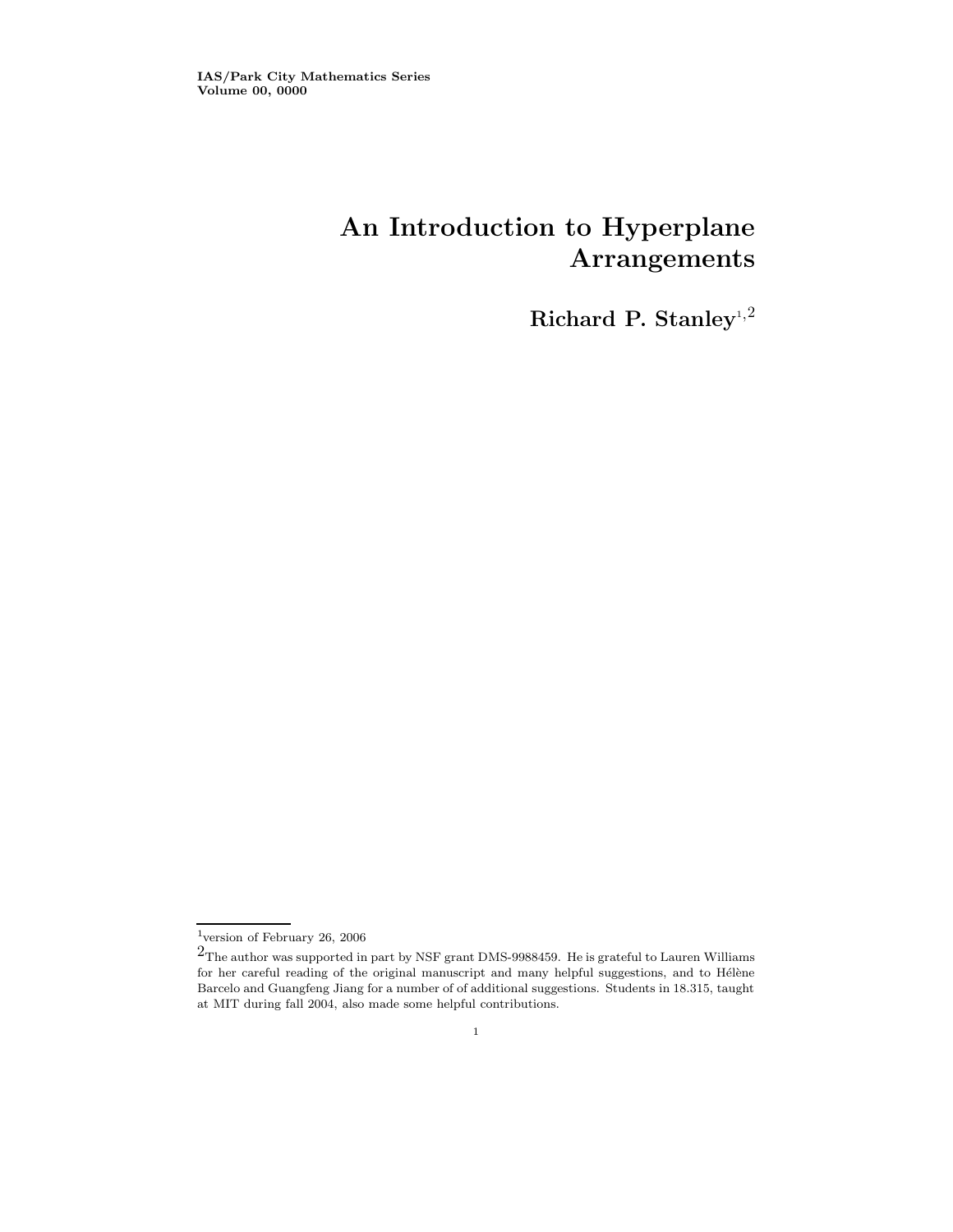### LECTURE 1

### Basic definitions, the intersection poset and the characteristic polynomial

#### 1.1. Basic definitions

The following notation is used throughout for certain sets of numbers:

- N nonnegative integers
- P positive integers
- Z integers
- Q rational numbers
- R real numbers
- $\mathbb{R}_+$  positive real numbers
- C complex numbers
- [m] the set  $\{1, 2, \ldots, m\}$  when  $m \in \mathbb{N}$

We also write  $[t^k] \chi(t)$  for the coefficient of  $t^k$  in the polynomial or power series  $\chi(t)$ . For instance,  $[t^2](1 + t)^4 = 6$ .

A finite hyperplane arrangement A is a finite set of affine hyperplanes in some vector space  $V \cong K^n$ , where K is a field. We will not consider infinite hyperplane arrangements or arrangements of general subspaces or other objects (though they have many interesting properties), so we will simply use the term *arrangement* for a finite hyperplane arrangement. Most often we will take  $K = \mathbb{R}$ , but as we will see even if we're only interested in this case it is useful to consider other fields as well. To make sure that the definition of a hyperplane arrangement is clear, we define a linear hyperplane to be an  $(n-1)$ -dimensional subspace H of V, i.e.,

$$
H = \{v \in V \,:\, \alpha \cdot v = 0\},\
$$

where  $\alpha$  is a fixed nonzero vector in V and  $\alpha \cdot v$  is the usual dot product:

$$
(\alpha_1,\ldots,\alpha_n)\cdot(v_1,\ldots,v_n)=\sum \alpha_iv_i.
$$

An *affine hyperplane* is a translate  $J$  of a linear hyperplane, i.e.,

$$
J = \{ v \in V \, : \, \alpha \cdot v = a \},
$$

where  $\alpha$  is a fixed nonzero vector in V and  $a \in K$ .

If the equations of the hyperplanes of A are given by  $L_1(x) = a_1, \ldots, L_m(x) =$  $a_m$ , where  $x = (x_1, \ldots, x_n)$  and each  $L_i(x)$  is a homogeneous linear form, then we call the polynomial

$$
Q_{\mathcal{A}}(x) = (L_1(x) - a_1) \cdots (L_m(x) - a_m)
$$

the defining polynomial of A. It is often convenient to specify an arrangement by its defining polynomial. For instance, the arrangement  $A$  consisting of the  $n$ coordinate hyperplanes has  $Q_{\mathcal{A}}(x) = x_1 x_2 \cdots x_n$ .

Let A be an arrangement in the vector space V. The dimension  $\dim(A)$  of A is defined to be dim(V) (= n), while the rank rank(A) of A is the dimension of the space spanned by the normals to the hyperplanes in  $A$ . We say that  $A$  is essential if rank $(A) = \dim(A)$ . Suppose that rank $(A) = r$ , and take  $V = K<sup>n</sup>$ . Let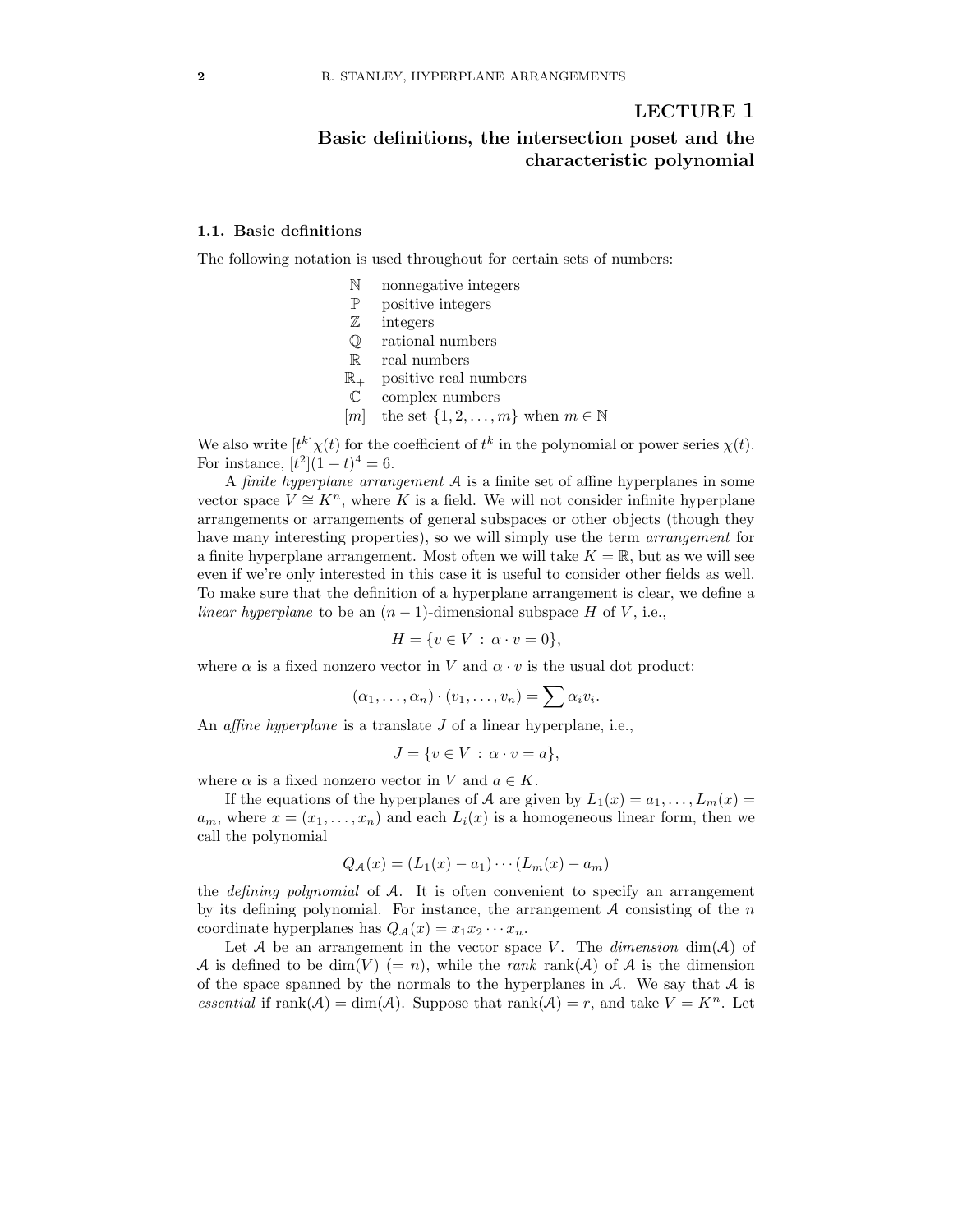Y be a complementary space in  $K^n$  to the subspace X spanned by the normals to hyperplanes in A. Define

$$
W = \{ v \in V : v \cdot y = 0 \,\forall y \in Y \}.
$$

If  $char(K) = 0$  then we can simply take  $W = X$ . By elementary linear algebra we have

$$
(1) \t\operatorname{codim}_W(H \cap W) = 1
$$

for all  $H \in \mathcal{A}$ . In other words,  $H \cap W$  is a hyperplane of W, so the set  $\mathcal{A}_W :=$  ${H \cap W : H \in \mathcal{A}}$  is an essential arrangement in W. Moreover, the arrangements A and  $A_W$  are "essentially the same," meaning in particular that they have the same intersection poset (as defined in Definition 1.1). Let us call  $\mathcal{A}_W$  the *essentialization* of A, denoted ess(A). When  $K = \mathbb{R}$  and we take  $W = X$ , then the arrangement A is obtained from  $\mathcal{A}_W$  by "stretching" the hyperplane  $H \cap W \in \mathcal{A}_W$  orthogonally to W. Thus if  $W^{\perp}$  denotes the orthogonal complement to W in V, then  $H' \in \mathcal{A}_W$  if and only if  $H' \oplus W^{\perp} \in \mathcal{A}$ . Note that in characteristic p this type of reasoning fails since the orthogonal complement of a subspace  $W$  can intersect  $W$  in a subspace of dimension greater than 0.

**Example 1.1.** Let A consist of the lines  $x = a_1, \ldots, x = a_k$  in  $K^2$  (with coordinates x and y). Then we can take W to be the x-axis, and  $ess(A)$  consists of the points  $x = a_1, \ldots, x = a_k$  in K.

Now let  $K = \mathbb{R}$ . A region of an arrangement A is a connected component of the complement  $X$  of the hyperplanes:

$$
X = \mathbb{R}^n - \bigcup_{H \in \mathcal{A}} H.
$$

Let  $\mathcal{R}(\mathcal{A})$  denote the set of regions of  $\mathcal{A}$ , and let

$$
r(\mathcal{A}) = \#\mathcal{R}(\mathcal{A}),
$$

the number of regions. For instance, the arrangement A shown below has  $r(\mathcal{A}) = 14$ .



It is a simple exercise to show that every region  $R \in \mathcal{R}(\mathcal{A})$  is open and convex (continuing to assume  $K = \mathbb{R}$ ), and hence homeomorphic to the interior of an ndimensional ball  $\mathbb{B}^n$  (Exercise 1). Note that if W is the subspace of V spanned by the normals to the hyperplanes in A, then  $R \in \mathcal{R}(\mathcal{A})$  if and only if  $R \cap W \in \mathcal{R}(\mathcal{A}_W)$ . We say that a region  $R \in \mathcal{R}(\mathcal{A})$  is relatively bounded if  $R \cap W$  is bounded. If A is essential, then relatively bounded is the same as bounded. We write  $b(A)$  for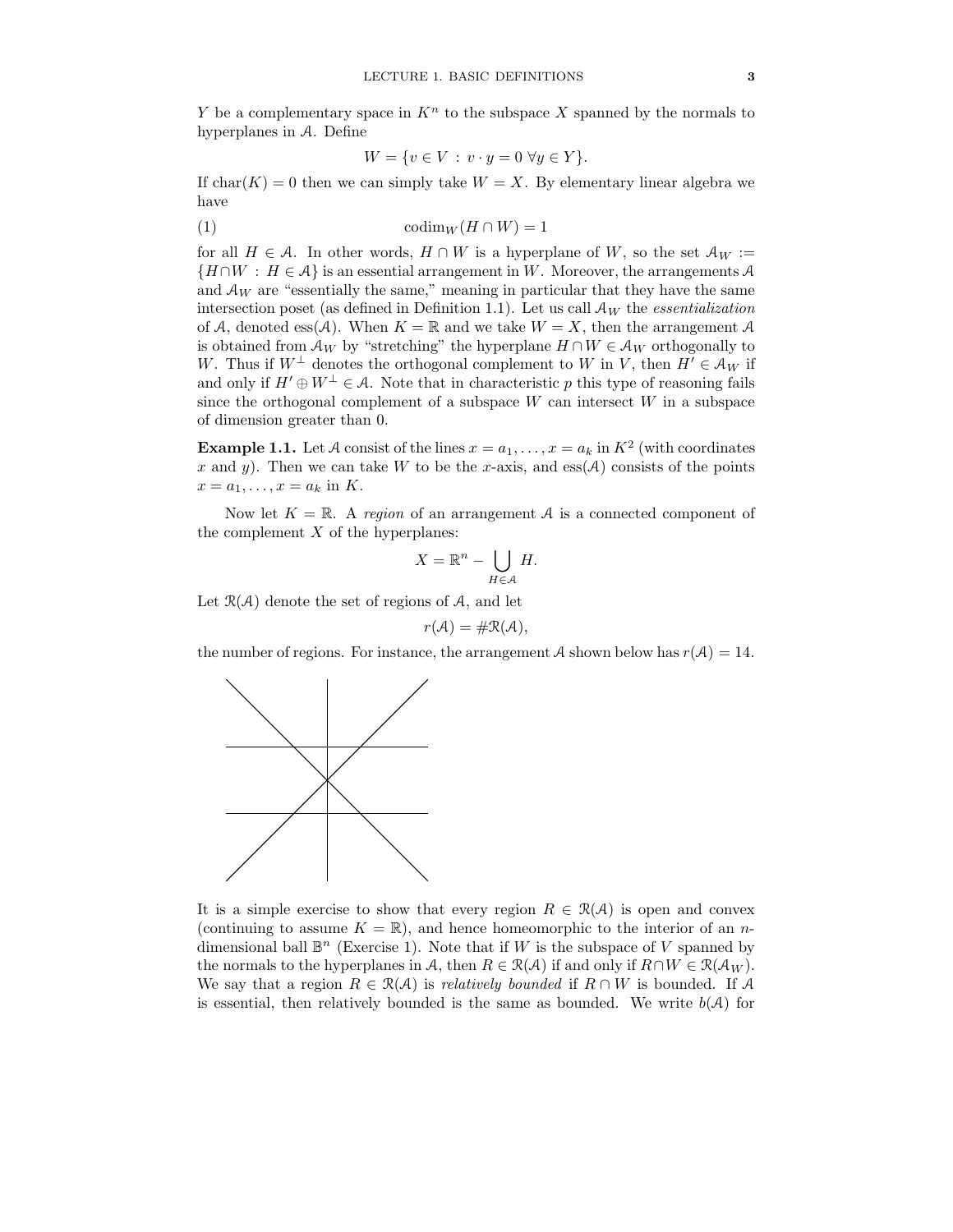the number of relatively bounded regions of A. For instance, in Example 1.1 take  $K = \mathbb{R}$  and  $a_1 < a_2 < \cdots < a_k$ . Then the relatively bounded regions are the regions  $a_i < x < a_{i+1}$ ,  $1 \leq i \leq k-1$ . In ess(A) they become the (bounded) open intervals  $(a_i, a_{i+1})$ . There are also two regions of A that are not relatively bounded, viz.,  $x < a_1$  and  $x > a_k$ .

A (closed) half-space is a set  $\{x \in \mathbb{R}^n : x \cdot \alpha \ge c\}$  for some  $\alpha \in \mathbb{R}^n$ ,  $c \in \mathbb{R}$ . If H is a hyperplane in  $\mathbb{R}^n$ , then the complement  $\mathbb{R}^n - H$  has two (open) components whose closures are half-spaces. It follows that the closure R of a region R of A is a finite intersection of half-spaces, i.e., a (convex) polyhedron (of dimension n). A bounded polyhedron is called a (convex) polytope. Thus if R (or  $\overline{R}$ ) is bounded, then  $\overline{R}$  is a polytope (of dimension n).

An arrangement A is in *general position* if

$$
\{H_1, \ldots, H_p\} \subseteq \mathcal{A}, \ p \le n \Rightarrow \dim(H_1 \cap \cdots \cap H_p) = n - p
$$
  

$$
\{H_1, \ldots, H_p\} \subseteq \mathcal{A}, \ p > n \Rightarrow H_1 \cap \cdots \cap H_p = \emptyset.
$$

For instance, if  $n = 2$  then a set of lines is in general position if no two are parallel and no three meet at a point.

Let us consider some interesting examples of arrangements that will anticipate some later material.

**Example 1.2.** Let  $\mathcal{A}_m$  consist of m lines in general position in  $\mathbb{R}^2$ . We can compute  $r(\mathcal{A}_m)$  using the sweep hyperplane method. Add a L line to  $\mathcal{A}_k$  (with  $\mathcal{A}_K \cup \{L\}$  in general position). When we travel along  $L$  from one end (at infinity) to the other, every time we intersect a line in  $A_k$  we create a new region, and we create one new region at the end. Before we add any lines we have one region (all of  $\mathbb{R}^2$ ). Hence

$$
r(\mathcal{A}_m) = \# \text{intersections} + \# \text{lines} + 1
$$

$$
= {m \choose 2} + m + 1.
$$

**Example 1.3.** The *braid arrangement*  $\mathcal{B}_n$  in  $K^n$  consists of the hyperplanes

$$
\mathcal{B}_n: \quad x_i - x_j = 0, \quad 1 \le i < j \le n.
$$

Thus  $\mathcal{B}_n$  has  $\binom{n}{2}$  hyperplanes. To count the number of regions when  $K = \mathbb{R}$ , note that specifying which side of the hyperplane  $x_i - x_j = 0$  a point  $(a_1, \ldots, a_n)$  lies on is equivalent to specifying whether  $a_i < a_j$  or  $a_i > a_j$ . Hence the number of regions is the number of ways that we can specify whether  $a_i < a_j$  or  $a_i > a_j$  for  $1 \leq i \leq j \leq n$ . Such a specification is given by imposing a linear order on the  $a_i$ 's. In other words, for each permutation  $w \in \mathfrak{S}_n$  (the symmetric group of all permutations of  $1, 2, ..., n$ , there corresponds a region  $R_w$  of  $B_n$  given by

$$
R_w = \{(a_1, \ldots, a_n) \in \mathbb{R}^n : a_{w(1)} > a_{w(2)} > \cdots > a_{w(n)}\}.
$$

Hence  $r(\mathcal{B}_n) = n!$ . Rarely is it so easy to compute the number of regions!

Note that the braid arrangement  $\mathcal{B}_n$  is not essential; indeed, rank $(\mathcal{B}_n) = n-1$ . When char(K) does not divide n the space  $W \subseteq K^n$  of equation (1) can be taken to be

$$
W = \{(a_1, \ldots, a_n) \in K^n : a_1 + \cdots + a_n = 0\}.
$$

The braid arrangement has a number of "deformations" of considerable interest. We will just define some of them now and discuss them further later. All these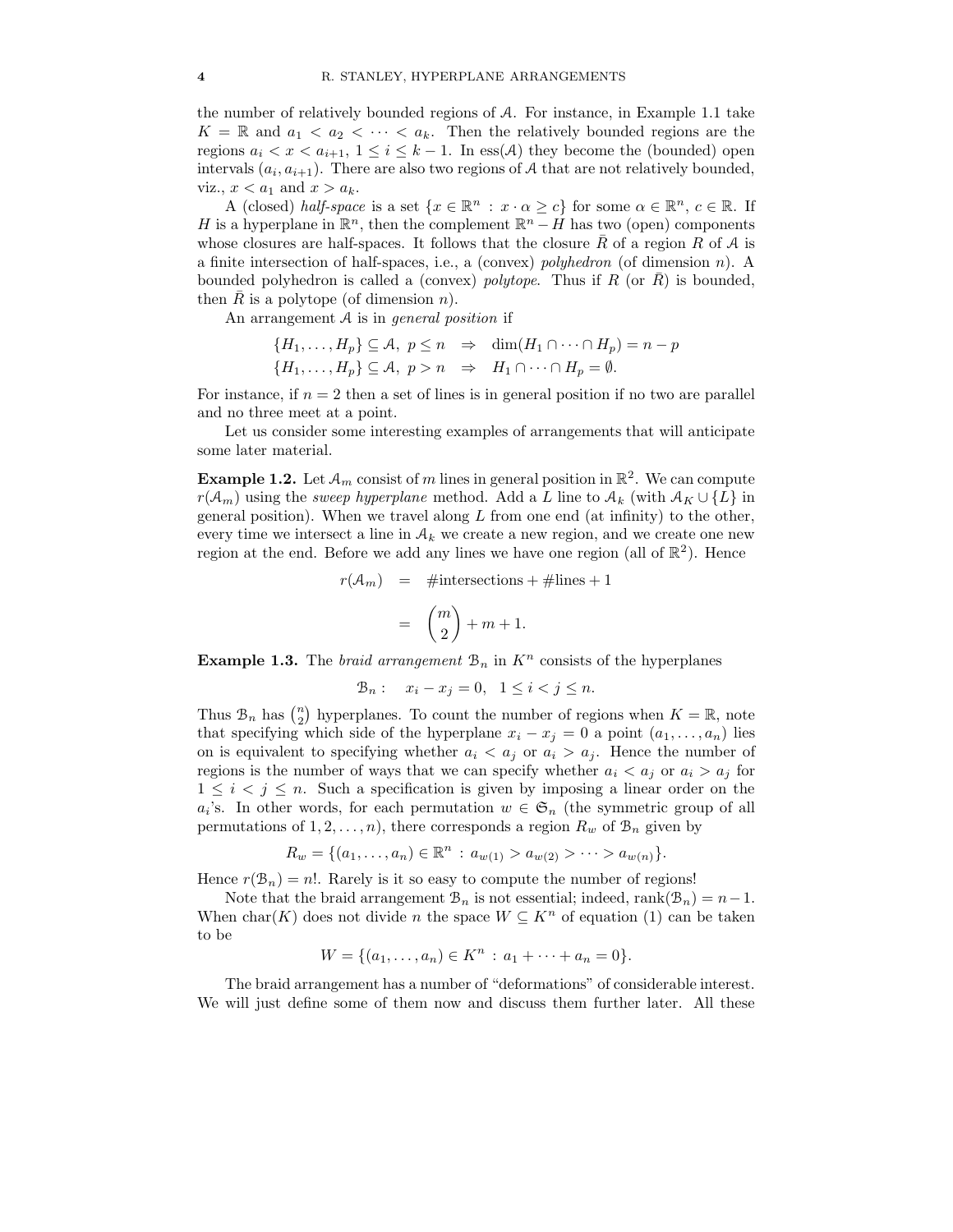arrangements lie in  $K^n$ , and in all of them we take  $1 \leq i \leq j \leq n$ . The reader who likes a challenge can try to compute their number of regions when  $K = \mathbb{R}$ . (Some are much easier than others.)

- generic braid arrangement:  $x_i x_j = a_{ij}$ , where the  $a_{ij}$ 's are "generic"  $(e.g., linearly independent over the prime field, so K has to be "sufficiently"$ large"). The precise definition of "generic" will be given later. (The prime field of K is its smallest subfield, isomorphic to either  $\mathbb{Q}$  or  $\mathbb{Z}/p\mathbb{Z}$  for some prime p.)
- semigeneric braid arrangement:  $x_i x_j = a_i$ , where the  $a_i$ 's are "generic."
- Shi arrangement:  $x_i x_j = 0, 1$  (so  $n(n-1)$  hyperplanes in all).
- Linial arrangement:  $x_i x_j = 1$ .
- Catalan arrangement:  $x_i x_j = -1, 0, 1$ .
- semiorder arrangement:  $x_i x_j = -1, 1$ .
- threshold arrangement:  $x_i + x_j = 0$  (not really a deformation of the braid arrangement, but closely related).

An arrangement A is *central* if  $\bigcap_{H \in \mathcal{A}} H \neq \emptyset$ . Equivalently, A is a translate of a linear arrangement (an arrangement of linear hyperplanes, i.e., hyperplanes passing through the origin). Many other writers call an arrangement central, rather than linear, if  $0 \in \bigcap_{H \in \mathcal{A}} H$ . If A is central with  $X = \bigcap_{H \in \mathcal{A}} H$ , then rank $(\mathcal{A}) =$ codim(X). If A is central, then note also that  $b(A) = 0$  [why?].

There are two useful arrangements closely related to a given arrangement A. If A is a linear arrangement in  $K<sup>n</sup>$ , then projectivize A by choosing some  $H \in \mathcal{A}$ to be the hyperplane at infinity in projective space  $P_K^{n-1}$ . Thus if we regard

$$
P_K^{n-1} = \{(x_1, \ldots, x_n) : x_i \in K, \text{ not all } x_i = 0\}/\sim,
$$

where  $u \sim v$  if  $u = \alpha v$  for some  $0 \neq \alpha \in K$ , then

$$
H = (\{(x_1, \ldots, x_{n-1}, 0) : x_i \in K, \text{ not all } x_i = 0\}/\sim) \cong P_K^{n-2}.
$$

The remaining hyperplanes in  $A$  then correspond to "finite" (i.e., not at infinity) projective hyperplanes in  $P_K^{n-1}$ . This gives an arrangement proj(A) of hyperplanes in  $P_K^{n-1}$ . When  $K = \mathbb{R}$ , the two regions R and  $-R$  of A become identified in proj(A). Hence  $r(\text{proj}(A)) = \frac{1}{2}r(A)$ . When  $n = 3$ , we can draw  $P_{\mathbb{R}}^2$  as a disk with antipodal boundary points identified. The circumference of the disk represents the hyperplane at infinity. This provides a good way to visualize three-dimensional real linear arrangements. For instance, if A consists of the three coordinate hyperplanes  $x_1 = 0, x_2 = 0$ , and  $x_3 = 0$ , then a projective drawing is given by

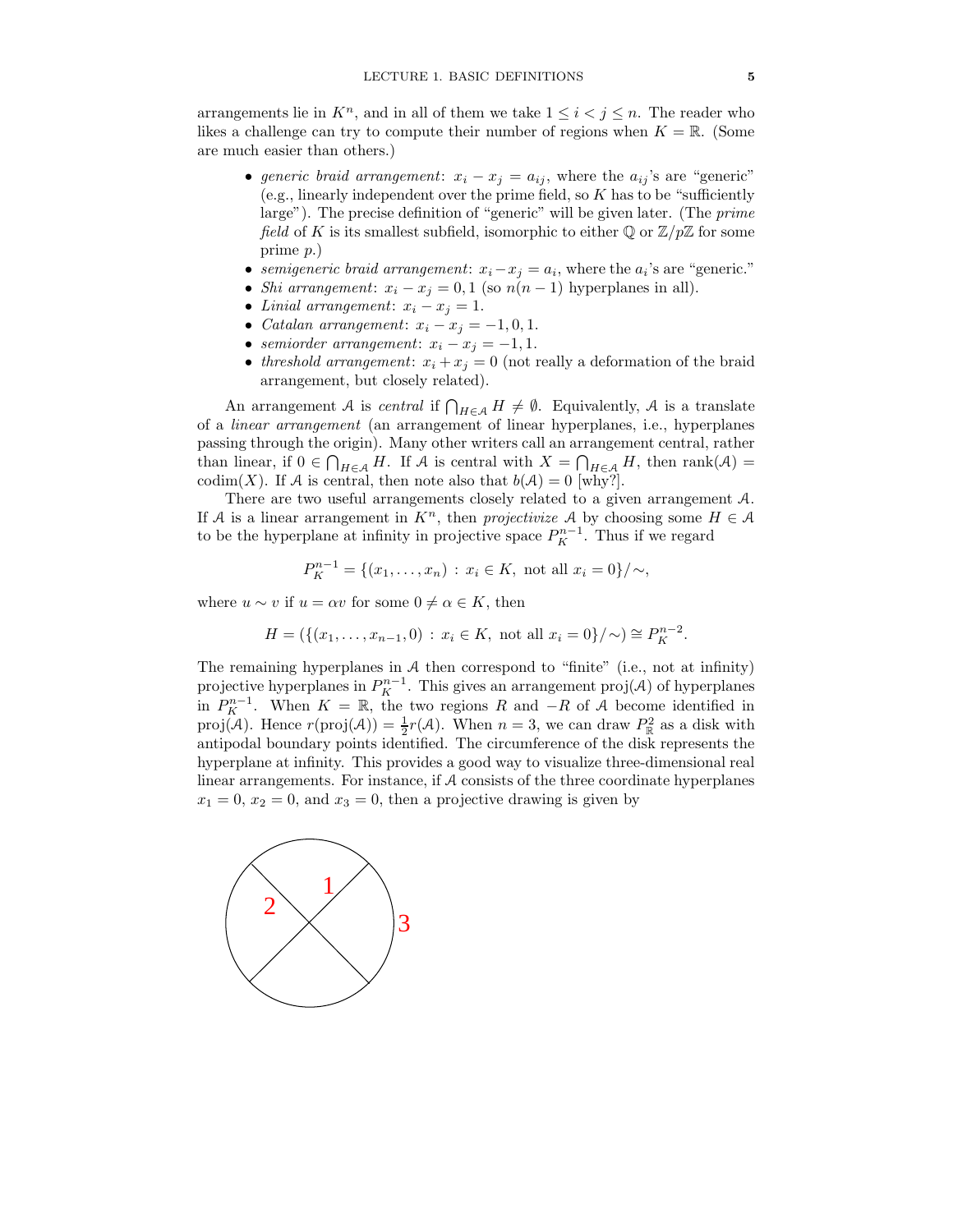The line labelled i is the projectivization of the hyperplane  $x_i = 0$ . The hyperplane at infinity is  $x_3 = 0$ . There are four regions, so  $r(A) = 8$ . To draw the incidences among all eight regions of A, simply "reflect" the interior of the disk to the exterior:



Regarding this diagram as a planar graph, the dual graph is the 3-cube (i.e., the vertices and edges of a three-dimensional cube) [why?].

For a more complicated example of projectivization, Figure 1 shows  $proj(\mathcal{B}_4)$ (where we regard  $\mathcal{B}_4$  as a three-dimensional arrangement contained in the hyperplane  $x_1 + x_2 + x_3 + x_4 = 0$  of  $\mathbb{R}^4$ , with the hyperplane  $x_i = x_j$  labelled ij, and with  $x_1 = x_4$  as the hyperplane at infinity.

We now define an operation which is "inverse" to projectivization. Let A be an (affine) arrangement in  $K<sup>n</sup>$ , given by the equations

$$
L_1(x) = a_1, \ldots, L_m(x) = a_m.
$$

Introduce a new coordinate  $y$ , and define a central arrangement  $cA$  (the *cone* over A) in  $K^n \times K = K^{n+1}$  by the equations

$$
L_1(x) = a_1y, \ldots, L_m(x) = a_my, y = 0.
$$

For instance, let A be the arrangement in  $\mathbb{R}^1$  given by  $x = -1$ ,  $x = 2$ , and  $x = 3$ . The following figure should explain why  $cA$  is called a cone.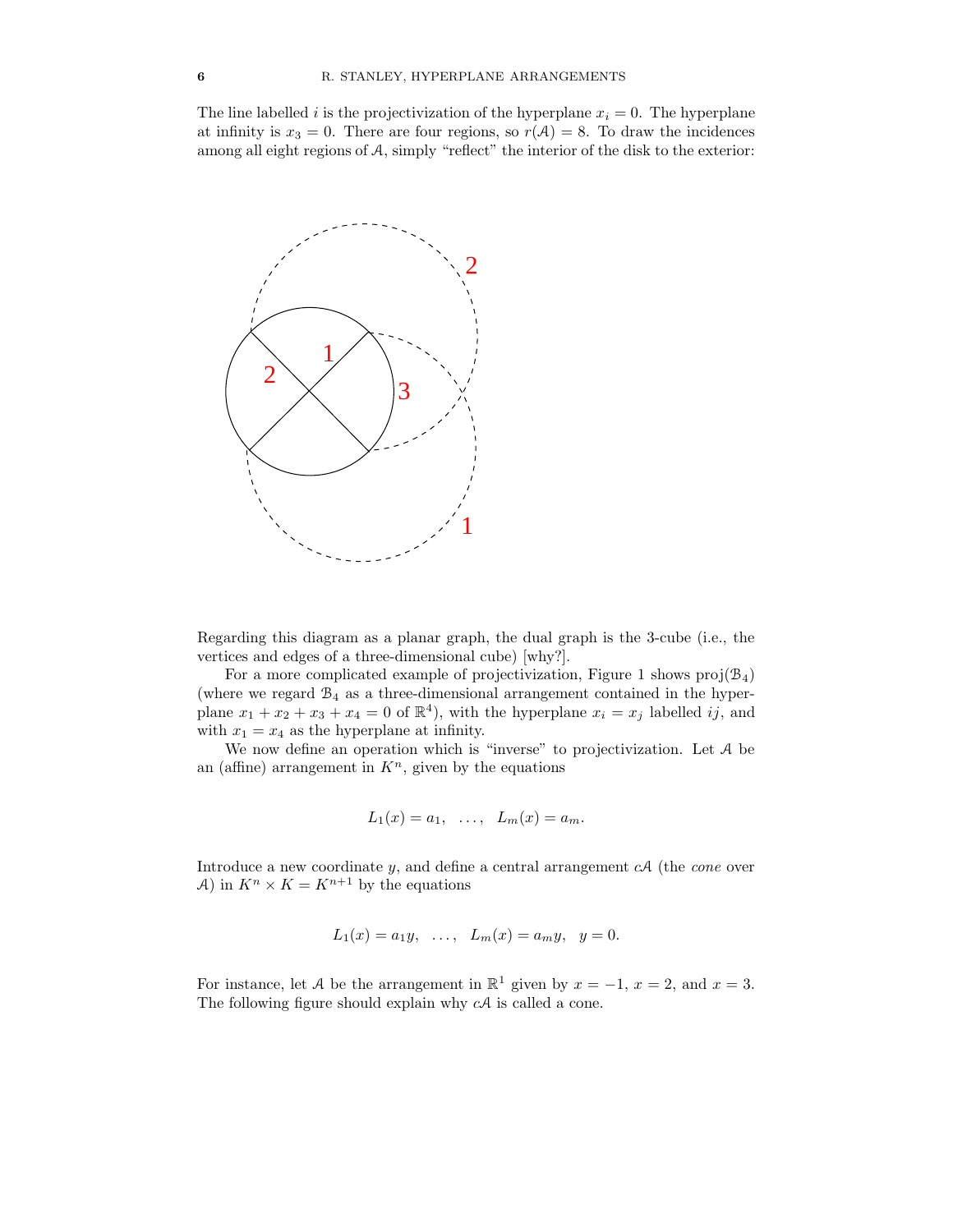

**Figure 1.** A projectivization of the braid arrangement  $B_4$ 



It is easy to see that when  $K = \mathbb{R}$ , we have  $r(cA) = 2r(A)$ . In general, cA has the "same combinatorics as A, times 2." See Exercise 2.1.

#### 1.2. The intersection poset

Recall that a *poset* (short for partially ordered set) is a set P and a relation  $\leq$ satisfying the following axioms (for all  $x, y, z \in P$ ):

- (P1) (reflexivity)  $x \leq x$
- (P2) (antisymmetry) If  $x \leq y$  and  $y \leq x$ , then  $x = y$ .
- (P3) (transitivity) If  $x \leq y$  and  $y \leq z$ , then  $x \leq z$ .

Obvious notation such as  $x < y$  for  $x \le y$  and  $x \ne y$ , and  $y \ge x$  for  $x \le y$  will be used throughout. If  $x \leq y$  in P, then the (closed) *interval* [x, y] is defined by

$$
[x, y] = \{ z \in P : x \le z \le y \}.
$$

Note that the empty set  $\emptyset$  is *not* a closed interval. For basic information on posets not covered here, see [31].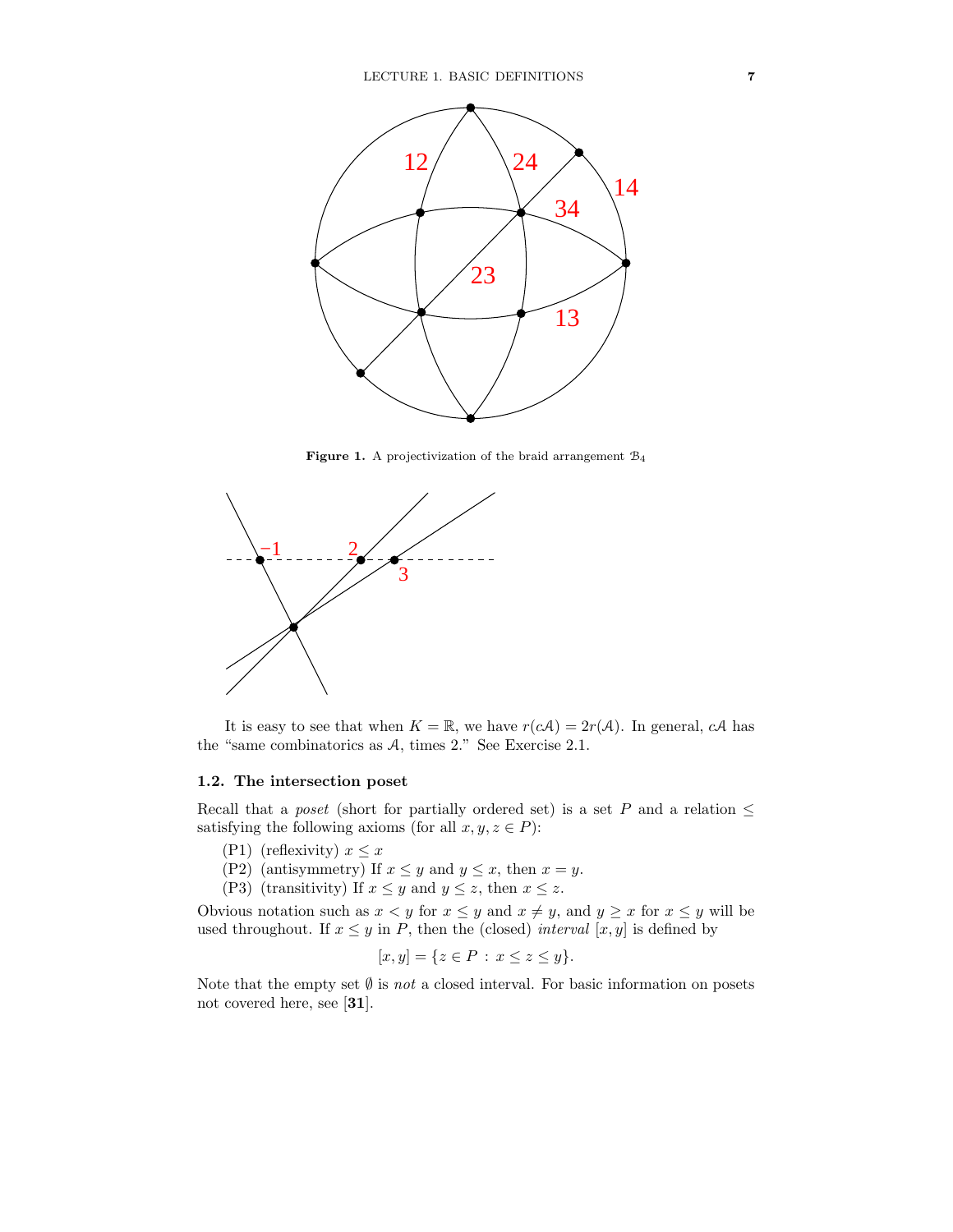

Figure 2. Examples of intersection posets

**Definition 1.1.** Let A be an arrangement in V, and let  $L(A)$  be the set of all nonempty intersections of hyperplanes in  $A$ , including  $V$  itself as the intersection over the empty set. Define  $x \leq y$  in  $L(\mathcal{A})$  if  $x \supseteq y$  (as subsets of V). In other words,  $L(\mathcal{A})$  is partially ordered by *reverse* inclusion. We call  $L(\mathcal{A})$  the *intersection poset* of A.

NOTE. The primary reason for ordering intersections by reverse inclusion rather than ordinary inclusion is Proposition 3.8. We don't want to alter the well-established definition of a geometric lattice or to refer constantly to "dual geometric lattices."

The element  $V \in L(\mathcal{A})$  satisfies  $x \geq V$  for all  $x \in L(\mathcal{A})$ . In general, if P is a poset then we denote by  $\hat{0}$  an element (necessarily unique) such that  $x \geq \hat{0}$  for all  $x \in P$ . We say that y covers x in a poset P, denoted  $x \leq y$ , if  $x \leq y$  and no  $z \in P$ satisfies  $x < z < y$ . Every finite poset is determined by its cover relations. The (Hasse) *diagram* of a finite poset is obtained by drawing the elements of  $P$  as dots, with x drawn lower than y if  $x < y$ , and with an edge between x and y if  $x < y$ . Figure 2 illustrates four arrangements A in  $\mathbb{R}^2$ , with (the diagram of)  $L(\mathcal{A})$  drawn below A.

A *chain of length* k in a poset P is a set  $x_0 < x_1 < \cdots < x_k$  of elements of P. The chain is saturated if  $x_0 \ll x_1 \ll \cdots \ll x_k$ . We say that P is graded of rank  $n$  if every maximal chain of  $P$  has length  $n$ . In this case  $P$  has a rank function rk :  $P \to \mathbb{N}$  defined by:

- $rk(x) = 0$  if x is a minimal element of P.
- $rk(y) = rk(x) + 1$  if  $x \le y$  in P.

If  $x < y$  in a graded poset P then we write  $rk(x, y) = rk(y) - rk(x)$ , the length of the interval  $[x, y]$ . Note that we use the notation rank(A) for the rank of an arrangement A but rk for the rank function of a graded poset.

**Proposition 1.1.** Let A be an arrangement in a vector space  $V \cong K^n$ . Then the intersection poset  $L(\mathcal{A})$  is graded of rank equal to rank $(\mathcal{A})$ . The rank function of  $L(A)$  is given by

$$
rk(x) = codim(x) = n - dim(x),
$$

where  $dim(x)$  is the dimension of x as an affine subspace of V.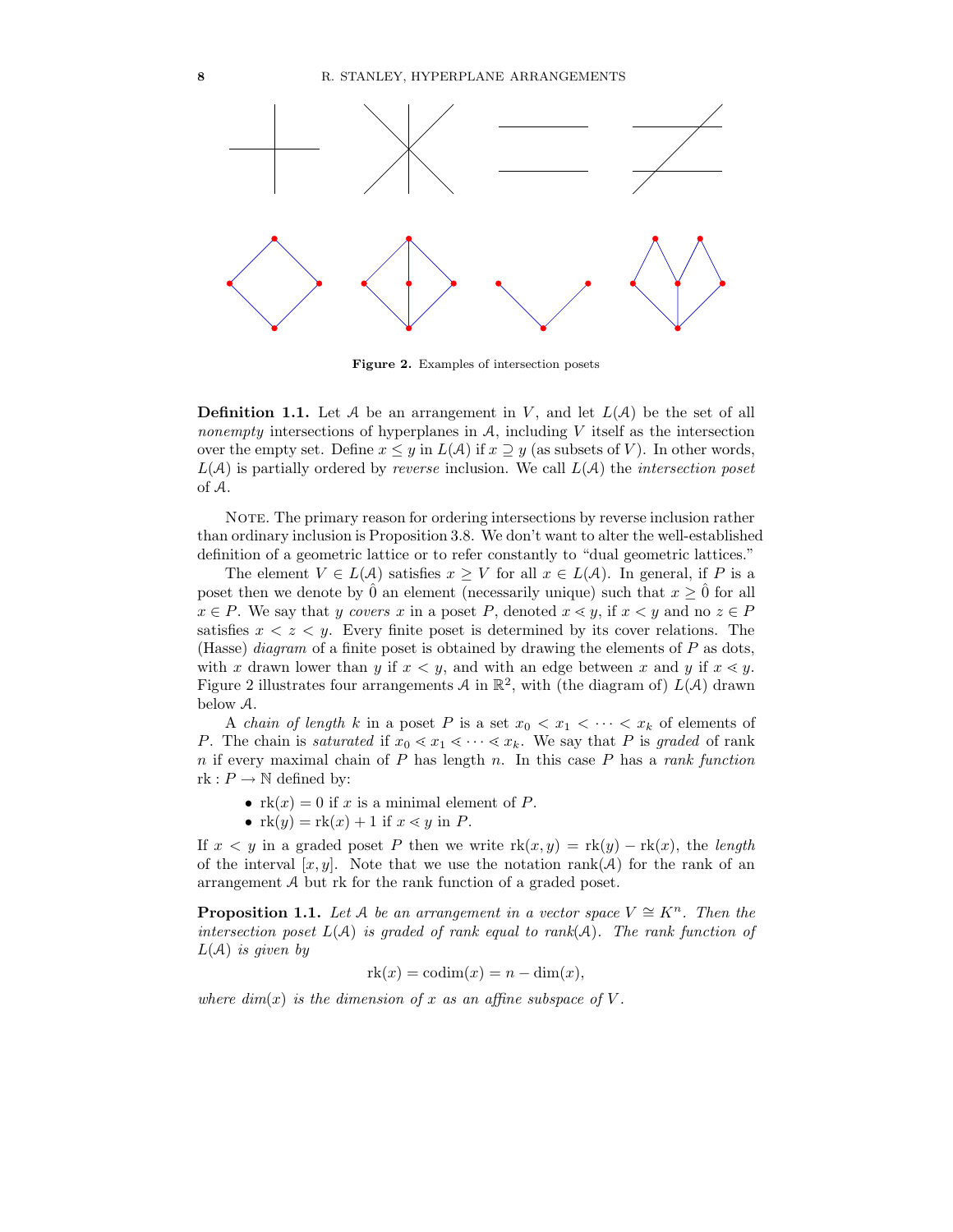

Figure 3. An intersection poset and Möbius function values

**Proof.** Since  $L(\mathcal{A})$  has a unique minimal element  $\hat{0} = V$ , it suffices to show that (a) if  $x \leq y$  in  $L(\mathcal{A})$  then  $\dim(x) - \dim(y) = 1$ , and (b) all maximal elements of  $L(\mathcal{A})$ have dimension  $n-\text{rank}(\mathcal{A})$ . By linear algebra, if H is a hyperplane and x an affine subspace, then  $H \cap x = x$  or  $\dim(x) - \dim(H \cap x) = 1$ , so (a) follows. Now suppose that x has the largest codimension of any element of  $L(\mathcal{A})$ , say codim $(x) = d$ . Thus  $x$  is an intersection of  $d$  linearly independent hyperplanes (i.e., their normals are linearly independent)  $H_1, \ldots, H_d$  in A. Let  $y \in L(\mathcal{A})$  with  $e = \text{codim}(y) < d$ . Thus y is an intersection of e hyperplanes, so some  $H_i$  ( $1 \leq i \leq d$ ) is linearly independent from them. Then  $y \cap H_i \neq \emptyset$  and  $\operatorname{codim}(y \cap H_i) > \operatorname{codim}(y)$ . Hence y is not a maximal element of  $L(A)$ , proving (b). maximal element of  $L(\mathcal{A})$ , proving (b).

#### 1.3. The characteristic polynomial

A poset P is locally finite if every interval  $[x, y]$  is finite. Let  $Int(P)$  denote the set of all closed intervals of P. For a function  $f: Int(P) \to \mathbb{Z}$ , write  $f(x, y)$  for  $f([x, y])$ . We now come to a fundamental invariant of locally finite posets.

**Definition 1.2.** Let P be a locally finite poset. Define a function  $\mu = \mu_P$ :  $Int(P) \to \mathbb{Z}$ , called the *Möbius function* of P, by the conditions:

(2) 
$$
\mu(x, x) = 1, \text{ for all } x \in P
$$

$$
\mu(x, y) = -\sum_{x \le z < y} \mu(x, z), \text{ for all } x < y \text{ in } P.
$$

This second condition can also be written

$$
\sum_{x \le z \le y} \mu(x, z) = 0
$$
, for all  $x < y$  in  $P$ .

If P has a  $\hat{0}$ , then we write  $\mu(x) = \mu(\hat{0}, x)$ . Figure 3 shows the intersection poset L of the arrangement A in  $K^3$  (for any field K) defined by  $Q_{\mathcal{A}}(x) = xyz(x+y)$ , together with the value  $\mu(x)$  for all  $x \in L$ .

A important application of the Möbius function is the Möbius inversion formula. The best way to understand this result (though it does have a simple direct proof) requires the machinery of incidence algebras. Let  $\mathfrak{I}(P) = \mathfrak{I}(P, K)$  denote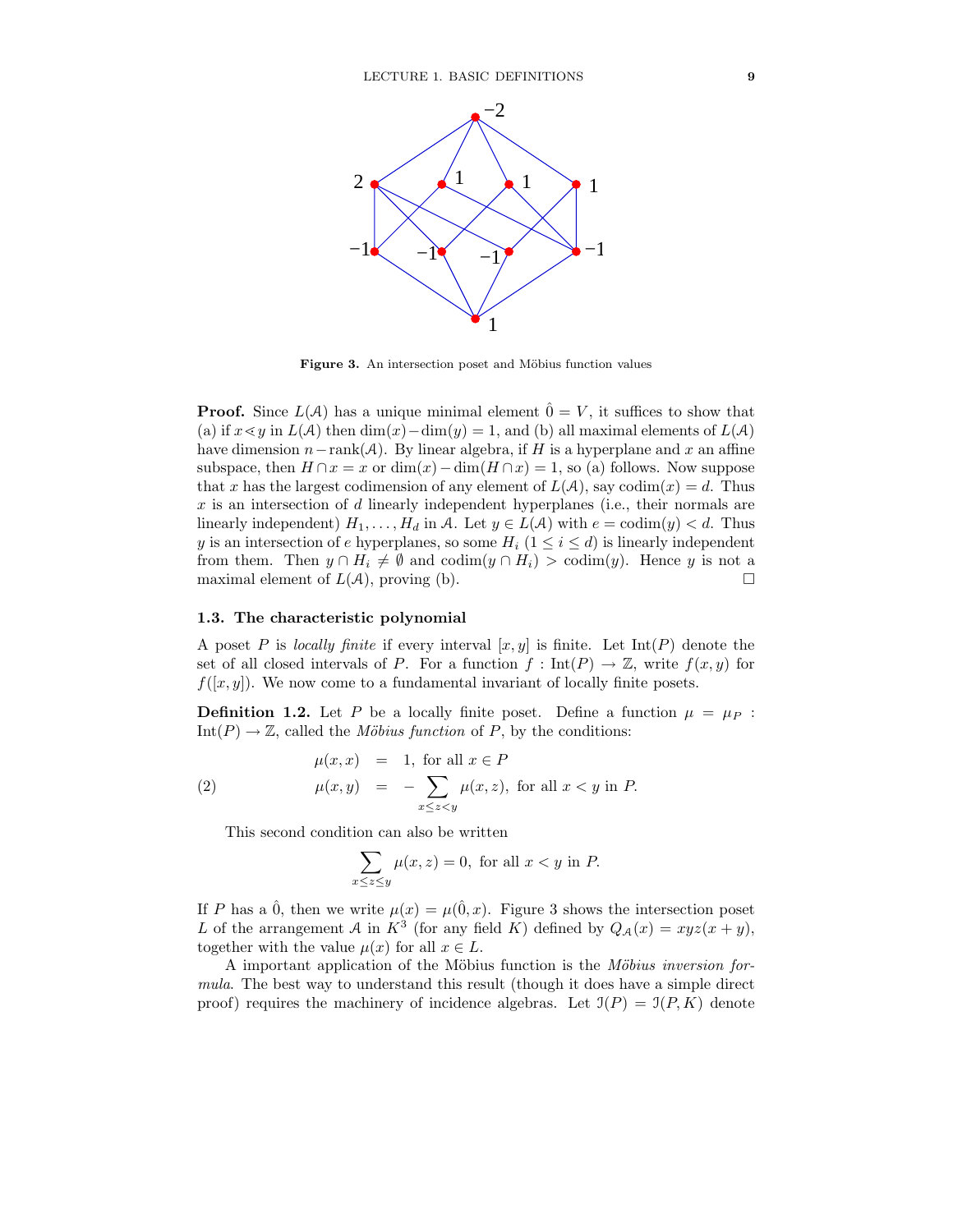the vector space of all functions  $f : Int(P) \to K$ . Write  $f(x, y)$  for  $f([x, y])$ . For  $f, g \in \mathfrak{I}(P)$ , define the product  $fg \in \mathfrak{I}(P)$  by

$$
fg(x,y) = \sum_{x \le z \le y} f(x,z)g(z,y).
$$

It is easy to see that this product makes  $\mathcal{I}(P)$  an associative Q-algebra, with multiplicative identity  $\delta$  given by

$$
\delta(x,y) = \begin{cases} 1, & x=y \\ 0, & x
$$

Define the zeta function  $\zeta \in \mathcal{I}(P)$  of P by  $\zeta(x, y) = 1$  for all  $x \leq y$  in P. Note that the Möbius function  $\mu$  is an element of  $\mathfrak{I}(P)$ . The definition of  $\mu$  (Definition 1.2) is equivalent to the relation  $\mu \zeta = \delta$  in  $\mathfrak{I}(P)$ . In any finite-dimensional algebra over a field, one-sided inverses are two-sided inverses, so  $\mu = \zeta^{-1}$  in  $\mathfrak{I}(P)$ .

**Theorem 1.1.** Let P be a finite poset with Möbius function  $\mu$ , and let  $f, g : P \to K$ . Then the following two conditions are equivalent:

$$
f(x) = \sum_{y \ge x} g(y), \text{ for all } x \in P
$$
  

$$
g(x) = \sum_{y \ge x} \mu(x, y) f(y), \text{ for all } x \in P.
$$

**Proof.** The set  $K^P$  of all functions  $P \to K$  forms a vector space on which  $\mathfrak{I}(P)$ acts (on the left) as an algebra of linear transformations by

$$
(\xi f)(x) = \sum_{y \ge x} \xi(x, y) f(y),
$$

where  $f \in K^P$  and  $\xi \in \mathcal{I}(P)$ . The Möbius inversion formula is then nothing but the statement

$$
\zeta f = g \Leftrightarrow f = \mu g.
$$

We now come to the main concept of this section.

**Definition 1.3.** The *characteristic polynomial*  $\chi_A(t)$  of the arrangement A is defined by

(3) 
$$
\chi_{\mathcal{A}}(t) = \sum_{x \in L(\mathcal{A})} \mu(x) t^{\dim(x)}.
$$

For instance, if A is the arrangement of Figure 3, then

$$
\chi_{\mathcal{A}}(t) = t^3 - 4t^2 + 5t - 2 = (t - 1)^2(t - 2).
$$

Note that we have immediately from the definition of  $\chi_{\mathcal{A}}(t)$ , where A is in  $K^n$ , that

$$
\chi_{\mathcal{A}}(t)=t^{n}-(\#\mathcal{A})t^{n-1}+\cdots.
$$

Example 1.4. Consider the coordinate hyperplane arrangement A with defining polynomial  $Q_A(x) = x_1x_2 \cdots x_n$ . Every subset of the hyperplanes in A has a different nonempty intersection, so  $L(\mathcal{A})$  is isomorphic to the *boolean algebra*  $B_n$  of all subsets of  $[n] = \{1, 2, \ldots, n\}$ , ordered by inclusion.

**Proposition 1.2.** Let A be given by the above example. Then  $\chi_A(t) = (t-1)^n$ .

$$
\Box
$$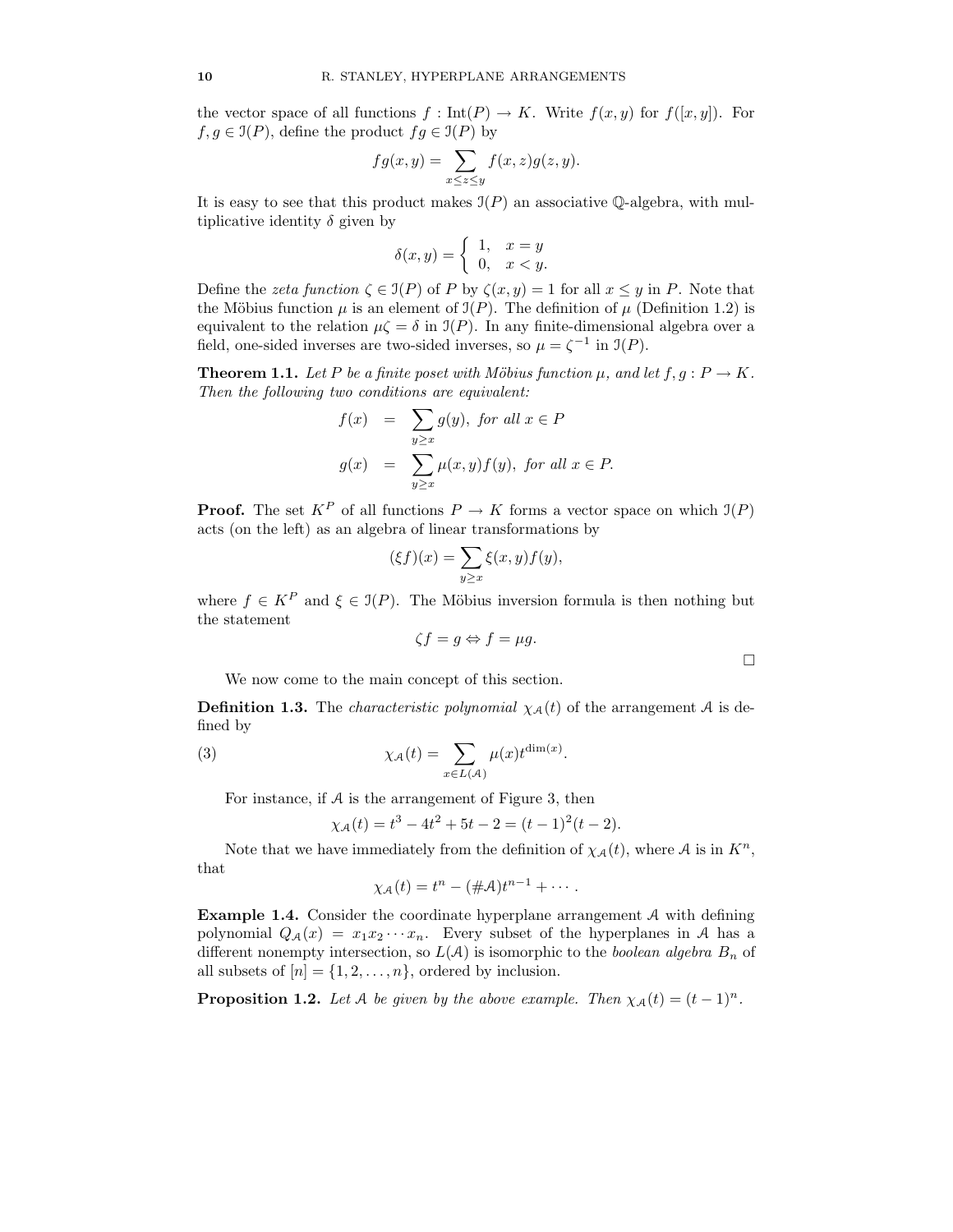**Proof.** The computation of the Möbius function of a boolean algebra is a standard result in enumerative combinatorics with many proofs. We will give here a naive proof from first principles. Let  $y \in L(\mathcal{A}), r(y) = k$ . We claim that

$$
\mu(y) = (-1)^k.
$$

The assertion is clearly true for  $rk(y) = 0$ , when  $y = \hat{0}$ . Now let  $y > \hat{0}$ . We need to show that

(5) 
$$
\sum_{x \le y} (-1)^{\text{rk}(x)} = 0.
$$

The number of x such that  $x \leq y$  and  $rk(x) = i$  is  $\binom{k}{i}$ , so (5) is equivalent to the well-known identity  $\sum_{i=0}^{k}(-1)^{i}\binom{k}{i} = 0$  for  $k > 0$  (easily proved by substituting  $q = -1$  in the binomial expansion of  $(q + 1)^k$ ).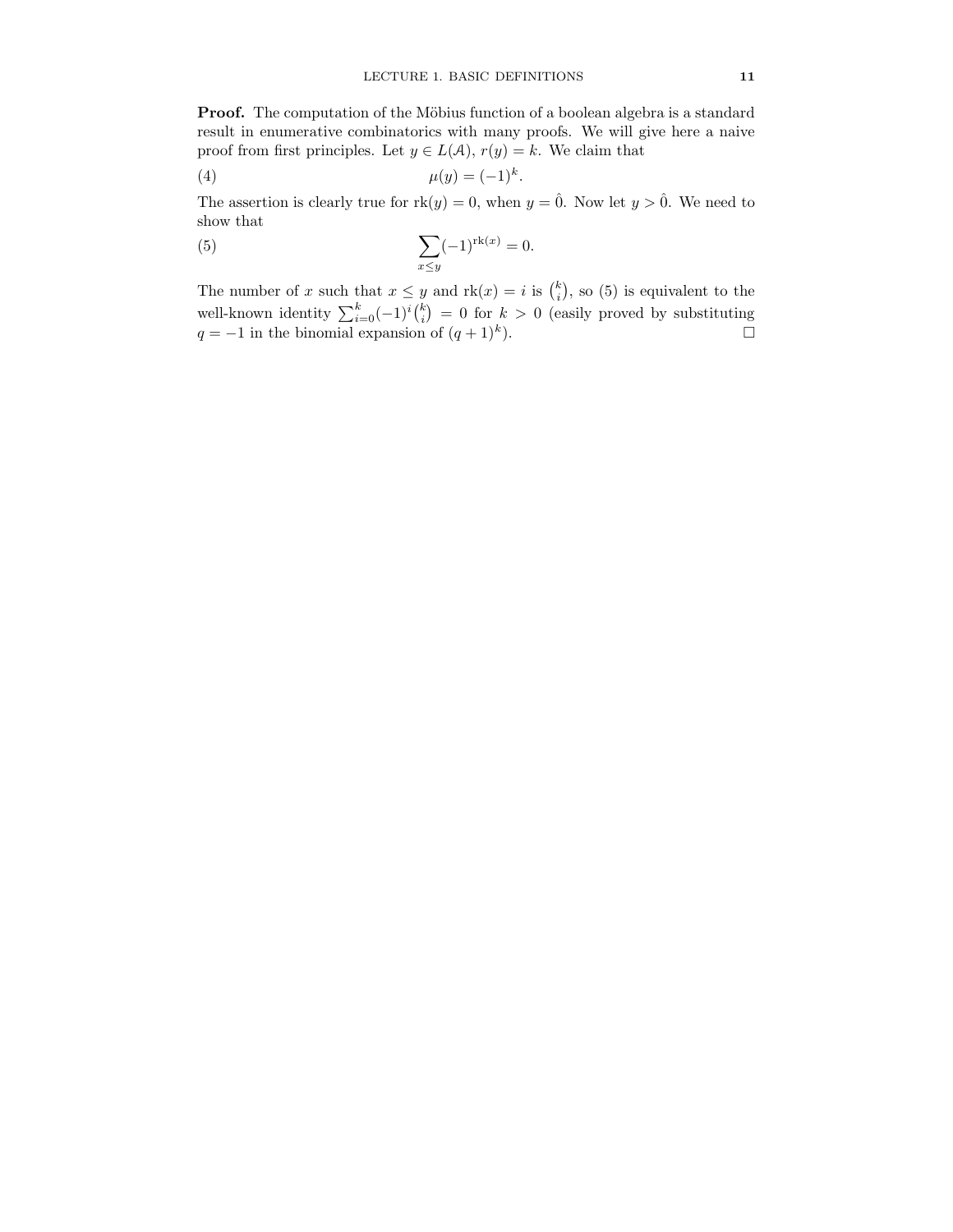#### Exercises

We will (subjectively) indicate the difficulty level of each problem as follows:

- [1] easy: most students should be able to solve it
- [2] moderately difficult: many students should be able to solve it
- [3] difficult: a few students should be able to solve it
- [4] horrendous: no students should be able to solve it (without already knowing how)
- [5] unsolved.

Further gradations are indicated by + and −. Thus a [3–] problem is about the most difficult that makes a reasonable homework exercise, and a [5–] problem is an unsolved problem that has received little attention and may not be too difficult.

NOTE. Unless explicitly stated otherwise, all graphs, posets, lattices, etc., are assumed to be finite.

- (1) [2] Show that every region R of an arrangement A in  $\mathbb{R}^n$  is an open convex set. Deduce that  $R$  is homeomorphic to the interior of an *n*-dimensional ball.
- (2)  $[1+]$  Let A be an arrangement and ess(A) its essentialization. Show that

$$
t^{\dim(\mathrm{ess}(\mathcal{A}))}\chi_{\mathcal{A}}(t) = t^{\dim(\mathcal{A})}\chi_{\mathrm{ess}(\mathcal{A})}(t).
$$

(3) [2+] Let A be the arrangement in  $\mathbb{R}^n$  with equations

 $x_1 = x_2, x_2 = x_3, \ldots, x_{n-1} = x_n, x_n = x_1.$ 

Compute the characteristic polynomial  $\chi_{\mathcal{A}}(t)$ , and compute the number  $r(\mathcal{A})$  of regions of A.

- (4) [2+] Let A be an arrangement in  $\mathbb{R}^n$  with m hyperplanes. Find the maximum possible number  $f(n, m)$  of regions of A.
- (5) [2] Let A be an arrangement in the *n*-dimensional vector space V whose normals span a subspace  $W$ , and let  $B$  be another arrangement in  $V$  whose normals span a subspace Y. Suppose that  $W \cap Y = \{0\}$ . Show that

$$
\chi_{\mathcal{A}\cup\mathcal{B}}(t) = t^{-n}\chi_{\mathcal{A}}(t)\chi_{\mathcal{B}}(t).
$$

- (6) [2] Let A be an arrangment in a vector space V. Suppose that  $\chi_{\mathcal{A}}(t)$  is divisible by  $t^k$  but not  $t^{k+1}$ . Show that  $\text{rank}(\mathcal{A}) = n - k$ .
- (7) Let A be an essential arrangement in  $\mathbb{R}^n$ . Let  $\Gamma$  be the union of the bounded faces of A.
	- (a) [3] Show that  $\Gamma$  is contractible.
	- (b) [2] Show that Γ need not be homeomorphic to a closed ball.
	- (c) [2+] Show that  $\Gamma$  need not be starshaped. (A subset S of  $\mathbb{R}^n$  is *starshaped* if there is a point  $x \in S$  such that for all  $y \in S$ , the line segment from x to  $y$  lies in  $S$ .)
	- (d) [3] Show that  $\Gamma$  is pure, i.e., all maximal faces of  $\Gamma$  have the same dimension. (This was an open problem solved by Xun Dong at the PCMI Summer Session in Geometric Combinatorics, July 11–31, 2004.)
	- (e) [5] Suppose that A is in general position. Is  $\Gamma$  homeomorphic to an ndimensional closed ball?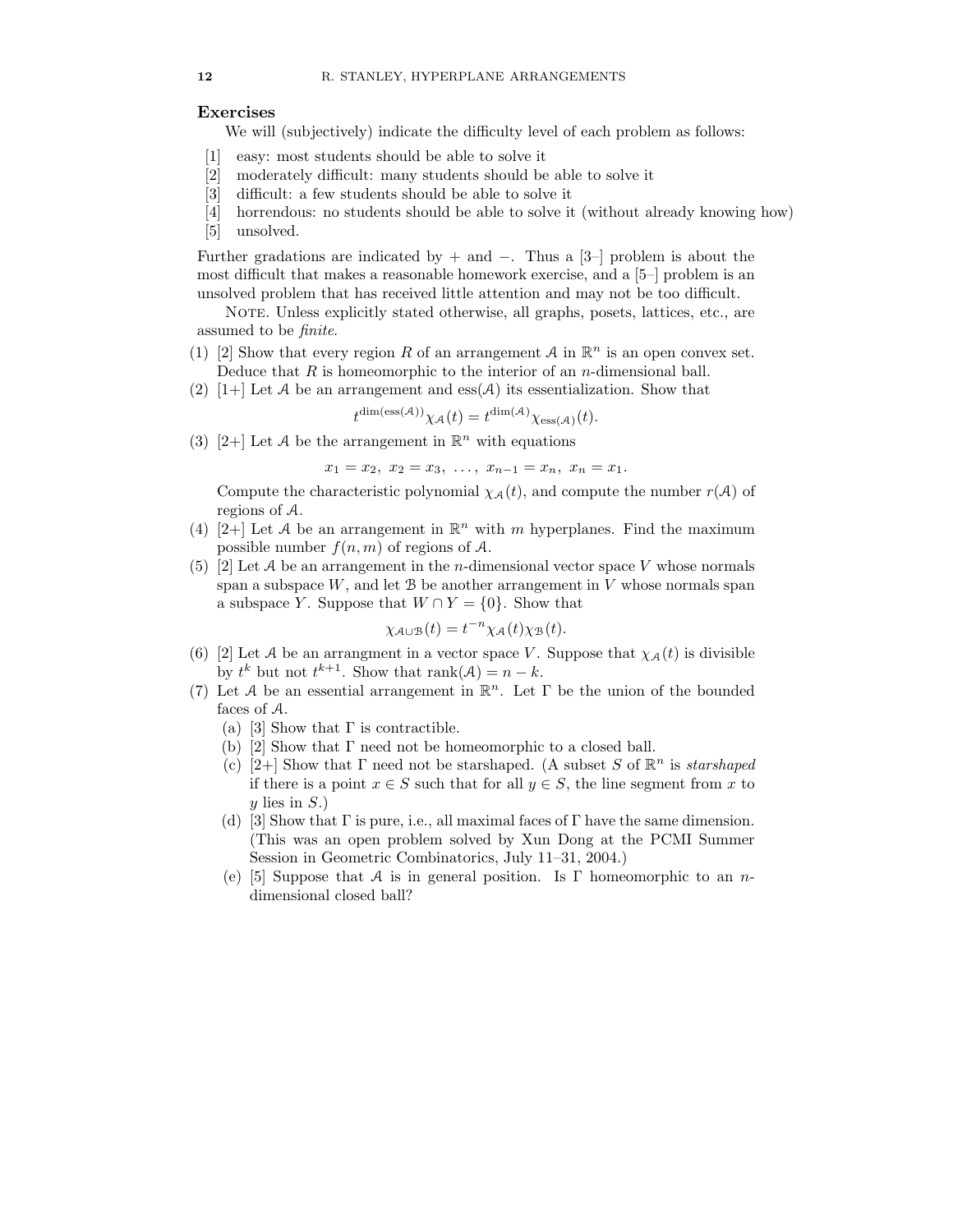## LECTURE 2 Properties of the intersection poset and graphical arrangements

#### 2.1. Properties of the intersection poset

Let  $A$  be an arrangement in the vector space  $V$ . A subarrangement of  $A$  is a subset  $\mathcal{B} \subseteq \mathcal{A}$ . Thus  $\mathcal{B}$  is also an arrangement in V. If  $x \in L(\mathcal{A})$ , define the subarrangement  $\mathcal{A}_x \subseteq \mathcal{A}$  by

(6) 
$$
\mathcal{A}_x = \{H \in \mathcal{A} : x \subseteq H\}.
$$

Also define an arrangement  $A^x$  in the affine subspace  $x \in L(A)$  by

$$
\mathcal{A}^x = \{x \cap H \neq \emptyset : H \in \mathcal{A} - \mathcal{A}_x\}.
$$

Note that if  $x \in L(\mathcal{A})$ , then

(7) 
$$
L(\mathcal{A}_x) \cong \Lambda_x := \{ y \in L(\mathcal{A}) : y \leq x \}
$$

$$
L(\mathcal{A}^x) \cong V_x := \{ y \in L(\mathcal{A}) : y \geq x \}
$$



Choose  $H_0 \in \mathcal{A}$ . Let  $\mathcal{A}' = \mathcal{A} - \{H_0\}$  and  $\mathcal{A}'' = \mathcal{A}^{H_0}$ . We call  $(\mathcal{A}, \mathcal{A}', \mathcal{A}'')$  a triple of arrangements with *distinguished hyperplane*  $H_0$ .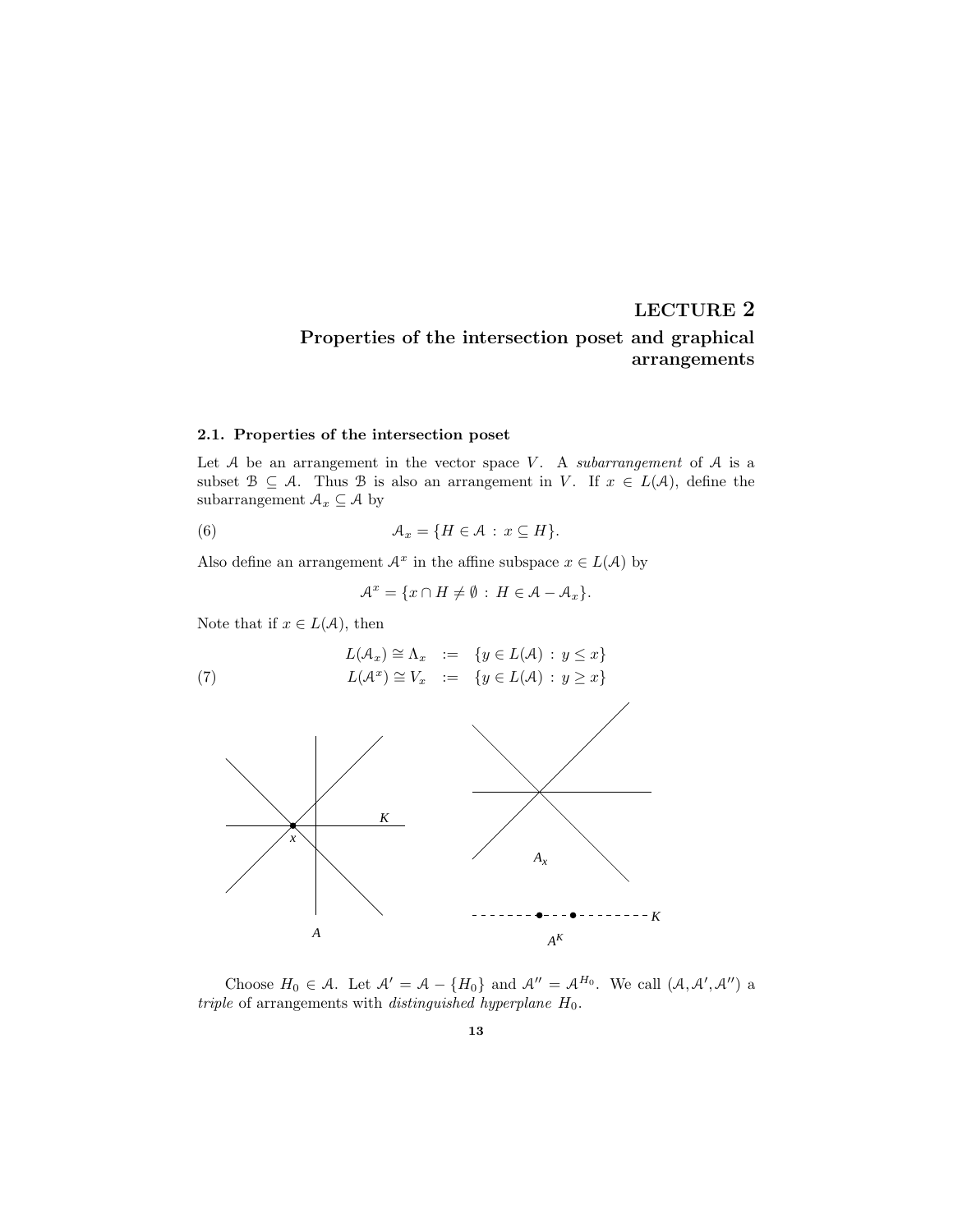

The main goal of this section is to give a formula in terms of  $\chi_{\mathcal{A}}(t)$  for  $r(\mathcal{A})$ and  $b(A)$  when  $K = \mathbb{R}$  (Theorem 2.5). We first establish recurrences for these two quantities.

**Lemma 2.1.** Let  $(A, A', A'')$  be a triple of real arrangements with distinguished hyperplane  $H_0$ . Then

$$
r(\mathcal{A}) = r(\mathcal{A}') + r(\mathcal{A}'')
$$
  
\n
$$
b(\mathcal{A}) = \begin{cases} b(\mathcal{A}') + b(\mathcal{A}''), & \text{if } \operatorname{rank}(\mathcal{A}) = \operatorname{rank}(\mathcal{A}') \\ 0, & \text{if } \operatorname{rank}(\mathcal{A}) = \operatorname{rank}(\mathcal{A}') + 1. \end{cases}
$$

NOTE. If  $rank(A) = rank(A')$ , then also  $rank(A) = 1 + rank(A'')$ . The figure below illustrates the situation when  $rank(A) = rank(A') + 1$ .



**Proof.** Note that  $r(A)$  equals  $r(A')$  plus the number of regions of A' cut into two regions by  $H_0$ . Let R' be such a region of A'. Then  $R' \cap H_0 \in \mathcal{R}(\mathcal{A}'')$ . Conversely, if  $R'' \in \mathcal{R}(\mathcal{A}'')$  then points near  $R''$  on either side of  $H_0$  belong to the same region  $R' \in \mathcal{R}(\mathcal{A}')$ , since any  $H \in \mathcal{R}(\mathcal{A}')$  separating them would intersect  $R''$ . Thus  $R'$  is cut in two by  $H_0$ . We have established a bijection between regions of  $A'$  cut into two by  $H_0$  and regions of  $A''$ , establishing the first recurrence.

The second recurrence is proved analogously; the details are omitted.  $\Box$ 

We now come to the fundamental recursive property of the characteristic polynomial.

**Lemma 2.2.** (Deletion-Restriction) Let  $(A, A', A'')$  be a triple of real arrangements. Then

$$
\chi_{\mathcal{A}}(t) = \chi_{\mathcal{A}'}(t) - \chi_{\mathcal{A}''}(t).
$$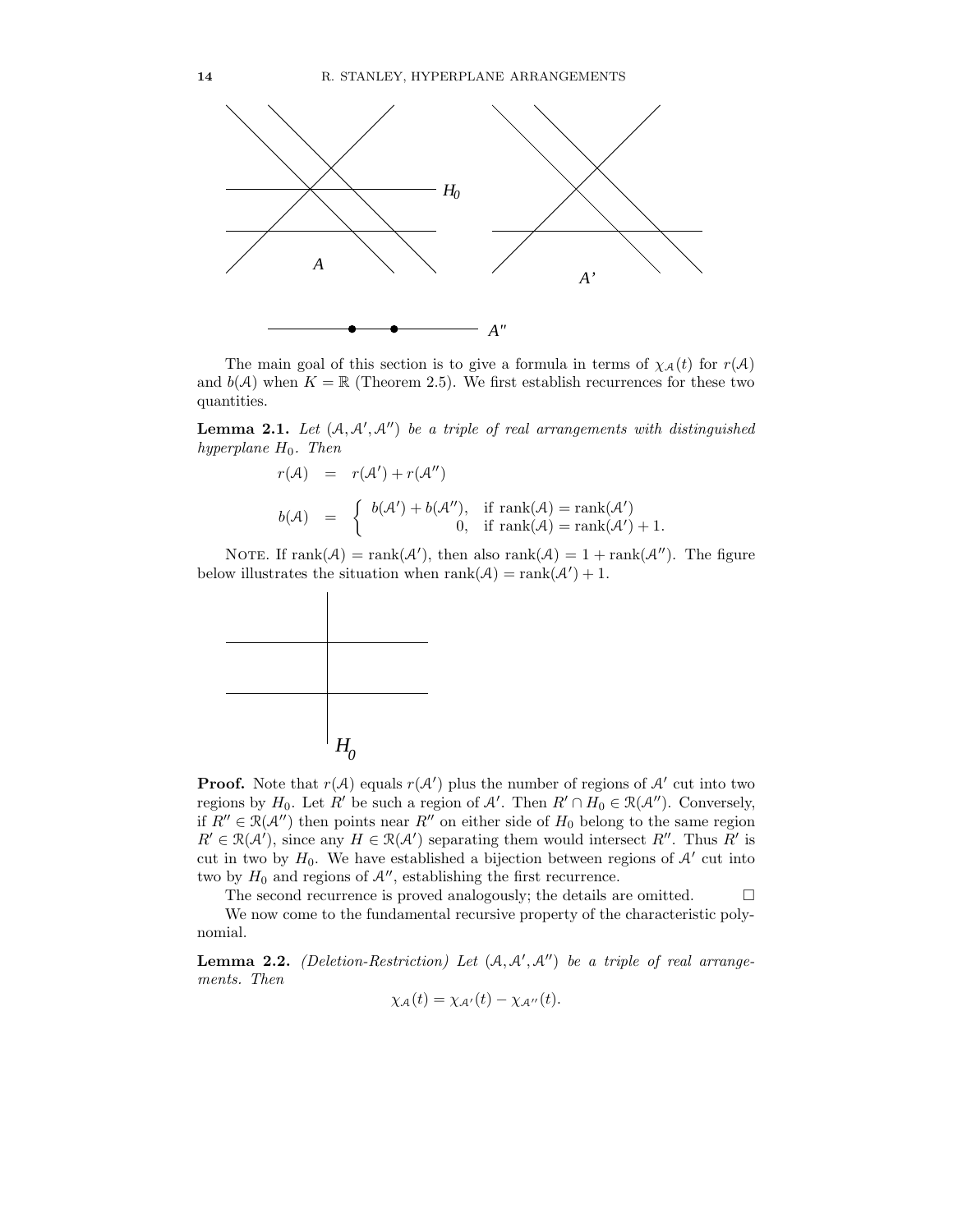

Figure 1. Two non-lattices

For the proof of this lemma, we will need some tools. (A more elementary proof could be given, but the tools will be useful later.)

Let P be a poset. An upper bound of  $x, y \in P$  is an element  $z \in P$  satisfying  $z \geq x$  and  $z \geq y$ . A least upper bound or join of x and y, denoted  $x \vee y$ , is an upper bound z such that  $z \leq z'$  for all upper bounds z'. Clearly if  $x \vee y$  exists, then it is unique. Similarly define a *lower bound* of  $x$  and  $y$ , and a *greatest lower bound* or meet, denoted  $x \wedge y$ . A *lattice* is a poset L for which any two elements have a meet and join. A meet-semilattice is a poset  $P$  for which any two elements have a meet. Dually, a *join-semilattice* is a poset  $P$  for which any two elements have a join. Figure 1 shows two non-lattices, with a pair of elements circled which don't have a join.

**Lemma 2.3.** A finite meet-semilattice L with a unique maximal element  $\hat{1}$  is a lattice. Dually, a finite join-semilattice  $L$  with a unique minimal element  $\hat{0}$  is a lattice.

**Proof.** Let L be a finite meet-semilattice. If  $x, y \in L$  then the set of upper bounds of  $x, y$  is nonempty since  $\hat{1}$  is an upper bound. Hence

$$
x \vee y = \bigwedge_{\substack{z \ge x \\ z \ge y}} z.
$$

The statement for join-semilattices is by "duality," i.e., interchanging  $\leq$  with  $\geq$ , and  $\wedge$  with  $\vee$ . and  $\wedge$  with ∨.  $\Box$ 

The reader should check that Lemma 2.3 need not hold for *infinite* semilattices.

**Proposition 2.3.** Let A be an arrangement. Then  $L(A)$  is a meet-semilattice. In particular, every interval  $[x, y]$  of  $L(\mathcal{A})$  is a lattice. Moreover,  $L(\mathcal{A})$  is a lattice if and only if A is central.

**Proof.** If  $\bigcap_{H \in \mathcal{A}} H = \emptyset$ , then adjoin  $\emptyset$  to  $L(\mathcal{A})$  as the unique maximal element, obtaining the augmented intersection poset  $L'(\mathcal{A})$ . In  $L'(\mathcal{A})$  it is clear that  $x \vee y =$ x∩y. Hence  $L'(\mathcal{A})$  is a join-semilattice. Since it has a  $\hat{0}$ , it is a lattice by Lemma 2.3.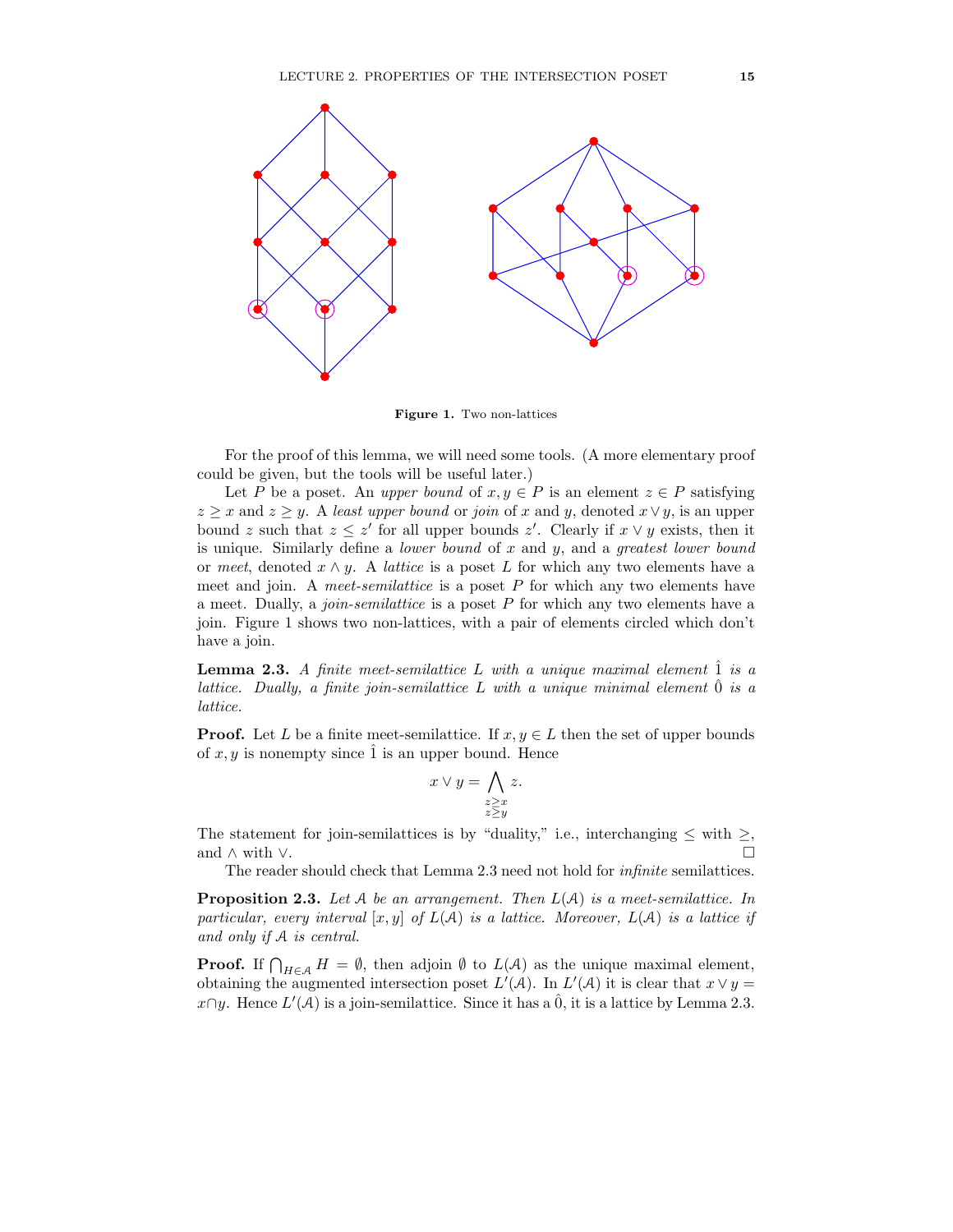Since  $L(\mathcal{A}) = L'(\mathcal{A})$  or  $L(\mathcal{A}) = L'(\mathcal{A}) - {\hat{1}}$ , it follows that  $L(\mathcal{A})$  is always a meetsemilattice, and is a lattice if A is central. If A isn't central, then  $\bigvee_{x \in L(\mathcal{A})} x$  does not exist, so  $L(\mathcal{A})$  is not a lattice.

We now come to a basic formula for the Möbius function of a lattice.

**Theorem 2.2.** (the Cross-Cut Theorem) Let L be a finite lattice. Let X be a subset of L such that  $0 \notin X$ , and such that if  $y \in L$ ,  $y \neq 0$ , then some  $x \in X$  satisfies  $x \leq y$ . Let  $N_k$  be the number of k-element subsets of X with join  $\hat{1}$ . Then

$$
\mu_L(\hat{0}, \hat{1}) = N_0 - N_1 + N_2 - \cdots.
$$

We will prove Theorem 2.2 by an algebraic method. Such a sophisticated proof is unnecessary, but the machinery we develop will be used later (Theorem 4.13). Let L be a finite lattice and K a field. The Möbius algebra of L, denoted  $A(L)$ , is the semigroup algebra of L over K with respect to the operation  $\vee$ . (Sometimes the operation is taken to be ∧ instead of ∨, but for our purposes, ∨ is more convenient.) In other words,  $A(L) = KL$  (the vector space with basis L) as a vector space. If  $x, y \in L$  then we define  $xy = x \vee y$ . Multiplication is extended to all of  $A(L)$  by bilinearity (or distributivity). Algebraists will recognize that  $A(L)$  is a finite-dimensional commutative algebra with a basis of idempotents, and hence is isomorphic to  $K^{\#L}$  (as an algebra). We will show this by exhibiting an explicit isomorphism  $A(L) \stackrel{\cong}{\to} K^{\#L}$ . For  $x \in L$ , define

(8) 
$$
\sigma_x = \sum_{y \ge x} \mu(x, y) y \in A(L),
$$

where  $\mu$  denotes the Möbius function of L. Thus by the Möbius inversion formula,

(9) 
$$
x = \sum_{y \ge x} \sigma_y, \text{ for all } x \in L.
$$

Equation (9) shows that the  $\sigma_x$ 's span  $A(L)$ . Since  $\#\{\sigma_x : x \in L\} = \#L =$ dim  $A(L)$ , it follows that the  $\sigma_x$ 's form a basis for  $A(L)$ .

**Theorem 2.3.** Let  $x, y \in L$ . Then  $\sigma_x \sigma_y = \delta_{xy} \sigma_x$ , where  $\delta_{xy}$  is the Kronecker delta. In other words, the  $\sigma_x$ 's are orthogonal idempotents. Hence

$$
A(L) = \bigoplus_{x \in L} K \cdot \sigma_x \quad (algebra \ direct \ sum).
$$

**Proof.** Define a K-algebra  $A'(L)$  with basis  $\{\sigma'_x : x \in L\}$  and multiplication  $\sigma'_x \sigma'_y = \delta_{xy} \sigma'_x$ . For  $x \in L$  set  $x' = \sum_{s \geq x} \sigma'_s$ . Then

$$
x'y' = \left(\sum_{s \ge x} \sigma'_s\right) \left(\sum_{t \ge y} \sigma'_t\right)
$$
  
= 
$$
\sum_{\substack{s \ge x \\ s \ge y}} \sigma'_s
$$
  
= 
$$
\sum_{s \ge x \vee y} \sigma'_s
$$
  
= 
$$
(x \vee y)'
$$
.

Hence the linear transformation  $\varphi : A(L) \to A'(L)$  defined by  $\varphi(x) = x'$  is an algebra isomorphism. Since  $\varphi(\sigma_x) = \sigma'_x$ , it follows that  $\sigma_x \sigma_y = \delta_{xy} \sigma_x$ .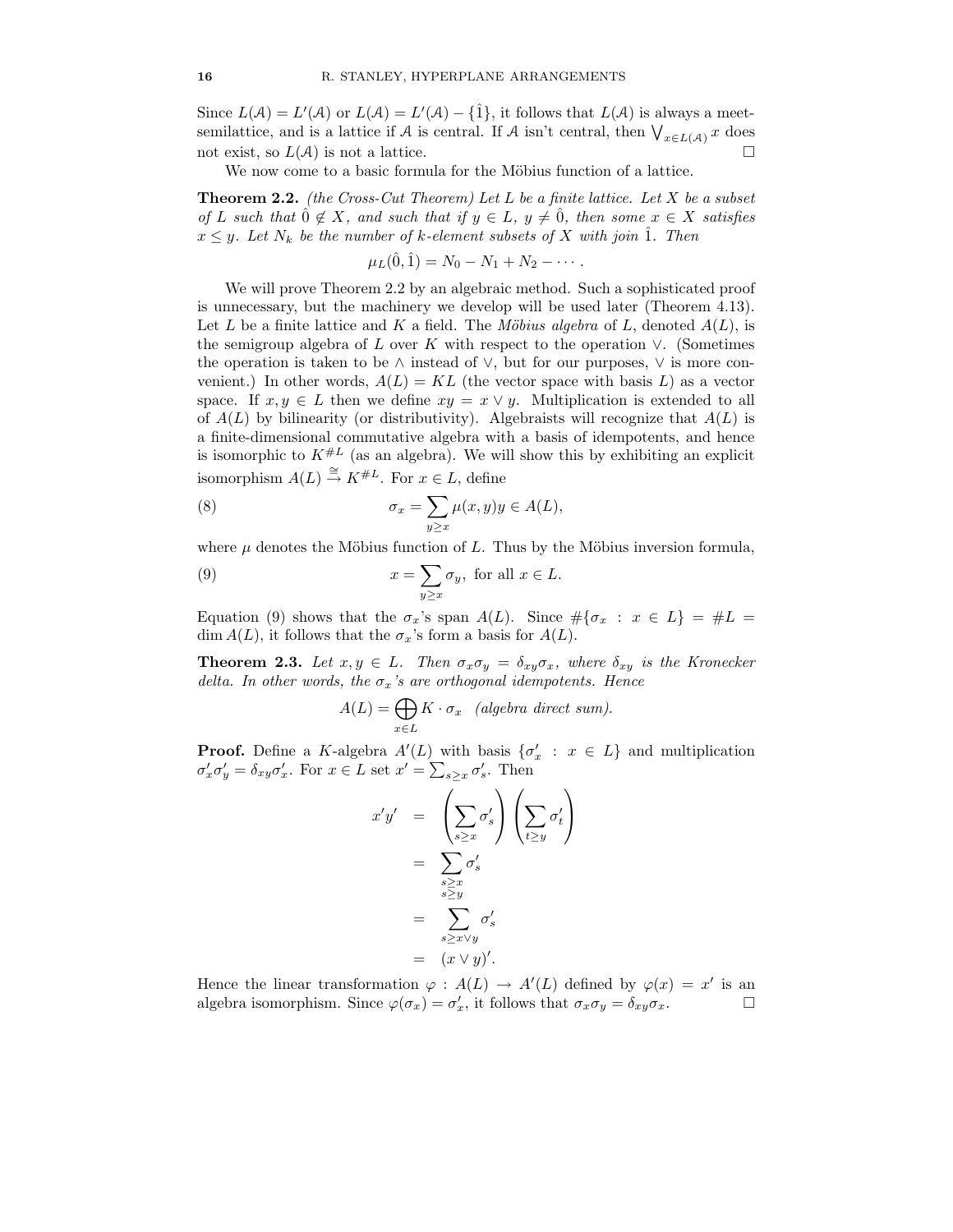NOTE. The algebra  $A(L)$  has a multiplicative identity, viz.,  $1 = \hat{0} = \sum_{x \in L} \sigma_x$ . **Proof of Theorem 2.2.** Let  $char(K) = 0$ , e.g.,  $K = \mathbb{Q}$ . For any  $x \in \mathbb{Z}$ , we

have in  $A(L)$  that

$$
\hat{0}-x=\sum_{y\geq \hat{0}}\sigma_{y}-\sum_{y\geq x}\sigma_{y}=\sum_{y\ngeq x}\sigma_{y}.
$$

Hence by the orthogonality of the  $\sigma_y$ 's we have

$$
\prod_{x \in X} (\hat{0} - x) = \sum_{y} \sigma_y,
$$

where y ranges over all elements of L satisfying  $y \not\geq x$  for all  $x \in X$ . By hypothesis, the only such element is  $\hat{0}$ . Hence

$$
\prod_{x \in X} (\hat{0} - x) = \sigma_{\hat{0}}.
$$

If we now expand both sides as linear combinations of elements of  $L$  and equate coefficients of  $\hat{1}$ , the result follows.

NOTE. In a finite lattice L, an *atom* is an element covering  $\hat{0}$ . Let T be the set of atoms of L. Then a set  $X \subseteq L - \{0\}$  satisfies the hypotheses of Theorem 2.2 if and only if  $T \subseteq X$ . Thus the simplest choice of X is just  $X = T$ .

**Example 2.5.** Let  $L = B_n$ , the boolean algebra of all subsets of [n]. Let  $X = T =$  $\{\{i\} : i \in [n]\}.$  Then  $N_0 = N_1 = \cdots = N_{n-1} = 0, N_n = 1.$  Hence  $\mu(\hat{0}, \hat{1}) = (-1)^n$ , agreeing with Proposition 1.2.

We will use the Crosscut Theorem to obtain a formula for the characteristic polynomial of an arrangement A. Extending slightly the definition of a central arrangement, call any subset B of A central if  $\bigcap_{H \in \mathcal{B}} H \neq \emptyset$ . The following result is due to Hassler Whitney for linear arrangements. Its easy extension to arbitrary arrangements appears in [24, Lemma 2.3.8].

Theorem 2.4. (Whitney's theorem) Let A be an arrangement in an n-dimensional vector space. Then

(10) 
$$
\chi_{\mathcal{A}}(t) = \sum_{\substack{\mathcal{B} \subseteq \mathcal{A} \\ \mathcal{B} \text{ central}}} (-1)^{\# \mathcal{B}} t^{n-\text{rank}(\mathcal{B})}.
$$

**Example 2.6.** Let A be the arrangement in  $\mathbb{R}^2$  shown below.

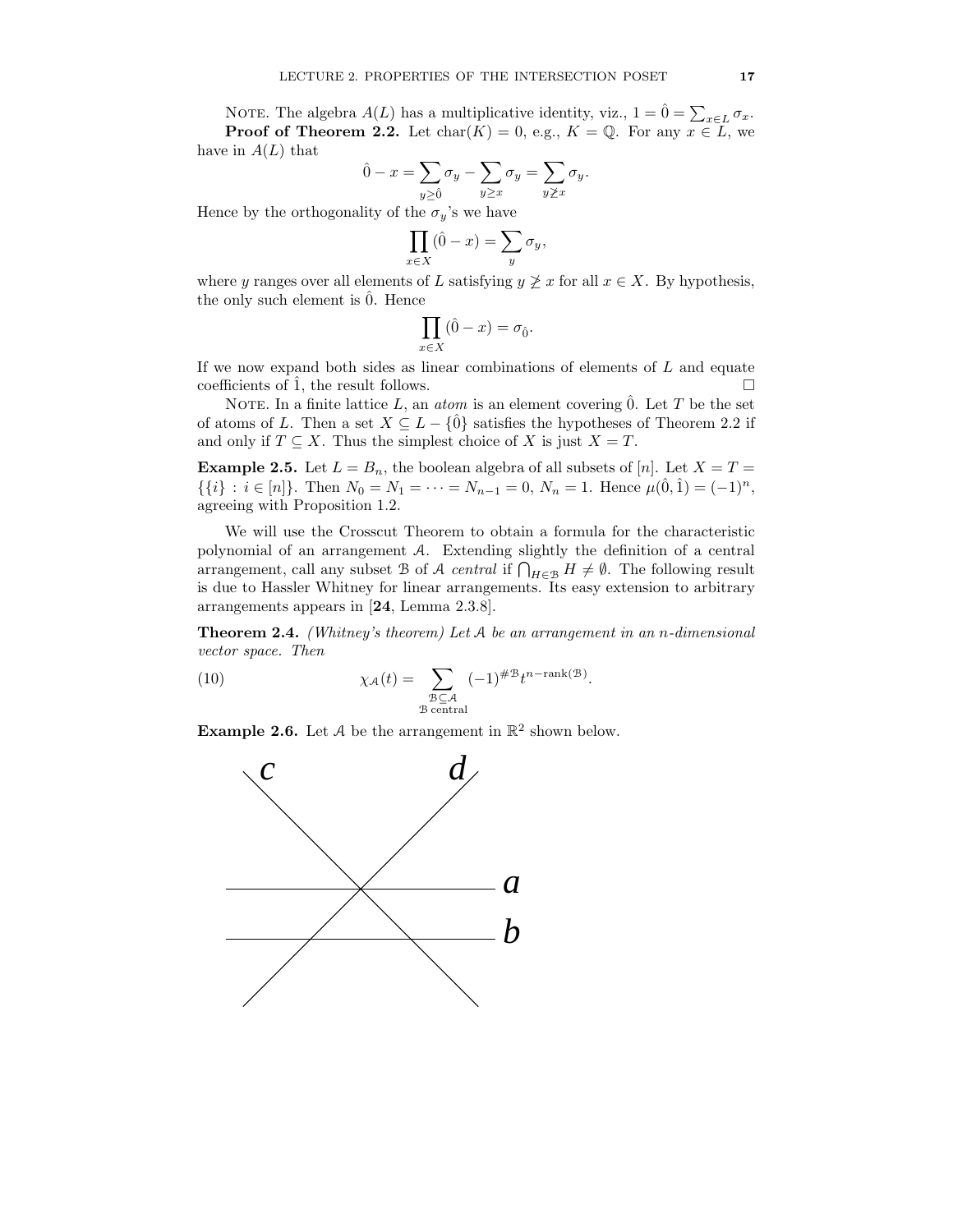The following table shows all central subsets  $\mathcal B$  of  $\mathcal A$  and the values of  $\#\mathcal B$  and rank $(B)$ .

| B                                           | $\#\mathcal{B}$                                   | rank(B)                 |
|---------------------------------------------|---------------------------------------------------|-------------------------|
| Ø                                           | 0                                                 | 0                       |
| $\alpha$                                    | $\mathbf 1$                                       | 1                       |
| $\boldsymbol{b}$                            | 1                                                 | 1                       |
|                                             | $\mathbf{1}$                                      | $\mathbf{1}$            |
| $\begin{array}{c} c \\ d \\ ac \end{array}$ | $\mathbf{1}$                                      | $\mathbf{1}$            |
|                                             |                                                   |                         |
| $\frac{1}{ad}$                              |                                                   | $\frac{2}{2}$           |
| bc                                          |                                                   |                         |
| $^{bd}$                                     |                                                   | $\overline{2}$          |
| $\frac{cd}{acd}$                            | $\begin{smallmatrix}2&2\2&2\2&3\end{smallmatrix}$ | $\overline{\mathbf{c}}$ |
|                                             |                                                   | $\overline{2}$          |

It follows that  $\chi_A(t) = t^2 - 4t + (5 - 1) = t^2 - 4t + 4$ .

**Proof of Theorem 2.4.** Let  $z \in L(\mathcal{A})$ . Let

$$
\Lambda_z = \{ x \in L(\mathcal{A}) \, : \, x \leq z \},
$$

the *principal order ideal* generated by  $z$ . Recall the definition

$$
\mathcal{A}_z = \{ H \in \mathcal{A} : H \leq z \text{ (i.e., } z \subseteq H) \}.
$$

By the Crosscut Theorem (Theorem 2.2), we have

$$
\mu(z) = \sum_{k} (-1)^k N_k(z),
$$

where  $N_k(z)$  is the number of k-subsets of  $A_z$  with join z. In other words,

$$
\mu(z) = \sum_{\substack{\mathcal{B} \subseteq \mathcal{A}_z \\ z = \bigcap_{H \in \mathcal{B}} H}} (-1)^{\# \mathcal{B}}.
$$

Note that  $z = \bigcap_{H \in \mathcal{B}} H$  implies that rank( $\mathcal{B}$ ) = n - dim z. Now multiply both sides by  $t^{\dim(z)}$  and sum over z to obtain equation (10).

We have now assembled all the machinery necessary to prove the Deletion-Restriction Lemma (Lemma 2.2) for  $\chi_{\mathcal{A}}(t)$ .

**Proof of Lemma 2.2.** Let  $H_0 \in \mathcal{A}$  be the hyperplane defining the triple  $(A, A', A'')$ . Split the sum on the right-hand side of (10) into two sums, depending on whether  $H_0 \notin \mathcal{B}$  or  $H_0 \in \mathcal{B}$ . In the former case we get

$$
\sum_{\substack{H_0 \notin \mathcal{B} \subseteq \mathcal{A} \\ \mathcal{B} \text{ central}}} (-1)^{\# \mathcal{B}} t^{n - \text{rank}(\mathcal{B})} = \chi_{\mathcal{A}'}(t).
$$

In the latter case, set  $\mathcal{B}_1 = (\mathcal{B} - \{H_0\})^{H_0}$ , a central arrangement in  $H_0 \cong K^{n-1}$  and a subarrangement of  $\mathcal{A}^{H_0} = \mathcal{A}''$ . Since  $\#\mathcal{B}_1 = \#\mathcal{B}-1$  and  $\text{rank}(\mathcal{B}_1) = \text{rank}(\mathcal{B})-1$ , we get

$$
\sum_{\substack{H_0 \in \mathcal{B} \subseteq \mathcal{A} \\ \mathcal{B} \text{ central}}} (-1)^{\# \mathcal{B}} t^{n-\text{rank}(\mathcal{B})} = \sum_{\substack{\mathcal{B}_1 \in \mathcal{A}'' \\ \sim}} (-1)^{\# \mathcal{B}_1 + 1} t^{(n-1) - \text{rank}(\mathcal{B}_1)} \\ = -\chi_{\mathcal{A}''}(t),
$$

and the proof follows.  $\Box$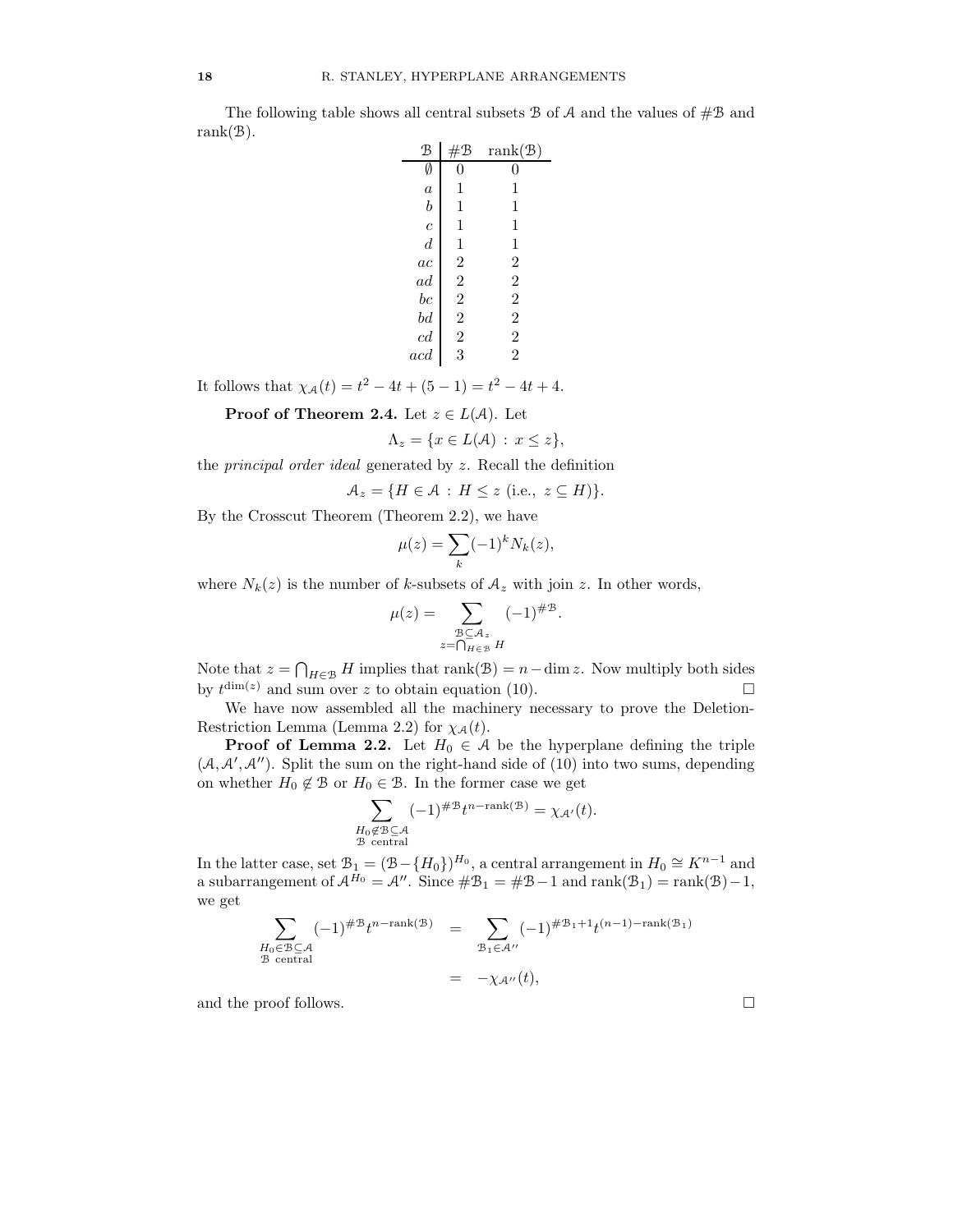#### 2.2. The number of regions

The next result is perhaps the first major theorem in the subject of hyperplane arrangements, due to Thomas Zaslavsky in 1975.

**Theorem 2.5.** Let A be an arrangement in an n-dimensional real vector space. Then

(11) 
$$
r(A) = (-1)^n \chi_A(-1)
$$

(12) 
$$
b(\mathcal{A}) = (-1)^{\text{rank}(\mathcal{A})} \chi_{\mathcal{A}}(1).
$$

**First proof.** Equation (11) holds for  $A = \emptyset$ , since  $r(\emptyset) = 1$  and  $\chi_{\emptyset}(t) = t^n$ . By Lemmas 2.1 and 2.2, both  $r(A)$  and  $(-1)^n \chi_A(-1)$  satisfy the same recurrence, so the proof follows.

Now consider equation (12). Again it holds for  $A = \emptyset$  since  $b(\emptyset) = 1$ . (Recall that  $b(\mathcal{A})$  is the number of *relatively* bounded regions. When  $\mathcal{A} = \emptyset$ , the entire ambient space  $\mathbb{R}^n$  is relatively bounded.) Now

$$
\chi_{\mathcal{A}}(1) = \chi_{\mathcal{A}'}(1) - \chi_{\mathcal{A}''}(1).
$$

Let  $d(\mathcal{A}) = (-1)^{\text{rank}(\mathcal{A})} \chi_{\mathcal{A}}(1)$ . If  $\text{rank}(\mathcal{A}) = \text{rank}(\mathcal{A}') = \text{rank}(\mathcal{A}'') + 1$ , then  $d(\mathcal{A}) =$  $d(\mathcal{A}') + d(\mathcal{A}'')$ . If  $\text{rank}(\mathcal{A}) = \text{rank}(\mathcal{A}') + 1$  then  $b(\mathcal{A}) = 0$  [why?] and  $L(\mathcal{A}') \cong L(\mathcal{A}'')$ [why?]. Thus from Lemma 2.2 we have  $d(A) = 0$ . Hence in all cases  $b(A)$  and  $d(A)$ satisfy the same recurrence, so  $b(A) = d(A)$ .

Second proof. Our second proof of Theorem 2.5 is based on Möbius inversion and some instructive topological considerations. For this proof we assume basic knowledge of the Euler characteristic  $\psi(\Delta)$  of a topological space  $\Delta$ . (Standard notation is  $\chi(\Delta)$ , but this would cause too much confusion with the characteristic polynomial.) In particular, if  $\Delta$  is suitably decomposed into cells with  $f_i$ i-dimensional cells, then

(13) 
$$
\psi(\Delta) = f_0 - f_1 + f_2 - \cdots.
$$

We take (13) as the definition of  $\psi(\Delta)$ . For "nice" spaces and decompositions, it is independent of the decomposition. In particular,  $\psi(\mathbb{R}^n) = (-1)^n$ . Write  $\overline{R}$  for the closure of a region  $R \in \mathcal{R}(\mathcal{A})$ .

**Definition 2.4.** A (closed) face of a real arrangement A is a set  $\emptyset \neq F = R \cap x$ , where  $R \in \mathcal{R}(\mathcal{A})$  and  $x \in L(\mathcal{A})$ .

If we regard  $\bar{R}$  as a convex polyhedron (possibly unbounded), then a face of A is just a face of some  $\overline{R}$  in the usual sense of the face of a polyhedron, i.e., the intersection of R with a supporting hyperplane. In particular, each R is a face of A. The *dimension* of a face  $F$  is defined by

$$
\dim(F) = \dim(\text{aff}(F)),
$$

where aff $(F)$  denotes the affine span of F. A k-face is a k-dimensional face of A. For instance, the arrangement below has three 0-faces (vertices), nine 1-faces, and seven 2-faces (equivalently, seven regions). Hence  $\psi(\mathbb{R}^2) = 3 - 9 + 7 = 1$ .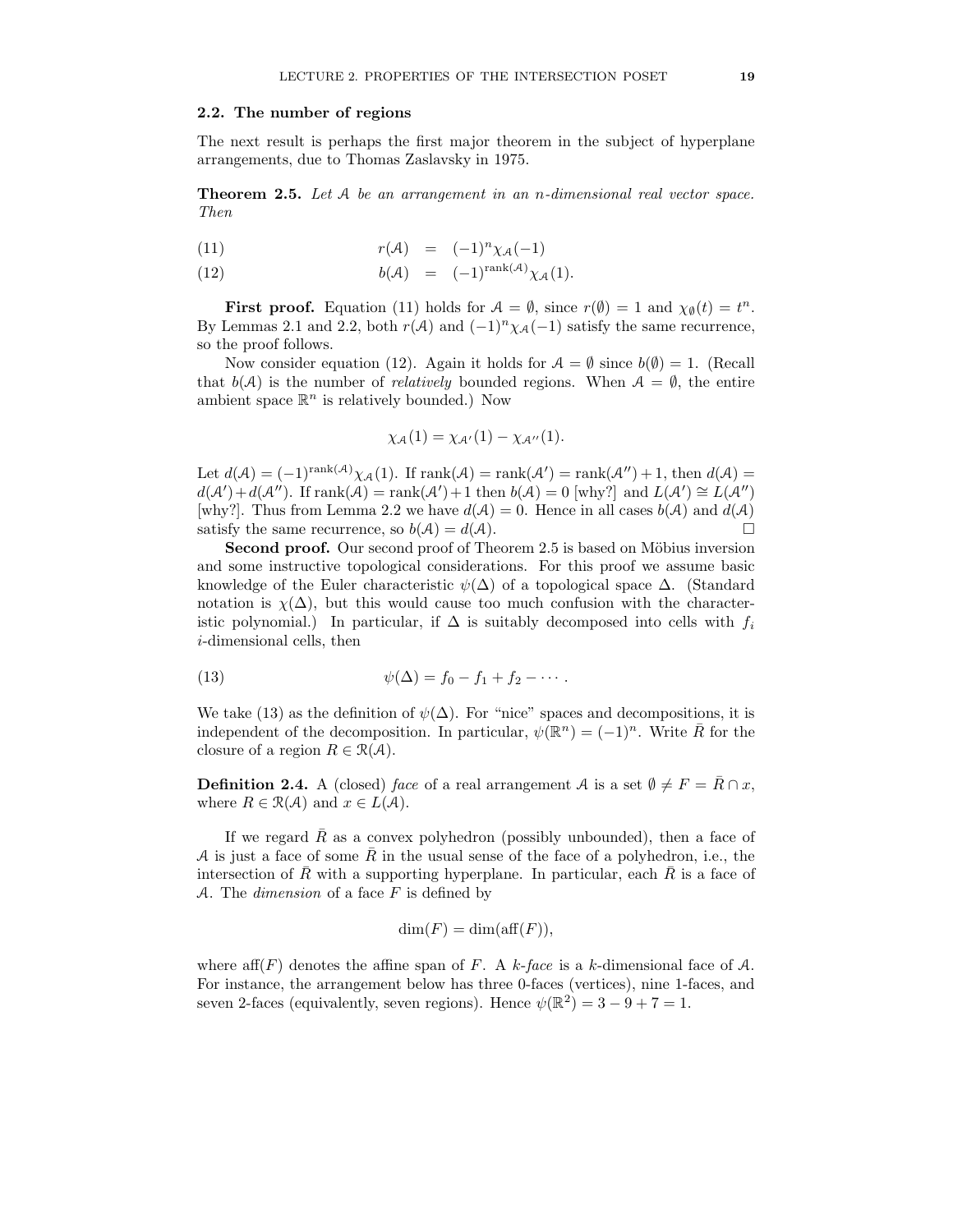

Write  $\mathcal{F}(\mathcal{A})$  for the set of faces of  $\mathcal{A}$ , and let relint denote relative interior. Then

$$
\mathbb{R}^n = \bigsqcup_{F \in \mathcal{F}(\mathcal{A})} \text{relint}(F),
$$

where  $\Box$  denotes disjoint union. If  $f_k(\mathcal{A})$  denotes the number of k-faces of  $\mathcal{A}$ , it follows that

$$
(-1)^n = \psi(\mathbb{R}^n) = f_0(\mathcal{A}) - f_1(\mathcal{A}) + f_2(\mathcal{A}) - \cdots
$$

Every k-face is a region of exactly one  $\mathcal{A}^y$  for  $y \in L(\mathcal{A})$ . Hence

$$
f_k(\mathcal{A}) = \sum_{\substack{y \in L(\mathcal{A}) \\ \dim(y) = k}} r(\mathcal{A}^y).
$$

Multiply by  $(-1)^k$  and sum over k to get

$$
(-1)^n = \psi(\mathbb{R}^n) = \sum_{y \in L(\mathcal{A})} (-1)^{\dim(y)} r(\mathcal{A}^y).
$$

Replacing  $\mathbb{R}^n$  by  $x \in L(\mathcal{A})$  gives

$$
(-1)^{\dim(x)} = \psi(x) = \sum_{\substack{y \in L(\mathcal{A}) \\ y \ge x}} (-1)^{\dim(y)} r(\mathcal{A}^y).
$$

Möbius inversion yields

$$
(-1)^{\dim(x)} r(\mathcal{A}^x) = \sum_{\substack{y \in L(\mathcal{A}) \\ y \ge x}} (-1)^{\dim(y)} \mu(x, y).
$$

Putting  $x = \mathbb{R}^n$  gives

$$
(-1)^n r(\mathcal{A}) = \sum_{y \in L(\mathcal{A})} (-1)^{\dim(y)} \mu(y) = \chi_{\mathcal{A}}(-1),
$$

thereby proving (11).

The relatively bounded case (equation (12)) is similar, but with one technical complication. We may assume that A is essential, since  $b(A) = b(\text{ess}(A))$  and

$$
\chi_{\mathcal{A}}(t) = t^{\dim(\mathcal{A}) - \dim(\mathrm{ess}(\mathcal{A}))} \chi_{\mathrm{ess}(\mathcal{A})}(t).
$$

In this case, the relatively bounded regions are actually bounded. Let

$$
\mathcal{F}_b(\mathcal{A}) = \{ F \in \mathcal{F}(\mathcal{A}) : F \text{ is relatively bounded} \}
$$

$$
\Gamma = \bigcup_{F \in \mathcal{F}_b(\mathcal{A})} F.
$$

The difficulty lies in computing  $\psi(\Gamma)$ . Zaslavsky conjectured in 1975 that  $\Gamma$  is star-shaped, i.e., there exists  $x \in \Gamma$  such that for every  $y \in \Gamma$ , the line segment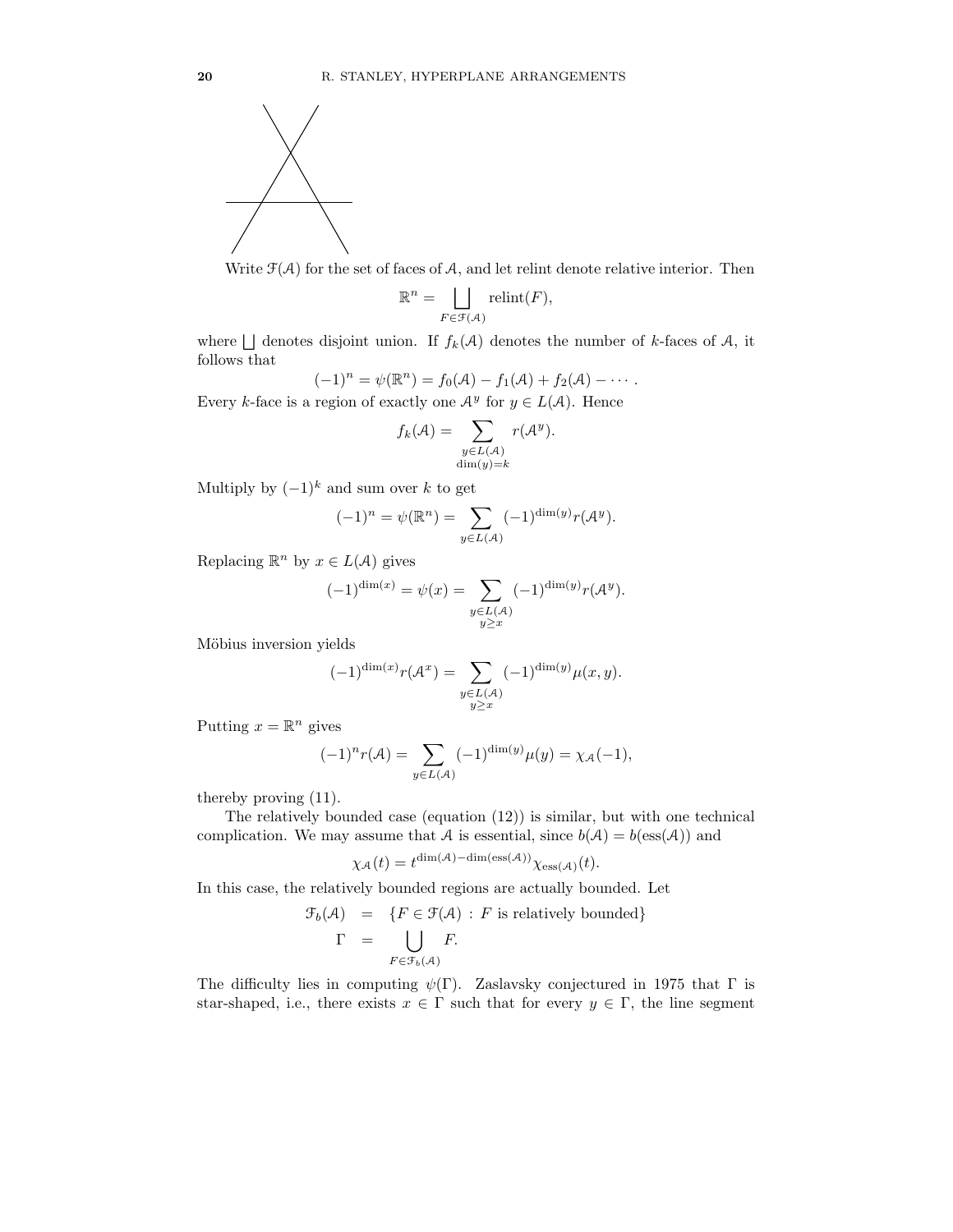

Figure 2. Two arrangements with the same intersection poset

joining x and y lies in Γ. This would imply that  $\Gamma$  is contractible, and hence (since Γ is compact when A is essential)  $\psi$ (Γ) = 1. A counterexample to Zaslavsky's conjecture appears as an exercise in  $[7, \text{Exer. } 4.29]$ , but nevertheless Björner and Ziegler showed that  $\Gamma$  is indeed contractible. (See [7, Thm. 4.5.7(b)] and Lecture 1, Exercise 7.) The argument just given for  $r(A)$  now carries over mutatis mutandis to  $b(\mathcal{A})$ . There is also a direct argument that  $\psi(\Gamma) = 1$ , circumventing the need to show that  $\Gamma$  is contractible. We will omit proving here that  $\psi(\Gamma) = 1$ .

**Corollary 2.1.** Let A be a real arrangement. Then  $r(A)$  and  $b(A)$  depend only on  $L(A)$ .

Figure 2 shows two arrangements in  $\mathbb{R}^2$  with different "face structure" but the same  $L(A)$ . The first arrangement has for instance one triangular and one quadrilateral face, while the second has two triangular faces. Both arrangements, however, have ten regions and two bounded regions.

We now give two basic examples of arrangements and the computation of their characteristic polynomials.

**Proposition 2.4.** (general position) Let  $A$  be an n-dimensional arrangement of m hyperplanes in general position. Then

$$
\chi_A(t) = t^n - mt^{n-1} + \binom{m}{2} t^{n-2} - \dots + (-1)^n \binom{m}{n}.
$$

In particular, if A is a real arrangement, then

$$
r(A) = 1 + m + \binom{m}{2} + \dots + \binom{m}{n}
$$
  
\n
$$
b(A) = (-1)^n \left(1 - m + \binom{m}{2} - \dots + (-1)^n \binom{m}{n}\right)
$$
  
\n
$$
= \binom{m-1}{n}.
$$

**Proof.** Every  $\mathcal{B} \subseteq \mathcal{A}$  with  $\#\mathcal{B} \leq n$  defines an element  $x_{\mathcal{B}} = \bigcap_{H \in \mathcal{B}} H$  of  $L(\mathcal{A})$ . Hence  $L(A)$  is a truncated boolean algebra:

$$
L(\mathcal{A}) \cong \{ S \subseteq [m] : \#S \le n \},\
$$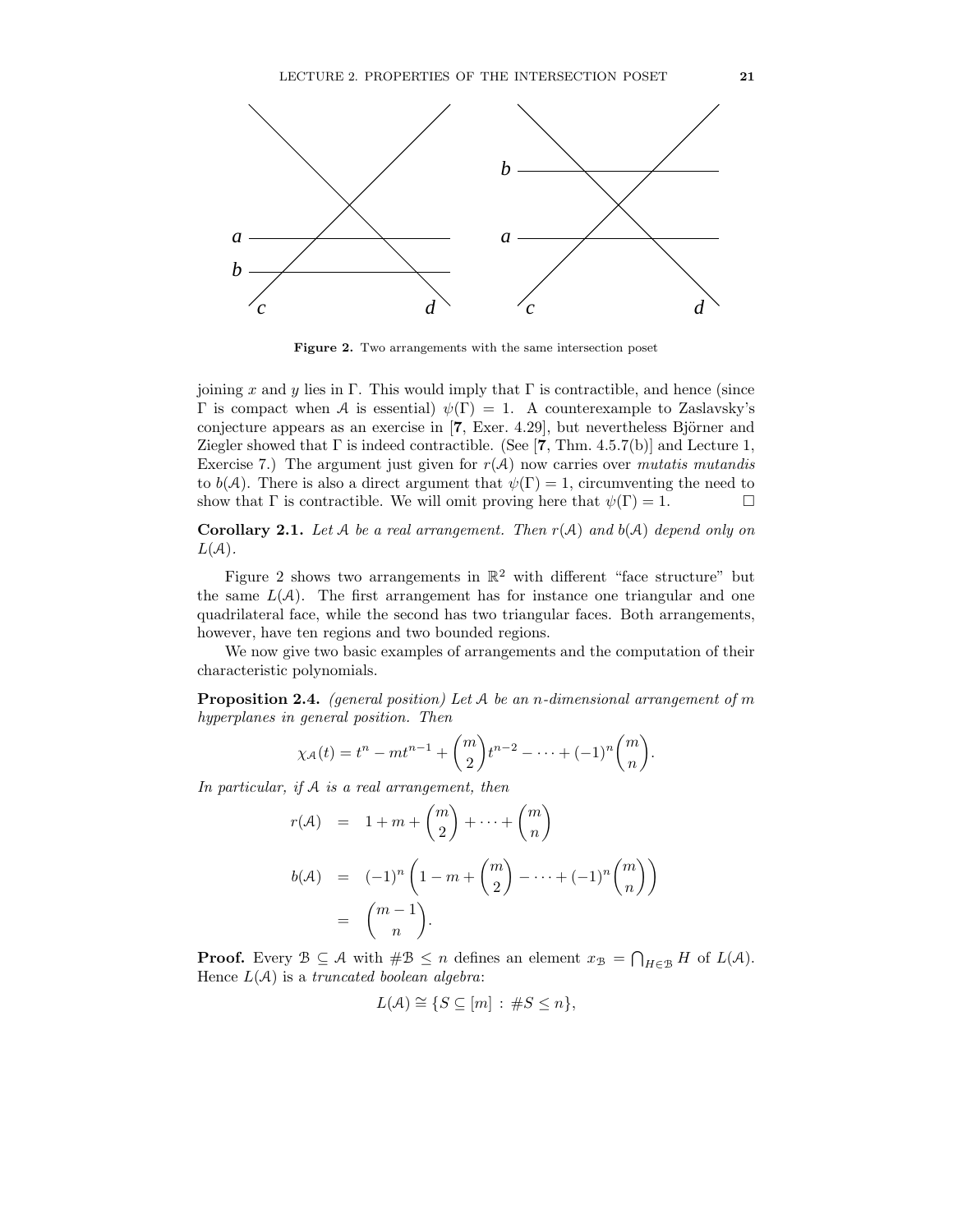

Figure 3. The truncated boolean algebra of rank 2 with four atoms

ordered by inclusion. Figure 3 shows the case  $n = 2$  and  $m = 4$ , i.e., four lines in general position in  $\mathbb{R}^2$ . If  $x \in L(\mathcal{A})$  and  $\mathrm{rk}(x) = k$ , then  $[0, x] \cong B_k$ , a boolean algebra of rank k. By equation (4) there follows  $\mu(x) = (1)^k$ . Hence

$$
\chi_{\mathcal{A}}(t) = \sum_{\substack{S \subseteq [m] \\ \#S \le n}} (-1)^{\#S} t^{n - \#S}
$$
  
=  $t^n - mt^{n-1} + \dots + (-1)^n \binom{m}{n}$ .  $\Box$ 

NOTE. Arrangements whose hyperplanes are in general position were formerly called free arrangements. Now, however, free arrangements have another meaning discussed in the note following Example 4.11.

Our second example concerns generic translations of the hyperplanes of a linear arrangement. Let  $L_1, \ldots, L_m$  be linear forms, not necessarily distinct, in the variables  $v = (v_1, \ldots, v_n)$  over the field K. Let A be defined by

$$
L_1(v) = a_1, \ldots, L_m(v) = a_m,
$$

where  $a_1, \ldots, a_m$  are *generic* elements of K. This means if  $H_i = \text{ker}(L_i(v) - a_i)$ , then

 $H_{i_1} \cap \cdots \cap H_{i_k} \neq \emptyset \Leftrightarrow L_{i_1}, \ldots, L_{i_k}$  are linearly independent.

For instance, if  $K = \mathbb{R}$  and  $L_1, \ldots, L_m$  are defined over  $\mathbb{Q}$ , then  $a_1, \ldots, a_m$  are generic whenever they are linearly independent over Q.



It follows that if  $x = H_{i_1} \cap \cdots \cap H_{i_k} \in L(\mathcal{A})$ , then  $[\hat{0}, x] \cong B_k$ . Hence

$$
\chi_{\mathcal{A}}(t)=\sum_{\mathcal{B}}(-1)^{\#\mathcal{B}}t^{n-\#\mathcal{B}},
$$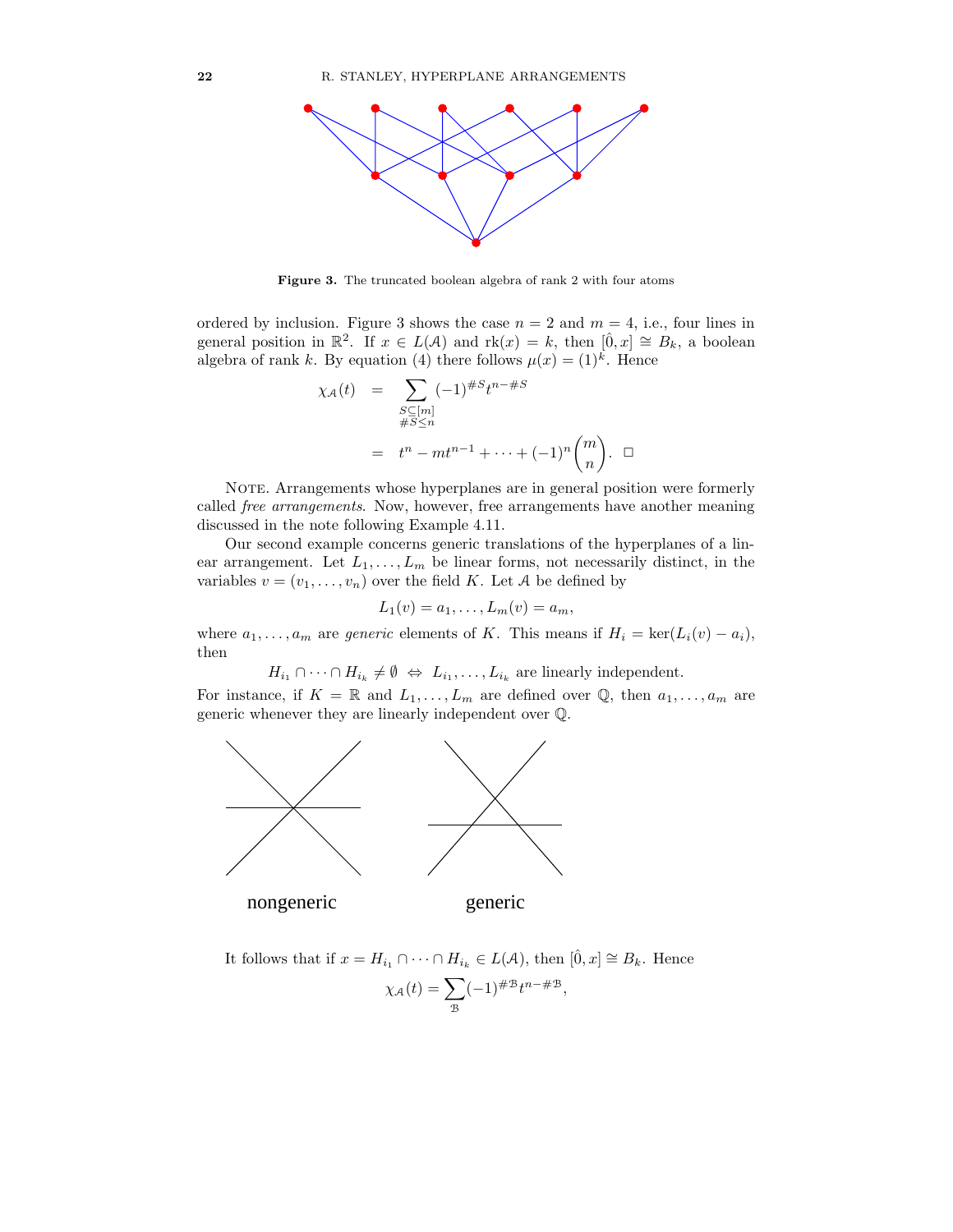

Figure 4. The forests on four vertices

where  $\mathcal B$  ranges over all linearly independent subsets of  $\mathcal A$ . (We say that a set of hyperplanes are linearly independent if their normals are linearly independent.) Thus  $\chi_{\mathcal{A}}(t)$ , or more precisely  $(-t)^n \chi_{\mathcal{A}}(-1/t)$ , is the generating function for linearly independent subsets of  $L_1, \ldots, L_m$  according to their number of elements. For instance, if A is given by Figure 2 (either arrangement) then the linearly independent subsets of hyperplanes are  $\emptyset$ , a, b, c, d, ac, ad, bc, bd, cd, so  $\chi_A(t) = t^2 - 4t + 5$ .

Consider the more interesting example  $x_i - x_j = a_{ij}$ ,  $1 \leq i < j \leq n$ , where the  $a_{ij}$  are generic. We could call this arrangement the *generic braid arrangement*  $\mathcal{G}_n$ . Identify the hyperplane  $x_i - x_j = a_{ij}$  with the edge ij on the vertex set [n]. Thus a subset  $\mathcal{B} \subseteq \mathcal{G}_n$  corresponds to a simple graph  $G_{\mathcal{B}}$  on [n]. ("Simple" means that there is at most one edge between any two vertices, and no edge from a vertex to itself.) It is easy to see that  $\mathcal B$  is linearly independent if and only if the graph  $G_{\mathcal B}$ has no cycles, i.e., is a *forest*. Hence we obtain the interesting formula

(14) 
$$
\chi_{\mathcal{G}_n}(t) = \sum_{F} (-1)^{e(F)} t^{n - e(F)},
$$

where F ranges over all forests on  $[n]$  and  $e(F)$  denotes the number of edges of F. For instance, the isomorphism types of forests (with the number of distinct labelings written below the forest) on four vertices are given by Figure 4. Hence

$$
\chi_{\mathfrak{g}_4}(t) = t^4 - 6t^3 + 15t^2 - 16t.
$$

Equation (11) can be rewritten as

$$
r(\mathcal{A}) = \sum_{x \in L(\mathcal{A})} (-1)^{\text{rk}(x)} \mu(x).
$$

(Theorem 3.10 will show that  $(-1)^{\text{rk}(x)}\mu(x) > 0$ , so we could also write  $|\mu(x)|$  for this quantity.) It is easy to extend this result to count faces of  $A$  of all dimensions, not just the top dimension n. Let  $f_k(\mathcal{A})$  denote the number of k-faces of the real arrangement A.

Theorem 2.6. We have

(15) 
$$
f_k(\mathcal{A}) = \sum_{\substack{x \leq y \text{ in } L(\mathcal{A}) \\ \dim(x) = k}} (-1)^{\dim(x) - \dim(y)} \mu(x, y)
$$

$$
= \sum_{\substack{x \leq y \text{ in } L(\mathcal{A}) \\ \dim(x) = k}} |\mu(x, y)|.
$$

**Proof.** As mentioned above, every face F is a region of a unique  $A^x$  for  $x \in L(A)$ , viz.,  $x = \text{aff}(F)$ . In particular,  $\dim(F) = \dim(x)$ . Hence if  $\dim(F) = k$ , then  $r(A^x)$ is the number of k-faces of A contained in x. By Theorem 2.5 and equation (7) we get

$$
r(\mathcal{A}^x) = \sum_{y \ge x} (-1)^{\dim(y) - \dim(x)} \mu(x, y),
$$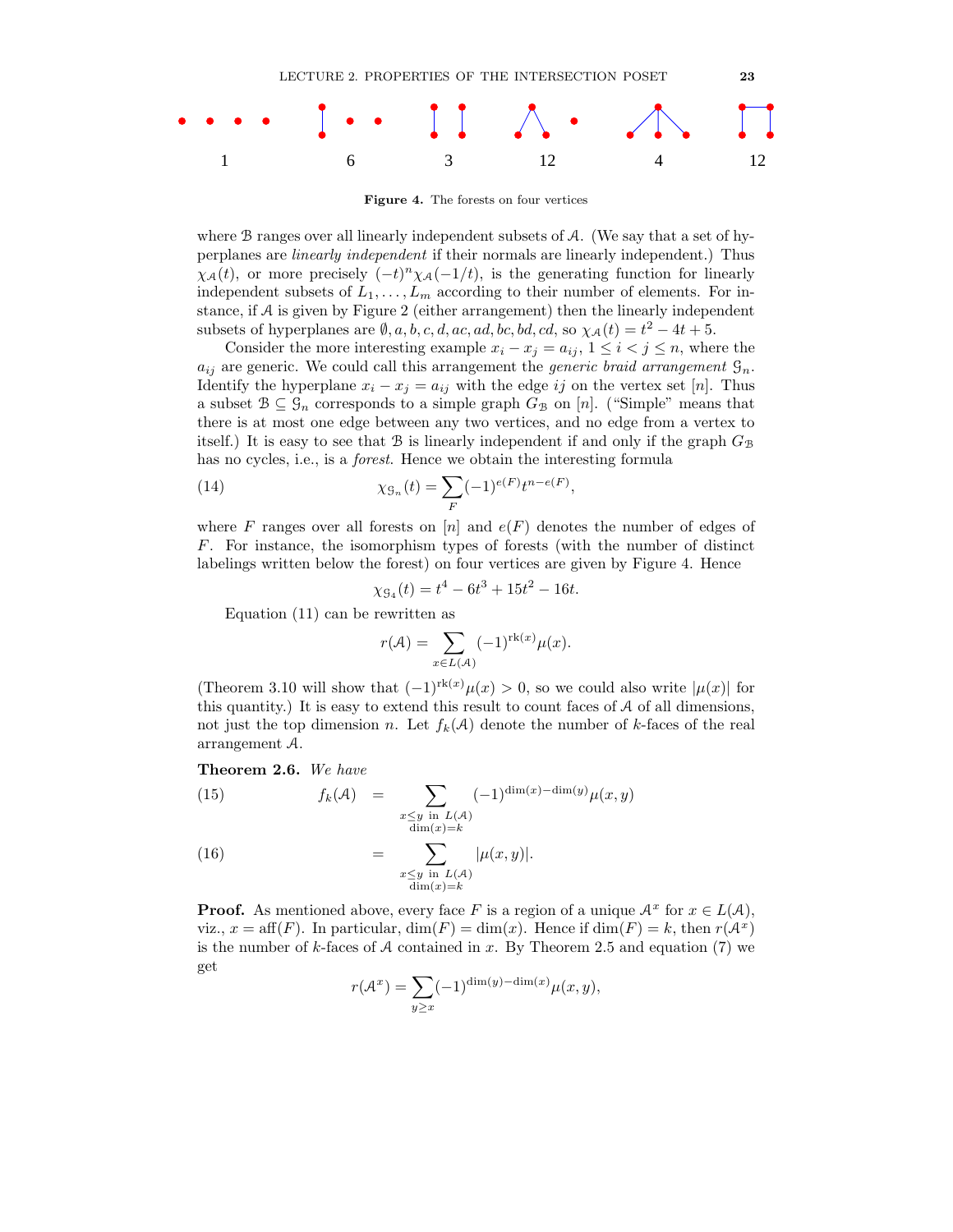where we are dealing with the poset  $L(\mathcal{A})$ . Summing over all  $x \in L(\mathcal{A})$  of dimension k vields (15), and (16) then follows from Theorem (3.10) below. k yields  $(15)$ , and  $(16)$  then follows from Theorem  $(3.10)$  below.

#### 2.3. Graphical arrangements

There are close connections between certain invariants of a graph G and an associated arrangement  $\mathcal{A}_G$ . Let G be a simple graph on the vertex set [n]. Let  $E(G)$ denote the set of edges of G, regarded as two-element subsets of  $[n]$ . Write ij for the edge  $\{i, j\}.$ 

**Definition 2.5.** The *graphical arrangement*  $A_G$  in  $K^n$  is the arrangement

$$
x_i - x_j = 0, \ ij \in E(G).
$$

Thus a graphical arrangement is simply a subarrangement of the braid arrangement  $\mathcal{B}_n$ . If  $G = K_n$ , the *complete graph* on [n] (with all possible edges ij), then  $\mathcal{A}_{K_n} = \mathcal{B}_n.$ 

**Definition 2.6.** A *coloring* of a graph G on  $[n]$  is a map  $\kappa : [n] \to \mathbb{P}$ . The coloring  $\kappa$  is proper if  $\kappa(i) \neq \kappa(j)$  whenever  $ij \in E(G)$ . If  $q \in \mathbb{P}$  then let  $\chi_G(q)$  denote the number of proper colorings  $\kappa : [n] \to [q]$  of G, i.e., the number of proper colorings of G whose colors come from 1, 2, ..., q. The function  $\chi_G$  is called the *chromatic* polynomial of G.

For instance, suppose that G is the complete graph  $K_n$ . A proper coloring  $\kappa : [n] \to [q]$  is obtained by choosing a vertex, say 1, and coloring it in q ways. Then choose another vertex, say 2, and color it in  $q-1$  ways, etc., obtaining

(17) 
$$
\chi_{K_n}(q) = q(q-1)\cdots(q-n+1).
$$

A similar argument applies to the graph  $G$  of Figure 5. There are  $q$  ways to color vertex 1, then  $q-1$  to color vertex 2, then  $q-1$  to color vertex 3, etc., obtaining

$$
\chi_G(q) = q(q-1)(q-1)(q-2)(q-1)(q-1)(q-2)(q-2)(q-3)
$$
  
=  $q(q-1)^4(q-2)^3(q-3)$ .

Unlike the case of the complete graph, in order to obtain this nice product formula one factor at a time only certain orderings of the vertices are suitable. It is not always possible to evaluate the chromatic polynomials "one vertex at a time." For instance, let H be the 4-cycle of Figure 5. If a proper coloring  $\kappa : [4] \to [q]$  satisfies  $\kappa(1) = \kappa(3)$ , then there are q choices for  $\kappa(1)$ , then  $q-1$  choices each for  $\kappa(2)$  and  $\kappa(4)$ . On the other hand, if  $\kappa(1) \neq \kappa(3)$ , then there are q choices for  $\kappa(1)$ , then  $q-1$  choices for  $\kappa(3)$ , and then  $q-2$  choices each for  $\kappa(2)$  and  $\kappa(4)$ . Hence

$$
\chi_H(q) = q(q-1)^2 + q(q-1)(q-2)^2
$$
  
=  $q(q-1)(q^2 - 3q + 3).$ 

For further information on graphs whose chromatic polynomial can be evaluated one vertex at a time, see Corollary 4.10 and the note following it.

It is easy to see directly that  $\chi_G(q)$  is a polynomial function of q. Let  $e_i(G)$ denote the number of *surjective* proper colorings  $\kappa : [n] \to [i]$  of G. We can choose an arbitrary proper coloring  $\kappa : [n] \to [q]$  by first choosing the size  $i = \# \kappa([n])$  of its image in  $\binom{q}{i}$  ways, and then choose  $\kappa$  in  $e_i$  ways. Hence

(18) 
$$
\chi_G(q) = \sum_{i=0}^n e_i \binom{q}{i}.
$$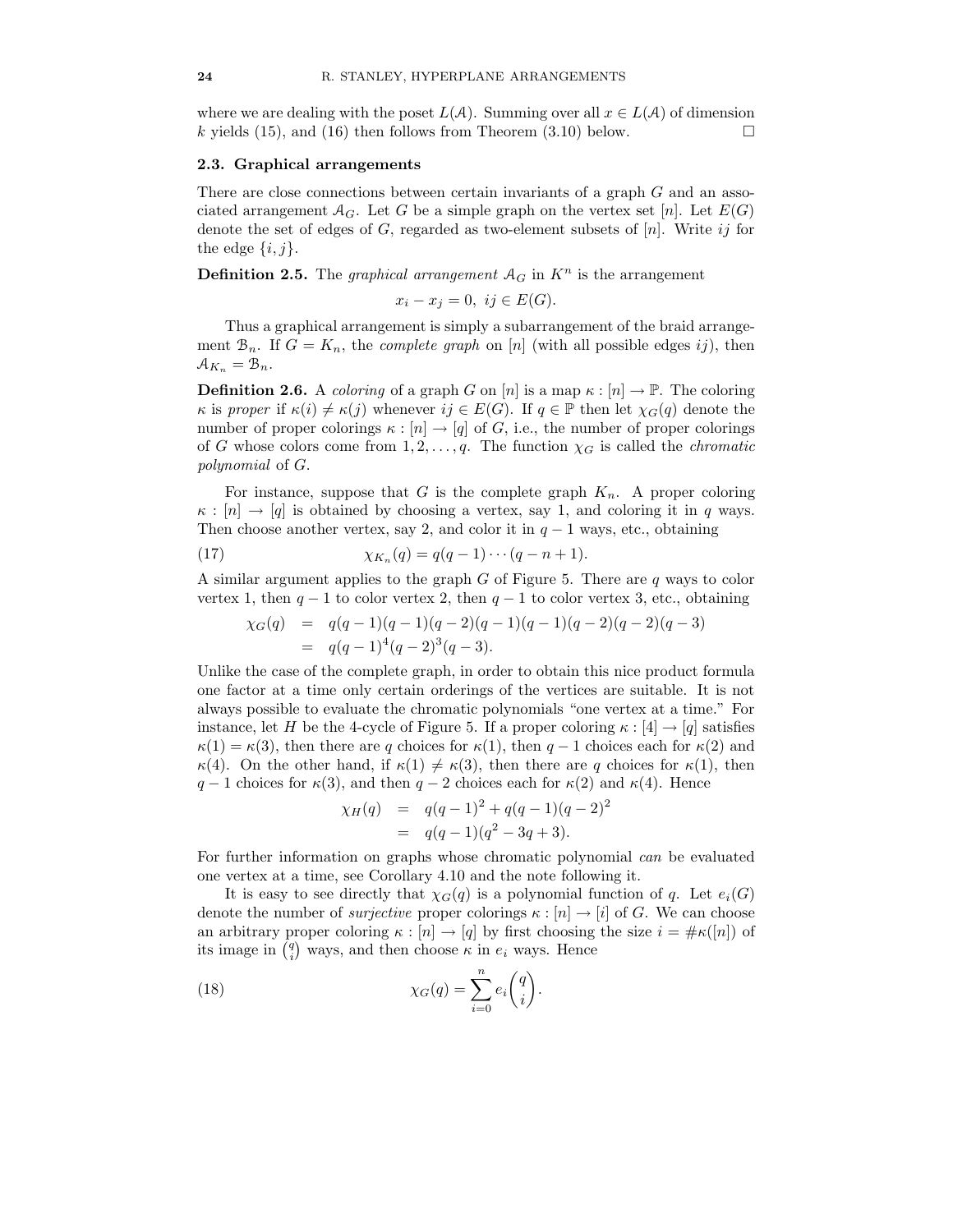

Figure 5. Two graphs

Since  $\binom{q}{i} = q(q-1)\cdots(q-i+1)/i!$ , a polynomial in q (of degree i), we see that  $\chi_G(q)$ is a polynomial. We therefore write  $\chi_G(t)$ , where t is an indeterminate. Moreover, any surjection (= bijection)  $\kappa : [n] \to [n]$  is proper. Hence  $e_n = n!$ . It follows from equation (18) that  $\chi_G(t)$  is monic of degree n. Using more sophisticated methods we will later derive further properties of the coefficients of  $\chi_G(t)$ .

**Theorem 2.7.** For any graph G, we have  $\chi_{A_G}(t) = \chi_G(t)$ .

First proof. The first proof is based on deletion-restriction (which in the context of graphs is called *deletion-contraction*). Let  $e = ij \in E(G)$ . Let  $G - e$ (also denoted  $G\backslash e$ ) denote the graph G with edge e deleted, and let  $G/e$  denote G with the edge e contracted to a point and all multiple edges replaced by a single edge (i.e., whenever there is more than one edge between two vertices, replace these edges by a single edge). (In some contexts we want to keep track of multiple edges, but they are irrelevant in regard to proper colorings.)



Let  $H_0 \in \mathcal{A} = \mathcal{A}_G$  be the hyperplane  $x_i = x_j$ . It is clear that  $\mathcal{A} - \{H_0\} = \mathcal{A}_{G-e}$ . We claim that

(19) A <sup>H</sup><sup>0</sup> = AG/e,

so by Deletion-Restriction (Lemma 2.2) we have

$$
\chi_{\mathcal{A}_G}(t) = \chi_{\mathcal{A}_{G-e}}(t) = \chi_{\mathcal{A}_{G/e}}(t).
$$

To prove (19), define an affine isomorphism  $\varphi: H_0 \stackrel{\cong}{\to} \mathbb{R}^{n-1}$  by

$$
(x_1, x_2, \ldots, x_n) \mapsto (x_1, \ldots, x_i, \ldots, \hat{x_j}, \ldots, x_n),
$$

where  $\hat{x_j}$  denotes that the *j*th coordinate is omitted. (Hence the coordinates in  $\mathbb{R}^{n-1}$  are  $1, 2, \ldots, \hat{j}, \ldots, n$ .) Write  $H_{ab}$  for the hyperplane  $x_a = x_b$  of A. If neither of a, b are equal to i or j, then  $\varphi(H_{ab} \cap H_0)$  is the hyperplane  $x_a = x_b$  in  $\mathbb{R}^{n-1}$ . If  $a \neq i, j$  then  $\varphi(H_{ia} \cap H_0) = \varphi(H_{aj} \cap H_0)$ , the hyperplane  $x_a = x_i$  in  $\mathbb{R}^{n-1}$ . Hence  $\varphi$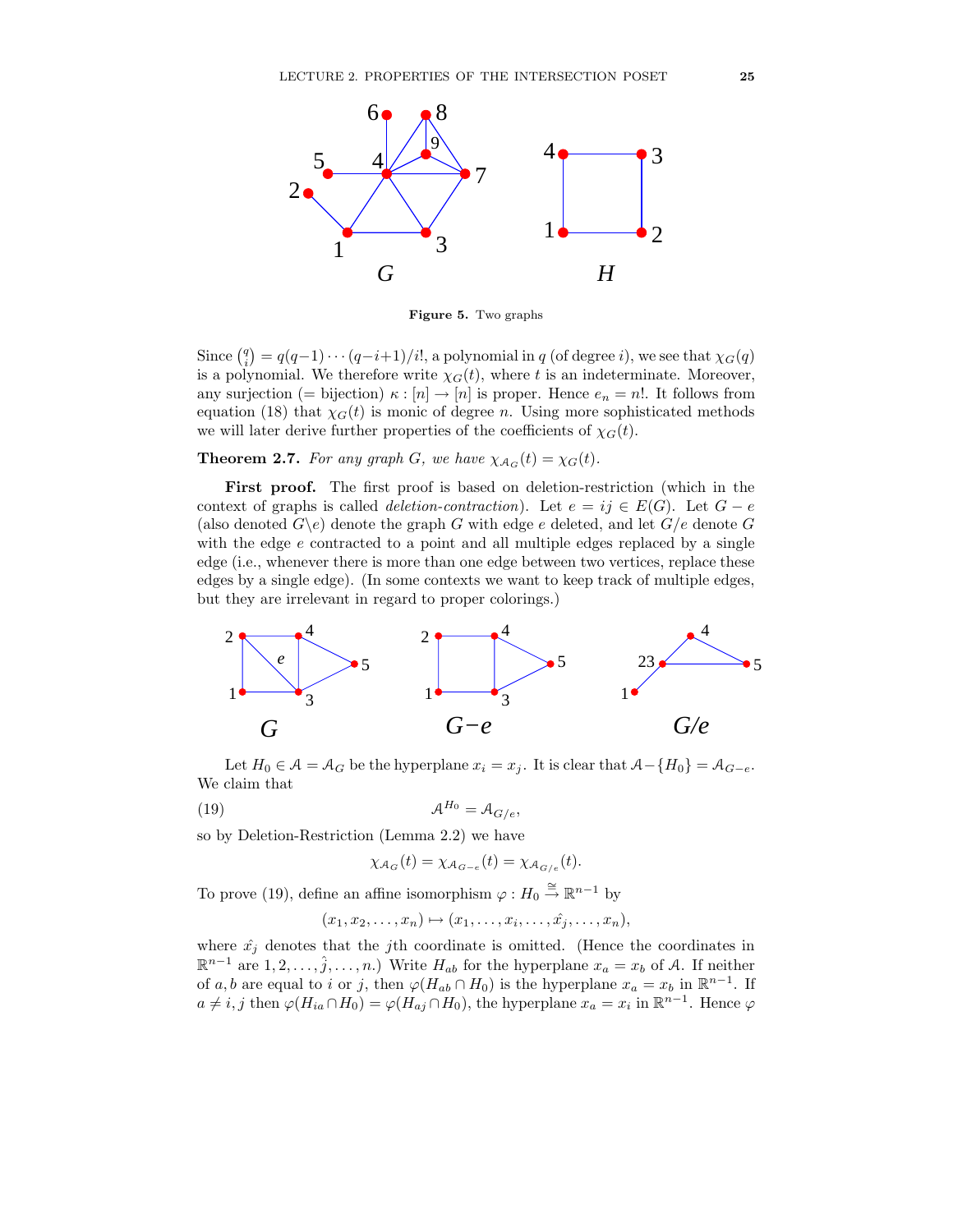

**Figure 6.** A graph G with edge subset F and closure  $\overline{F}$ 

defines an isomorphism between  $\mathcal{A}^{H_0}$  and the arrangement  $\mathcal{A}_{G/e}$  in  $\mathbb{R}^{n-1}$ , proving (19).

Let  $n\bullet$  denote the graph with n vertices and no edges, and let  $\emptyset$  denote the empty arrangement in  $\mathbb{R}^n$ . The theorem will be proved by induction (using Lemma 2.2) if we show:

(a) Initialization:  $\chi_{n\bullet}(t) = \chi_{\emptyset}(t)$ 

(b) Deletion-contraction:

(20) 
$$
\chi_G(t) = \chi_{G-e}(t) - \chi_{G/e}(t)
$$

To prove (a), note that both sides are equal to  $t^n$ . To prove (b), observe that  $\chi_{G-e}(q)$  is the number of colorings of  $\kappa : [n] \to [q]$  that are proper except possibly  $\kappa(i) = \kappa(j)$ , while  $\chi_{G/e}(q)$  is the number of colorings  $\kappa : [n] \to [q]$  of G that are proper except that  $\kappa(i) = \kappa(j)$ .

Our second proof of Theorem 2.7 is based on Möbius inversion. We first obtain a combinatorial description of the intersection lattice  $L(A_G)$ . Let  $H_{ij}$  denote the hyperplane  $x_i = x_j$  as above, and let  $F \subseteq E(G)$ . Consider the element  $X =$  $\bigcap_{ij\in F} H_{ij}$  of  $L(\mathcal{A}_G)$ . Thus

 $(x_1, \ldots, x_n) \in X \Leftrightarrow x_i = x_j$  whenever  $ij \in F$ .

Let  $C_1, \ldots, C_k$  be the connected components of the spanning subgraph  $G_F$  of G with edge set  $F$ . (A subgraph of  $G$  is spanning if it contains all the vertices of  $G$ . Thus if the edges of  $F$  do not span all of  $G$ , we need to include all remaining vertices as isolated vertices of  $G_F$ .) If i, j are vertices of some  $C_m$ , then there is a path from i to j whose edges all belong to F. Hence  $x_i = x_j$  for all  $(x_1, \ldots, x_n) \in X$ . On the other hand, if i and j belong to different  $C_m$ 's, then there is no such path. Let

$$
\bar{F}=\{e=ij\in E(G)\,:\,i,j\in V(C_m)\text{ for some }m\},
$$

where  $V(C_m)$  denotes the vertex set of  $C_m$ . Figure 6 illustrates a graph G with a set F of edges indicated by thickening. The set  $\overline{F}$  is shown below G, with the additional edges  $\overline{F} - F$  not in F drawn as dashed lines.

A partition  $\pi$  of a finite set S is a collection  $\{B_1, \ldots, B_k\}$  of subsets of S, called blocks, that are nonempty, pairwise disjoint, and whose union is S. The set of all partitions of S is denoted  $\Pi_S$ , and when  $S = [n]$  we write simply  $\Pi_n$  for  $\Pi_{[n]}$ . It follows from the above discussion that the elements  $X_{\pi}$  of  $L(\mathcal{A}_G)$  correspond to the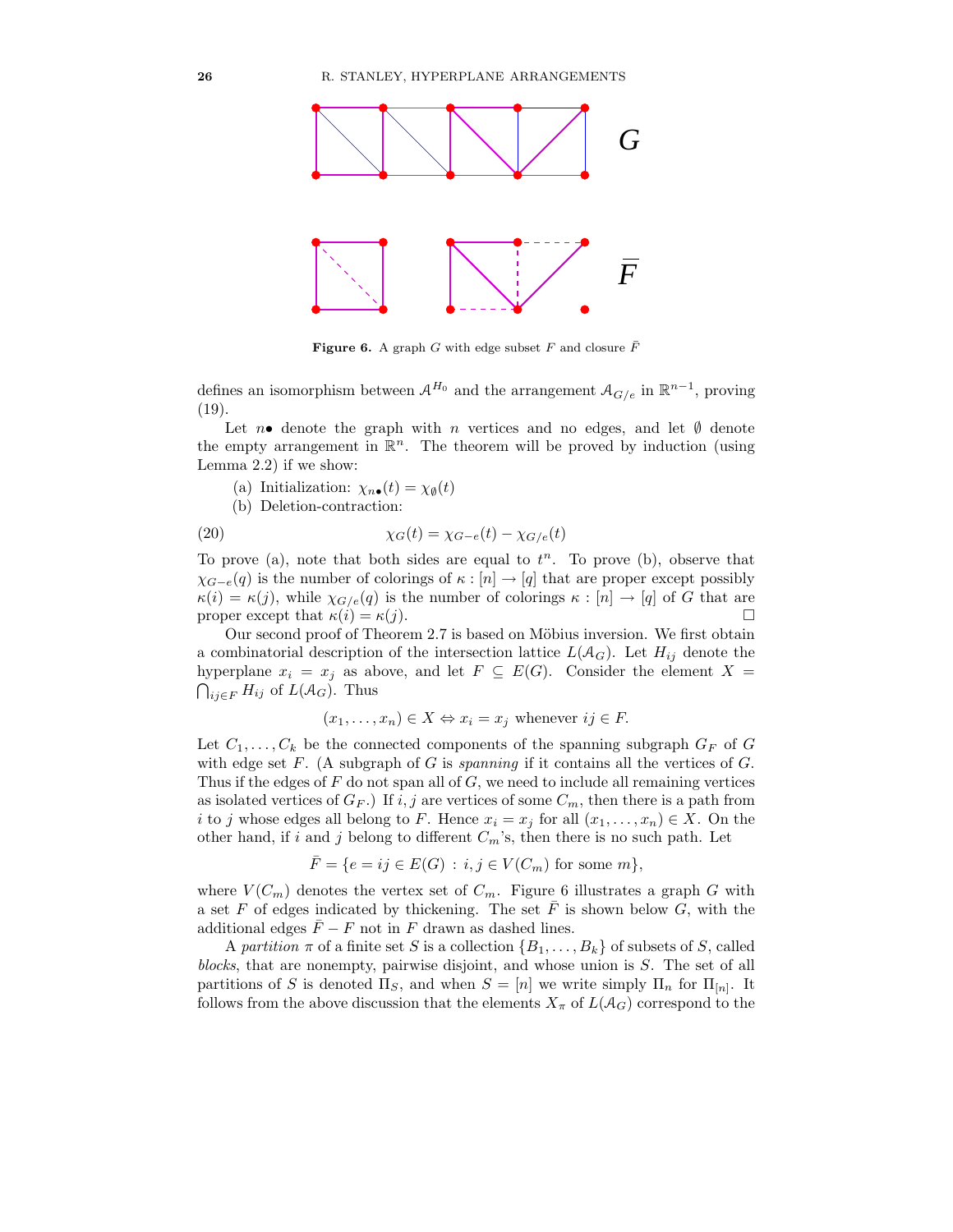

**Figure 7.** A graph G and its bond lattice  $L_G$ 

connected partitions of  $V(G)$ , i.e., the partitions  $\pi = \{B_1, \ldots, B_k\}$  of  $V(G) = [n]$ such that the restriction of  $G$  to each block  $B_i$  is connected. Namely,

$$
X_{\pi} = \{(x_1, \ldots, x_n) \in K^n : i, j \in B_m \text{ for some } m \Rightarrow x_i = x_j\}.
$$

We have  $X_{\pi} \leq X_{\sigma}$  in  $L(\mathcal{A})$  if and only if every block of  $\pi$  is contained in a block of σ. In other words, π is a refinement of σ. This refinement order is the "standard" ordering on  $\Pi_n$ , so  $L(\mathcal{A}_G)$  is isomorphic to an induced subposet  $L_G$  of  $\Pi_n$ , called the bond lattice or lattice of contractions of G. ("Induced" means that if  $\pi \leq \sigma$ in  $\Pi_n$  and  $\pi, \sigma \in L(\mathcal{A}_G)$ , then  $\pi \leq \sigma$  in  $L(\mathcal{A}_G)$ .) In particular,  $\Pi_n \cong L(\mathcal{A}_{K_n})$ . Note that in general  $L_G$  is not a sublattice of  $\Pi_n$ , but only a sub-join-semilattice of  $\Pi_n$  [why?]. The bottom element 0 of  $L_G$  is the partition of [n] into n one-element blocks, while the top element  $\hat{1}$  is the partition into one block. The case  $G = K_n$ shows that the intersection lattice  $L(\mathcal{B}_n)$  of the braid arrangement  $\mathcal{B}_n$  is isomorphic to the full partition lattice  $\Pi_n$ . Figure 7 shows a graph G and its bond lattice  $L_G$ (singleton blocks are omitted from the labels of the elements of  $L_G$ ).

**Second proof of Theorem 2.7.** Let  $\pi \in L_G$ . For  $q \in \mathbb{P}$  define  $\chi_{\pi}(q)$  to be the number of colorings  $\kappa : [n] \to [q]$  of G satisfying:

- If i, j are in the same block of  $\pi$ , then  $\kappa(i) = \kappa(j)$ .
- If i, j are in different blocks of  $\pi$  and  $ij \in E(G)$ , then  $\kappa(i) \neq \kappa(j)$ .

Given any  $\kappa : [n] \to [q]$ , there is a unique  $\sigma \in L_G$  such that  $\kappa$  is enumerated by  $\chi_{\sigma}(q)$ . Moreover,  $\kappa$  will be constant on the blocks of some  $\pi \in L_G$  if and only if  $\sigma \geq \pi$  in  $L_G$ . Hence

$$
q^{|\pi|} = \sum_{\sigma \geq \pi} \chi_{\sigma}(q) \ \ \forall \pi \in L_G,
$$

where  $|\pi|$  denotes the number of blocks of  $\pi$ . By Möbius inversion,

$$
\chi_{\pi}(q) = \sum_{\sigma \geq \pi} q^{|\sigma|} \mu(\pi, \sigma),
$$

where  $\mu$  denotes the Möbius function of  $L_G$ . Let  $\pi = 0$ . We get

(21) 
$$
\chi_G(q) = \chi_{\hat{0}}(q) = \sum_{\sigma \in L_G} \mu(\sigma) q^{|\sigma|}.
$$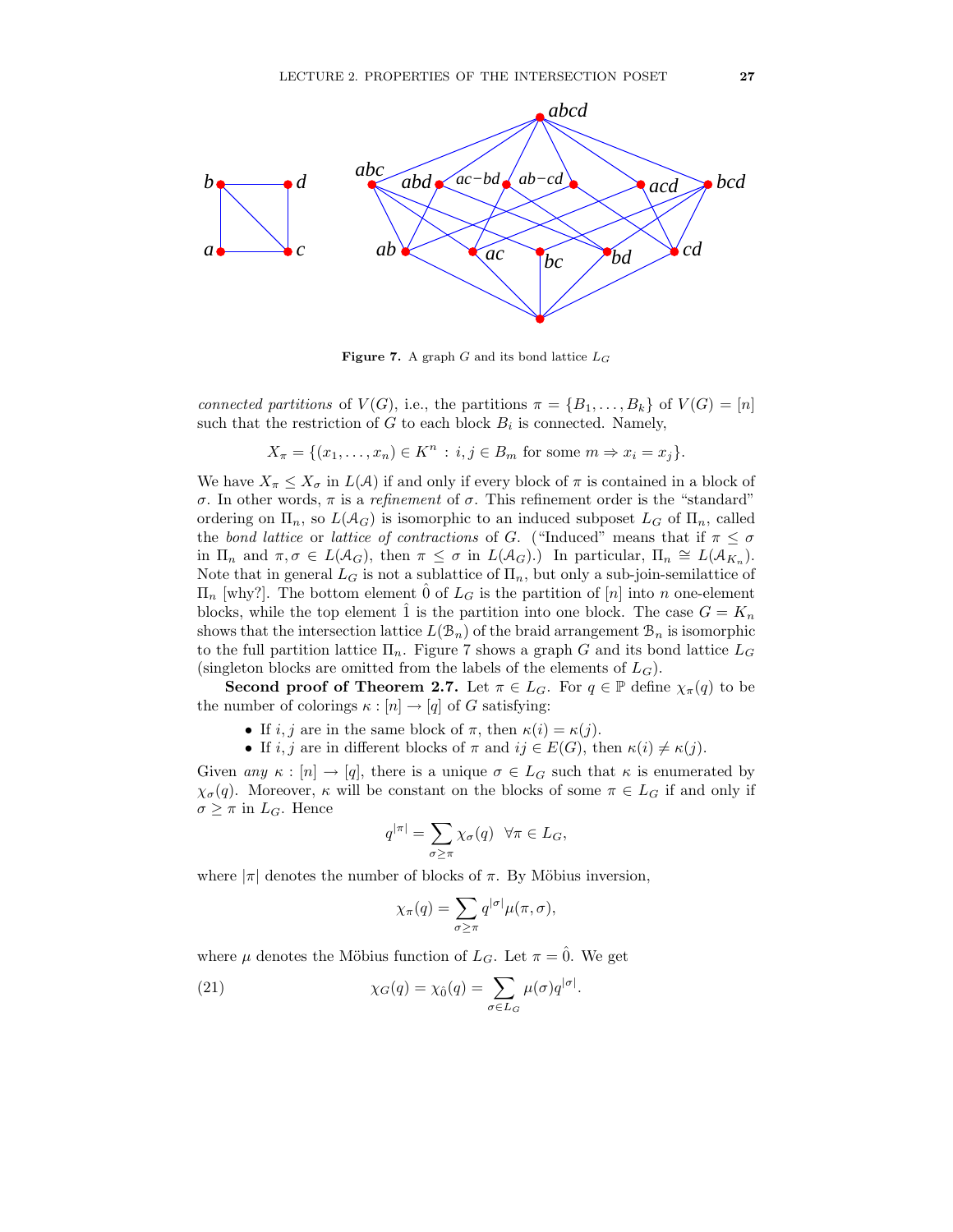It is easily seen that  $|\sigma| = \dim X_{\sigma}$ , so comparing equation (21) with Definition 1.3 shows that  $\chi_{\sigma}(t) = \chi_{4,\sigma}(t)$ shows that  $\chi_G(t) = \chi_{A_G}(t)$ .

**Corollary 2.2.** The characteristic polynomial of the braid arrangement  $B_n$  is given by

$$
\chi_{\mathcal{B}_n}(t) = t(t-1)\cdots(t-n+1).
$$

**Proof.** Since  $\mathcal{B}_n = \mathcal{A}_{K_n}$  (the graphical arrangement of the complete graph  $K_n$ ), we have from Theorem 2.7 that  $\chi_{\mathcal{B}_n}(t) = \chi_{K_n}(t)$ . The proof follows from equation (17).

There is a further invariant of a graph  $G$  that is closely connected with the graphical arrangement  $A_G$ .

**Definition 2.7.** An *orientation*  $\mathfrak o$  of a graph G is an assignment of a direction  $i \rightarrow j$  or  $j \rightarrow i$  to each edge ij of G. A directed cycle of  $\mathfrak o$  is a sequence of vertices  $i_0, i_1, \ldots, i_k$  of G such that  $i_0 \to i_1 \to i_2 \to \cdots \to i_k \to i_0$  in  $\mathfrak{o}$ . An orientation  $\mathfrak{o}$  is acyclic if it contains no directed cycles.

A graph G with no loops (edges from a vertex to itself) thus has  $2^{\#E(G)}$  orientations. Let  $R \in \mathcal{R}(\mathcal{A}_G)$ , and let  $(x_1, \ldots, x_n) \in R$ . In choosing R, we have specified for all  $ij \in E(G)$  whether  $x_i < x_j$  or  $x_i > x_j$ . Indicate by an arrow  $i \to j$  that  $x_i < x_j$ , and by  $j \to i$  that  $x_i > x_j$ . In this way the region R defines an orientation  $\mathfrak{o}_R$  of G. Clearly if  $R \neq R'$ , then  $\mathfrak{o}_R \neq \mathfrak{o}_{R'}$ . Which orientations can arise in this way?

**Proposition 2.5.** Let  $\mathfrak{o}$  be an orientation of G. Then  $\mathfrak{o} = \mathfrak{o}_R$  for some  $R \in \mathcal{R}(\mathcal{A}_G)$ if and only if o is acyclic.

**Proof.** If  $\mathfrak{o}_R$  had a cycle  $i_1 \to i_2 \to \cdots \to i_k \to i_1$ , then a point  $(x_1, \ldots, x_n) \in R$ would satisfy  $x_{i_1} < x_{i_2} < \cdots < x_{i_k} < x_{i_1}$ , which is absurd. Hence  $\mathfrak{o}_R$  is acyclic.

Conversely, let  $\mathfrak o$  be an acyclic orientation of G. First note that  $\mathfrak o$  must have a sink, i.e., a vertex with no arrows pointing out. To see this, walk along the edges of o by starting at any vertex and following arrows. Since o is acyclic, we can never return to a vertex so the process will end in a sink. Let  $j_n$  be a sink vertex of  $\mathfrak{o}$ . When we remove  $j_n$  from  $\rho$  the remaining orientation is still acyclic, so it contains a sink  $j_{n-1}$ . Continuing in this manner, we obtain an ordering  $j_1, j_2, \ldots, j_n$  of  $[n]$ such that  $j_i$  is a sink of the restriction of  $\mathfrak o$  to  $j_1, \ldots, j_i$ . Hence if  $x_1, \ldots, x_n \in \mathbb R$ satisfy  $x_{j_1} < x_{j_2} < \cdots < x_{j_n}$  then the region  $R \in \mathcal{R}(\mathcal{A})$  containing  $(x_1, \ldots, x_n)$ satisfies  $\mathfrak{o} = \mathfrak{o}_R$ .

NOTE. The transitive, reflexive closure  $\bar{\mathfrak{o}}$  of an acyclic orientation  $\mathfrak{o}$  is a partial order. The construction of the ordering  $j_1, j_2, \ldots, j_n$  above is equivalent to constructing a linear extension of o.

Let  $AO(G)$  denote the set of acyclic orientations of G. We have constructed a bijection between  $AO(G)$  and  $\mathcal{R}(\mathcal{A}_G)$ . Hence from Theorem 2.5 we conclude:

**Corollary 2.3.** For any graph G with n vertices, we have  $\#AO(G) = (-1)^n \chi_G(-1)$ .

Corollary 2.3 was first proved by Stanley in 1973 by a "direct" argument based on deletion-contraction (see Exercise 7). The proof we have just given based on arrangements is due to Greene and Zaslavsky in 1983.

NOTE. Given a graph G on n vertices, let  $\mathcal{A}_{G}^{\#}$  be the arrangement defined by

$$
x_i - x_j = a_{ij}, \ \ ij \in E(G),
$$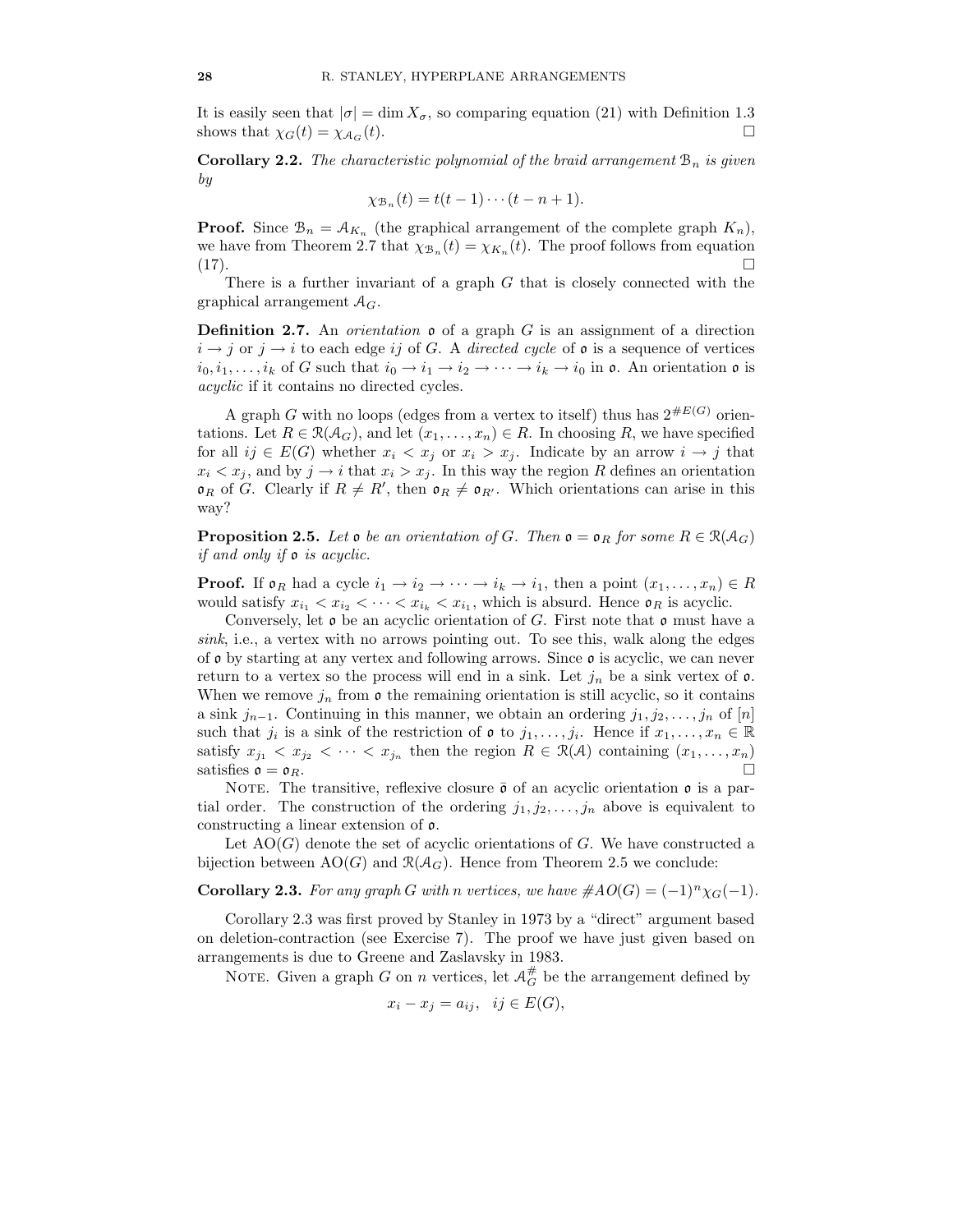where the  $a_{ij}$ 's are generic. Just as we obtained equation (14) (the case  $G = K_n$ ) we have

$$
\chi_{\mathcal{A}_G^\#}(t)=\sum_F (-1)^{e(F)} t^{n-e(F)},
$$

where  $F$  ranges over all spanning forests of  $G$ .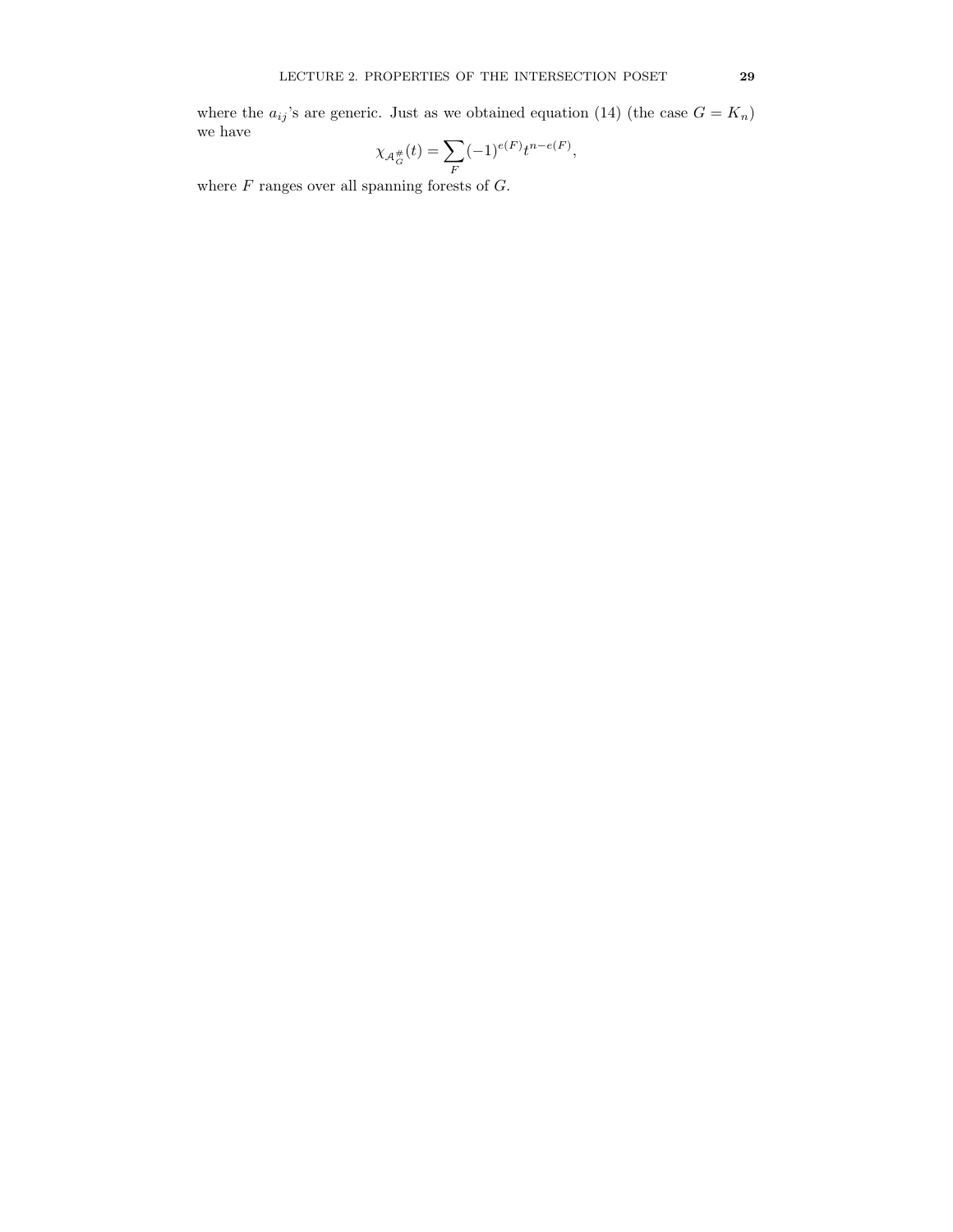#### Exercises

- (1) [3–] Show that for any arrangement A, we have  $\chi_{cA}(t) = (t-1)\chi_{A}(t)$ , where  $cA$ denotes the cone over A. (Use Whitney's theorem.)
- (2) [2–] Let G be a graph on the vertex set [n]. Show that the bond lattice  $L_G$  is a sub-join-semilattice of the partition lattice  $\Pi_n$  but is not in general a sublattice of  $\Pi_n$ .
- (3) [2–] Let G be a forest (graph with no cycles) on the vertex set [n]. Show that  $L_G \cong B_{E(G)}$ , the boolean algebra of all subsets of  $E(G)$ .
- (4) [2] Let G be a graph with n vertices and  $A_G$  the corresponding graphical arrangement. Suppose that  $G$  has a  $k$ -element clique, i.e.,  $k$  vertices such that any two are adjacent. Show that  $k!|r(\mathcal{A})$ .
- (5) [2+] Let G be a graph on the vertex set  $[n] = \{1, 2, \ldots, n\}$ , and let  $\mathcal{A}_G$  be the corresponding graphical arrangement (over any field  $K$ , but you may assume  $K = \mathbb{R}$  if you wish). Let  $\mathcal{C}_n$  be the coordinate hyperplane arrangement, consisting of the hyperplanes  $x_i = 0, 1 \leq i \leq n$ . Express  $\chi_{A_G \cup \mathcal{C}_n}(t)$  in terms of  $\chi_{A_G}(t)$ .
- (6) [4] Let G be a planar graph, i.e., G can be drawn in the plane without crossing edges. Show that  $\chi_{A_G}(4) \neq 0$ .
- (7) [2+] Let G be a graph with n vertices. Show directly from the the deletioncontraction recurrence (20) that

$$
(-1)^n \chi_G(-1) = \#AO(G).
$$

- (8) [2+] Let  $\chi_G(t) = t^n c_{n-1}t^{n-1} + \cdots + (-1)^{n-1}c_1t$  be the chromatic polynomial of the graph G. Let i be a vertex of G. Show that  $c_1$  is equal to the number of acyclic orientations of  $G$  whose unique source is i. (A source is a vertex with no arrows pointing in. In particular, an isolated vertex is a source.)
- (9) [5] Let A be an arrangement with characteristic polynomial  $\chi_{\mathcal{A}}(t) = t^n$   $c_{n-1}t^{n-1} + c_{n-2}t^{n-2} - \cdots + (-1)^n c_0$ . Show that the sequence  $c_0, c_1, \ldots, c_n = 1$ is *unimodal*, i.e., for some  $i$  we have

$$
c_0 \leq c_1 \leq \cdots \leq c_j \geq c_{j+1} \geq \cdots \geq c_n.
$$

(10) [2+] Let  $f(n)$  be the total number of faces of the braid arrangement  $\mathcal{B}_n$ . Find a simple formula for the generating function

$$
\sum_{n\geq 0} f(n) \frac{x^n}{n!} = 1 + x + 3\frac{x^2}{2!} + 13\frac{x^3}{3!} + 75\frac{x^4}{4!} + 541\frac{x^5}{5!} + 4683\frac{x^6}{6!} + \cdots
$$

More generally, let  $f_k(n)$  denote the number of k-dimensional faces of  $\mathcal{B}_n$ . For instance,  $f_1(n) = 1$  (for  $n \ge 1$ ) and  $f_n(n) = n!$ . Find a simple formula for the generating function

$$
\sum_{n\geq 0}\sum_{k\geq 0}f_k(n)y^k\frac{x^n}{n!}=1+yx+(y+2y^2)\frac{x^2}{2!}+(y+6y^2+6y^3)\frac{x^3}{3!}+\cdots.
$$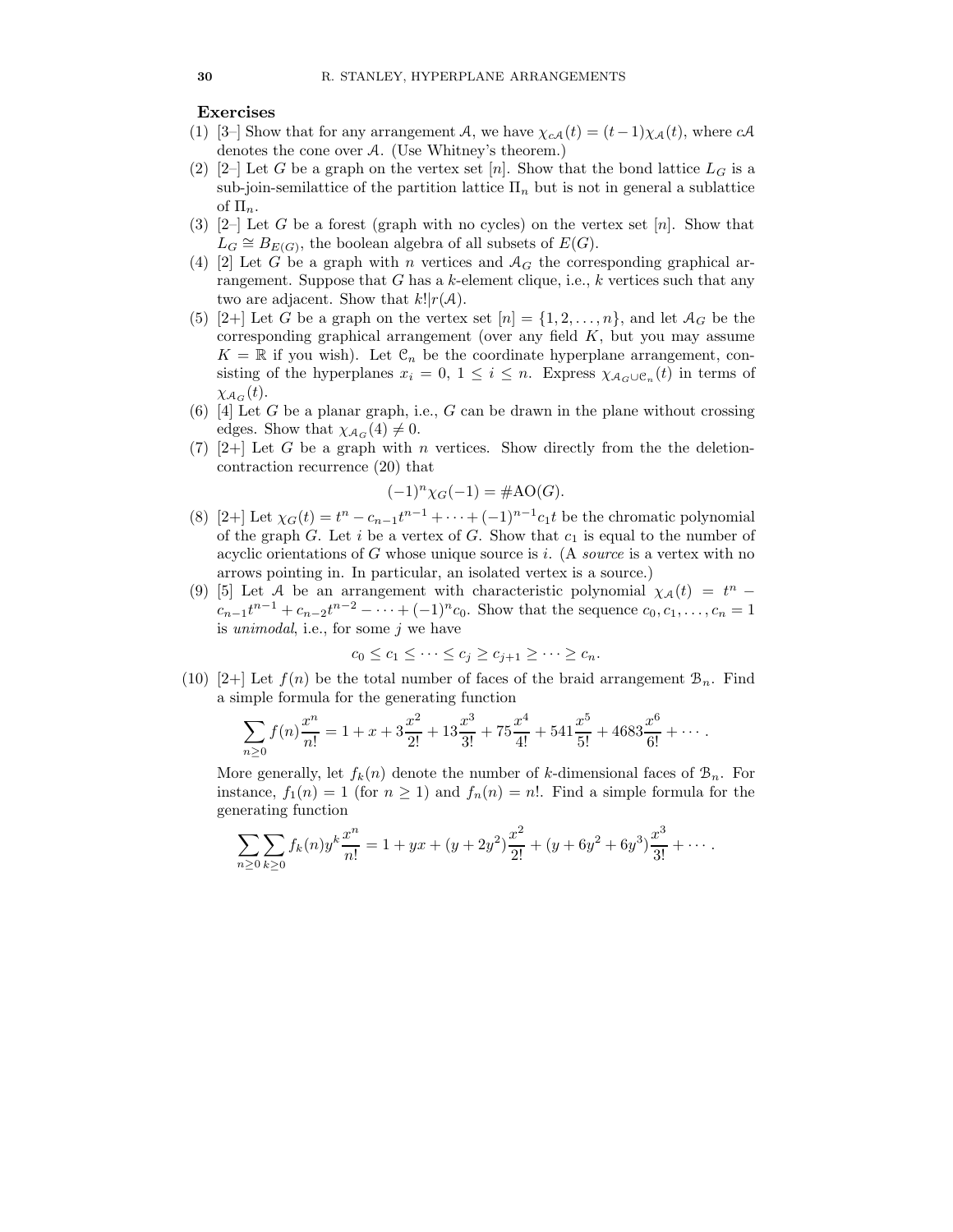### LECTURE 3 Matroids and geometric lattices

#### 3.1. Matroids

A matroid is an abstraction of a set of vectors in a vector space (for us, the normals to the hyperplanes in an arrangement). Many basic facts about arrangements (especially linear arrangements) and their intersection posets are best understood from the more general viewpoint of matroid theory. There are many equivalent ways to define matroids. We will define them in terms of independent sets, which are an abstraction of linearly independent sets. For any set S we write

$$
2^S = \{T : T \subseteq S\}.
$$

**Definition 3.8.** A (finite) matroid is a pair  $M = (S, \mathcal{I})$ , where S is a finite set and I is a collection of subsets of  $S$ , satisfying the following axioms:

- (1) I is a nonempty (abstract) simplicial complex, i.e.,  $\mathfrak{I} \neq \emptyset$ , and if  $J \in \mathfrak{I}$  and  $I \subset J$ , then  $I \in \mathcal{I}$ .
- (2) For all  $T \subseteq S$ , the maximal elements of  $\mathcal{I} \cap 2^T$  have the same cardinality. In the language of simplicial complexes, every induced subcomplex of I is pure.

The elements of J are called *independent sets*. All matroids considered here will be assumed to be finite. By standard abuse of notation, if  $M = (S, \mathcal{I})$  then we write  $x \in M$  to mean  $x \in S$ . The archetypal example of a matroid is a finite subset S of a vector space, where independence means linear independence. A closely related matroid consists of a finite subset  $S$  of an affine space, where independence now means affine independence.

It should be clear what is meant for two matroids  $M = (S, 1)$  and  $M' = (S', 1')$ to be *isomorphic*, viz., there exists a bijection  $f : S \to S'$  such that  $\{x_1, \ldots, x_j\} \in \mathcal{I}$ if and only if  $\{f(x_1), \ldots, f(x_j)\} \in \mathcal{I}'$ . Let M be a matroid and S a set of points in  $\mathbb{R}^n$ , regarded as a matroid with independence meaning affine independence. If M and  $S$  are isomorphic matroids, then  $S$  is called an *affine diagram* of  $M$ . (Not all matroids have affine diagrams.)

Example 3.7. (a) Regard the configuration in Figure 1 as a set of five points in the two-dimensional affine space  $\mathbb{R}^2$ . These five points thus define the affine diagram of a matroid  $M$ . The lines indicate that the points 1,2,3 and 3,4,5 lie on straight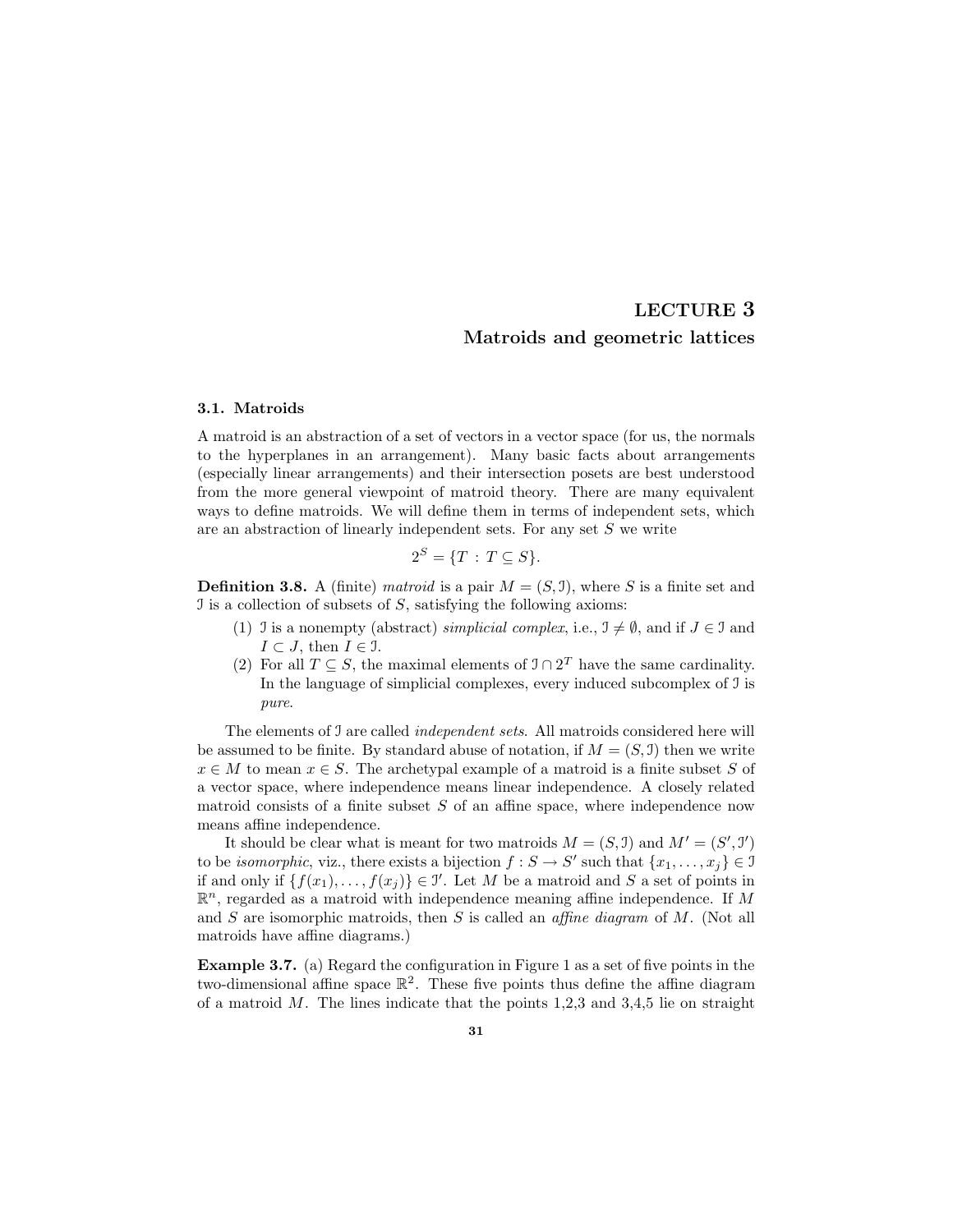

Figure 1. A five-point matroid in the affine space  $\mathbb{R}^2$ 

lines. Hence the sets  $\{1, 2, 3\}$  and  $\{3, 4, 5\}$  are affinely dependent in  $\mathbb{R}^2$  and therefore dependent (i.e., not independent) in  $M$ . The independent sets of  $M$  consist of all subsets of [5] with at most two elements, together with all three-element subsets of [5] except 123 and 345 (where 123 is short for  $\{1, 2, 3\}$ , etc.).

(b) Write  $\mathcal{I} = \langle S_1, \ldots, S_k \rangle$  for the simplicial complex I generated by  $S_1, \ldots, S_k$ , i.e.,

$$
\langle S_1, \dots, S_k \rangle = \{ T : T \subseteq S_i \text{ for some } i \}
$$

$$
= 2^{S_1} \cup \dots \cup 2^{S_k}.
$$

Then  $\mathcal{I} = \langle 13, 14, 23, 24 \rangle$  is the set of independent sets of a matroid M on [4]. This matroid is realized by a multiset of vectors in a vector space or affine space, e.g., by the points  $1,1,2,2$  in the affine space  $\mathbb R$ . The affine diagam of this matroid is given by



(c) Let  $\mathcal{I} = \langle 12, 23, 34, 45, 15 \rangle$ . Then  $\mathcal{I}$  is not the set of independent sets of a matroid. For instance, the maximal elements of  $\mathcal{I} \cap 2^{\{1,2,4\}}$  are 12 and 4, which do not have the same cardinality.

(d) The affine diagram below shows a seven point matroid.

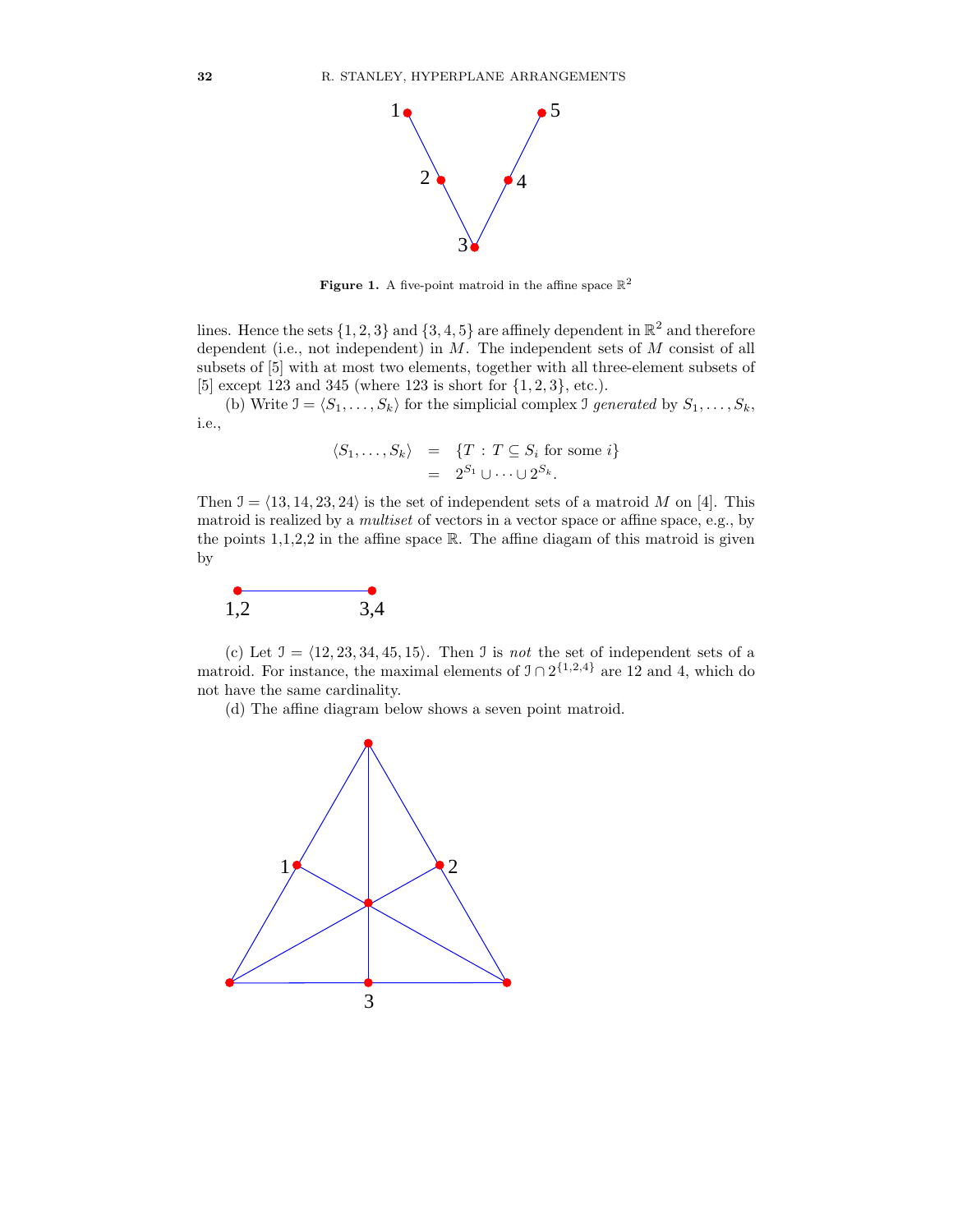If we further require the points labelled 1,2,3 to lie on a line (i.e., remove 123 from J), we still have a matroid  $M$ , but not one that can be realized by real vectors. In fact, M is isomorphic to the set of nonzero vectors in the vector space  $\mathbb{F}_2^3$ , where  $\mathbb{F}_2$  denotes the two-element field.



Let us now define a number of important terms associated to a matroid M. A basis of  $M$  is a maximal independent set. A *circuit*  $C$  is a minimal dependent set, i.e., C is not independent but becomes independent when we remove any point from it. For example, the circuits of the matroid of Figure 1 are 123, 345, and 1245. If  $M = (S, 1)$  is a matroid and  $T \subseteq S$  then define the *rank* rk(T) of T by

$$
rk(T) = \max\{\#I : I \in \mathcal{I} \text{ and } I \subseteq T\}.
$$

In particular,  $rk(\emptyset) = 0$ . We define the rank of the matroid M itself by  $rk(M) =$  $rk(S)$ . A k-flat is a maximal subset of rank k. For instance, if M is an affine matroid, i.e., if S is a subset of an affine space and independence in  $M$  is given by affine independence, then the flats of  $M$  are just the intersections of  $S$  with affine subspaces. Note that if F and F' are flats of a matroid M, then so is  $F \cap F'$  (see Exercise 2). Since the intersection of flats is a flat, we can define the *closure*  $\overline{T}$  of a subset  $T \subseteq S$  to be the smallest flat containing T, i.e.,

$$
\overline{T} = \bigcap_{\text{flats } F \supseteq T} F.
$$

This closure operator has a number of nice properties, such as  $\overline{T} = \overline{T}$  and  $T' \subseteq$  $T \Rightarrow \overline{T}' \subseteq \overline{T}.$ 

## 3.2. The lattice of flats and geometric lattices

For a matroid M define  $L(M)$  to be the poset of flats of M, ordered by inclusion. Since the intersection of flats is a flat,  $L(M)$  is a meet-semilattice; and since  $L(M)$ has a top element S, it follows from Lemma 2.3 that  $L(M)$  is a lattice, which we call the *lattice of flats* of M. Note that  $L(M)$  has a unique minimal element  $\hat{0}$ , viz.,  $\overline{\emptyset}$  or equivalently, the intersection of all flats. It is easy to see that  $L(M)$  is graded by rank, i.e., every maximal chain of  $L(M)$  has length  $m = \text{rk}(M)$ . Thus if  $x \leq y$  in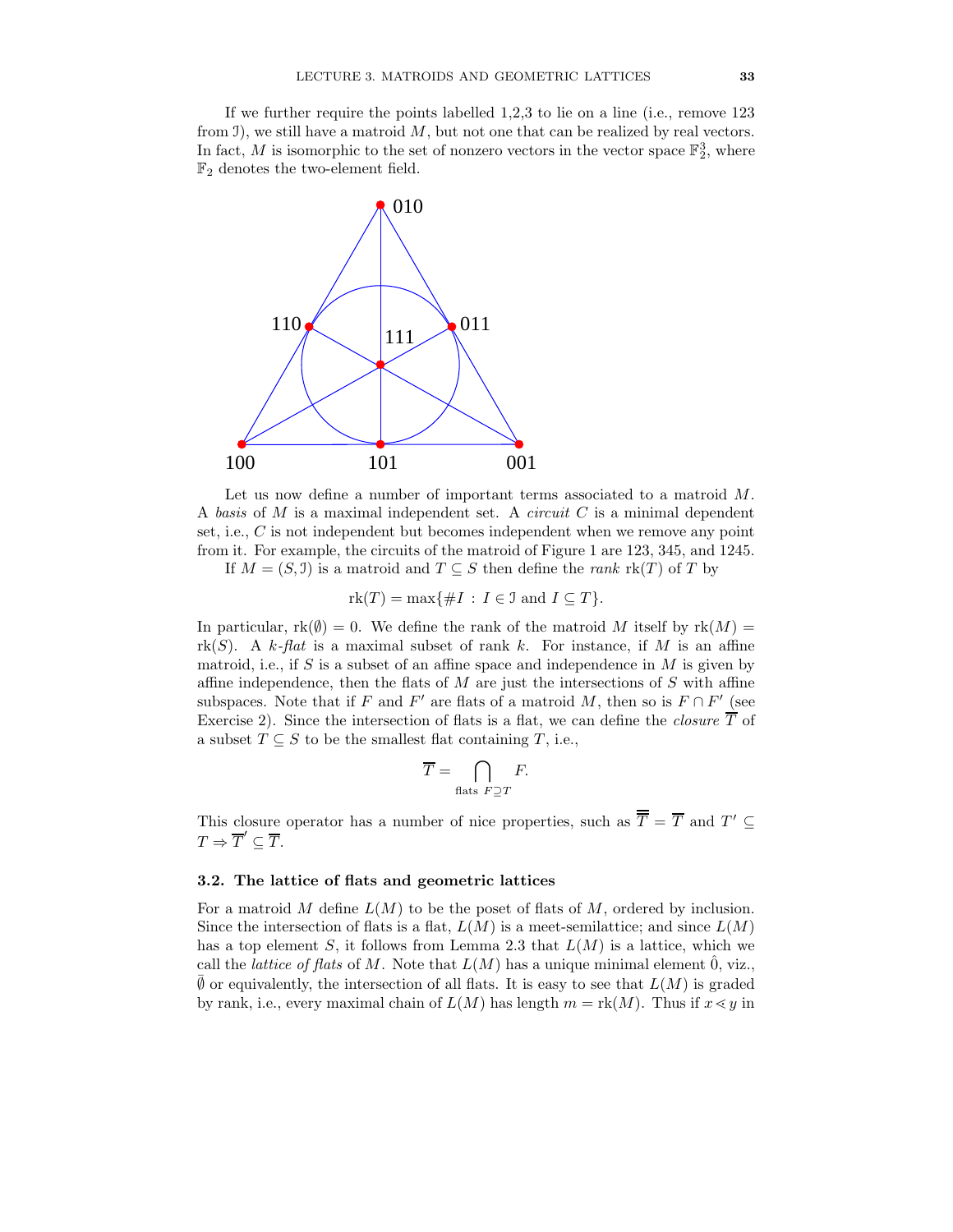

Figure 2. The lattice of flats of the matroid of Figure 1

 $L(M)$  then  $rk(y) = 1 + rk(x)$ . We now define the *characteristic polynomial*  $\chi_M(t)$ , in analogy to the definition (3) of  $\chi_{\mathcal{A}}(t)$ , by

(22) 
$$
\chi_M(t) = \sum_{x \in L(M)} \mu(\hat{0}, x) t^{m - \text{rk}(x)},
$$

where  $\mu$  denotes the Möbius function of  $L(M)$  and  $m = \text{rk}(M)$ . Figure 2 shows the lattice of flats of the matroid M of Figure 1. From this figure we see easily that

$$
\chi_M(t) = t^3 - 5t^2 + 8t - 4.
$$

Let M be a matroid and  $x \in M$ . If the set  $\{x\}$  is dependent (i.e., if  $rk(\{x\}) = 0$ ) then we call x a loop. Thus  $\emptyset$  is just the set of loops of M. Suppose that  $x, y \in M$ , neither x nor y are loops, and  $rk({x, y}) = 1$ . We then call x and y parallel points. A matroid is simple if it has no loops or pairs of parallel points. It is clear that the following three conditions are equivalent:

- $M$  is simple.
- $\overline{\emptyset} = \emptyset$  and  $\overline{x} = x$  for all  $x \in M$ .
- $rk({x, y}) = 2$  for all points  $x \neq y$  of M (assuming M has at least two points).

For any matroid M and  $x, y \in M$ , define  $x \sim y$  if  $\bar{x} = \bar{y}$ . It is easy to see that  $\sim$  is an equivalence relation. Let

(23) 
$$
\widehat{M} = \{ \bar{x} : x \in M, x \notin \bar{\emptyset} \},
$$

with an obvious definition of independence, i.e.,

$$
\{\bar{x}_1,\ldots,\bar{x}_k\}\in \mathfrak{I}(\widehat{M})\Leftrightarrow \{x_1,\ldots,x_k\}\in \mathfrak{I}(M).
$$

Then  $\widehat{M}$  is simple, and  $L(M) \cong L(\widehat{M})$ . Thus insofar as intersection lattices  $L(M)$ are concerned, we may assume that  $M$  is simple. (Readers familiar with point set topology will recognize the similarity between the conditions for a matroid to be simple and for a topological space to be  $T_0$ .)

**Example 3.8.** Let S be any finite set and V a vector space. If  $f : S \to V$ , then define a matroid  $M_f$  on S by the condition that given  $I \subseteq S$ ,

$$
I \in \mathcal{I}(M) \Leftrightarrow \{f(x) : x \in I\}
$$
 is linearly independent.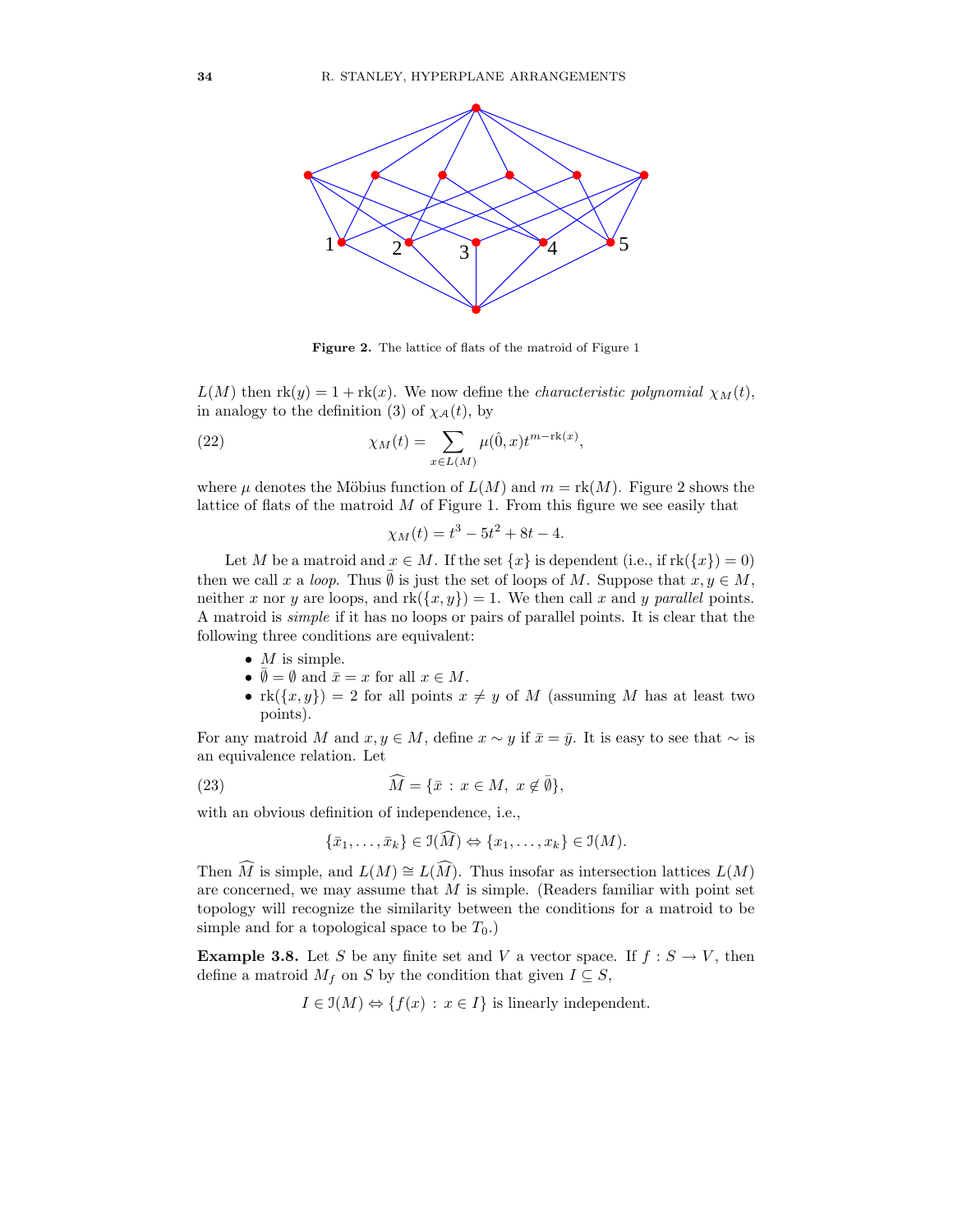Then a loop is any element x satisfying  $f(x) = 0$ , and  $x \sim y$  if and only if  $f(x)$  is a nonzero scalar multiple of  $f(y)$ .

NOTE. If  $M = (S, 1)$  is simple, then  $L(M)$  determines M. For we can identify S with the set of atoms of  $L(M)$ , and we have

$$
\{x_1, \ldots, x_k\} \in \mathfrak{I} \iff \text{rk}(x_1 \vee \cdots \vee x_k) = k \text{ in } L(M).
$$

See the proof of Theorem 3.8 for further details.

We now come to the primary connection between hyperplane arrangements and matroid theory. If H is a hyperplane, write  $\mathfrak{n}_H$  for some (nonzero) normal vector to H.

**Proposition 3.6.** Let  $A$  be a central arrangement in the vector space V. Define a matroid  $M = M_A$  on A by letting  $B \in J(M)$  if B is linearly independent (i.e.,  ${\mathfrak{n}}_H : H \in \mathcal{B}$  is linearly independent). Then M is simple and  $L(M) \cong L(\mathcal{A})$ .

**Proof.** M has no loops, since every  $H \in \mathcal{A}$  has a nonzero normal. Two distinct nonparallel hyperplanes have linearly independent normals, so the points of M are closed. Hence M is simple.

Let  $\mathcal{B}, \mathcal{B}' \subseteq \mathcal{A}$ , and set

$$
X = \bigcap_{H \in \mathcal{B}} H = X_{\mathcal{B}}, \quad X' = \bigcap_{H \in \mathcal{B}'} H = X_{\mathcal{B}}.
$$

Then  $X = X'$  if and only if

$$
\mathrm{span}\{\mathfrak{n}_H\,:\,H\in\mathfrak{B}\}=\mathrm{span}\{\mathfrak{n}_H\,:\,H\in\mathfrak{B}'\}.
$$

Now the closure relation in  $M$  is given by

$$
\overline{\mathcal{B}} = \{ H' \in \mathcal{A} : \mathfrak{n}_{H'} \in \text{span}\{\mathfrak{n}_H : H \in \mathcal{B}\} \}.
$$

Hence  $X = X'$  if and only if  $\overline{B} = \overline{B}'$ , so  $L(M) \cong L(A)$ .

It follows that for a central arrangement  $A, L(A)$  depends only on the *matroidal* structure of A, i.e., which subsets of hyperplanes are linearly independent. Thus the matroid  $M_A$  encapsulates the essential information about A needed to define  $L(A)$ .

Our next goal is to characterize those lattices  $L$  which have the form  $L(M)$  for some matroid M.

Proposition 3.7. Let L be a finite graded lattice. The following two conditions are equivalent.

- (1) For all  $x, y \in L$ , we have  $\mathrm{rk}(x) + \mathrm{rk}(y) \geq \mathrm{rk}(x \wedge y) + \mathrm{rk}(x \vee y)$ .
- (2) If x and y both cover  $x \wedge y$ , then  $x \vee y$  covers both x and y.

**Proof.** Assume (1). Let  $x, y > x \wedge y$ , so  $rk(x) = rk(y) = rk(x \wedge y) + 1$  and  $rk(x \vee y) > rk(x) = rk(y)$ . By (1),

$$
\begin{aligned} \n\text{rk}(x) + \text{rk}(y) &\geq \quad (\text{rk}(x) - 1) + \text{rk}(x \vee y) \\ \n&\Rightarrow \text{rk}(y) &\geq \quad \text{rk}(x \vee y) - 1 \\ \n&\Rightarrow x \vee y &\geq x. \n\end{aligned}
$$

Similarly  $x \lor y \gt y$ , proving (2).

For  $(2) \Rightarrow (1)$ , see [31, Prop. 3.3.2]. □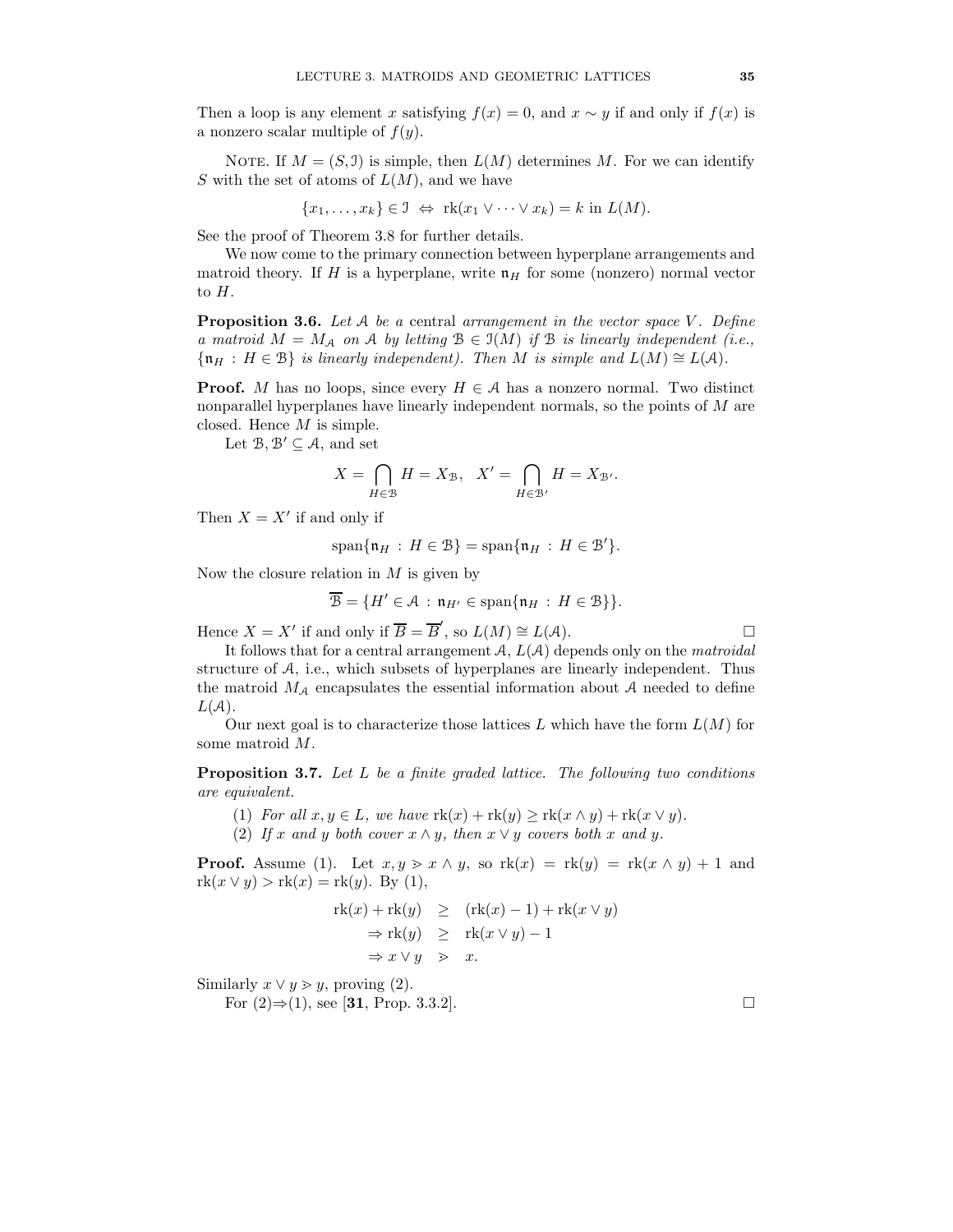

Figure 3. Three nongeometric lattices

**Definition 3.9.** A finite lattice L satisfying condition  $(1)$  or  $(2)$  above is called (upper) semimodular. A finite lattice L is atomic if every  $x \in L$  is a join of atoms (where we regard  $\hat{0}$  as an empty join of atoms). Equivalently, if  $x \in L$  is joinirreducible (i.e., covers a unique element), then  $x$  is an atom. Finally, a finite lattice is geometric if it is both semimodular and atomic.

To illustrate these definitions, Figure 3(a) shows an atomic lattice that is not semimodular, (b) shows a semimodular lattice that is not atomic, and (c) shows a graded lattice that is neither semimodular nor atomic.

We are now ready to characterize the lattice of flats of a matroid.

Theorem 3.8. Let L be a finite lattice. The following two conditions are equivalent.

- (1) L is a geometric lattice.
- (2)  $L \cong L(M)$  for some (simple) matroid M.

**Proof.** Assume that L is geometric, and let A be the set of atoms of L. If  $T \subseteq A$ then write  $\bigvee T = \bigvee_{x \in T} x$ , the join of all elements of T. Let

$$
\mathcal{I} = \{I \subseteq A : \text{rk}(\vee I) = \#I\}.
$$

Note that by semimodularity, we have for any  $S \subseteq A$  and  $x \in A$  that  $\text{rk}((\bigvee S)\vee x) \leq$  $rk(\bigvee S) + 1.$  (Hence in particular,  $rk(\bigvee S) \leq \#S.$ ) It follows that J is a simplicial complex. Let  $S \subseteq A$ , and let  $T, T'$  be maximal elements of  $2^S \cap \mathcal{I}$ . We need to show that  $\#T = \#T'$ .

Assume  $\#T \leq \#T'$ , say. If  $y \in S$  then  $y \leq \sqrt{T'}$ , else  $T'' = T' \cup y$  satisfies  $\text{rk}(\bigvee T'') = \#T''$ , contradicting the maximality of T'. Since  $\#T < \#T'$  and  $T \subseteq S$ , it follows that  $\bigvee T < \bigvee T'$  [why?]. Since L is atomic, there exists  $y \in S$  such that  $y \in S$  but  $y \not\leq \bigvee T$ . But then  $rk(\bigvee(T \cup y)) = 1 + \#T$ , contradicting the maximality of T. Hence  $M = (A, \mathcal{I})$  is a matroid, and  $L \cong L(M)$ .

Conversely, given a matroid  $M$ , which we may assume is simple, we need to show that  $L(M)$  is a geometric lattice. Clearly  $L(M)$  is atomic, since every flat is the join of its elements. Let  $S, T \subseteq M$ . We will show that

(24) 
$$
rk(S) + rk(T) \geq rk(S \cap T) + rk(S \cup T).
$$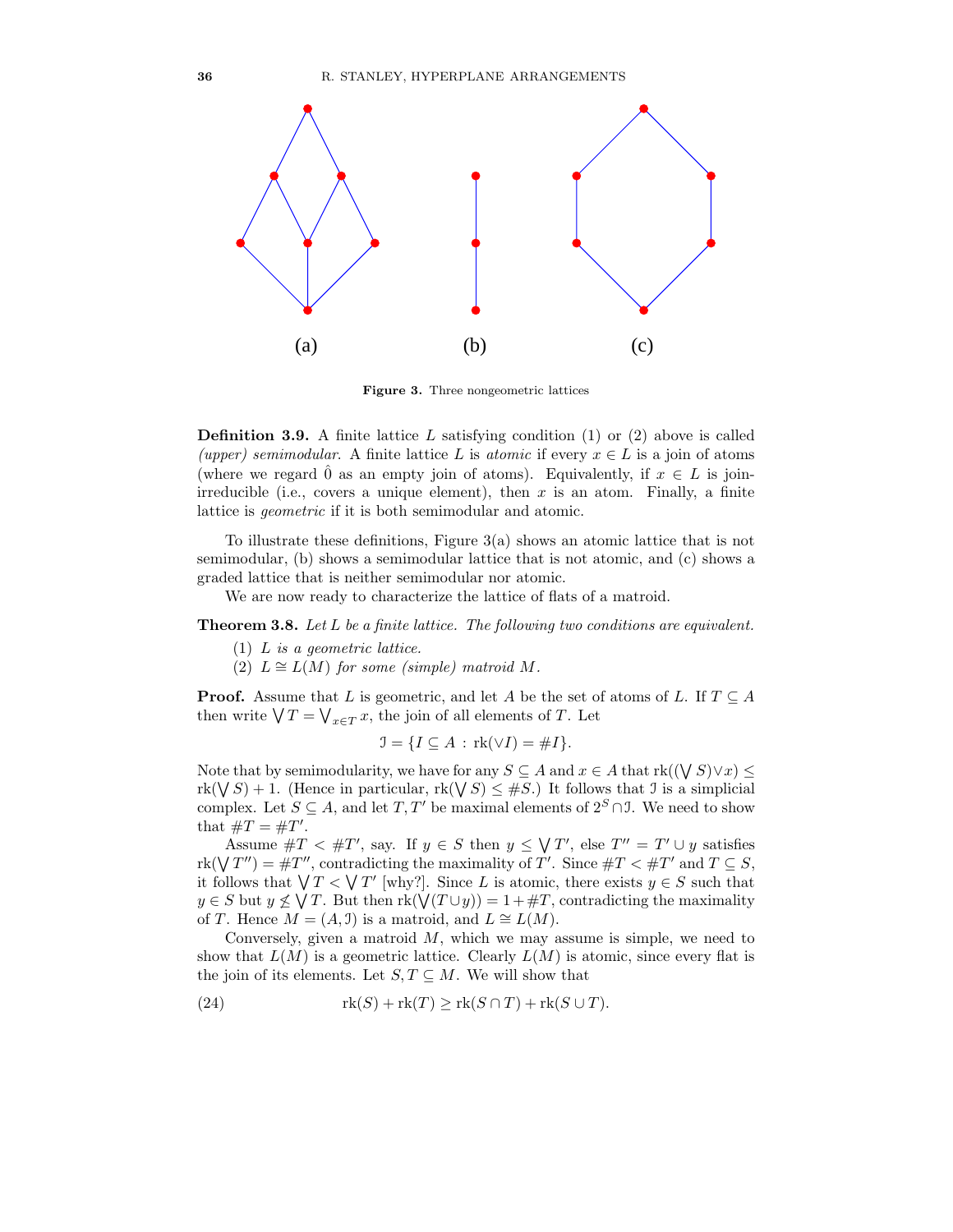Note that if S and T are flats (i.e.,  $S, T \in L(M)$ ) then  $S \cap T = S \wedge T$  and  $rk(S\cup T)=rk(S\vee T)$ . Hence taking S and T to be flats in (24) shows that  $L(M)$ is semimodular and thus geometric. Suppose (24) is false, so

$$
rk(S \cup T) > rk(S) + rk(T) - rk(S \cap T).
$$

Let B be a basis for  $S \cup T$  extending a basis for  $S \cup T$ . Then either  $\#(B \cap S) > \text{rk}(S)$ <br>or  $\#(B \cap T) > \text{rk}(T)$  a contradiction completing the proof or  $\#(B \cap T) > \text{rk}(T)$ , a contradiction completing the proof.

Note that by Proposition 3.6 and Theorem 3.8, any results we prove about geometric lattices hold a fortiori for the intersection lattice  $L_A$  of a central arrangement A.

NOTE. If L is geometric and  $x \leq y$  in L, then it is easy to show using semimodularity that the interval  $[x, y]$  is also a geometric lattice. (See Exercise 3.) In general, however, an interval of an atomic lattice need not be atomic.

For noncentral arrangements  $L(\mathcal{A})$  is not a lattice, but there is still a connection with geometric lattices. For a stronger statement, see Exercise 4.

**Proposition 3.8.** Let A be an arrangement. Then every interval  $[x, y]$  of  $L(A)$  is a geometric lattice.

**Proof.** By Exercise 3, it suffices to take  $x = \hat{0}$ . Now  $[\hat{0}, y] \cong L(\mathcal{A}_y)$ , where  $\mathcal{A}_y$  is given by  $(6)$ . Since  $\mathcal{A}_y$  is a central arrangement, the proof follows from Proposition 3.6.  $\Box$ 

The proof of our next result about geometric lattices will use a fundamental formula concerning Möbius functions known as *Weisner's theorem*. For a proof, see [31, Cor. 3.9.3] (where it is stated in dual form).

**Theorem 3.9.** Let  $L$  be a finite lattice with at least two elements and with Möbius function  $\mu$ . Let  $\hat{0} \neq a \in L$ . Then

(25) 
$$
\sum_{x \, : \, x \vee a = \hat{1}} \mu(x) = 0.
$$

Note that Theorem 3.9 gives a "shortening" of the recurrence (2) defining  $\mu$ . Normally we take  $a$  to be an atom, since that produces fewer terms in  $(25)$  than choosing any  $b > a$ . As an example, let  $L = B_n$ , the boolean algebra of all subsets of [n], and let  $a = \{n\}$ . There are two elements  $x \in B_n$  such that  $x \vee a = 1 = [n]$ , viz.,  $x_1 = [n-1]$  and  $x_2 = [n]$ . Hence  $\mu(x_1) + \mu(x_2) = 0$ . Since  $[\hat{0}, x_1] = B_{n-1}$  and  $[\hat{0}, x_2] = B_n$ , we easily obtain  $\mu_{B_n}(\hat{1}) = (-1)^n$ , agreeing with (4).

If  $x \leq y$  in a graded lattice L, write  $rk(x, y) = rk(y) - rk(x)$ , the length of every saturated chain from x to y. The next result may be stated as "the Möbius" function of a geometric lattice strictly alternates in sign."

**Theorem 3.10.** Let L be a finite geometric lattice with Möbius function  $\mu$ , and let  $x \leq y$  in L. Then

$$
(-1)^{\operatorname{rk}(x,y)}\mu(x,y) > 0.
$$

**Proof.** Since every interval of a geometric lattice is a geometric lattice (Exercise 3), it suffices to prove the theorem for  $[x, y] = [\hat{0}, \hat{1}]$ . The proof is by induction on the rank of L. It is clear if  $rk(L) = 1$ , in which case  $\mu(\hat{0}, \hat{1}) = -1$ . Assume the result for geometric lattices of rank  $\langle n, \text{ and let } r k(L) = n$ . Let a be an atom of L in Theorem 3.9. For any  $y \in L$  we have by semimodularity that

$$
rk(y \wedge a) + rk(y \vee a) \leq rk(y) + rk(a) = rk(y) + 1.
$$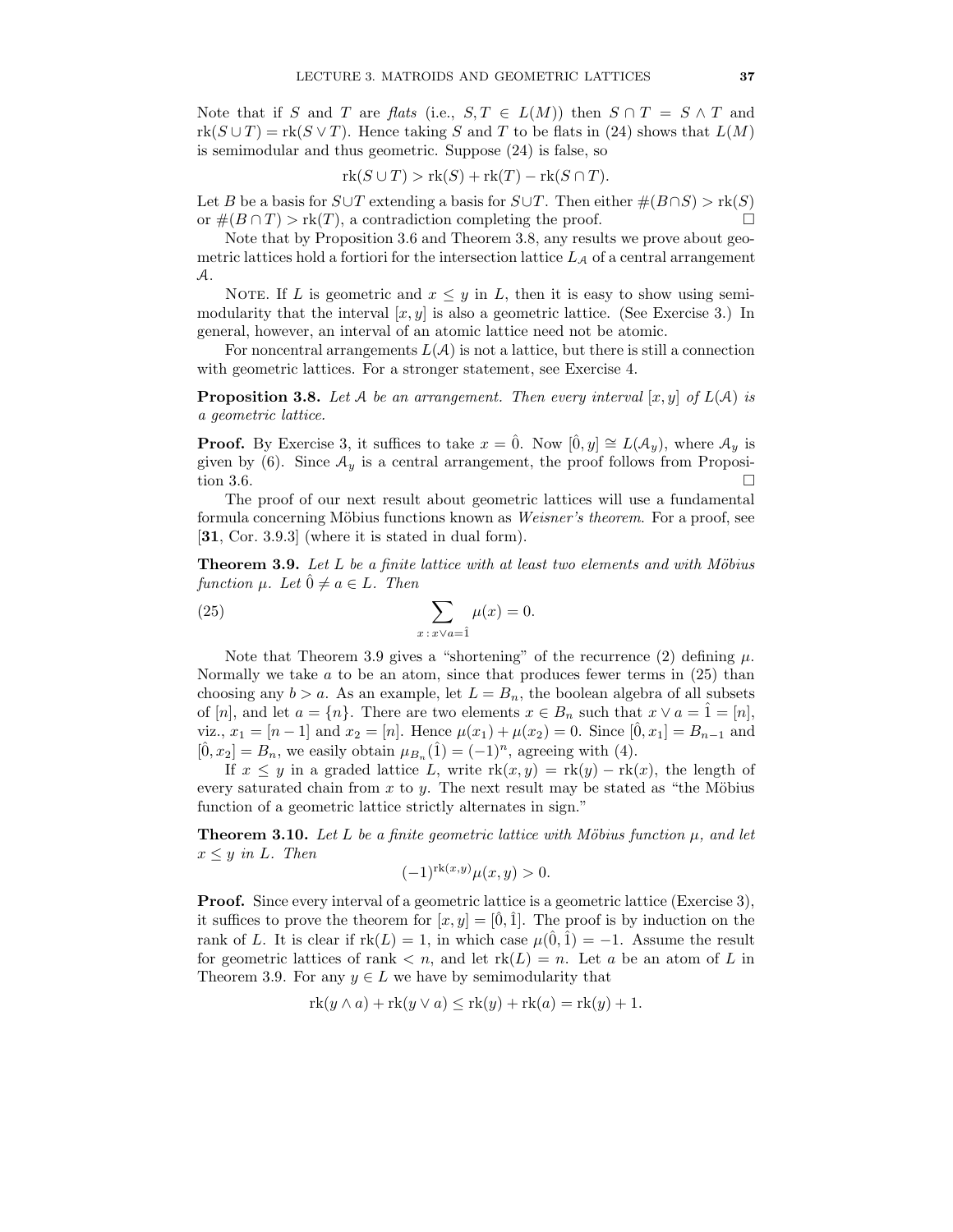Hence  $x \vee a = \hat{1}$  if and only if  $x = \hat{1}$  or x is a coatom (i.e.,  $x \leq \hat{1}$ ) satisfying  $a \not\leq x$ . From Theorem 3.9 there follows

$$
\mu(\hat{0}, \hat{1}) = -\sum_{a \not\leq x < \hat{1}} \mu(\hat{0}, x).
$$

The sum on the right is nonempty since  $L$  is atomic, and by induction every  $x$ indexing the sum satisfies  $(-1)^{n-1}\mu(0, x) > 0$ . Hence  $(-1)^n\mu(0, 1) > 0$ . □ Combining Proposition 3.8 and Theorem 3.10 yields the following result.

**Corollary 3.4.** Let A be any arrangement and  $x \leq y$  in  $L(A)$ . Then

$$
(-1)^{\operatorname{rk}(x,y)}\mu(x,y) > 0,
$$

where  $\mu$  denotes the Möbius function of  $L(\mathcal{A})$ .

Similarly, combining Theorem 3.10 with the definition (22) of  $\chi_M(t)$  gives the next corollary.

**Corollary 3.5.** Let  $M$  be a matroid of rank n. Then the characteristic polynomial  $\chi_M(t)$  strictly alternates in sign, i.e., if

$$
\chi_M(t) = a_n t^n + a_{n-1} t^{n-1} + \dots + a_0,
$$

then  $(-1)^{n-i}a_i > 0$  for  $0 \leq i \leq n$ .

Let  $A$  be an *n*-dimensional arrangement of rank r. If  $M_A$  is the matroid corresponding to  $A$ , as defined in Proposition 3.6, then

(26) 
$$
\chi_A(t) = t^{n-r} \chi_M(t).
$$

It follows from Corollary 3.5 and equation (26) that we can write

$$
\chi_{\mathcal{A}}(t) = b_n t^n + b_{n-1} t^{n-1} + \dots + b_{n-r} t^{n-r},
$$

where  $(-1)^{n-i}b_i > 0$  for  $n - r \leq i \leq n$ .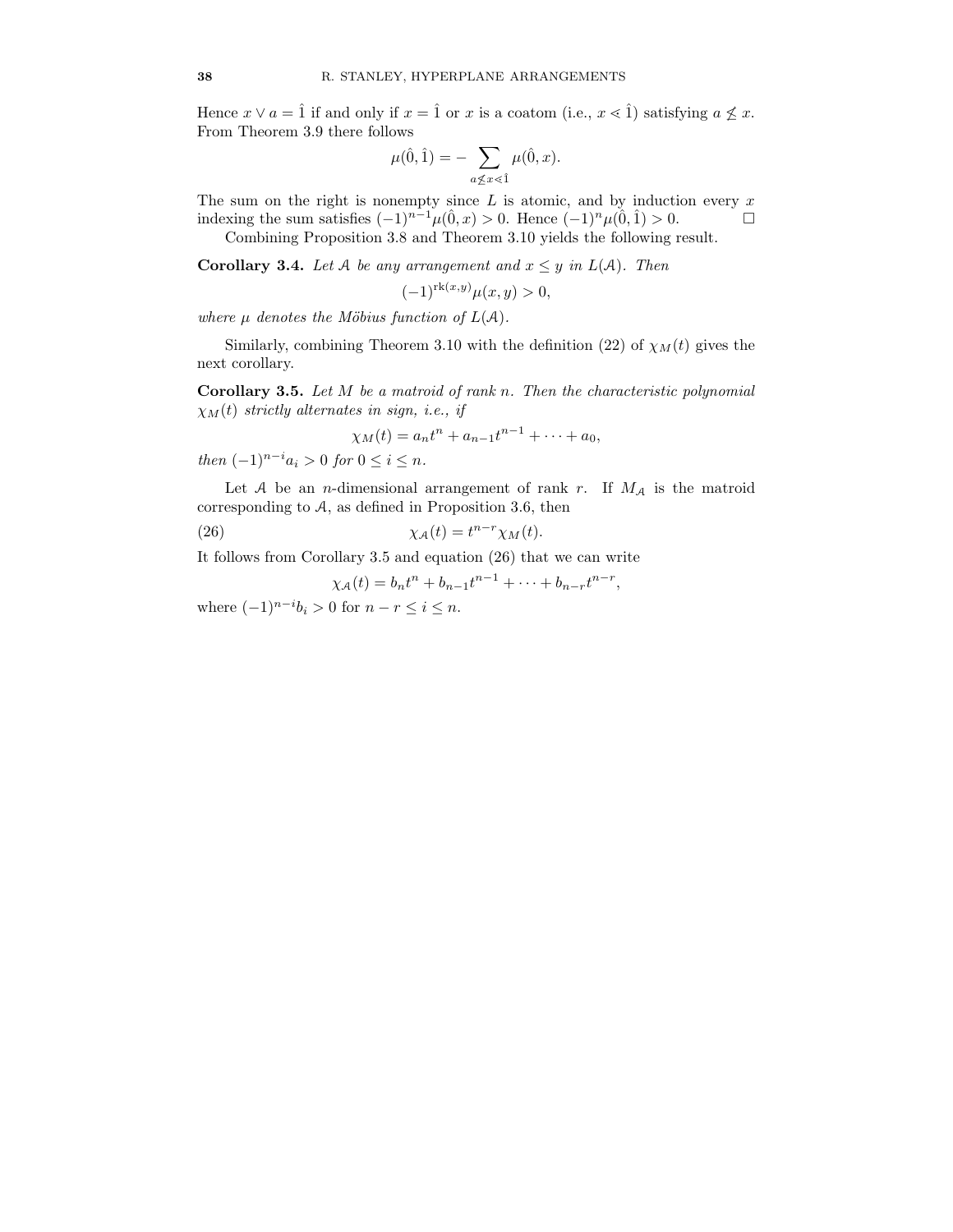## Exercises

- (1) (a) [1+] Let  $\chi_G(t)$  be the characteristic polynomial of the graphical arrangement  $A_G$ . Suppose that  $\chi_G(i) = 0$ , where  $i \in \mathbb{Z}$ ,  $i > 1$ . Show that  $\chi_G(i-1) = 0.$ 
	- (b) [2] Is the same conclusion true for *any* central arrangement  $A$ ?
- (2) [2] Show that if F and F' are flats of a matroid M, then so is  $F \cap F'$ .
- (3) [2] Prove the assertion in the Note following the proof of Theorem 3.8 that an interval  $[x, y]$  of a geometric lattice L is also a geometric lattice.
- (4)  $[2-]$  Let A be an arrangement (not necessarily central), and let cA denote the cone over A. Show that there exists an atom a of  $L(cA)$  such that  $L(A) \cong$  $L(cA) - V_a$ , where  $V_a = \{x \in L : x \ge a\}.$
- (5)  $[2-]$  Let L be a geometric lattice of rank n, and define the truncation  $T(L)$  to be the subposet of L consisting of all elements of rank  $\neq n - 1$ . Show that  $T(L)$ is a geometric lattice.
- (6) Let  $W_i$  be the number of elements of rank i in a geometric lattice (or just in the intersection poset of a central hyperplane arrangement, if you prefer) of rank  $n$ . (a) [3] Show that for  $k \leq n/2$ ,

$$
W_1 + W_2 + \dots + W_k \le W_{n-k} + W_{n-k+1} + \dots + W_{n-1}.
$$

- (b) [2–] Deduce from (a) and Exercise 5 that  $W_1 \leq W_k$  for all  $1 \leq k \leq n-1$ .
- (c) [5] Show that  $W_i \leq W_{n-i}$  for  $i < n/2$  and that the sequence  $W_0, W_1, \ldots, W_n$ is unimodal. (Compare Lecture 2, Exercise 9.)
- (7) [3–] Let  $x \leq y$  in a geometric lattice L. Show that  $\mu(x, y) = \pm 1$  if and only if the interval  $[x, y]$  is isomorphic to a boolean algebra. (Use Weisner's theorem.) Note. This problem becomes much easier using Theorem 4.12 (the Broken Circuit Theorem); see Exercise 4.13.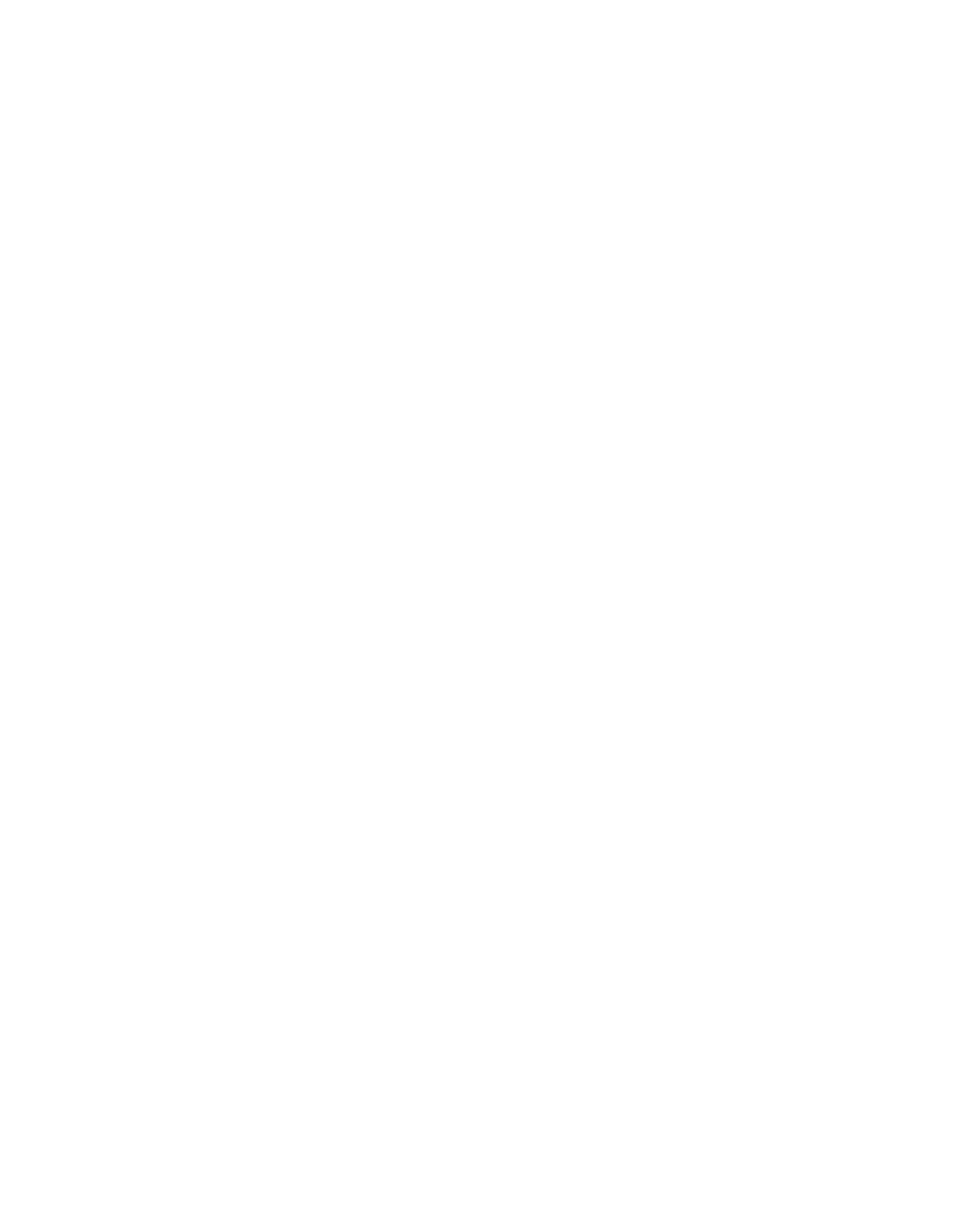# LECTURE 4 Broken circuits, modular elements, and supersolvability

This lecture is concerned primarily with matroids and geometric lattices. Since the intersection lattice of a central arrangement is a geometric lattice, all our results can be applied to arrangements.

### 4.1. Broken circuits

For any geometric lattice L and  $x \leq y$  in L, we have seen (Theorem 3.10) that  $(-1)^{\text{rk}(x,y)}\mu(x,y)$  is a positive integer. It is thus natural to ask whether this integer has a direct combinatorial interpretation. To this end, let M be a matroid on the set  $S = \{u_1, \ldots, u_m\}$ . Linearly order the elements of S, say  $u_1 < u_2 < \cdots < u_m$ . Recall that a circuit of  $M$  is a minimal dependent subset of  $S$ .

**Definition 4.10.** A broken circuit of M (with respect to the linear ordering  $\theta$  of S) is a set  $C - \{u\}$ , where C is a circuit and u is the largest element of C (in the ordering 0). The broken circuit complex  $BC_{\mathcal{O}}(M)$  (or just  $BC(M)$  if no confusion will arise) is defined by

 $BC(M) = \{T \subseteq S : T \text{ contains no broken circuit}\}.$ 

Figure 1 shows two linear orderings  $\mathcal O$  and  $\mathcal O'$  of the points of the affine matroid M of Figure 1 (where the ordering of the points is  $1 < 2 < 3 < 4 < 5$ ). With respect to the first ordering O the circuits are 123, 345, 1245, and the broken circuits are 12, 34, 124. With respect to the second ordering  $0'$  the circuits are 123, 145, 2345, and the broken circuits are 12, 14, 234.

It is clear that the broken circuit complex  $BC(M)$  is an abstract simplicial complex, i.e., if  $T \in BC(M)$  and  $U \subseteq T$ , then  $U \in BC(M)$ . In Figure 1 we



Figure 1. Two linear orderings of the matroid  $M$  of Figure 1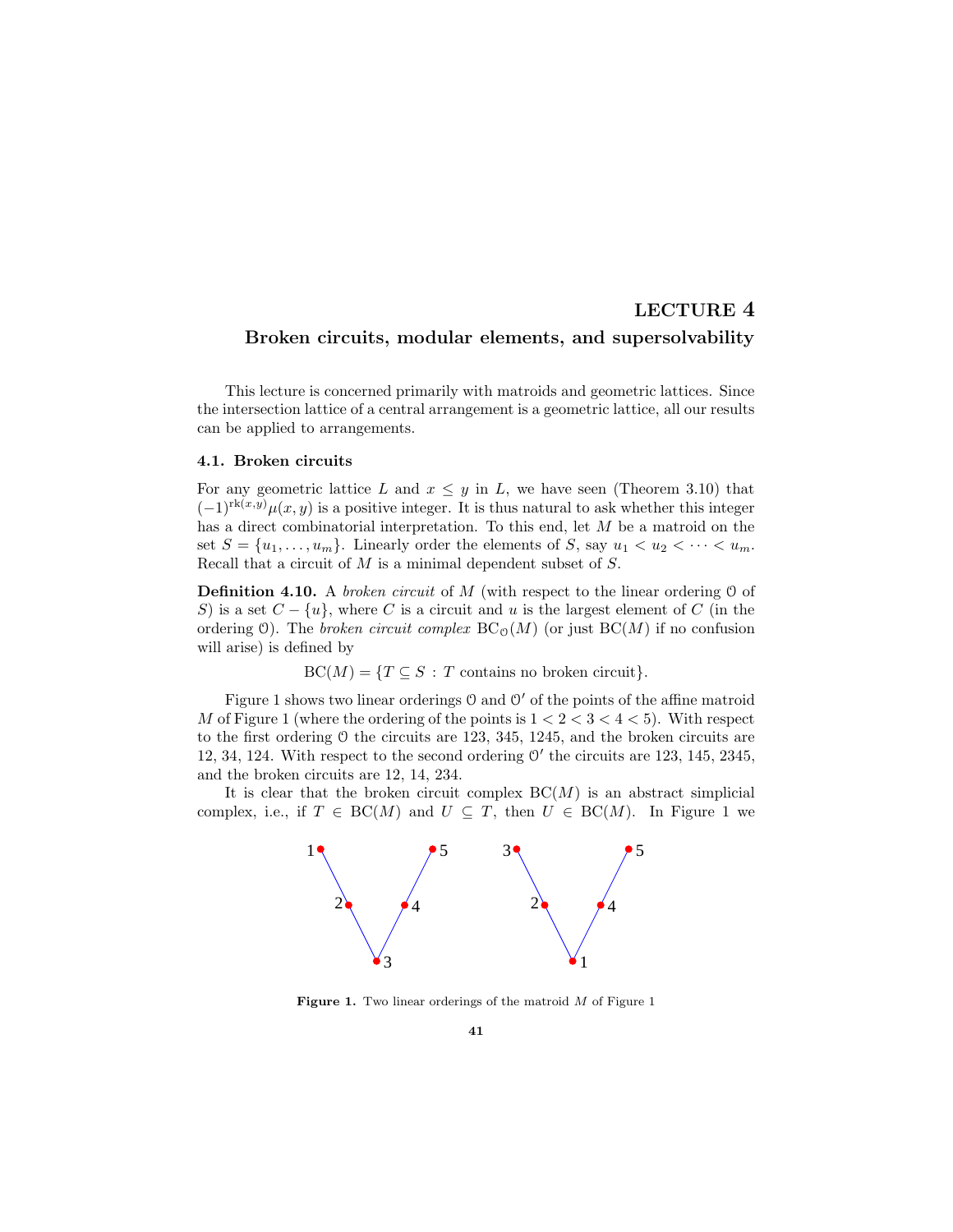have  $BC_0(M) = \langle 135, 145, 235, 245 \rangle$ , while  $BC_{0'}(M) = \langle 135, 235, 245, 345 \rangle$ . These simplicial complexes have geometric realizations as follows:



Note that the two simplicial complexes  $BC_0(M)$  and  $BC_{0'}(M)$  are not isomorphic (as abstract simplicial complexes); in fact, their geometric realizations are not even homeomorphic. On the other hand, if  $f_i(\Delta)$  denotes the number of *i*dimensional faces (or faces of cardinality  $i - 1$ ) of the abstract simplicial complex  $\Delta$ , then for  $\Delta$  given by either BC<sub>O</sub>(M) or BC<sub>O</sub>(M) we have

$$
f_{-1}(\Delta) = 1
$$
,  $f_0(\Delta) = 5$ ,  $f_1(\Delta) = 8$ ,  $f_2(\Delta) = 4$ .

Note, moreover, that

 $\chi_M(t) = t^3 - 5t^2 + 8t - 4.$ 

In order to generalize this observation to arbitrary matroids, we need to introduce a fair amount of machinery, much of it of interest for its own sake. First we give a fundamental formula, known as *Philip Hall's theorem*, for the Möbius function value  $\mu(0,1)$ .

**Lemma 4.4.** Let P be a finite poset with  $\hat{0}$  and  $\hat{1}$ , and with Möbius function  $\mu$ . Let  $c_i$  denote the number of chains  $\hat{0} = y_0 < y_1 < \cdots < y_i = \hat{1}$  in P. Then

$$
\mu(\hat{0}, \hat{1}) = -c_1 + c_2 - c_3 + \cdots.
$$

**Proof.** We work in the incidence algebra  $\mathcal{I}(P)$ . We have

$$
\mu(\hat{0}, \hat{1}) = \zeta^{-1}(\hat{0}, \hat{1}) \n= (\delta + (\zeta - \delta))^{-1}(\hat{0}, \hat{1}) \n= \delta(\hat{0}, \hat{1}) - (\zeta - \delta)(\hat{0}, \hat{1}) + (\zeta - \delta)^2(\hat{0}, \hat{1}) - \cdots.
$$

This expansion is easily justified since  $(\zeta - \delta)^k(\hat{0}, \hat{1}) = 0$  if the longest chain of P has length less than k. By definition of the product in  $\mathcal{I}(P)$  we have  $(\zeta - \delta)^i(\hat{0}, \hat{1}) = c_i$ , and the proof follows.  $\Box$ 

NOTE. Let P be a finite poset with  $\hat{0}$  and  $\hat{1}$ , and let  $P' = P - \{\hat{0}, \hat{1}\}$ . Define  $\Delta(P')$  to be the set of chains of P', so  $\Delta(P')$  is an abstract simplicial complex. The reduced Euler characteristic of a simplicial complex  $\Delta$  is defined by

$$
\tilde{\chi}(P) = -f_{-1} + f_0 - f_1 + \cdots,
$$

where  $f_i$  is the number of *i*-dimensional faces  $F \in \Delta$  (or  $\#F = i + 1$ ). Comparing with Lemma 4.4 shows that

$$
\mu(\hat{0}, \hat{1}) = \tilde{\chi}(\Delta(P')).
$$

Readers familiar with topology will know that  $\tilde{\chi}(\Delta)$  has important topological significance related to the homology of  $\Delta$ . It is thus natural to ask whether results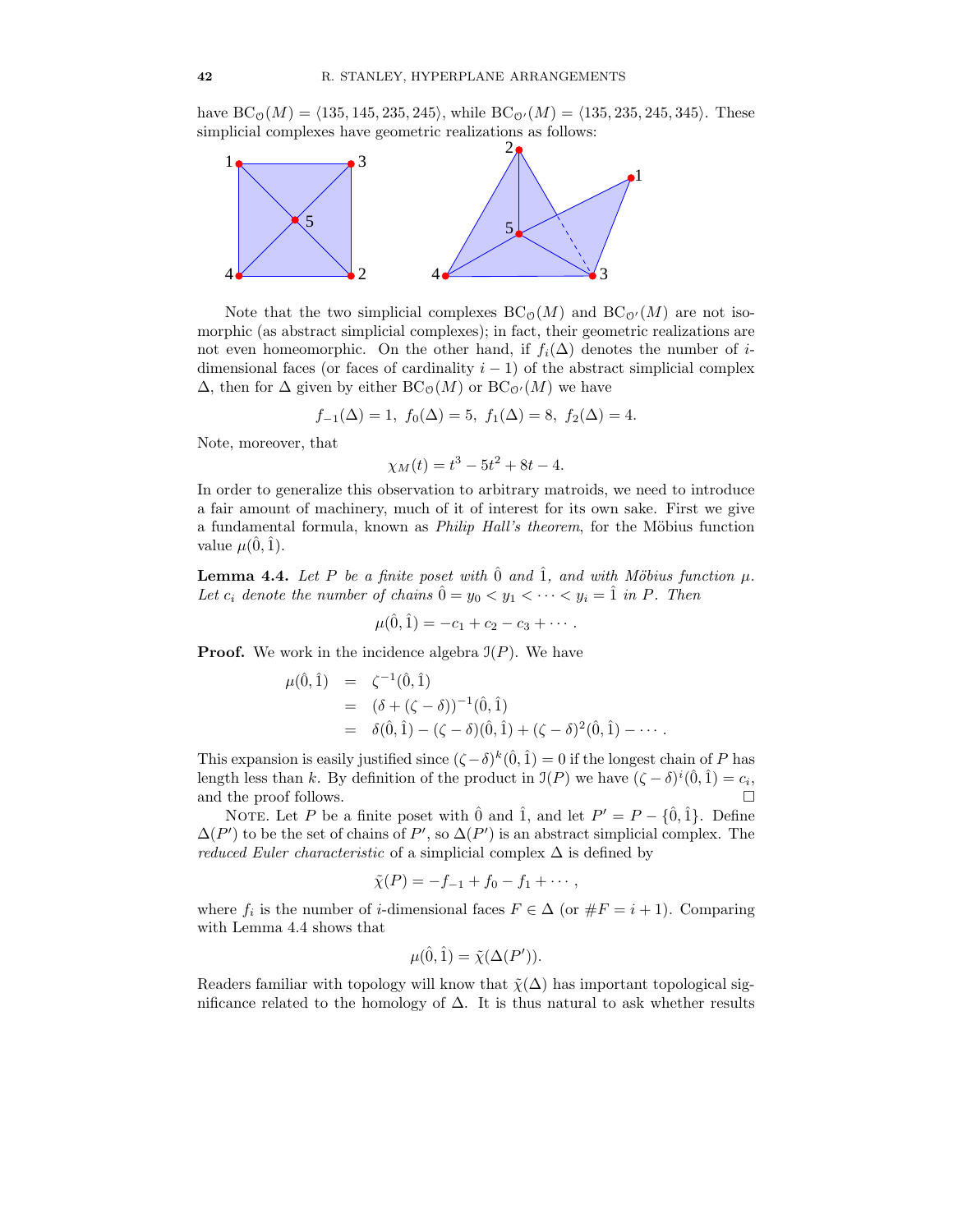

Figure 2. Three examples of edge-labelings

concerning Möbius functions can be generalized or refined topologically. Such results are part of the subject of "topological combinatorics," about which we will say a little more later.

Now let P be a finite graded poset with  $\hat{0}$  and  $\hat{1}$ . Let

 $\mathcal{E}(P) = \{(x, y) : x \leq y \text{ in } P\},\$ 

the set of (directed) edges of the Hasse diagram of P.

**Definition 4.11.** An E-labeling of P is a map  $\lambda : \mathcal{E}(P) \to \mathbb{P}$  such that if  $x < y$  in P then there exists a unique saturated chain

$$
C: x = x_0 \le x_1 \le x_1 \le \dots \le x_k = y
$$

satisfying

$$
\lambda(x_0,x_1) \leq \lambda(x_1,x_2) \leq \cdots \leq \lambda(x_{k-1},x_k).
$$

We call  $C$  the *increasing chain* from  $x$  to  $y$ .

Figure 2 shows three examples of posets  $P$  with a labeling of their edges, i.e. a map  $\lambda : \mathcal{E}(P) \to \mathbb{P}$ . Figure 2(a) is the boolean algebra  $B_3$  with the labeling  $\lambda(S, S \cup \{i\}) = i$ . (The one-element subsets  $\{i\}$  are also labelled with a small i.) For any boolean algebra  $B_n$ , this labeling is the archetypal example of an  $E$ labeling. The unique increasing chain from  $S$  to  $T$  is obtained by adjoining to  $S$ the elements of  $T-S$  one at a time in increasing order. Figures 2(b) and (c) show two different  $E$ -labelings of the same poset  $P$ . These labelings have a number of different properties, e.g., the first has a chain whose edge labels are not all different, while every maximal chain label of Figure  $2(c)$  is a permutation of  $\{1, 2\}$ .

**Theorem 4.11.** Let  $\lambda$  be an E-labeling of P, and let  $x \leq y$  in P. Let  $\mu$  denote the Möbius function of P. Then  $(-1)^{\text{rk}(x,y)}\mu(x,y)$  is equal to the number of strictly decreasing saturated chains from x to y, i.e.,

$$
(-1)^{\text{rk}(x,y)}\mu(x,y) =
$$
  
#{x = x<sub>0</sub> < x<sub>1</sub> < ... < x<sub>k</sub> = y :  $\lambda(x_0, x_1) > \lambda(x_1, x_2) > ... > \lambda(x_{k-1}, x_k)$ }

**Proof.** Since  $\lambda$  restricted to  $[x, y]$  (i.e., to  $\mathcal{E}([x, y])$ ) is an E-labeling, we can assume  $[x, y] = [\hat{0}, \hat{1}] = P$ . Let  $S = \{a_1, a_2, \ldots, a_{j-1}\} \subseteq [n-1]$ , with  $a_1 < a_2 < \cdots < a_{j-1}$ .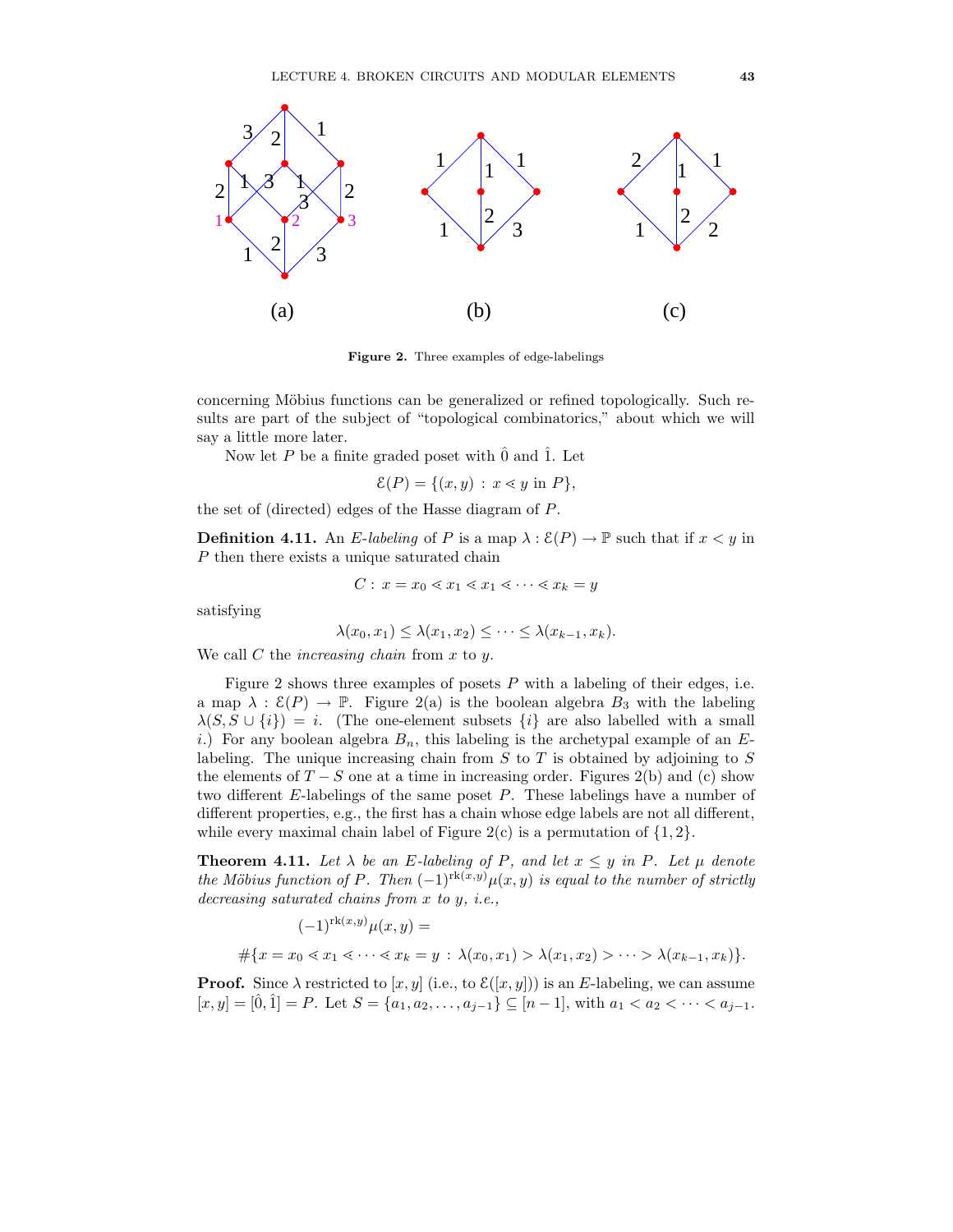Define  $\alpha_P(S)$  to be the number of chains  $\hat{0} \lt y_1 \lt \cdots \lt y_{i-1} \lt \hat{1}$  in P such that  $rk(y_i) = a_i$  for  $1 \leq i \leq j-1$ . The function  $\alpha_P$  is called the flag f-vector of P.

*Claim.*  $\alpha_P(S)$  is the number of maximal chains  $0 = x_0 \le x_1 \le \cdots \le x_n = 1$  such that

(27) 
$$
\lambda(x_{i-1}, x_i) > \lambda(x_i, x_{i+1}) \Rightarrow i \in S, 1 \le i \le n.
$$

To prove the claim, let  $\hat{0} = y_0 < y_1 < \cdots < y_{j-1} < y_j = \hat{1}$  with  $rk(y_i) = a_i$  for  $1 \leq i \leq j-1$ . By the definition of E-labeling, there exists a unique refinement

$$
\hat{0} = y_0 = x_0 \le x_1 \le \dots \le x_{a_1} = y_1 \le x_{a_1+1} \le \dots \le x_{a_2} = y_2 \le \dots \le x_n = y_j = \hat{1}
$$

satisfying

$$
\lambda(x_0, x_1) \le \lambda(x_1, x_2) \le \dots \le \lambda(x_{a_1 - 1}, x_{a_1})
$$
  

$$
\lambda(x_{a_1}, x_{a_1 + 1}) \le \lambda(x_{a_1 + 1}, x_{a_1 + 2}) \le \dots \le \lambda(x_{a_2 - 1}, x_{a_2})
$$

Thus if  $\lambda(x_{i-1}, x_i) > \lambda(x_i, x_{i+1})$ , then  $i \in S$ , so (27) is satisfied. Conversely, given a maximal chain  $0 = x_0 \lt x_1 \lt \cdots \lt x_n = 1$  satisfying the above conditions on  $\lambda$ , let  $y_i = x_{a_i}$ . Therefore we have a bijection between the chains counted by  $\alpha_P(S)$ and the maximal chains satisfying (27), so the claim follows.

· · ·

Now for  $S \subseteq [n-1]$  define

(28) 
$$
\beta_P(S) = \sum_{T \subseteq S} (-1)^{\#(S-T)} \alpha_P(T).
$$

The function  $\beta_P$  is called the flag h-vector of P. A simple Inclusion-Exclusion argument gives

(29) 
$$
\alpha_P(S) = \sum_{T \subseteq S} \beta_P(T),
$$

for all  $S \subseteq [n-1]$ . It follows from the claim and equation (29) that  $\beta_P(T)$  is equal to the number of maximal chains  $\hat{0} = x_0 \le x_1 \le \cdots \le x_n = \hat{1}$  such that  $\lambda(x_i) > \lambda(x_{i+1})$ if and only if  $i \in T$ . In particular,  $\beta_P([n-1])$  is equal to the number of strictly decreasing maximal chains  $\hat{0} = x_0 \le x_1 \le \cdots \le x_n = \hat{1}$  of P, i.e.,

$$
\lambda(x_0,x_1) > \lambda(x_1,x_2) > \cdots > \lambda(x_{n-1},x_n).
$$

Now by (28) we have

$$
\beta_P([n-1]) = \sum_{T \subseteq [n-1]} (-1)^{n-1} \#T_{\alpha_P(T)}
$$
  
= 
$$
\sum_{k \ge 1} \sum_{\hat{0} = y_0 < y_1 < \dots < y_k = \hat{1}}
$$
  
= 
$$
(-1)^n \sum_{k \ge 1} (-1)^k c_k,
$$

where  $c_i$  is the number of chains  $\hat{0} = y_0 < y_1 < \cdots < y_i = \hat{1}$  in P. The proof now follows from Philip Hall's theorem (Lemma 4.4).  $\Box$ 

We come to the main result of this subsection, a combinatorial interpretation of the coefficients of the characteristic polynomial  $\chi_M(t)$  for any matroid M.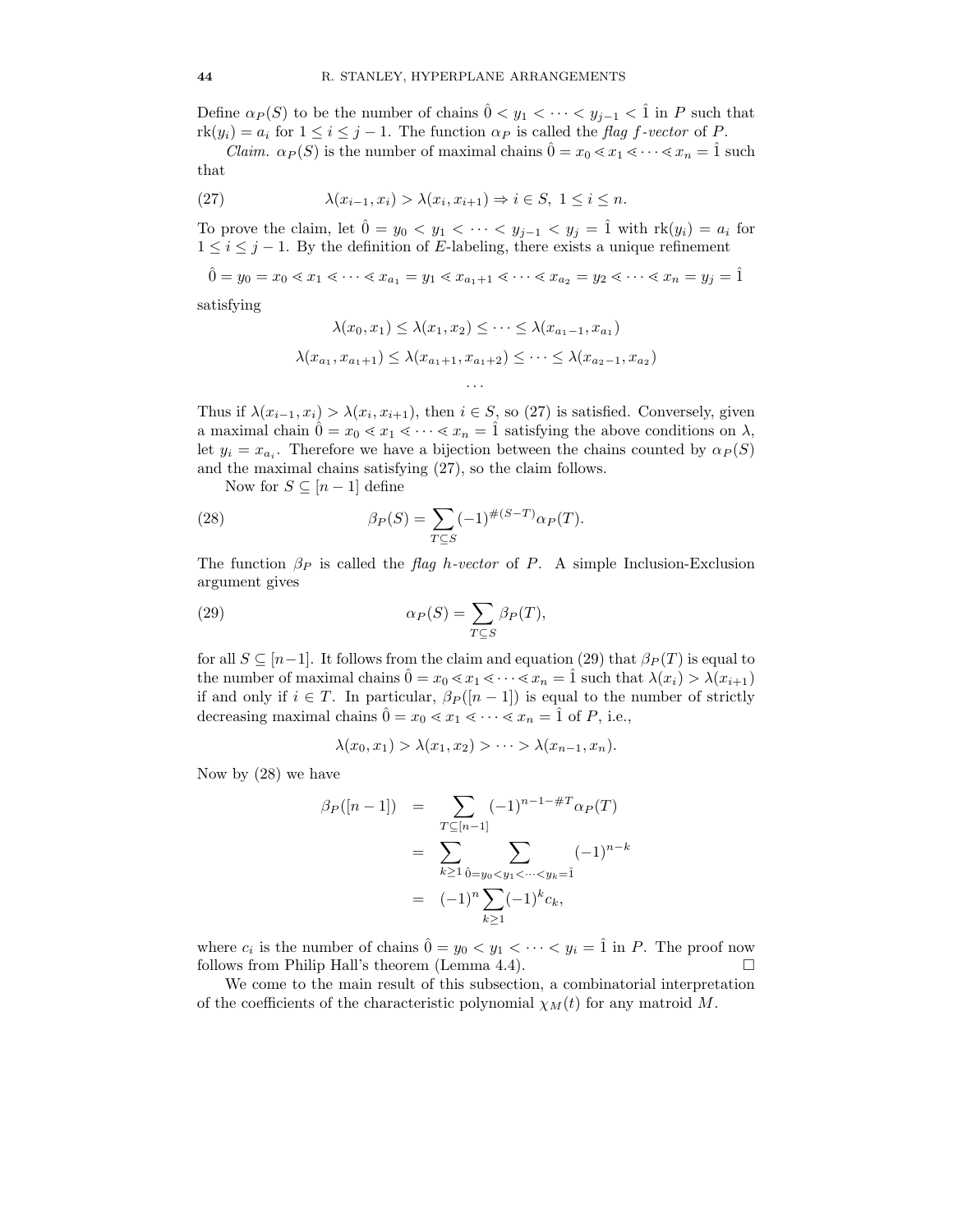

**Figure 3.** The edge labeling  $\tilde{\lambda}$  of a geometric lattice  $L(M)$ 

**Theorem 4.12.** Let M be a matroid of rank n with a linear ordering  $x_1 < x_2$  $\cdots < x_m$  of its points (so the broken circuit complex  $BC(M)$  is defined), and let  $0 \leq i \leq n$ . Then

$$
(-1)^{i}[t^{n-i}]\chi_M(t) = f_{i-1}(\text{BC}(M)).
$$

**Proof.** We may assume M is simple since the "simplification"  $\widehat{M}$  has the same lattice of flats and same broken circuit complex as  $M$  (Exercise 1). The atoms  $x_i$  of  $L(M)$  can then be identified with the points of M. Define a labeling  $\tilde{\lambda} : \mathcal{E}(L(M)) \rightarrow$  $\mathbb P$  as follows. Let  $x \leq y$  in  $L(M)$ . Then set

(30) 
$$
\tilde{\lambda}(x, y) = \max\{i : x \vee x_i = y\}.
$$

Note that  $\tilde{\lambda}(x, y)$  is defined since  $L(M)$  is atomic.

As an example, Figure 3 shows the lattice of flats of the matroid M of Figure 1 with the edge labeling (30).

*Claim 1.* Define  $\lambda : \mathcal{E}(L(M)) \to \mathbb{P}$  by

$$
\lambda(x, y) = m + 1 - \tilde{\lambda}(x, y).
$$

Then  $\lambda$  is an E-labeling.

To prove this claim, we need to show that for all  $x < y$  in  $L(M)$  there is a unique saturated chain  $x = y_0 \le y_1 \le \cdots \le y_k = y$  satisfying

$$
\tilde{\lambda}(y_0, y_1) \geq \tilde{\lambda}(y_1, y_2) \geq \cdots \geq \tilde{\lambda}(y_{k-1}, y_k).
$$

The proof is by induction on k. There is nothing to prove for  $k = 1$ . Let  $k > 1$  and assume the assertion for  $k - 1$ . Let

$$
j = \max\{i : x_i \le y, \ x_i \not\le x\}.
$$

For any saturated chain  $x = z_0 \le z_1 \le \cdots \le z_k = y$ , there is some i for which  $x_j \nleq z_i$  and  $x_j \leq z_{i+1}$ . Hence  $\tilde{\lambda}(z_i, z_{i+1}) = j$ . Thus if  $\tilde{\lambda}(z_0, z_1) \geq \cdots \geq \tilde{\lambda}(z_{k-1}, z_k)$ , then  $\tilde{\lambda}(z_0, z_1) = j$ . Moreover, there is a unique  $y_1$  satisfying  $x = x_0 \le y_1 \le y$  and  $\tilde{\lambda}(x_0, y_1) = j$ , viz.,  $y_1 = x_0 \vee x_j$ . (Note that  $y_1 > x_0$  by semimodularity.)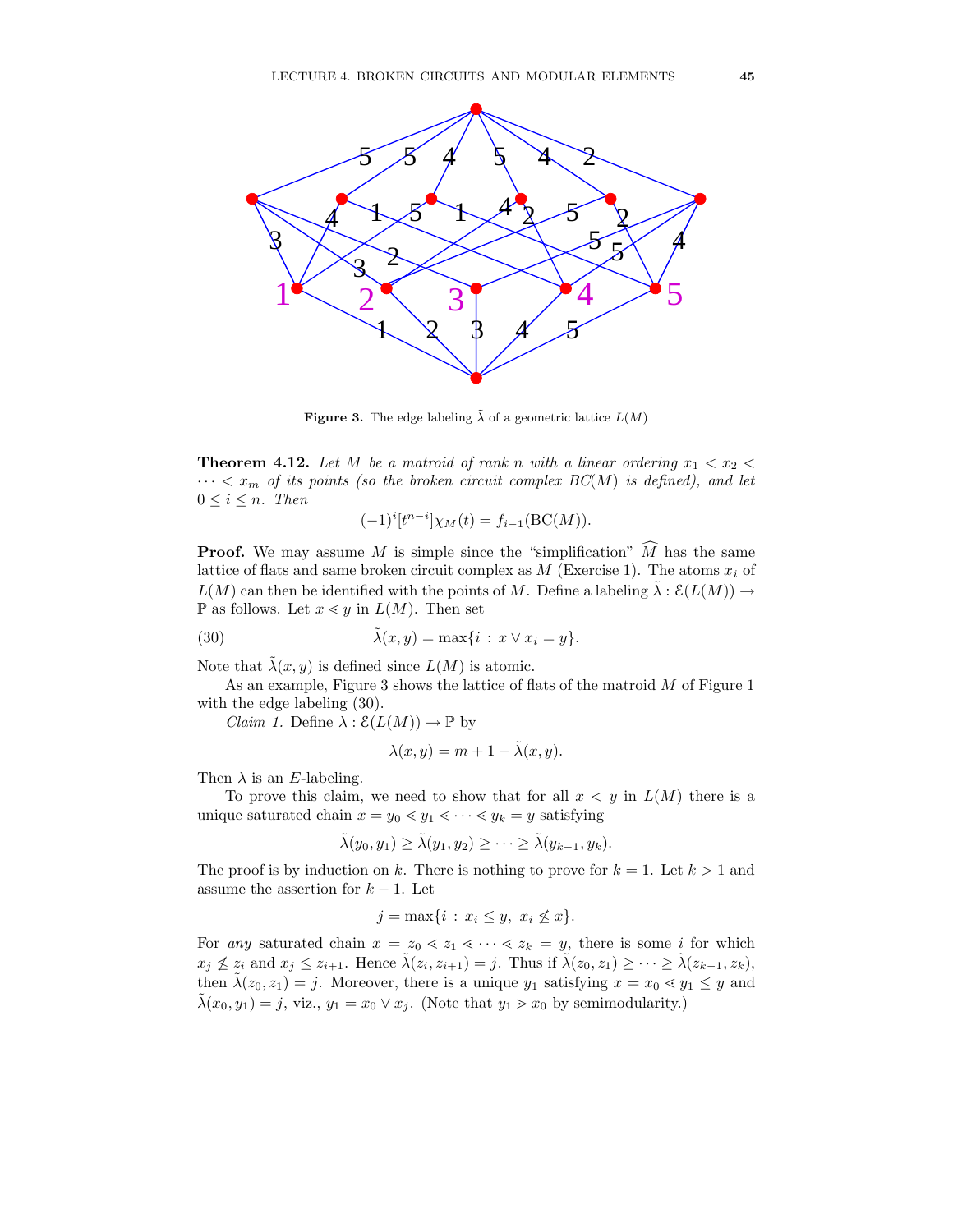By the induction hypothesis there exists a unique saturated chain  $y_1 \le y_2 \le$  $\cdots \leq y_k = y$  satisfying  $\lambda(y_1, y_2) \geq \cdots \geq \lambda(y_{k-1}, y_k)$ . Since  $\lambda(y_0, y_1) = j > \lambda(y_1, y_2)$ , the proof of Claim 1 follows by induction.

*Claim 2.* The broken circuit complex  $BC(M)$  consists of all chain labels  $\lambda(C)$ , where C is a saturated increasing chain (with respect to  $\lambda$ ) from  $\overline{0}$  to some  $x \in$  $L(M)$ . Moreover, all such  $\lambda(C)$  are distinct.

To prove the distinctness of the labels  $\lambda(C)$ , suppose that C is given by  $\hat{0} =$  $y_0 \lessdot y_1 \lessdot \cdots \lessdot y_k$ , with  $\tilde{\lambda}(C) = (a_1, a_2, \ldots, a_k)$ . Then  $y_i = y_{i-1} \vee x_{a_i}$ , so C is the only chain with its label.

Now let C and  $\lambda(C)$  be as in the previous paragraph. We claim that the set  $\{x_{a_1}, \ldots, x_{a_k}\}\)$  contains no broken circuit. (We don't even require that C is increasing for this part of the proof.) Write  $z_i = x_{a_i}$ , and suppose to the contrary that  $B = \{z_{i_1}, \ldots, z_{i_j}\}$  is a broken circuit, with  $1 \leq i_1 < \cdots < i_j \leq k$ . Let  $B \cup \{x_r\}$ be a circuit with  $r > a_{i_t}$  for  $1 \le t \le j$ . Now for any circuit  $\{u_1, \ldots, u_h\}$  and any  $1 \leq i \leq h$  we have

$$
u_1 \vee u_2 \vee \cdots \vee u_h = u_1 \vee \cdots \vee u_{i-1} \vee u_{i+1} \vee \cdots \vee u_h.
$$

Thus

$$
z_{i_1} \vee z_{i_2} \vee \cdots \vee z_{i_{j-1}} \vee x_r = \bigvee_{z \in B} z = z_{i_1} \vee z_{i_2} \vee \cdots \vee z_{i_j}.
$$

Then  $y_{i_j-1} \vee x_r = y_{i_j}$ , contradicting the maximality of the label  $a_{i_j}$ . Hence  ${x_{a_1}, \ldots, x_{a_k}} \in BC(M).$ 

Conversely, suppose that  $T := \{x_{a_1}, \ldots, x_{a_k}\}$  contains no broken circuit, with  $a_1 < \cdots < a_k$ . Let  $y_i = x_{a_1} \vee \cdots \vee x_{a_i}$ , and let C be the chain  $\hat{0} := y_0 \lessdot y_1 \lessdot \cdots \lessdot y_k$ . (Note that C is saturated by semimodularity.) We claim that  $\lambda(C) = (a_1, \ldots, a_k)$ . If not, then  $y_{i-1} \vee x_j = y_i$  for some  $j > a_i$ . Thus

$$
rk(T) = rk(T \cup \{x_j\}) = i.
$$

Since T is independent,  $T \cup \{x_i\}$  contains a circuit Q satisfying  $x_i \in Q$ , so T contains a broken circuit. This contradiction completes the proof of Claim 2.

To complete the proof of the theorem, note that we have shown that  $f_{i-1}(\mathrm{BC}(M))$ is the number of chains  $C : 0 = y_0 \le y_1 \le \cdots \le y_i$  such that  $\lambda(C)$  is strictly increasing, or equivalently,  $\lambda(C)$  is strictly decreasing. Since  $\lambda$  is an E-labeling, the proof follows from Theorem 4.11.

**Corollary 4.6.** The broken circuit complex  $BC(M)$  is pure, i.e., every maximal face has the same dimension.

The proof is left as an exercise (Exercise 21).

NOTE (for readers with some knowledge of topology). (a) Let  $M$  be a matroid on the linearly ordered set  $u_1 < u_2 < \cdots < u_m$ . Note that  $F \in BC(M)$  if and only if  $F \cup \{u_m\} \in BC(M)$ . Define the *reduced broken circuit complex*  $BC_r(M)$  by

$$
BC_r(M) = \{ F \in BC(M) : u_m \notin F \}.
$$

Thus

$$
BC(M) = BC_r(M) * u_m,
$$

the join of  $\mathrm{BC}_r(M)$  and the vertex  $u_m$ . Equivalently,  $\mathrm{BC}(M)$  is a cone over  $\mathrm{BC}_r(M)$ with apex  $u_m$ . As a consequence,  $BC(M)$  is contractible and therefore has the homotopy type of a point. A more interesting problem is to determine the topological nature of  $BC_r(M)$ . It can be shown that  $BC_r(M)$  has the homotopy type of a wedge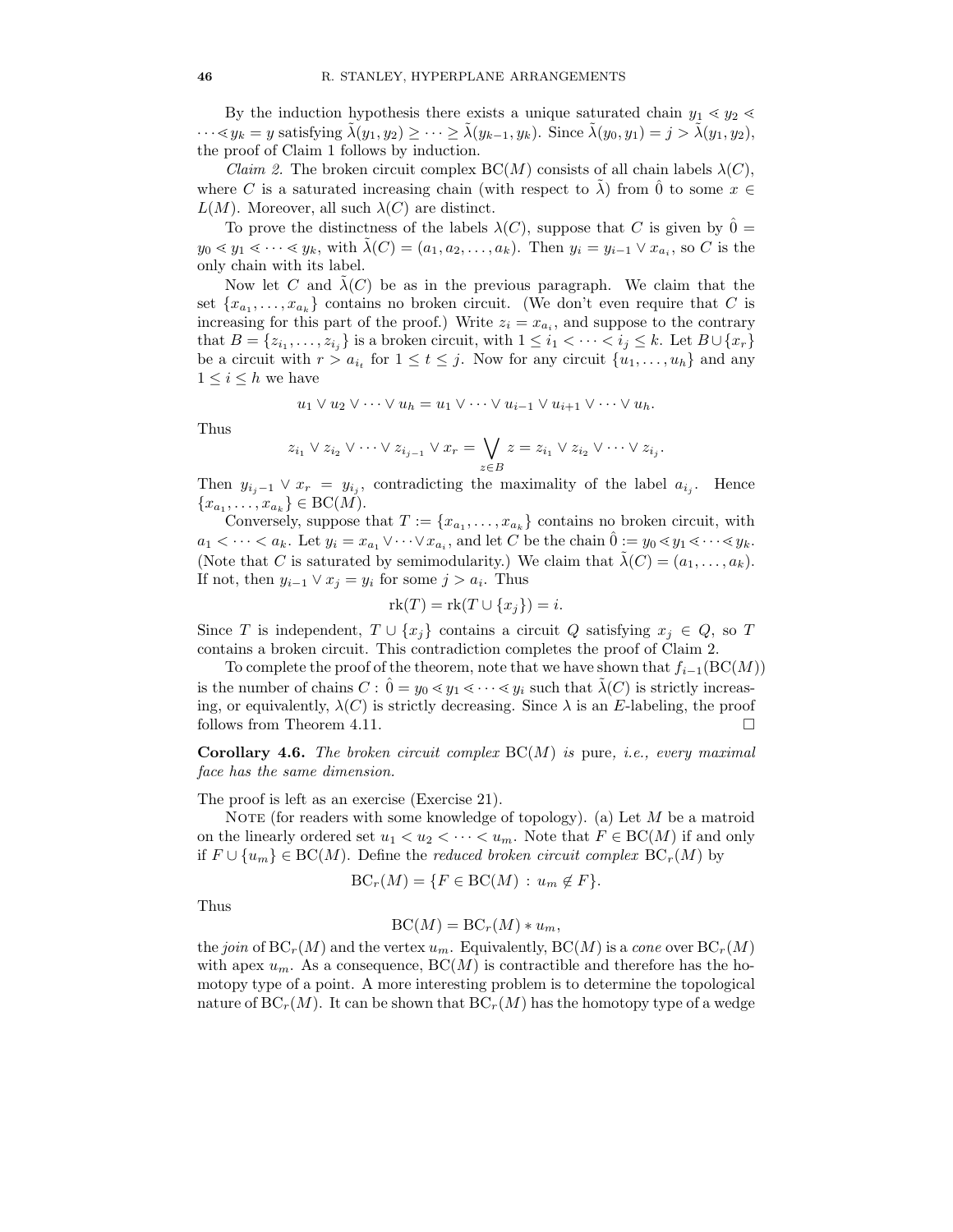of  $\beta(M)$  spheres of dimension rank $(M) - 2$ , where  $(-1)^{\text{rank}(M) - 1} \beta(M) = \chi'_M(1)$ (the derivative of  $\chi_M(t)$  at  $t = 1$ ). See Exercise 22 for more information on  $\beta(M)$ .

As an example of the applicability of our results on matroids and geometric lattices to arrangements, we have the following purely combinatorial description of the number of regions of a real central arrangement.

**Corollary 4.7.** Let A be a central arrangement in  $\mathbb{R}^n$ , and let M be the matroid defined by the normals to  $H \in \mathcal{A}$ , i.e., the independent sets of M are the linearly independent normals. Then with respect to any linear ordering of the points of  $M$ .  $r(\mathcal{A})$  is the total number of subsets of M that don't contain a broken circuit.

**Proof.** Immediate from Theorems 2.5 and 4.12.

## 4.2. Modular elements

We next discuss a situation in which the characteristic polynomial  $\chi_M(t)$  factors in a nice way.

**Definition 4.12.** An element x of a geometric lattice L is modular if for all  $y \in L$ we have

(31) 
$$
rk(x) + rk(y) = rk(x \wedge y) + rk(x \vee y).
$$

**Example 4.9.** Let  $L$  be a geometric lattice.

- (a)  $\hat{0}$  and  $\hat{1}$  are clearly modular (in any finite lattice).
- (b) We claim that atoms a are modular.

**Proof.** Suppose that  $a \leq y$ . Then  $a \wedge y = a$  and  $a \vee y = y$ , so equation  $(31)$  holds. (We don't need that a is an atom for this case.) Now suppose  $a \nleq y$ . By semimodularity,  $\text{rk}(a \vee y) = 1 + \text{rk}(y)$ , while  $\text{rk}(a) = 1$  and  $\text{rk}(a \wedge y) = \text{rk}(\hat{0}) = 0$  so again (31) holds  $rk(a \wedge y) = rk(\hat{0}) = 0$ , so again (31) holds.

- (c) Suppose that  $rk(L) = 3$ . All elements of rank 0, 1, or 3 are modular by (a) and (b). Suppose that  $rk(x) = 2$ . Then x is modular if and only if for all elements  $y \neq x$  and  $rk(y) = 2$ , we have that  $rk(x \wedge y) = 1$ .
- (d) Let  $L = B_n$ . If  $x \in B_n$  then  $rk(x) = \#x$ . Moreover, for any  $x, y \in B_n$  we have  $x \wedge y = x \cap y$  and  $x \vee y = x \cup y$ . Since for any finite sets x and y we have

$$
\#x + \#y = \#(x \cap y) + \#(x \cup y),
$$

it follows that *every* element of  $B_n$  is modular. In other words,  $B_n$  is a modular lattice.

(e) Let q be a prime power and  $\mathbb{F}_q$  the finite field with q elements. Define  $B_n(q)$  to be the lattice of subspaces, ordered by inclusion, of the vector space  $\mathbb{F}_q^n$ . Note that  $B_n(q)$  is also isomorphic to the intersection lattice of the arrangement of all linear hyperplanes in the vector space  $\mathbb{F}_n(q)$ . Figure 4 shows the Hasse diagrams of  $B_2(3)$  and  $B_3(2)$ .

Note that for  $x, y \in B_n(q)$  we have  $x \wedge y = x \cap y$  and  $x \vee y = x + y$ (subspace sum). Clearly  $B_n(q)$  is atomic: every vector space is the join (sum) of its one-dimensional subspaces. Moreover,  $B_n(q)$  is graded of rank n, with rank function given by  $rk(x) = dim(x)$ . Since for any subspaces  $x$  and  $y$  we have

$$
\dim(x) + \dim(y) = \dim(x \cap y) + \dim(x + y),
$$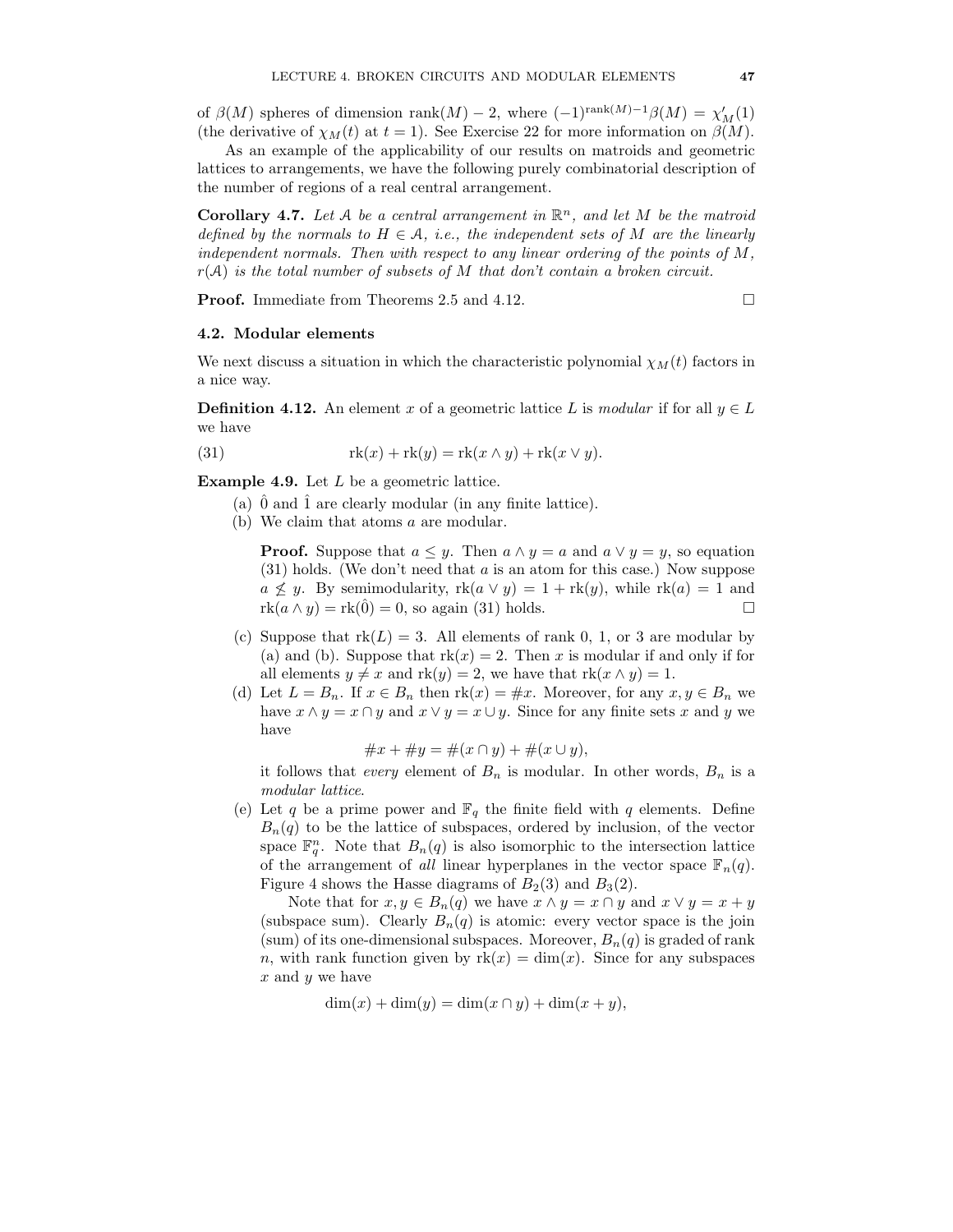

**Figure 4.** The lattices  $B_2(3)$  and  $B_3(2)$ 

it follows that L is a modular geometric lattice. Thus every  $x \in L$  is modular.

NOTE. A projective plane R consists of a set (also denoted  $R$ ) of points, and a collection of subsets of  $R$ , called lines, such that: (a) every two points lie on a unique line, (b) every two lines intersect in exactly one point, and (c) (non-degeneracy) there exist four points, no three of which are on a line. The *incidence lattice*  $L(R)$  of R is the set of all points and lines of R, ordered by  $p \lt L$  if  $p \in L$ , with  $\hat{0}$  and  $\hat{1}$  adjoined. It is an immediate consequence of the axioms that when R is finite,  $L(R)$ is a modular geometric lattice of rank 3. It is an open (and probably intractable) problem to classify all finite projective planes. Now let  $P$  and Q be posets and define their direct product (or cartesian product) to be the set

$$
P \times Q = \{(x, y) : x \in P, y \in Q\},\
$$

ordered componentwise, i.e.,  $(x, y) \leq (x', y')$  if  $x \leq x'$  and  $y \leq y'$ . It is easy to see that if P and Q are geometric (respectively, atomic, semimodular, modular) lattices, then so is  $P \times Q$  (Exercise 7). It is a consequence of the "fundamental theorem of projective geometry" that every finite modular geometric lattice is a direct product of boolean algebras  $B_n$ , subspace lattices  $B_n(q)$  for  $n \geq 3$ , lattices of rank 2 with at least five elements (which may be regarded as  $B_2(q)$  for any  $q \ge 2$ ) and incidence lattices of finite projective planes.

(f) The following result characterizes the modular elements of  $\Pi_n$ , which is the lattice of partitions of  $[n]$  or the intersection lattice of the braid arrangement  $\mathcal{B}_n$ .

**Proposition 4.9.** A partition  $\pi \in \Pi_n$  is a modular element of  $\Pi_n$  if and only if  $\pi$  has at most one nonsingleton block. Hence the number of modular elements of  $\Pi_n$  is  $2^n - n$ .

**Proof.** If all blocks of  $\pi$  are singletons, then  $\pi = 0$ , which is modular by (a). Assume that  $\pi$  has the block A with  $r > 1$  elements, and all other blocks are singletons. Hence the number  $|\pi|$  of blocks of  $\pi$  is given by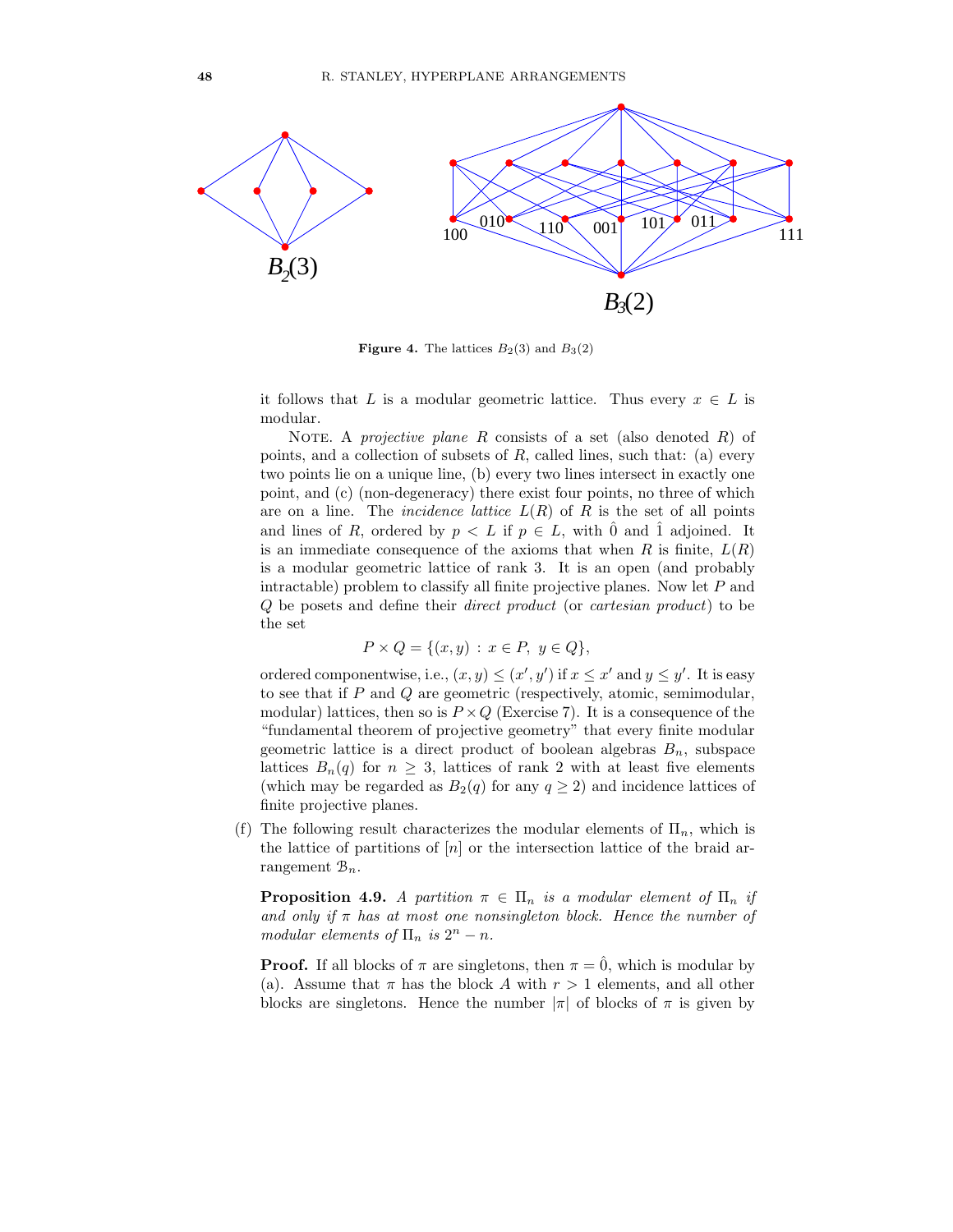$n - r + 1$ . For any  $\sigma \in \Pi_n$ , we have  $rk(\sigma) = n - |\sigma|$ . Let  $k = |\sigma|$  and

$$
j = #\{B \in \sigma : A \cap B \neq \emptyset\}.
$$

Then  $|\pi \wedge \sigma| = j + (n - r)$  and  $|\pi \vee \sigma| = k - j + 1$ . Hence  $rk(\pi) = r - 1$ ,  $rk(\sigma) = n - k$ ,  $rk(\pi \wedge \sigma) = r - j$ , and  $rk(\pi \vee \sigma) = n - k + j - 1$ , so  $\pi$  is modular.

Conversely, let  $\pi = \{B_1, B_2, ..., B_k\}$  with  $#B_1 > 1$  and  $#B_2 > 1$ . Let  $a \in B_1$  and  $b \in B_2$ , and set

$$
\sigma = \{(B_1 \cup b) - a, (B_2 \cup a) - b, B_3, \ldots, B_k\}.
$$

Then

$$
|\pi| = |\sigma| = k
$$
  
\n
$$
\pi \wedge \sigma = \{a, b, B_1 - a, B_2 - b, \dots, B_3, \dots, B_k\} \Rightarrow |\pi \wedge \sigma| = k + 2
$$
  
\n
$$
\pi \vee \sigma = \{B_1 \cup B_2, B_3, \dots, B_l\} \Rightarrow |\pi \vee \sigma| = k - 1.
$$

Hence  $rk(\pi) + rk(\sigma) \neq rk(\pi \wedge \sigma) + rk(\pi \vee \sigma)$ , so  $\pi$  is not modular.  $\square$ 

In a finite lattice L, a *complement* of  $x \in L$  is an element  $y \in L$  such that  $x \wedge y = 0$  and  $x \vee y = 1$ . For instance, in the boolean algebra  $B_n$  every element has a unique complement. (See Exercise 3 for the converse.) The following proposition collects some useful properties of modular elements. The proof is left as an exercise (Exercises 4–5).

### **Proposition 4.10.** Let  $L$  be a geometric lattice of rank n.

- (a) Let  $x \in L$ . The following four conditions are equivalent. (i) x is a modular element of  $L$ .
	-
	- (ii) If  $x \wedge y = 0$ , then  $\text{rk}(x) + \text{rk}(y) = \text{rk}(x \vee y)$ .
	- (iii) If x and y are complements, then  $rk(x) + rk(y) = n$ .
	- (iv) All complements of x are incomparable.
- (b) (transitivity of modularity) If x is a modular element of L and y is modular in the interval  $[0, x]$ , then y is a modular element of L.
- (c) If x and y are modular elements of L, then  $x \wedge y$  is also modular.

The next result, known as the *modular element factorization theorem* [28], is our primary reason for defining modular elements — such an element induces a factorization of the characteristic polynomial.

**Theorem 4.13.** Let z be a modular element of the geometric lattice  $L$  of rank n. Write  $\chi_z(t) = \chi_{[\hat{0},z]}(t)$ . Then

(32) 
$$
\chi_L(t) = \chi_z(t) \left[ \sum_{y:y \wedge z = \hat{0}} \mu_L(y) t^{n-\text{rk}(y)-\text{rk}(z)} \right].
$$

Example 4.10. Before proceeding to the proof of Theorem 4.13, let us consider an example. The illustration below is the affine diagram of a matroid  $M$  of rank 3, together with its lattice of flats. The two lines (flats of rank 2) labelled x and y are modular by Example 4.9(c).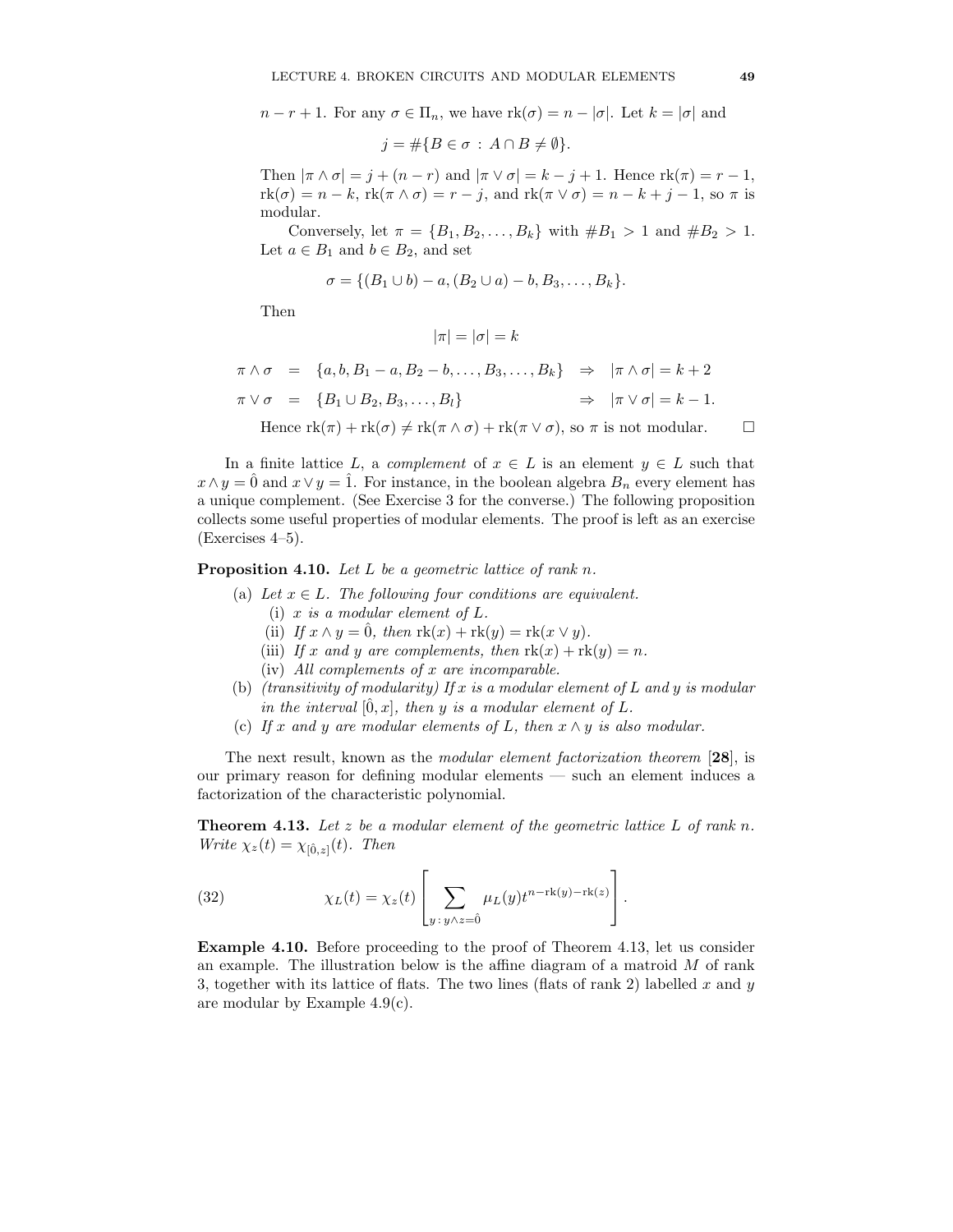

Hence by equation (32)  $\chi_M(t)$  is divisible by  $\chi_x(t)$ . Moreover, any atom a of the interval  $[\hat{0}, x]$  is modular, so  $\chi_x(t)$  is divisible by  $\chi_a(t) = t - 1$ . From this it is immediate (e.g., because the characteristic polynomial  $\chi_G(t)$  of any geometric lattice G of rank n begins  $x^n - ax^{n-1} + \cdots$ , where a is the number of atoms of G) that  $\chi_x(t) = (t-1)(t-5)$  and  $\chi_M(t) = (t-1)(t-3)(t-5)$ . On the other hand, since y is modular,  $\chi_M(t)$  is divisible by  $\chi_y(t)$ , and we get as before  $\chi_y(t) = (t-1)(t-3)$  and  $\chi_M(t) = (t-1)(t-3)(t-5)$ . Geometric lattices whose characteristic polynomial factors into linear factors in a similar way due to a maximal chain of modular elements are discussed further beginning with Definition 4.13.

Our proof of Theorem 4.13 will depend on the following lemma of Greene [19]. We give a somewhat simpler proof than Greene.

**Lemma 4.5.** Let L be a finite lattice with Möbius function  $\mu$ , and let  $z \in L$ . The following identity is valid in the Möbius algebra  $A(L)$  of  $L$ :

(33) 
$$
\sigma_{\hat{0}} := \sum_{x \in L} \mu(x)x = \left(\sum_{v \leq z} \mu(v)v\right)\left(\sum_{y \wedge z = \hat{0}} \mu(y)y\right).
$$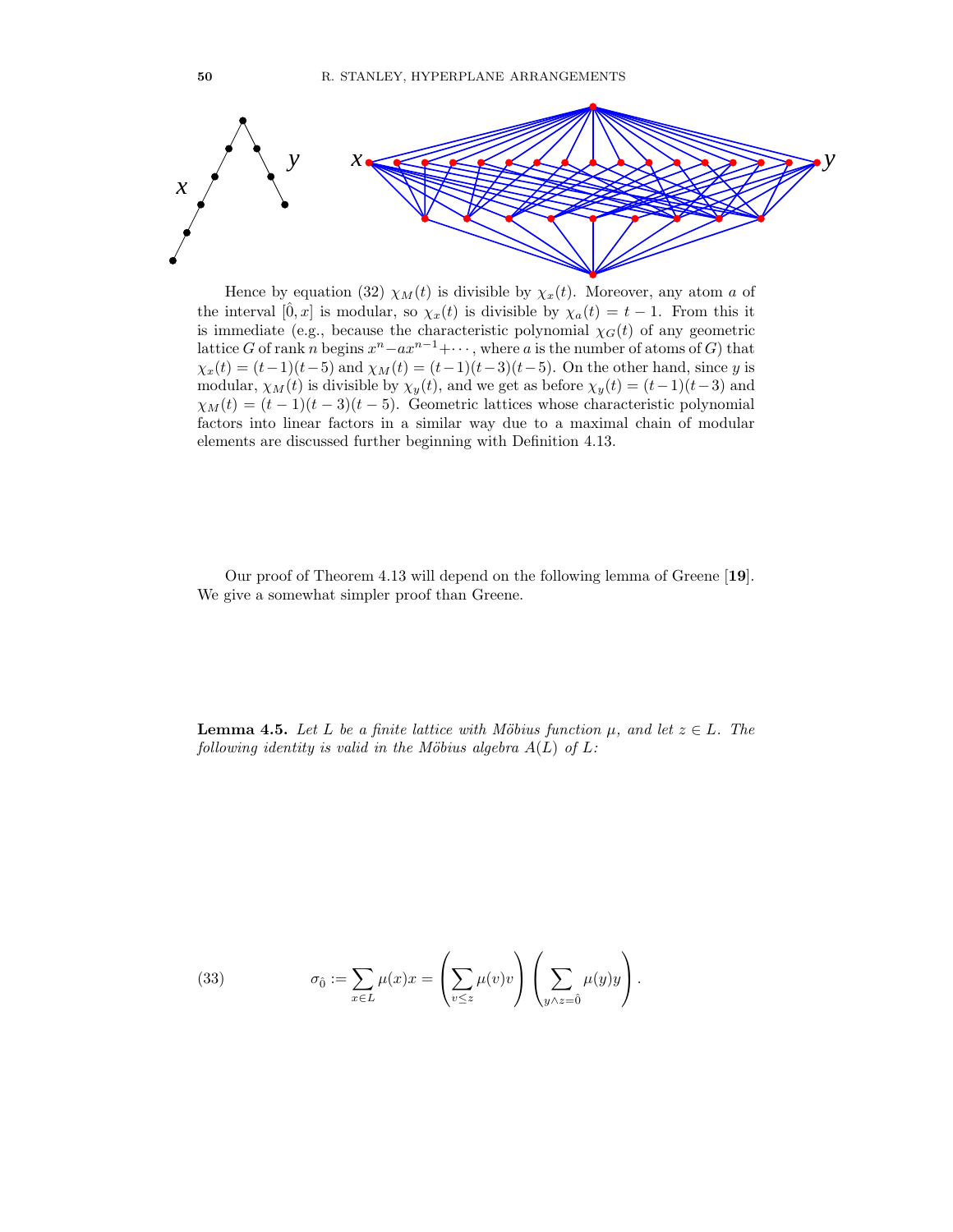**Proof.** Let  $\sigma_s$  for  $s \in L$  be given by (8). The right-hand side of equation (33) is then given by

$$
\sum_{\substack{v \le z \\ y \land z = \hat{0}}} \mu(v)\mu(y)(v \lor y) = \sum_{\substack{v \le z \\ y \land z = \hat{0}}} \mu(v)\mu(y) \sum_{s \ge v \lor y} \sigma_s
$$
\n
$$
= \sum_{s} \sigma_s \sum_{\substack{v \le s, v \le z \\ y \le s, y \land z = \hat{0}}} \mu(v)\mu(y)
$$
\n
$$
= \sum_{s} \sigma_s \left( \sum_{\substack{v \le s \land z \\ \delta_{\hat{0}, s \land z}}} \mu(v) \right) \left( \sum_{\substack{y \le s \\ y \land z = \hat{0}}} \mu(y) \right)
$$
\n
$$
= \sum_{s \land z = \hat{0}} \sigma_s \sum_{\substack{y \le s \\ \psi(z = \hat{0} \text{ (redundant)}}} \mu(y)
$$
\n
$$
= \sigma_{\hat{0}}.
$$

 $\hfill \square$ 

**Proof of Theorem 4.13.** We are assuming that  $z$  is a modular element of the geometric lattice L.

*Claim 1.* Let  $v \le z$  and  $y \wedge z = \hat{0}$  (so  $v \wedge y = \hat{0}$ ). Then  $z \wedge (v \vee y) = v$  (as illustrated below).

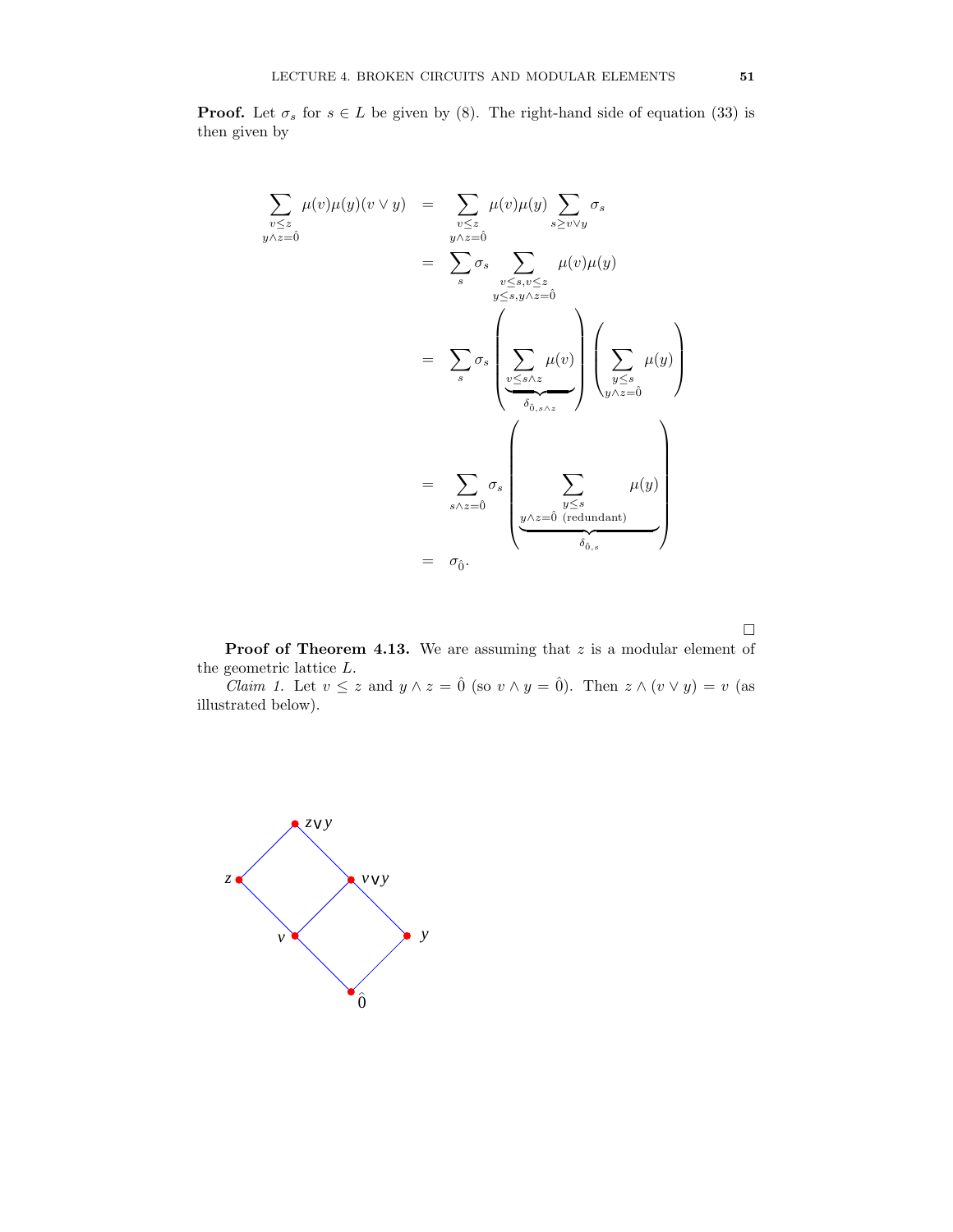*Proof of Claim 1.* Clearly  $z \wedge (v \vee y) \geq v$ , so it suffices to show that  $rk(z \wedge (v \vee y))$  $(y)$ )  $\leq$  rk $(v)$ . Since z is modular we have

$$
rk(z \wedge (v \vee y)) = rk(z) + rk(v \vee y) - rk(z \vee y)
$$
  
=  $rk(z) + rk(v \vee y) - (rk(z) + rk(y) - rk(z \wedge y))$   
=  $rk(v \vee y) - rk(y)$   
 $\leq (rk(v) + rk(y) - rk(v \wedge y)) - rk(y)$  by semimodularity  
=  $rk(v)$ ,

proving Claim 1.

*Claim 2.* With v and y as above, we have  $rk(v \vee y) = rk(v) + rk(y)$ . *Proof of Claim 2.* By the modularity of  $z$  we have

$$
rk(z \wedge (v \vee y)) + rk(z \vee (v \vee y)) = rk(z) + rk(v \vee y).
$$

By Claim 1 we have  $rk(z \wedge (v \vee y)) = rk(v)$ . Moreover, again by the modularity of z we have

$$
rk(z \vee (v \vee y)) = rk(z \vee y) = rk(z) + rk(y) - rk(z \wedge y) = rk(z) + rk(y).
$$

It follows that  $rk(v) + rk(y) = rk(v \vee y)$ , as claimed.

Now substitute  $\mu(v)v \to \mu(v)t^{\text{rk}(z)-\text{rk}(v)}$  and  $\mu(y)y \to \mu(y)t^{n-\text{rk}(y)-\text{rk}(z)}$  in the right-hand side of equation (33). Then by Claim 2 we have

$$
vy \to t^{n-\text{rk}(v)-\text{rk}(y)} = t^{n-\text{rk}(v \vee y)}.
$$

Now  $v \vee y$  is just vy in the Möbius algebra  $A(L)$ . Hence if we further substitute  $\mu(x)x \to \mu(x)t^{n-\text{rk}(x)}$  in the left-hand side of (33), then the product will be preserved. We thus obtain

$$
\underbrace{\sum_{x \in L} \mu(x)t^{n-\text{rk}(x)}}_{\chi_L(t)} = \left(\underbrace{\sum_{v \leq z} \mu(v)t^{\text{rk}(z)-\text{rk}(v)}}_{\chi_z(t)}\right) \left(\sum_{y \land z = \hat{0}} \mu(y)t^{n-\text{rk}(y)-\text{rk}(z)}\right),
$$
 as desired.

**Corollary 4.8.** Let  $L$  be a geometric lattice of rank n and a an atom of  $L$ . Then

$$
\chi_L(t) = (t - 1) \sum_{y \wedge a = \hat{0}} \mu(y) t^{n - 1 - \text{rk}(y)}.
$$

**Proof.** The atom a is modular (Example 4.9(b)), and  $\chi_a(t) = t - 1$ .

Corollary 4.8 provides a nice context for understanding the operation of coning defined in Chapter 1, in particular, Exercise 2.1. Recall that if A is an affine arrangement in  $K<sup>n</sup>$  given by the equations

$$
L_1(x) = a_1, \ldots, \ L_m(x) = a_m,
$$

then the cone xA is the arrangement in  $K<sup>n</sup> \times K$  (where y denotes the last coordinate) with equations

$$
L_1(x) = a_1y, \ldots, L_m(x) = a_my, \ y = 0.
$$

$$
\Box
$$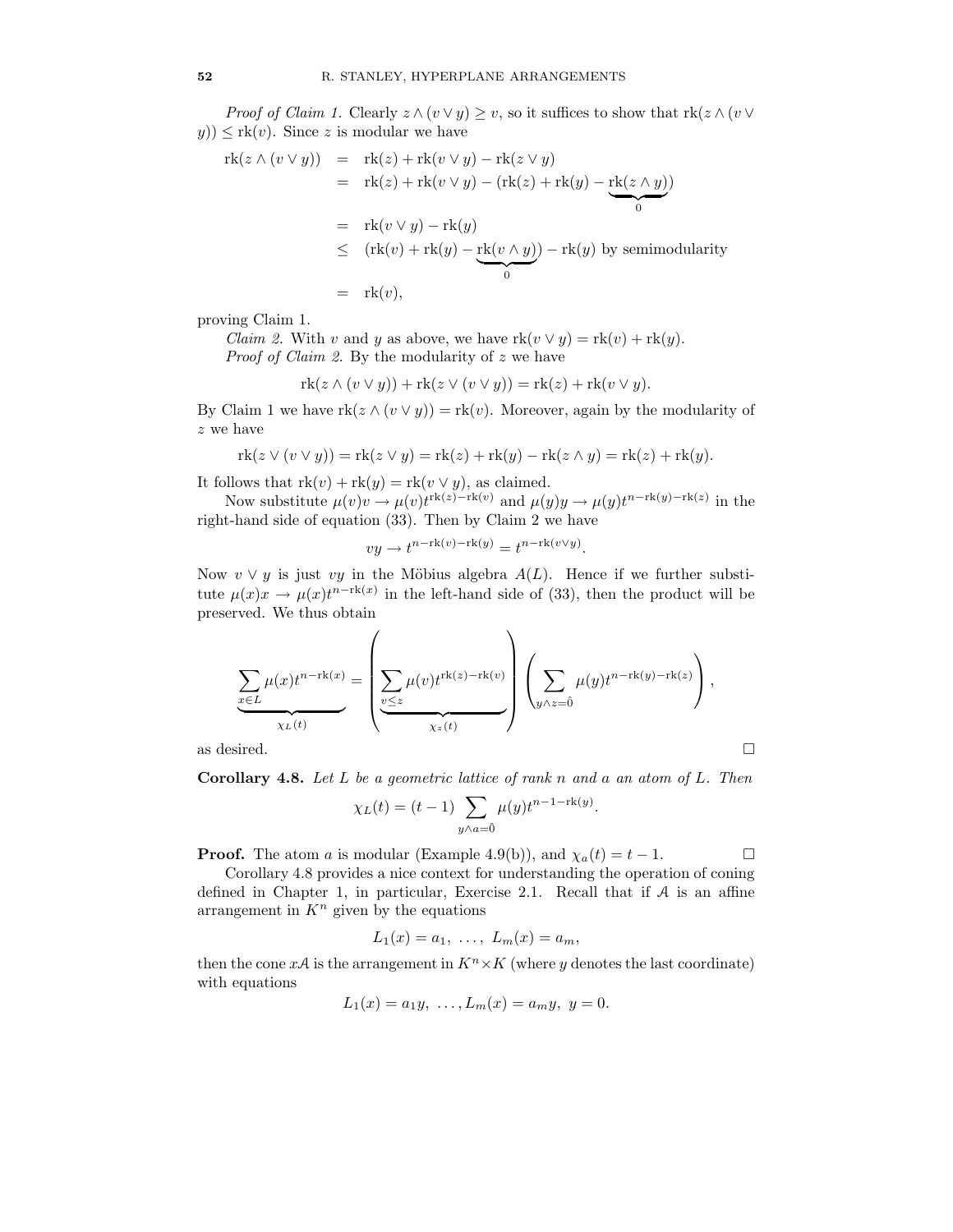Let  $H_0$  denote the hyperplane  $y = 0$ . It is easy to see by elementary linear algebra that

$$
L(\mathcal{A}) \cong L(c\mathcal{A}) - \{x \in L(\mathcal{A}) : x \geq H_0\} = L(\mathcal{A}) - L(\mathcal{A}^{H_0}).
$$

Now  $H_0$  is a modular element of  $L(\mathcal{A})$  (since it's an atom), so Corollary 4.8 yields

$$
\chi_{c\mathcal{A}}(t) = (t-1) \sum_{y \geq H_0} \mu(y) t^{(n+1)-1-\text{rk}(y)} = (t-1)\chi_{\mathcal{A}}(t).
$$

There is a left inverse to the operation of coning. Let A be a nonempty linear arrangement in  $K^{n+1}$ . Let  $H_0 \in \mathcal{A}$ . Choose coordinates  $(x_0, x_1, \ldots, x_n)$  in  $K^{n+1}$ so that  $H_0 = \text{ker}(x_0)$ . Let A be defined by the equations

$$
x_0 = 0, L_1(x_0, \ldots, x_n) = 0, \ldots, L_m(x_0, \ldots, x_n) = 0.
$$

Define the *deconing*  $c^{-1}A$  (with respect to  $H_0$ ) in  $K^n$  by the equations

$$
L_1(1, x_1, \ldots, x_n) = 0, \ \ldots \ L_m(1, x_1, \ldots, x_n) = 0.
$$

Clearly  $c(c^{-1}A) = A$  and  $L(c^{-1}A) \cong L(A) - \{x \in L(A) : x \geq H_0\}.$ 

## 4.3. Supersolvable lattices

For some geometric lattices  $L$ , there are "enough" modular elements to give a factorization of  $\chi_L(t)$  into linear factors.

**Definition 4.13.** A geometric lattice  $L$  is *supersolvable* if there exists a *modular maximal chain*, i.e., a maximal chain  $\hat{0} = x_0 \le x_1 \le \cdots \le x_n = 1$  such that each  $x_i$ is modular. A central arrangement  $A$  is *supersolvable* if its intersection lattice  $L_A$ is supersolvable.

NOTE. Let  $\hat{0} = x_0 \le x_1 \le \cdots \le x_n = \hat{1}$  be a modular maximal chain of the geometric lattice L. Clearly then each  $x_{i-1}$  is a modular element of the interval [ $\hat{0}, x_i$ ]. The converse follows from Proposition 4.10(b): if  $\hat{0} = x_0 \lt x_1 \lt \cdots \lt x_n = \hat{1}$ is a maximal chain for which each  $x_{i-1}$  is modular in  $[\hat{0}, x_i]$ , then each  $x_i$  is modular in L.

NOTE. The term "supersolvable" comes from group theory. A finite group  $\Gamma$ is supersolvable if and only if its subgroup lattice contains a maximal chain all of whose elements are normal subgroups of Γ. Normal subgroups are "nice" analogues of modular elements; see [29, Example 2.5] for further details.

**Corollary 4.9.** Let  $L$  be a supersolvable geometric lattice of rank n, with modular maximal chain  $\hat{0} = x_0 \le x_1 \le \cdots \le x_n = \hat{1}$ . Let T denote the set of atoms of L, and set

(34) 
$$
e_i = \#\{a \in T : a \le x_i, a \not\le x_{i-1}\}.
$$

Then  $\chi_L(t) = (t - e_1)(t - e_2) \cdots (t - e_n).$ 

**Proof.** Since  $x_{n-1}$  is modular, we have

$$
y \wedge x_{n-1} = \hat{0} \Leftrightarrow y \in T
$$
 and  $y \nleq x_{n-1}$ , or  $y = \hat{0}$ .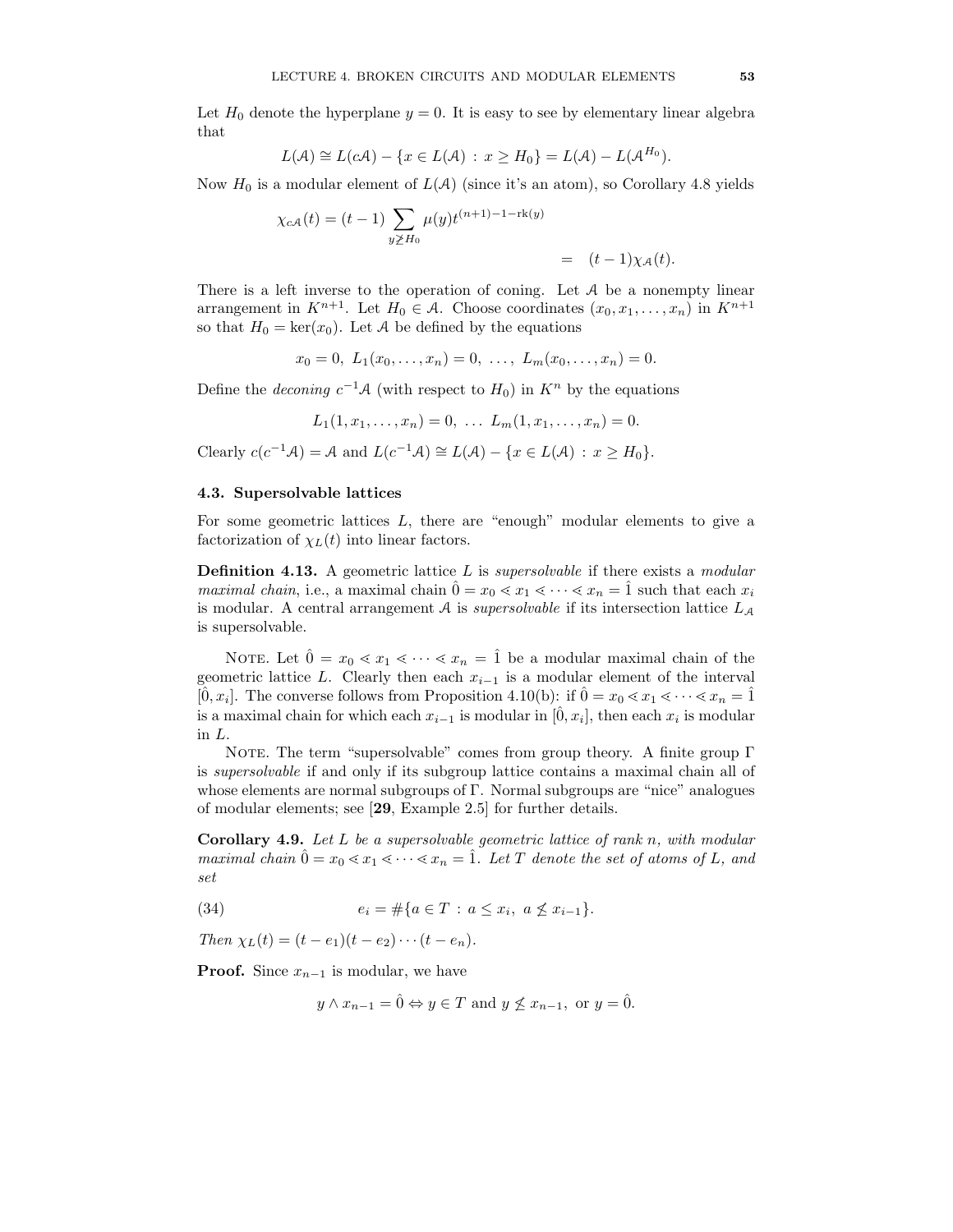By Theorem 4.13 we therefore have

$$
\chi_L(t) = \chi_{x_{n-1}}(t) \left[ \sum_{\substack{a \in T \\ a \not\le x_{n-1}}} \mu(a) t^{n-\text{rk}(a) - \text{rk}(x_{n-1})} + \mu(\hat{0}) t^{n-\text{rk}(\hat{0}) - \text{rk}(x_{n-1})} \right].
$$

Since  $\mu(a) = -1$ ,  $\mu(\hat{0}) = 1$ ,  $\text{rk}(a) = 1$ ,  $\text{rk}(\hat{0}) = 0$ , and  $\text{rk}(x_{n-1}) = n-1$ , the expression in brackets is just  $t-e_n$ . Now continue this with L replaced by  $[0, x_{n-1}]$  (or use induction on n). (or use induction on  $n$ ).

NOTE. The positive integers  $e_1, \ldots, e_n$  of Corollary 4.9 are called the *exponents* of L.

- **Example 4.11.** (a) Let  $L = B_n$ , the boolean algebra of rank n. By Example 4.9(d) every element of  $B_n$  is modular. Hence  $B_n$  is supersolvable. Clearly each  $e_i = 1$ , so  $\chi_{B_n}(t) = (t-1)^n$ .
	- (b) Let  $L = B_n(q)$ , the lattice of subspaces of  $\mathbb{F}_n^q$ . By Example 4.9(e) every element of  $B_n(q)$  is modular, so  $B_n(q)$  is supersolvable. If  $\begin{bmatrix} k \\ j \end{bmatrix}$  denotes the number of j-dimensional subspaces of a k-dimensional vector space over  $\mathbb{F}_q$ , then

$$
e_i = [i] - [i-1]
$$
  
= 
$$
\frac{q^{i} - 1}{q - 1} - \frac{q^{i-1} - 1}{q - 1}
$$
  
= 
$$
q^{i-1}.
$$

Hence

$$
\chi_{B_n(q)}(t) = (t-1)(t-q)(t-q^2)\cdots(t-q^{n-1}).
$$

In particular, setting  $t = 0$  gives

$$
\mu_{B_n(q)}(\hat{1}) = (-1)^n q^{\binom{n}{2}}.
$$

NOTE. The expression  $\begin{bmatrix} k \\ j \end{bmatrix}$  is called a *q-binomial coefficient*. It is a polynomial in  $q$  with many interesting properties. For the most basic properties, see e.g. [31, pp. 27–30].

(c) Let  $L = \Pi_n$ , the lattice of partitions of the set  $[n]$  (a geometric lattice of rank  $n-1$ ). By Proposition 4.9, a maximal chain of  $\Pi_n$  is modular if and only if it has the form  $0 = \pi_0 < \pi_1 < \cdots < \pi_{n-1} = 1$ , where  $\pi_i$  for  $i > 0$  has exactly one nonsingleton block  $B_i$  (necessarily with  $i + 1$  elements), with  $B_1 \subset B_2 \cdots \subset B_{n-1} = [n]$ . In particular,  $\Pi_n$  is supersolvable and has exactly  $n!/2$  modular chains for  $n > 1$ . The atoms covered by  $\pi_i$  are the partitions with one nonsingleton block  $\{j,k\} \subseteq B_i$ . Hence  $\pi_i$  lies above exactly  $\binom{i+1}{2}$  atoms, so

$$
e_i = \binom{i+1}{2} - \binom{i}{2} = i.
$$

It follows that  $\chi_{\Pi_n}(t) = (t-1)(t-2)\cdots(t-n+1)$  and  $\mu_{\Pi_n}(1) =$  $(-1)^{n-1}(n-1)!$ . Compare Corollary 2.2. The polynomials  $\chi_{\mathcal{B}_n}(t)$  and  $\chi_{\Pi_n}(t)$  differ by a factor of t because  $\mathcal{B}_n(t)$  is an arrangement in  $K^n$  of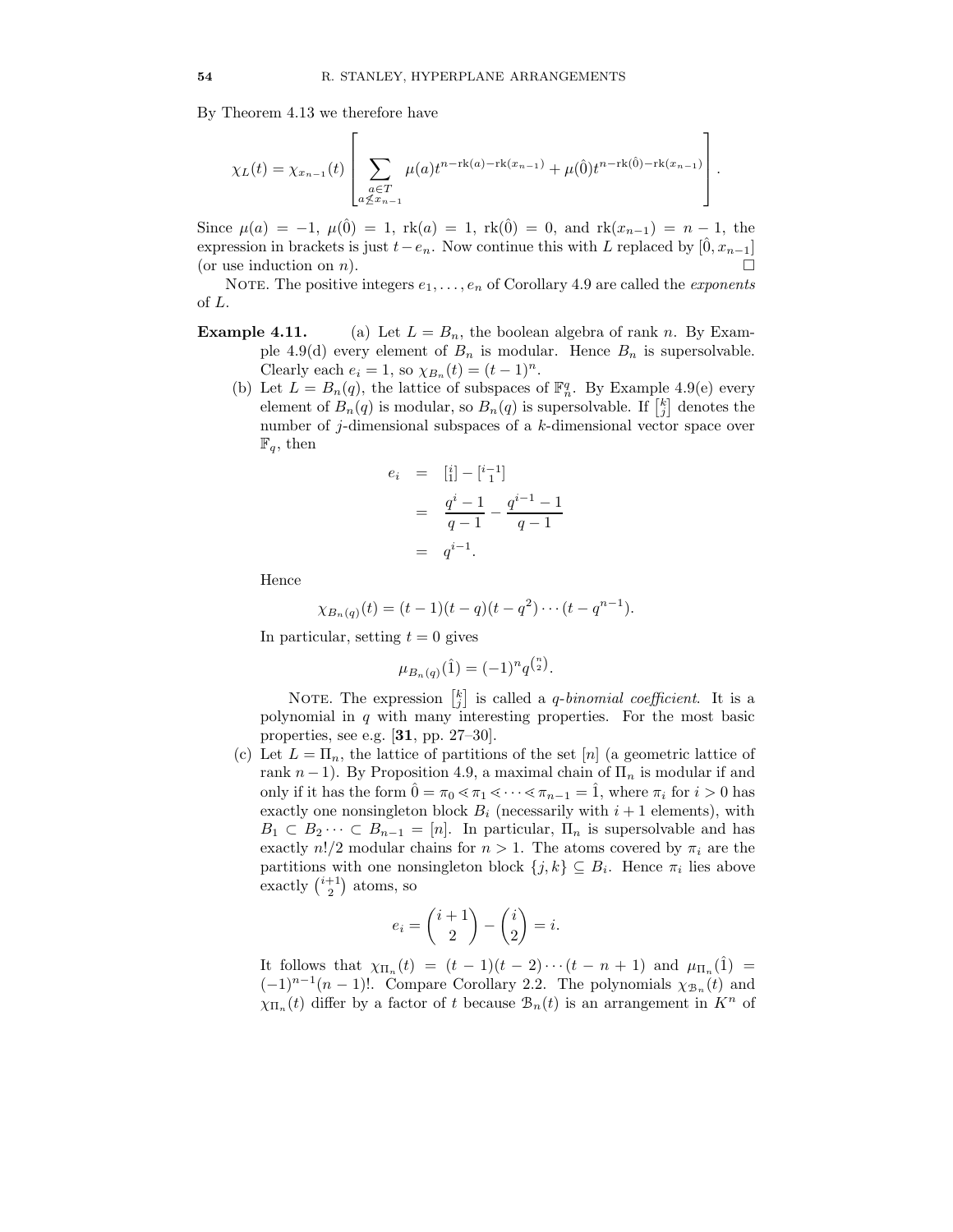rank  $n-1$ . In general, if A is an arrangement and ess(A) its essentialization, then

(35) 
$$
t^{\text{rk}(\text{ess}(\mathcal{A}))}\chi_{\mathcal{A}}(t) = t^{\text{rk}(\mathcal{A})}\chi_{\text{ess}(\mathcal{A})}(t).
$$

(See Lecture 1, Exercise 2.)

NOTE. It is natural to ask whether there is a more general class of geometric lattices L than the supersolvable ones for which  $\chi_L(t)$  factors into linear factors (over  $\mathbb{Z}$ ). There is a profound such generalization due to Terao [35] when L is an intersection poset of a linear arrangement A in  $K^n$ . Write  $K[x] = K[x_1, \ldots, x_n]$ and define

$$
\mathfrak{T}(\mathcal{A}) = \{ (p_1, \ldots, p_n) \in K[x]^n : p_i(H) \subseteq H \text{ for all } H \in \mathcal{A} \}.
$$

Here we are regarding  $(p_1, \ldots, p_n) : K^n \to K^n$ , viz., if  $(a_1, \ldots, a_n) \in K^n$ , then

$$
(p_1, \ldots, p_n)(a_1, \ldots, a_n) = (p_1(a_1, \ldots, a_n), \ldots, p_n(a_1, \ldots, a_n)).
$$

The K[x]-module structure  $K[x] \times \mathcal{T}(\mathcal{A}) \to \mathcal{T}(\mathcal{A})$  is given explicitly by

$$
q\cdot (p_1,\ldots,p_n)=(qp_1,\ldots,qp_n).
$$

Note, for instance, that we always have  $(x_1, \ldots, x_n) \in \mathcal{T}(A)$ . Since A is a linear arrangement,  $\mathcal{T}(\mathcal{A})$  is indeed a  $K[x]$ -module. (We have given the most intuitive definition of the module  $\mathcal{T}(\mathcal{A})$ , though it isn't the most useful definition for proofs.) It is easy to see that  $\mathcal{T}(\mathcal{A})$  has rank n as a  $K[x]$ -module, i.e.,  $\mathcal{T}(\mathcal{A})$  contains n, but not  $n + 1$ , elements that are linearly independent over  $K[x]$ . We say that A is a free arrangement if  $\mathcal{T}(\mathcal{A})$  is a free K[x]-module, i.e., there exist  $Q_1, \ldots, Q_n \in$  $\mathcal{T}(\mathcal{A})$  such that every element  $Q \in \mathcal{T}(\mathcal{A})$  can be uniquely written in the form  $Q = q_1Q_1 + \cdots + q_nQ_n$ , where  $q_i \in K[x]$ . It is easy to see that if  $\mathcal{T}(A)$  is free, then the basis  $\{Q_1, \ldots, Q_n\}$  can be chosen to be *homogeneous*, i.e., all coordinates of each  $Q_i$  are homogeneous polynomials of the same degree  $d_i$ . We then write  $d_i = \deg Q_i$ . It can be shown that supersolvable arrangements are free, but there are also nonsupersolvable free arrangements. The property of freeness seems quite subtle; indeed, it is unknown whether freeness is a matroidal property, i.e., depends only on the intersection lattice  $L_A$  (regarding the ground field K as fixed). The remarkable "factorization theorem" of Terao is the following.

**Theorem 4.14.** Suppose that  $\mathcal{T}(A)$  is free with homogeneous basis  $Q_1, \ldots, Q_n$ . If  $\deg Q_i = d_i$  then

$$
\chi_{\mathcal{A}}(t)=(t-d_1)(t-d_2)\cdots (t-d_n).
$$

We will not prove Theorem 4.14 here. A good reference for this subject is [24, Ch. 4].

Returning to supersolvability, we can try to characterize the supersolvable property for various classes of geometric lattices. Let us consider the case of the bond lattice  $L_G$  of the graph G. A graph H with at least one edge is *doubly connected* if it is connected and remains connected upon the removal of any vertex (and all incident edges). A maximal doubly connected subgraph of a graph  $G$  is called a *block* of  $G$ . For instance, if  $G$  is a forest then its blocks are its edges. Two different blocks of G intersect in at most one vertex. Figure 5 shows a graph with eight blocks, five of which consist of a single edge. The following proposition is straightforward to prove (Exercise 16).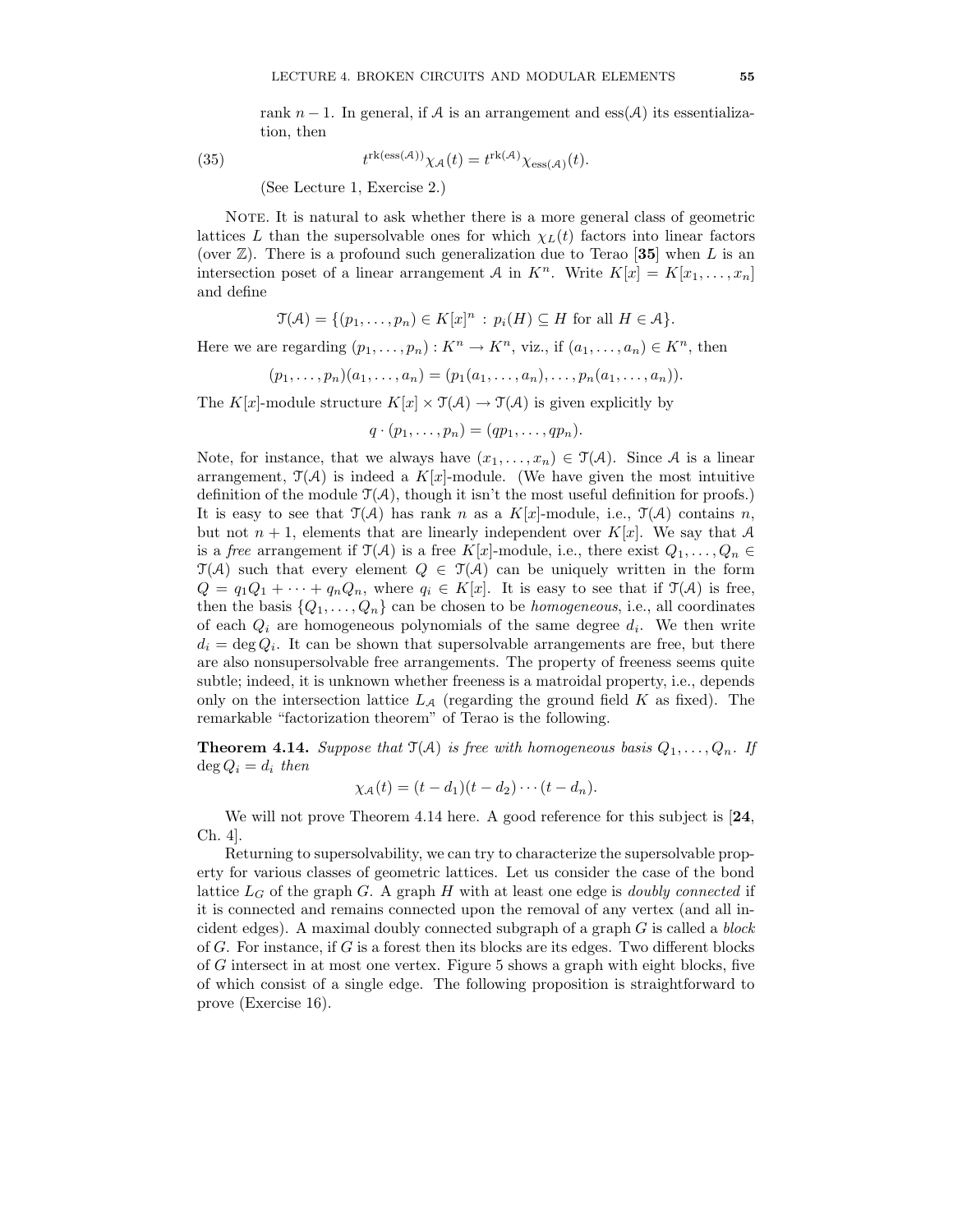

Figure 5. A graph with eight blocks

**Proposition 4.11.** Let G be a graph with blocks  $G_1, \ldots, G_k$ . Then

 $L_G \cong L_{G_1} \times \cdots \times L_{G_k}.$ 

It is also easy to see that if  $L_1$  and  $L_2$  are geometric lattices, then  $L_1$  and  $L_2$  are supersolvable if and only if  $L_1 \times L_2$  is supersolvable (Exercise 18). Hence in characterizing supersolvable graphs  $G$  (i.e., graphs whose bond lattice  $L_G$  is supersolvable) we may assume that  $G$  is doubly connected. Note that for any connected (and hence a fortiori doubly connected) graph G, any coatom  $\pi$  of  $L_G$ has exactly two blocks.

**Proposition 4.12.** Let G be a doubly connected graph, and let  $\pi = \{A, B\}$  be a coatom of the bond lattice  $L_G$ , where  $\#A \leq \#B$ . Then  $\pi$  is a modular element of  $L_G$  if and only if  $#A = 1$ , say  $A = \{v\}$ , and the neighborhood  $N(v)$  (the set of vertices adjacent to v) forms a clique (i.e., any two distinct vertices of  $N(v)$  are adjacent).

Proof. The proof parallels that of Proposition 4.9, which is a special case. Suppose that  $#A > 1$ . Since G is doubly connected, there exist  $u, v \in A$  and  $u', v' \in B$  such that  $u \neq v, u' \neq v'$ ,  $uu' \in E(G)$ , and  $vv' \in E(G)$ . Set  $\sigma = \{(A \cup u') - v, (B \cup v) - u'\}.$ If G has n vertices then  $rk(\pi) = rk(\sigma) = n-2$ ,  $rk(\pi \vee \sigma) = n-1$ , and  $rk(\pi \wedge \sigma) = n-4$ . Hence  $\pi$  is not modular.

Assume then that  $A = \{v\}$ . Suppose that  $av, bv \in E(G)$  but  $ab \notin E(G)$ . We need to show that  $\pi$  is not modular. Let  $\sigma = \{A - \{a, b\}, \{a, b, v\}\}\.$  Then

$$
\sigma \vee \pi = \hat{1}, \quad \sigma \wedge \pi = \{A - \{a, b\}, a, b, v\}
$$

$$
rk(\sigma) = rk(\pi) = n - 2, \quad rk(\sigma \vee \pi) = n - 1, \quad rk(\sigma \wedge \pi) = n - 4.
$$

Hence  $\pi$  is not modular.

Conversely, let  $\pi = \{A, v\}$ . Assume that if  $av, bv \in E(G)$  then  $ab \in E(G)$ . It is then straightforward to show (Exercise 8) that  $\pi$  is modular, completing the proof.  $\Box$ 

As an immediate consequence of Propositions 4.10(b) and 4.12 we obtain a characterization of supersolvable graphs.

Corollary 4.10. A graph G is supersolvable if and only if there exists an ordering  $v_1, v_2, \ldots, v_n$  of its vertices such that if  $i < k$ ,  $j < k$ ,  $v_i v_k \in E(G)$  and  $v_j v_k \in E(G)$ ,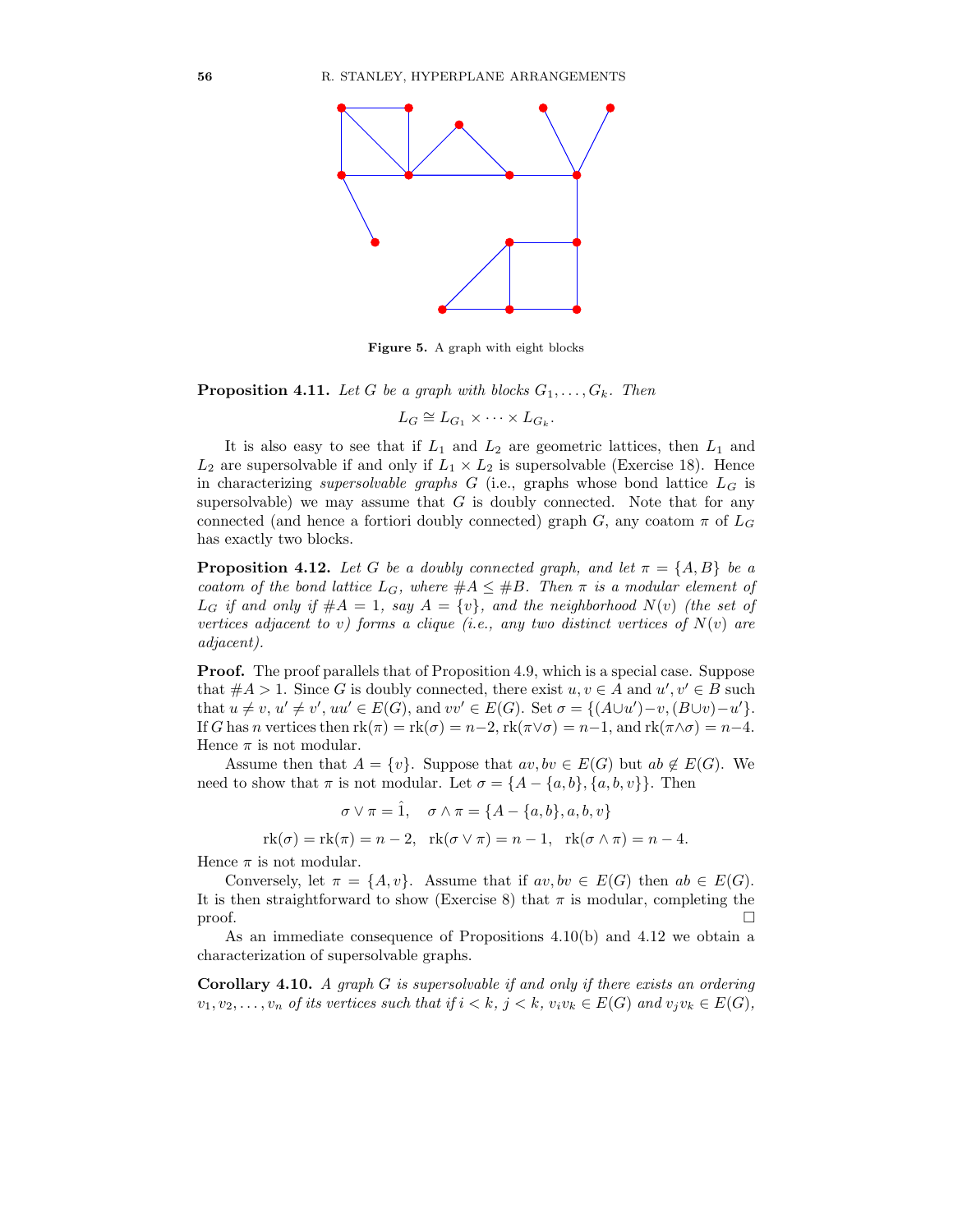then  $v_i v_j \in E(G)$ . Equivalently, in the restriction of G to the vertices  $v_1, v_2, \ldots, v_i$ , the neighborhood of  $v_i$  is a clique.

NOTE. Supersolvable graphs  $G$  had appeared earlier in the literature under the names chordal, rigid circuit, or triangulated graphs. One of their many characterizations is that any circuit of length at least four contains a chord. Equivalently, no induced subgraph of G is a k-cycle for  $k \geq 4$ .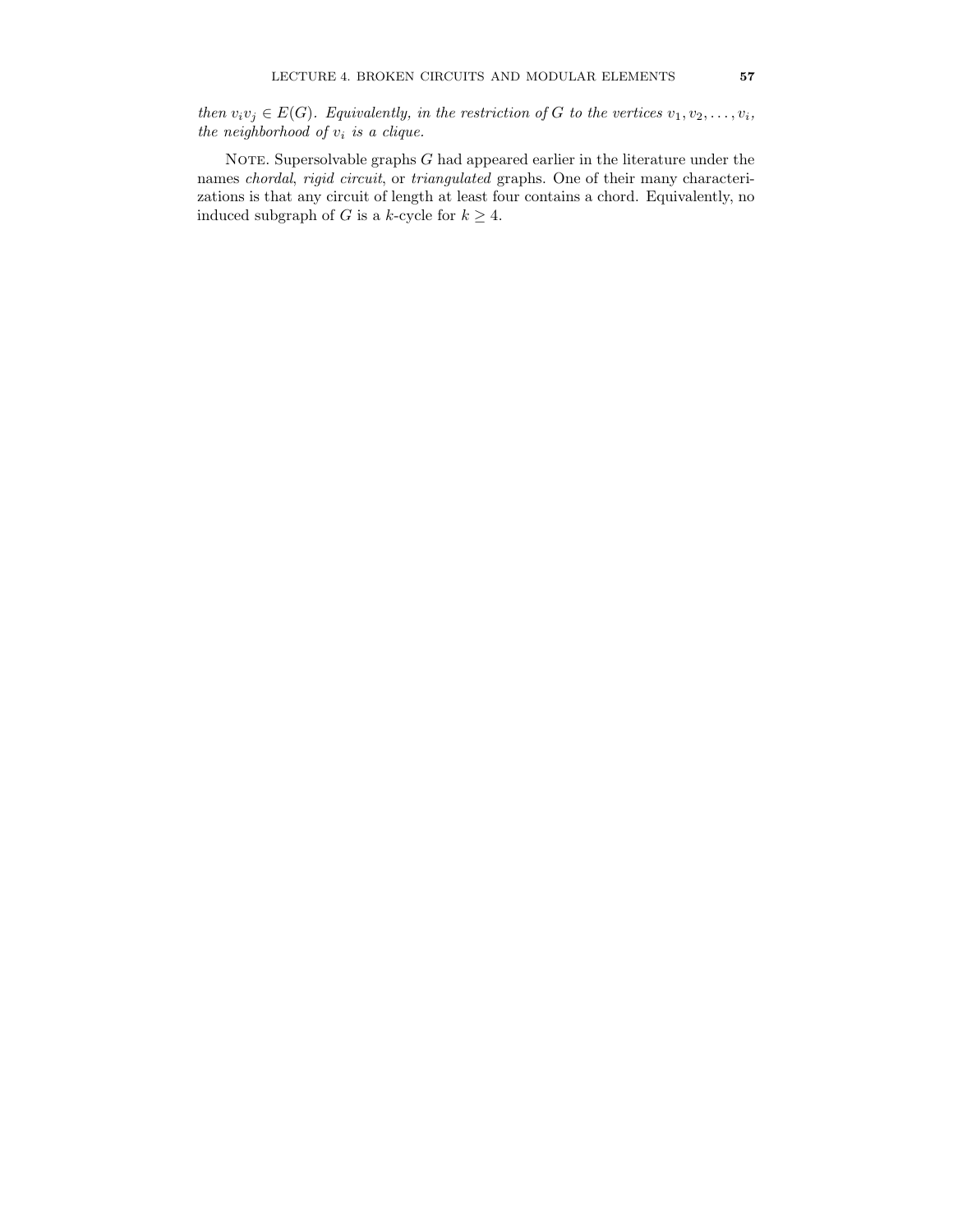#### Exercises

- (1) [2–] Let M be a matroid on a linearly ordered set. Show that  $BC(M) = BC(\widehat{M})$ , where  $\widehat{M}$  is defined by equation (23).
- $(2)$  [2+] Let M be a matroid of rank at least one. Show that the coefficients of the polynomial  $\chi_M(t)/(t-1)$  alternate in sign.
- (3) (a)  $[2+]$  Let L be finite lattice for which every element has a unique complement. Show that L is isomorphic to a boolean algebra  $B_n$ .
	- (b)  $[3]$  A lattice L is *distributive* if

$$
x \lor (y \land z) = (x \lor y) \land (x \lor z)
$$
  

$$
x \land (y \lor z) = (x \land y) \lor (x \land z)
$$

for all  $x, y, z \in L$ . Let L be an infinite lattice with  $\hat{0}$  and  $\hat{1}$ . If every element of  $L$  has a unique complement, then is  $L$  a distributive lattice?

- $(4)$  [3–] Let x be an element of a geometric lattice L. Show that the following four conditions are equivalent.
	- (i)  $x$  is a modular element of  $L$ .
	- (ii) If  $x \wedge y = 0$ , then

$$
\mathrm{rk}(x) + \mathrm{rk}(y) = \mathrm{rk}(x \vee y).
$$

- (iii) If x and y are complements, then  $rk(x) + rk(y) = n$ .
- (iv) All complements of  $x$  are incomparable.
- (5) [2+] Let x, y be modular elements of a geometric lattice L. Show that  $x \wedge y$  is also modular.
- (6) [2] Let L be a geometric lattice. Prove or disprove: if x is modular in L and y is modular in the interval  $[x, 1]$ , then y is modular in L.
- (7)  $[2-]$  Let L and L' be finite lattices. Show that if both L and L' are geometric (respectively, atomic, semimodular, modular) lattices, then so is  $L \times L'$ .
- (8) [2] Let G be a (loopless) connected graph and  $v \in V(G)$ . Let  $A = V(G) v$  and  $\pi = \{A, v\} \in L_G$ . Suppose that whenever  $av, bv \in E(G)$  we have  $ab \in E(G)$ . Show that  $\pi$  is a modular element of  $L_G$ .
- (9)  $[2+]$  Generalize the previous exercise as follows. Let G be a doubly-connected graph with lattice of contractions  $L_G$ . Let  $\pi \in L_G$ . Show that the following two conditions are equivalent.
	- (a)  $\pi$  is a modular element of  $L_G$ .
	- (b)  $\pi$  satisfies the following two properties:
		- (i) At most one block B of  $\pi$  contains more than one vertex of G.
		- (ii) Let  $H$  be the subgraph induced by the block  $B$  of (i). Let  $K$  be any connected component of the subgraph induced by  $G - B$ , and let  $H_1$ be the graph induced by the set of vertices in  $H$  that are connected to some vertex in K. Then  $H_1$  is a clique (complete subgraph) of G.
- (10) [2+] Let L be a geometric lattice of rank n, and fix  $x \in L$ . Show that

$$
\chi_L(t) = \sum_{\substack{y \in L \\ x \wedge y = \hat{0}}} \mu(y) \chi_{L_y}(t) t^{n - \text{rk}(x \vee y)},
$$

where  $L_y$  is the image of the interval  $[0, x]$  under the map  $z \mapsto z \vee y$ .

(11) [2+] Let  $\mathfrak{I}(M)$  be the set of independent sets of a matroid M. Find another matroid N and a labeling of its points for which  $\mathfrak{I}(M) = BC_r(N)$ , the reduced broken circuit complex of N.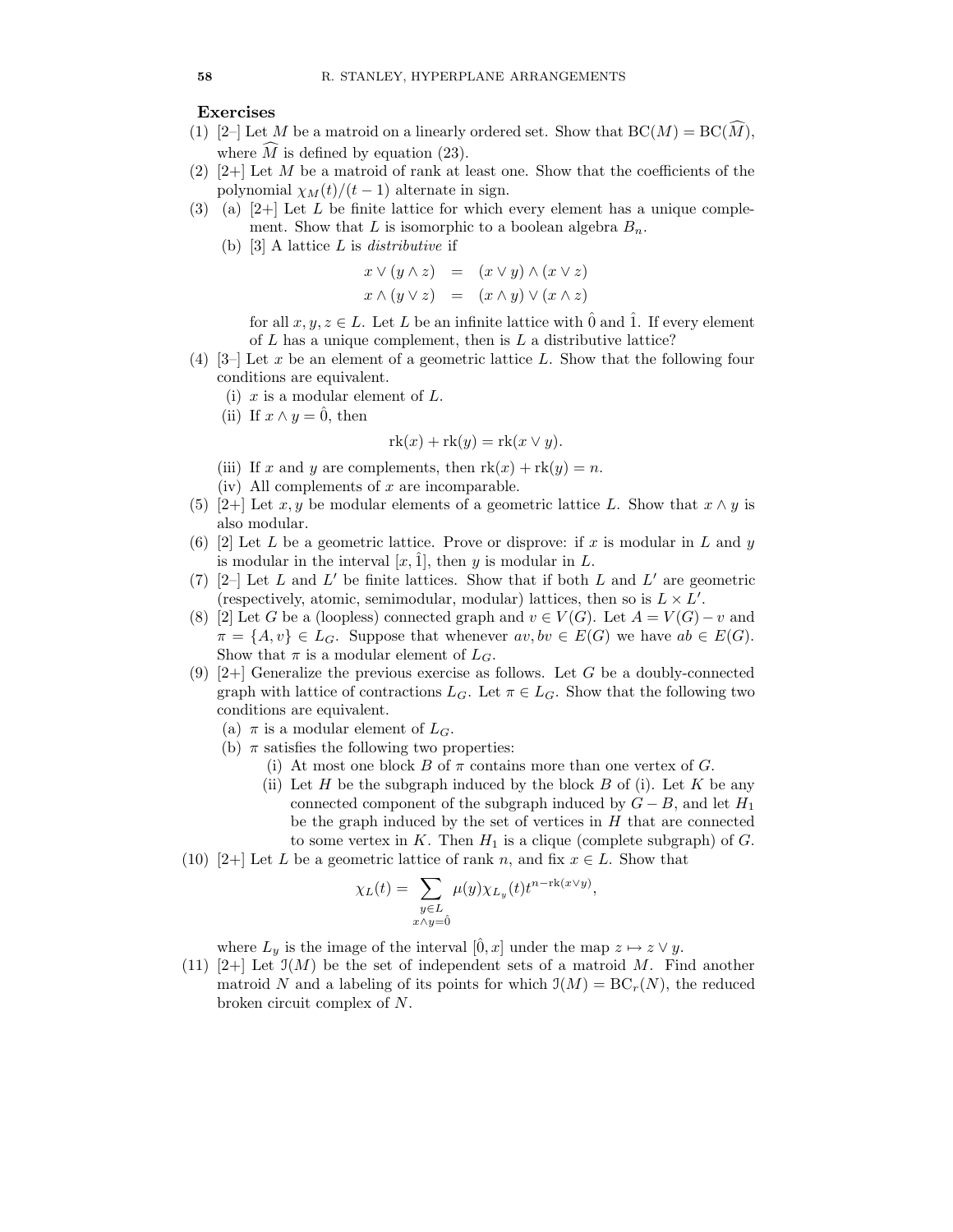- (12) (a) [2+] If  $\Delta$  and  $\Gamma$  are simplicial complexes on disjoint sets A and B, respectively, then define the *join*  $\Delta \times \Gamma$  to be the simplicial complex on the set  $A \cup B$  with faces  $F \cup G$ , where  $F \in \Delta$  and  $G \in \Gamma$ . (E.g., if  $\Gamma$  consists of a single point then  $\Delta \ast \Gamma$  is the *cone* over  $\Delta$ . If  $\Gamma$  consists of two disjoint points, then  $\Delta \ast \Gamma$  is the *suspension* of  $\Delta$ .) We say that  $\Delta$  and  $\Gamma$  are *join*factors of  $\Delta \ast \Gamma$ . Now let M be a matroid and  $S \subset M$  a modular flat, i.e., S is a modular element of  $L_M$ . Order the points of M such that if  $p \in S$  and  $q \notin S$ , then  $p < q$ . Show that  $BC(S)$  is a join-factor of  $BC(M)$ . Deduce that  $\chi_M(t)$  is divisible by  $\chi_S(t)$ .
	- (b) [2+] Conversely, let M be a matroid and  $S \subset M$ . Label the points of M so that if  $p \in S$  and  $q \notin S$ , then  $p < q$ . Suppose that  $BC(S)$  is a join-factor of  $BC(M)$ . Show that S is modular.
- (13) [2] Do Exercise 3.7, this time using Theorem 4.12 (the Broken Circuit Theorem).
- (14) [1] Show that all geometric lattices of rank two are supersolvable.
- (15) [2] Give an example of two nonisomorphic supersolvable geometric lattices of rank 3 with the same characteristic polynomials.
- (16) [2] Prove Proposition 4.11: if G is a graph with blocks  $G_1, \ldots, G_k$ , then  $L_G \cong$  $L_{G_1} \times \cdots \times L_{G_k}.$
- (17) [2+] Give an example of a nonsupersolvable geometric lattice of rank three whose characteristic polynomial has only integer zeros.
- (18) [2] Let  $L_1$  and  $L_2$  be geometric lattices. Show that  $L_1$  and  $L_2$  are supersolvable if and only if  $L_1 \times L_2$  is supersolvable.
- (19) [3–] Let L be a supersolvable geometric lattice. Show that every interval of L is also supersolvable.
- (20) [2] (a) Find the number of maximal chains of the partition lattice  $\Pi_n$ . (b) Find the number of modular maximal chains of  $\Pi_n$ .
- (21) [2+] Show that the broken circuit complex of a matroid is pure (Corollary 4.6).
- $(22)$  Let M be a matroid with a linear ordering of its points. The *internal activity* of a basis B is the number of points  $p \in B$  such that  $p < q$  for all points  $q \neq p$  not in the closure  $\overline{B-p}$  of  $B-p$ . The *external activity* of B is the number of points  $p' \in M - B$  such that  $p' < q'$  for all  $q' \neq p'$  contained in the unique circuit that is a subset of  $B \cup \{p'\}$ . Define the *Crapo beta invariant* of M by

$$
\beta(M) = (-1)^{\text{rk}(M) - 1} \chi'_M(1),
$$

where  $'$  denotes differentiation.

- (a) [1+] Show that  $1-\chi'_{M}(1) = \psi(BC_r)$ , the Euler characteristic of the reduced broken circuit complex of M.
- (b) [3–] Show that  $\beta(M)$  is equal to the number of bases of M with internal activity 0 and external activity 0.
- (c) [2] Let A be a real central arrangement with associated matroid  $M_A$ . Suppose that  $A = cA'$  for some arrangement A', where  $cA'$  denotes the cone over  $\mathcal{A}'$ . Show that  $\beta(M_{\mathcal{A}}) = b(\mathcal{A}')$ .
- (d) [2+] With A as in (c), let H' be a (proper) translate of some hyperplane  $H \in \mathcal{A}$ . Show that  $\beta(M_{\mathcal{A}}) = b(\mathcal{A} \cup \{H'\})$ .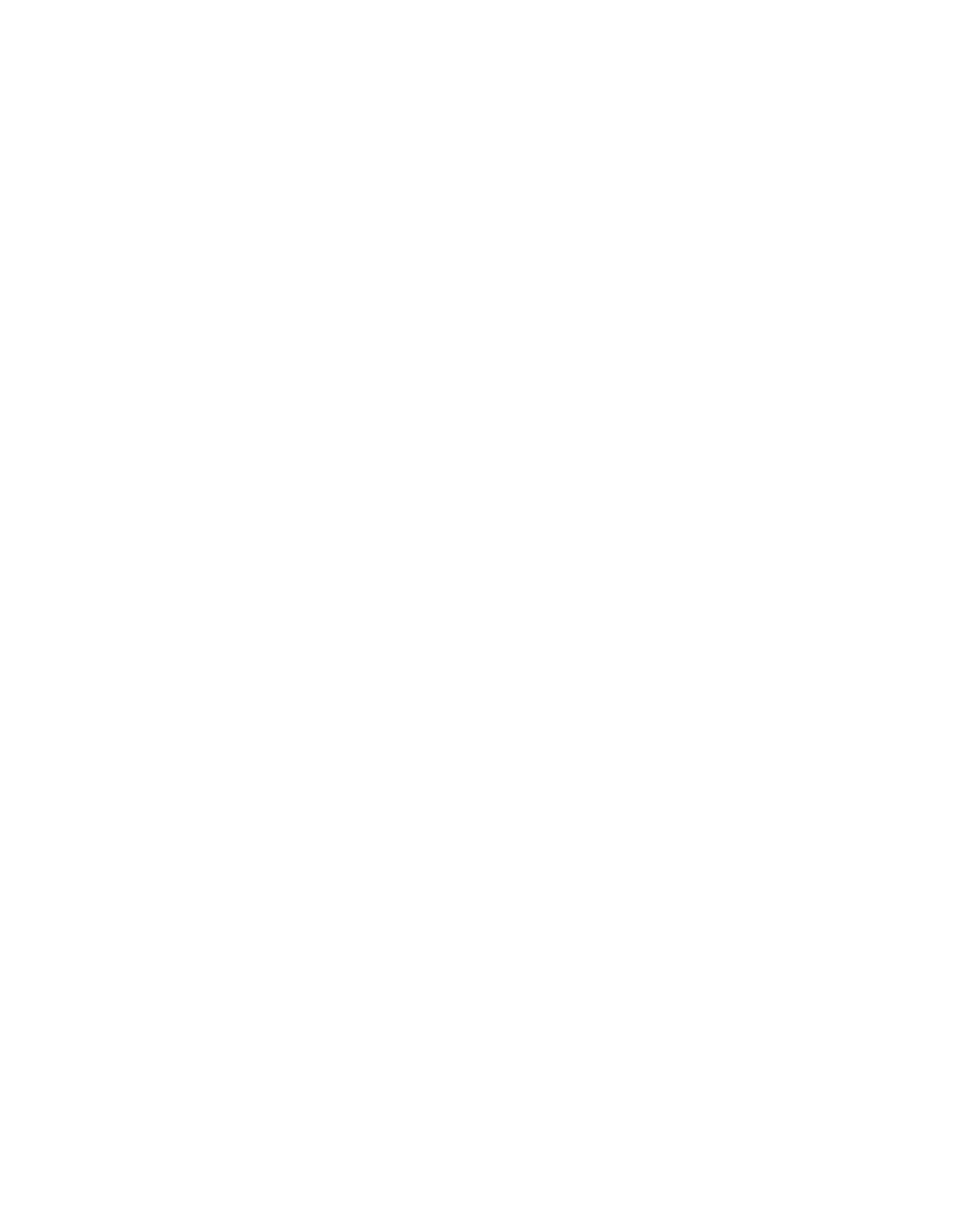# LECTURE 5 Finite fields

#### 5.1. The finite field method

In this lecture we will describe a method based on finite fields for computing the characteristic polynomial of an arrangement defined over Q. We will then discuss several interesting examples. The main result (Theorem 5.15) is implicit in the work of Crapo and Rota [13, §17]. It was first developed into a systematic tool for computing characteristic polynomials by Athanasiadis [1][2], after a closely related but not as general technique was presented by Blass and Sagan [9].

Suppose that the arrangement  $A$  is defined over  $\mathbb Q$ . By multiplying each hyperplane equation by a suitable integer, we may assume  $A$  is defined over  $\mathbb{Z}$ . In that case we can take coefficients modulo a prime p and get an arrangement  $A_q$  defined over the finite field  $\mathbb{F}_q$ , where  $q = p^r$ . We say that A has good reduction mod p (or over  $\mathbb{F}_q$ ) if  $L(\mathcal{A}) \cong L(\mathcal{A}_q)$ .

For instance, let A be the affine arrangement in  $\mathbb{Q}^1 = \mathbb{Q}$  consisting of the points 0 and 10. Then  $L(\mathcal{A})$  contains three elements, viz.,  $\mathbb{Q}$ ,  $\{0\}$ , and  $\{10\}$ . If  $p \neq 2, 5$ then 0 and 10 remain distinct, so A has good reduction. On the other hand, if  $p = 2$  or  $p = 5$  then  $0 = 10$  in  $\mathbb{F}_p$ , so  $L(\mathcal{A}_p)$  contains just two elements. Hence A has bad reduction when  $p = 2, 5$ .

**Proposition 5.13.** Let A be an arrangement defined over  $\mathbb{Z}$ . Then A has good reduction for all but finitely many primes p.

**Proof.** Let  $H_1, \ldots, H_j$  be affine hyperplanes, where  $H_i$  is given by the equation  $v_i \cdot x = a_i \ (v_i, a_i \in \mathbb{Z}^n)$ . By linear algebra, we have  $H_1 \cap \cdots \cap H_j \neq \emptyset$  if and only if

(36) 
$$
\operatorname{rank}\begin{bmatrix} v_1 & a_1 \\ \vdots & \vdots \\ v_j & a_j \end{bmatrix} = \operatorname{rank}\begin{bmatrix} v_1 \\ \vdots \\ v_j \end{bmatrix}.
$$

Moreover, if (36) holds then

$$
\dim(H_1 \cap \cdots \cap H_j) = n - \operatorname{rank}\left[\begin{array}{c}v_1\\ \vdots\\ v_j\end{array}\right].
$$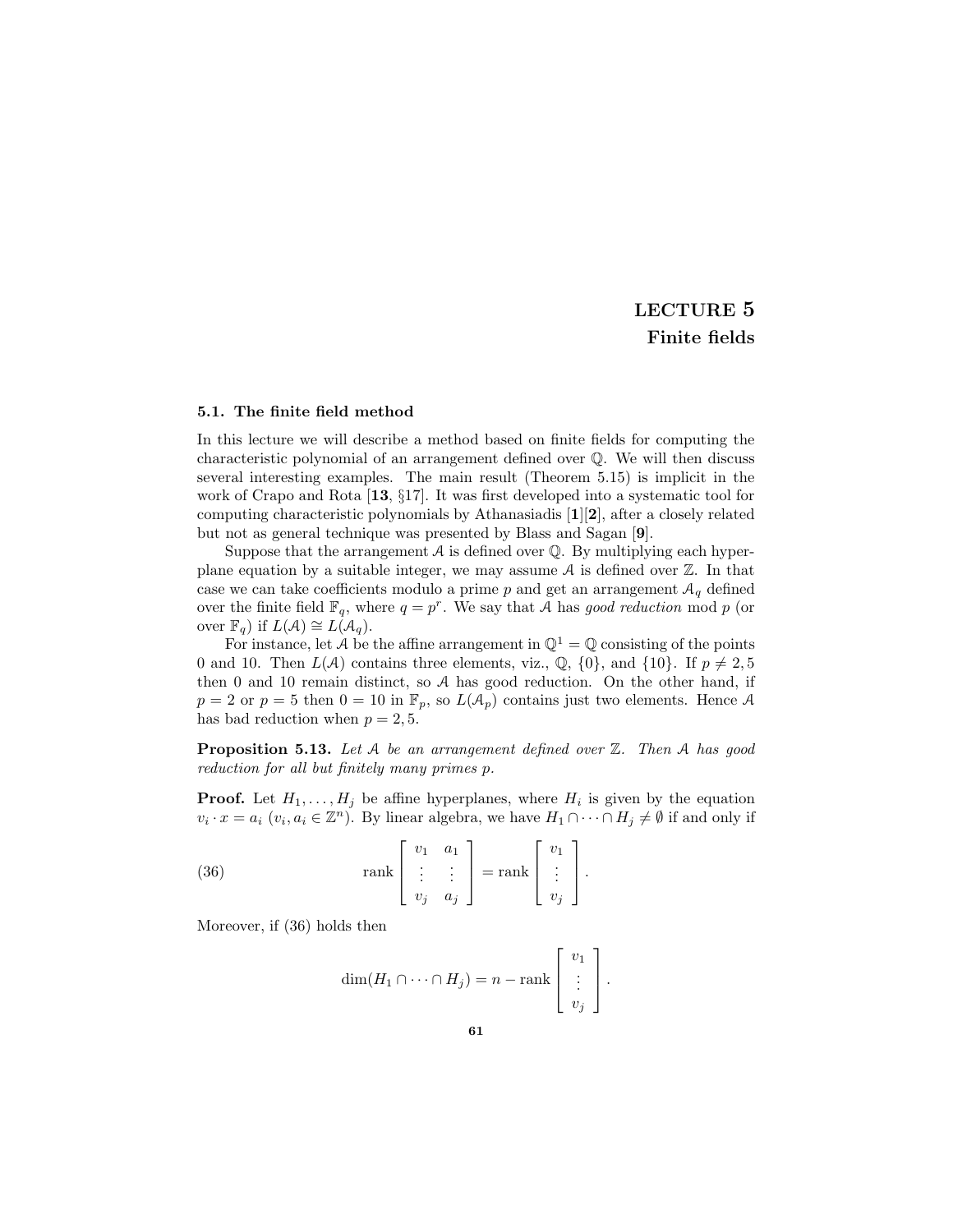Now for any  $r \times s$  matrix A, we have rank $(A) \ge t$  if and only if some  $t \times t$  submatrix B satisfies  $\det(B) \neq 0$ . It follows that  $L(\mathcal{A}) \not\cong L(\mathcal{A}_p)$  if and only if at least one member  $S$  of a certain finite collection  $S$  of subsets of integer matrices  $B$  satisfies the following condition:

$$
(\forall B \in S) \ \det(B) \neq 0 \ \text{but} \ \det(B) \equiv 0 \, (\text{mod } p).
$$

This can only happen for finitely many p, viz., for certain B we must have  $p|\det(B)$ , so  $L(A) \cong L(A_n)$  for p sufficiently large. so  $L(\mathcal{A}) \cong L(\mathcal{A}_p)$  for p sufficiently large.

The main result of this section is the following. Like many fundamental results in combinatorics, the proof is easy but the applicability very broad.

**Theorem 5.15.** Let A be an arrangement in  $\mathbb{Q}^n$ , and suppose that  $L(\mathcal{A}) \cong L(\mathcal{A}_q)$ for some prime power q. Then

$$
\chi_{\mathcal{A}}(q) = \# \left( \mathbb{F}_q^n - \bigcup_{H \in \mathcal{A}_q} H \right)
$$
  
=  $q^n - \# \bigcup_{H \in \mathcal{A}_q} H.$ 

**Proof.** Let  $x \in L(\mathcal{A}_q)$  so  $\#x = q^{\dim(x)}$ . Here  $\dim(x)$  can be computed either over  $\mathbb{Q}$  or  $F_q$ . Define two functions  $f, g: L(\mathcal{A}_q) \to \mathbb{Z}$  by

$$
f(x) = \#x
$$
  

$$
g(x) = \# \left(x - \bigcup_{y>x} y\right).
$$

In particular,

$$
g(\hat{0}) = g(\mathbb{F}_q^n) = \# \left( \mathbb{F}_q^n - \bigcup_{H \in \mathcal{A}_q} H \right).
$$

Clearly

$$
f(x) = \sum_{y \ge x} g(y).
$$

Let  $\mu$  denote the Möbius function of  $L(\mathcal{A}) \cong L(\mathcal{A}_q)$ . By Möbius inversion (Theorem 1.1),

$$
g(x) = \sum_{y \ge x} \mu(x, y) f(y)
$$

$$
= \sum_{y \ge x} \mu(x, y) q^{\dim(y)}
$$

.

Put  $x = \hat{0}$  to get

 $g(\hat{0}) = \sum$  $\overline{y}$  $\mu(y)q^{\dim(y)} = \chi_{\mathcal{A}}(q).$ 

 $\Box$ 

For the remainder of this lecture, we will be concerned with applications of Theorem 5.15 and further interesting examples of arrangements.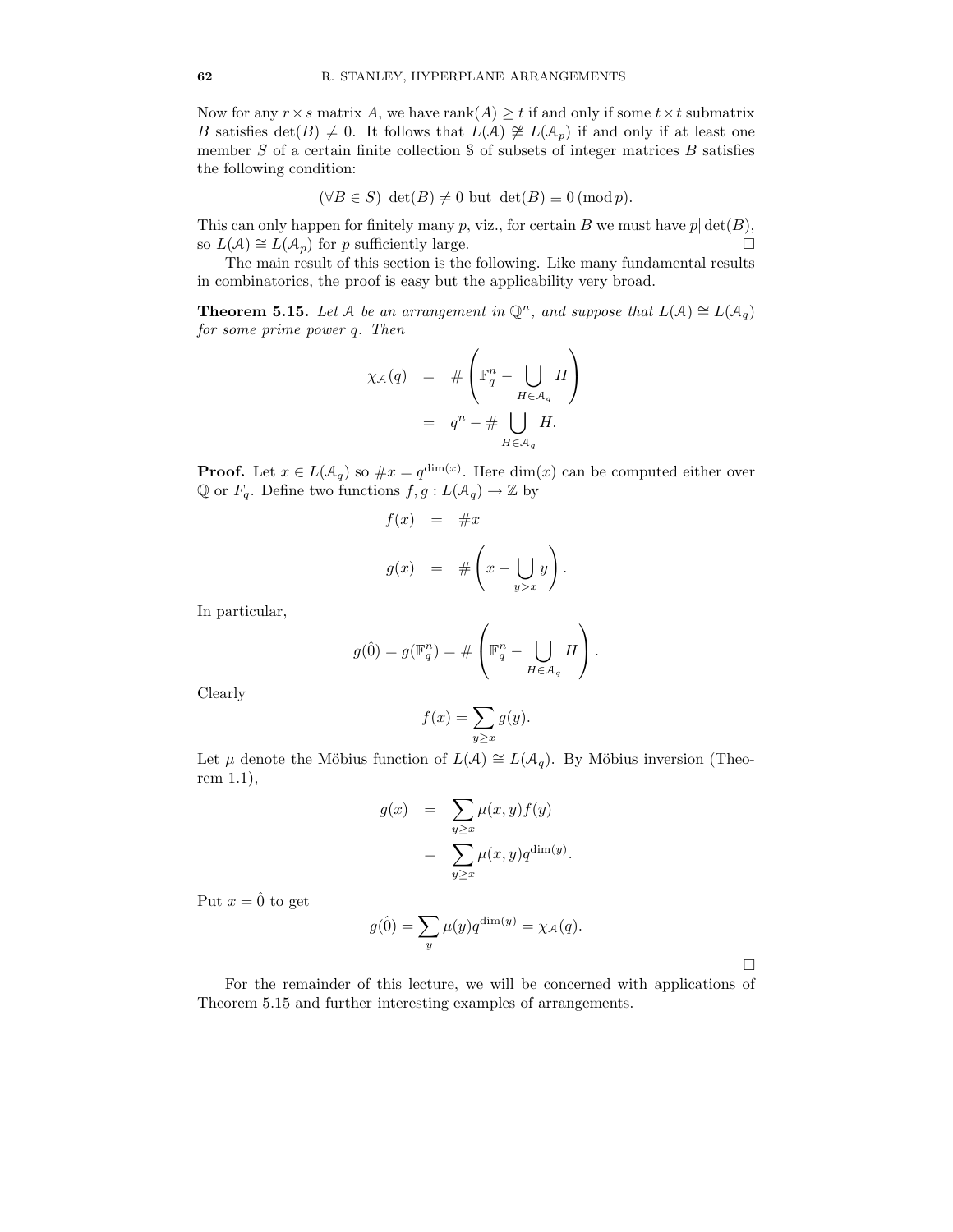**Example 5.12.** Let G be a graph with vertices  $1, 2, \ldots, n$ , so

$$
Q_{\mathcal{A}_G}(x) = \prod_{ij \in E(G)} (x_i - x_j).
$$

Then by Theorem 5.15,

$$
\chi_{\mathcal{A}_G}(q) = q^n - #\{(\alpha_1, \dots, \alpha_n) \in \mathbb{F}_1^n : \alpha_i = \alpha_j \text{ for some } ij \in E(G)\}
$$
  
= 
$$
\# \{(\beta_1, \dots, \beta_n) \in \mathbb{F}_q^n : \beta_i \neq \beta_j \ \forall \, ij \in E(G)\}
$$
  
= 
$$
\chi_G(q),
$$

in agreement with Theorem 2.7. Note that this equality holds for all prime powers q, not just for  $p^m$  with  $p \gg 0$ . This is because the matrix with rows  $e_i - e_j$ , where  $ij \in E(G)$  and  $e_i$  is the *i*th unit coordinate vector in  $\mathbb{Q}^n$ , is *totally unimodular*, i.e., every minor (determinant of a square submatrix) is  $0, \pm 1$ . Hence the nonvanishing of a minor is independent of the ambient field.

A very interesting class of arrangements, including the braid arrangement, is associated with root systems, or more generally, finite reflection groups. We will simply mention some basic results here without proof. A root system is a finite set R of nonzero vectors in  $\mathbb{R}^n$  satisfying certain properties that we will not give here. (References include  $[6][10][20]$ .) The *Coxeter arrangement*  $A(R)$  consists of the hyperplanes  $\alpha \cdot x = 0$ , where  $\alpha \in R$ . There are four infinite (irreducible) classes of root systems (all in  $\mathbb{R}^n$ ):

$$
A_{n-1} = \{e_i - e_j : 1 \le i < j \le n\} = \mathcal{B}_n
$$
  
\n
$$
D_n = \{e_i - e_j, e_i + e_j : 1 \le i < j \le n\}
$$
  
\n
$$
B_n = D_n \cup \{e_i : 1 \le i \le n\}
$$
  
\n
$$
C_n = D_n \cup \{2e_i : 1 \le i \le n\}.
$$

We should really regard  $A_{n-1}$  as being a subset of the space

$$
\{(\alpha_1,\ldots,\alpha_n)\in\mathbb{R}^n\,:\,\sum\alpha_i=0\}\cong\mathbb{R}^{n-1}.
$$

We thus obtain the following Coxeter arrangements. In all cases  $1 \leq i < j \leq n$ and  $1 \leq k \leq n$ .

$$
\mathcal{A}(A_{n-1}) = \mathcal{B}_n : x_i - x_j = 0
$$
  
\n
$$
\mathcal{A}(B_n) = \mathcal{A}(C_n) : x_i - x_j = 0, x_i + x_j = 0, x_k = 0
$$
  
\n
$$
\mathcal{A}(D_n) : x_i - x_j = 0, x_i + x_j = 0.
$$

See Figure 1 for the arrangements  $A(B_2)$  and  $A(D_2)$ .

Let us compute the characteristic polynomial  $\chi_{\mathcal{A}(B_n)}(q)$ . For  $p \gg 0$  (actually  $p > 2$ ) and  $q = p^m$  we have

$$
\chi_{\mathcal{A}(B_n)}(q) = \#\{(\alpha_1,\ldots,\alpha_n) \in \mathbb{F}_q^n : \alpha_i \neq \pm \alpha_j \ (i \neq j), \ \alpha_i \neq 0 \ (1 \leq i \leq n)\}.
$$

Choose  $\alpha_1 \in \mathbb{F}_q^* = \mathbb{F}_q - \{0\}$  in  $q-1$  ways. Then choose  $\alpha_2 \in \mathbb{F}_q^* - \{\alpha_1, -\alpha_1\}$  in  $q-3$  ways, then  $\alpha_3$  in  $q-5$  ways, etc., to obtain:

$$
\chi_{\mathcal{A}(B_n)}(t) = (t-1)(t-3)\cdots(t-(2n-1)).
$$

In particular,

$$
r(A(B_n)) = (-1)^n \chi_{A(B_n)}(-1) = 2 \cdot 4 \cdot 6 \cdots (2n) = 2^n n!.
$$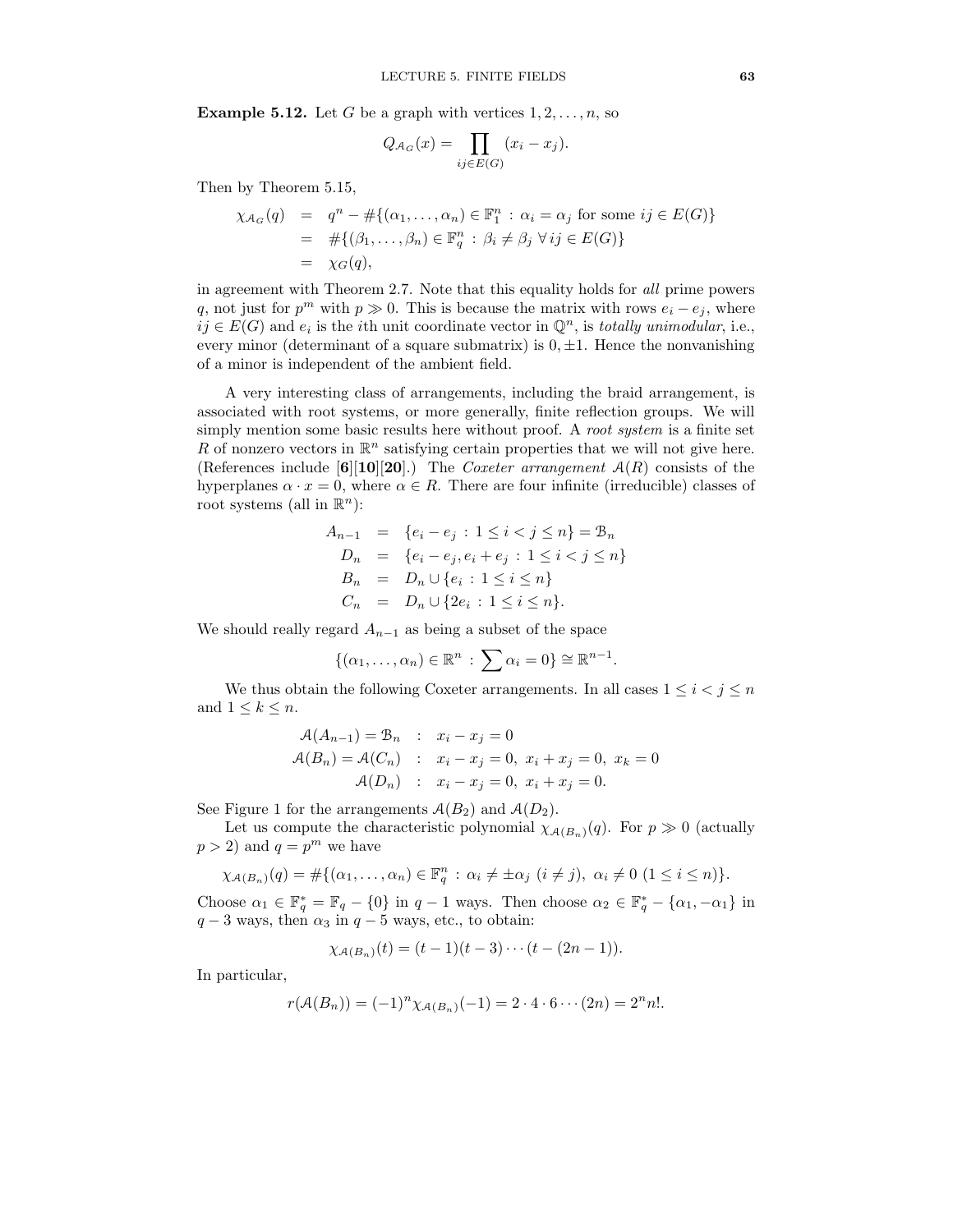

**Figure 1.** The arrangements  $A(B_2)$  and  $A(D_2)$ 

By a similar but slightly more complicated argument we get (Exercise 1)

(37) 
$$
\chi_{\mathcal{A}(D_n)}(t) = (t-1)(t-3)\cdots(t-(2n-3))\cdot(t-n+1).
$$

NOTE. Coxeter arrangements are always free in the sense of Theorem 4.14 (a result of Terao [34]), but need not be supersolvable. In fact,  $\mathcal{A}(A_n)$  and  $\mathcal{A}(B_n)$  are supersolvable, but  $A(D_n)$  is not supersolvable for  $n \geq 4$  [4, Thm. 5.1].

#### 5.2. The Shi arrangement

We next consider a modification (or deformation) of the braid arrangement called the *Shi arrangement* [27,  $\S7$ ] and denoted  $S_n$ . It consists of the hyperplanes

$$
x_i - x_j = 0, 1, \quad 1 \le i < j \le n.
$$

Thus  $S_n$  has  $n(n-1)$  hyperplanes and rank $(S_n) = n-1$ . Figure 2 shows the Shi arrangement  $S_3$  in ker $(x_1 + x_2 + x_3) \cong \mathbb{R}^2$  (i.e., the space  $\{(x_1, x_2, x_3) \in \mathbb{R}^3$ :  $x_1 + x_2 + x_3 = 0$ .

**Theorem 5.16.** The characteristic polynomial of  $S_n$  is given by

$$
\chi_{\mathcal{S}_n}(t) = t(t - n)^{n-1}.
$$

**Proof.** Let  $p$  be a large prime. By Theorem 5.15 we have

$$
\chi_{\mathcal{S}_n}(p) = \#\{(\alpha_1, \ldots, \alpha_n) \in \mathbb{F}_p^n : i < j \Rightarrow \alpha_i \neq \alpha_j \text{ and } \alpha_i \neq \alpha_j + 1\}.
$$

Choose a weak ordered partition  $\pi = (B_1, \ldots, B_{p-n})$  of  $[n]$  into  $p-n$  blocks, i.e.,  $\bigcup B_i = [n]$  and  $B_i \cap B_j = \emptyset$  if  $i \neq j$ , such that  $1 \in B_1$ . ("Weak" means that we allow  $B_i = \emptyset$ .) For  $2 \leq i \leq n$  there are  $p - n$  choices for j such that  $i \in B_j$ , so  $(p-n)^{n-1}$  choices in all. We will illustrate the following argument with the example  $p = 11$ ,  $n = 6$ , and

(38) 
$$
\pi = (\{1,4\},\{5\},\emptyset,\{2,3,6\},\emptyset).
$$

Arrange the elements of  $\mathbb{F}_p$  clockwise on a circle. Place  $1, 2, \ldots, n$  on some n of these points as follows. Place elements of  $B_1$  consecutively (clockwise) in increasing order with 1 placed at some element  $\alpha_1 \in \mathbb{F}_p$ . Skip a space and place the elements of  $B_2$  consecutively in increasing order. Skip another space and place the elements of  $B_3$  consecutively in increasing order, etc. For our example (38), say  $\alpha_1 = 6$ .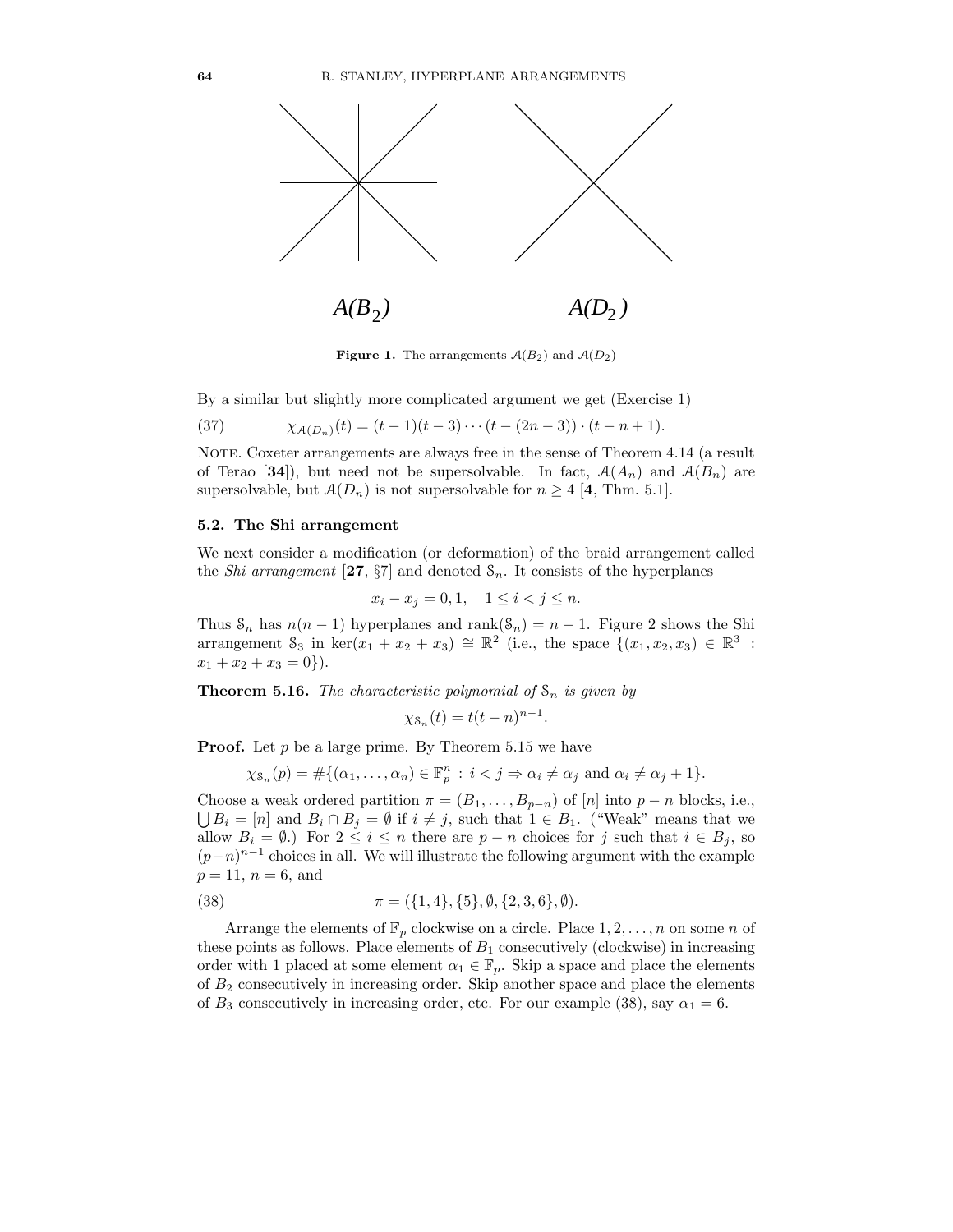

**Figure 2.** The Shi arrangement  $S_3$  in ker $(x_1 + x_2 + x_3)$ 



Let  $\alpha_i$  be the position (element of  $\mathbb{F}_p$ ) at which i was placed. For our example we have

 $(\alpha_1, \alpha_2, \alpha_3, \alpha_4, \alpha_5, \alpha_6) = (6, 1, 2, 7, 9, 3).$ 

It is easily verified that we have defined a bijection from the  $(p-n)^{n-1}$  weak ordered partitions  $\pi = (B_1, \ldots, B_{p-n})$  of [n] into  $p-n$  blocks such that  $1 \in B_1$ , together with the choice of  $\alpha_1 \in \mathbb{F}_p$ , to the set  $\mathbb{F}_p^n - \bigcup_{H \in (\mathcal{S}_n)_p} H$ . There are  $(p-n)^{n-1}$  choices for  $\pi$ and p choices for  $\alpha_1$ , so it follows from Theorem 5.15 that  $\chi_{s_n}(t) = t(t-n)^{n-1}$ .  $\Box$ 

We obtain the following corollary immediately from Theorem 2.5.

Corollary 5.11. We have  $r(\mathcal{S}_n) = (n+1)^{n-1}$  and  $b(\mathcal{S}_n) = (n-1)^{n-1}$ .

NOTE. Since  $r(\mathcal{S}_n)$  and  $b(\mathcal{S}_n)$  have such simple formulas, it is natural to ask for a direct bijective proof of Corollary 5.11. A number of such proofs are known; a sketch that  $r(\mathcal{S}_n) = (n+1)^{n-1}$  is given in Exercise 3.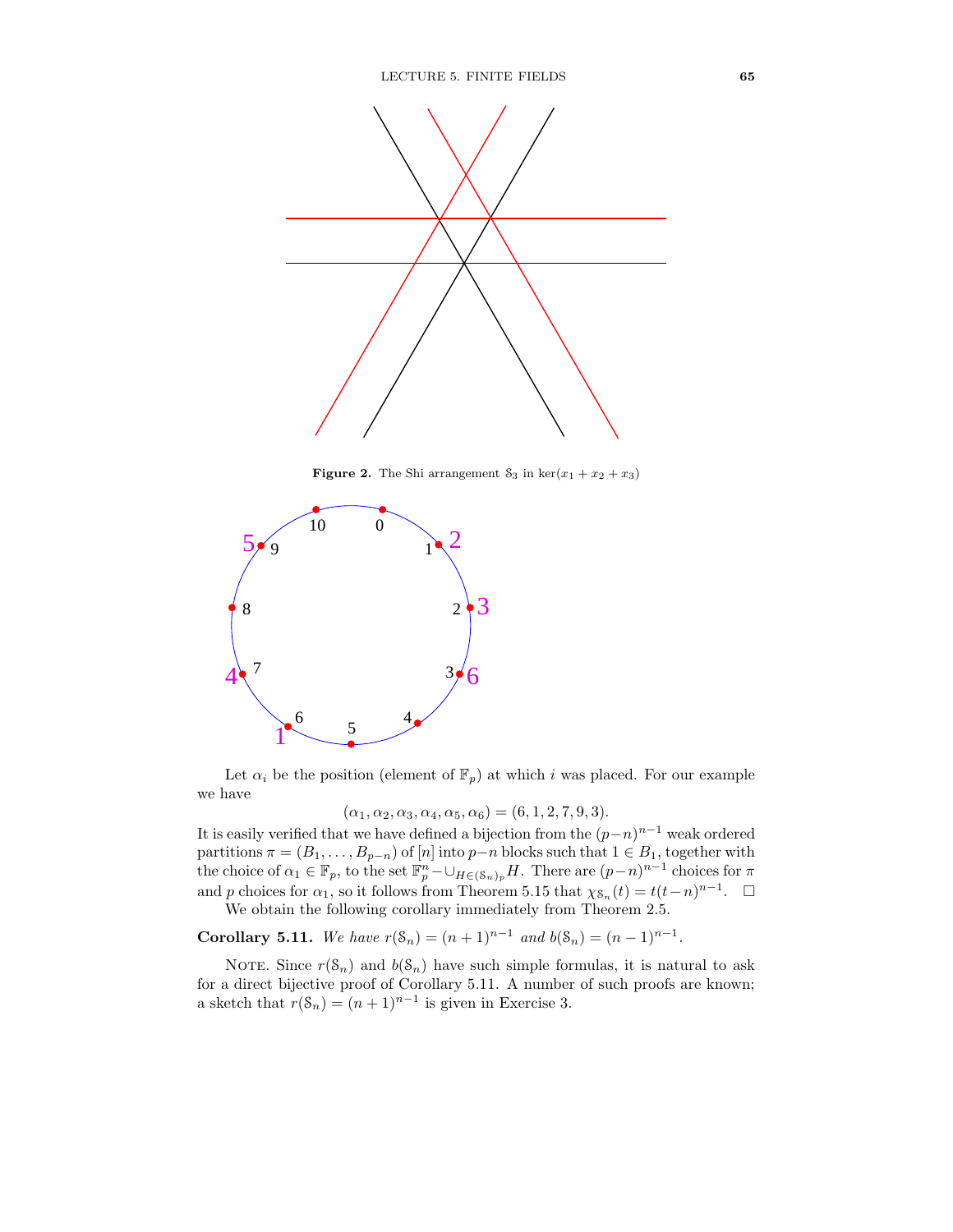NOTE. It can be shown that the cone  $cS_n$  is not supersolvable for  $n \geq 3$  (Exercise 4) but is free in the sense of Theorem 4.14.

#### 5.3. Exponential sequences of arrangements

The braid arrangement (in fact, any Coxeter arrangement) is highly symmetrical; indeed, the group of linear transformations that preserves the arrangement acts transitively on the regions. Thus all regions "look the same." The Shi arrangement lacks this symmetry, but it still possesses a kind of "combinatorial symmetry" that allows us to express the characteristic polynomials  $\chi_{s_n}(t)$ , for all  $n \geq 1$ , in terms of the number  $r(\mathcal{S}_n)$  of regions.

**Definition 5.14.** A sequence  $\mathfrak{A} = (A_1, A_2, \dots)$  of arrangements is called an *expo*nential sequence of arrangements (ESA) if it satisfies the following three conditions.

- (1)  $A_n$  is in  $K^n$  for some field K (independent of n).
- (2) Every  $H \in \mathcal{A}_n$  is parallel to some hyperplane  $H'$  in the braid arrangement  $\mathcal{B}_n$  (over K).
- (3) Let S be a k-element subset of  $[n]$ , and define

$$
\mathcal{A}_n^S = \{ H \in \mathcal{A}_n : H \text{ is parallel to } x_i - x_j = 0 \text{ for some } i, j \in S \}.
$$

Then  $L(\mathcal{A}_n^S) \cong L(\mathcal{A}_k)$ .

Examples of ESA's are given by  $A_n = B_n$  or  $A_n = S_n$ . In fact, in these cases we have  $A_n^S \cong A_k \times K^{n-k}$ .

The combinatorial properties of ESA's are related to the exponential formula in the theory of exponential generating functions [32, §5.1], which we now review. Informally, we are dealing with "structures" that can be put on a vertex set  $V$  such that each structure is a disjoint union of its "connected components." We obtain a structure on  $V$  by partitioning  $V$  and placing a connected structure on each block (independently). Examples of such structures are graphs, forests, and posets, but not trees or groups. Let  $h(n)$  be the total number of structures on an n-set V (with  $h(0) = 1$ , and let  $f(n)$  be the number that are connected. The exponential formula states that

(39) 
$$
\sum_{n\geq 0} h(n) \frac{x^n}{n!} = \exp \sum_{n\geq 1} f(n) \frac{x^n}{n!}.
$$

More precisely, let  $f : \mathbb{P} \to R$ , where R is a commutative ring. (For our purposes,  $R = \mathbb{Z}$  will do.) Define a new function  $h : \mathbb{N} \to R$  by  $h(0) = 1$  and

(40) 
$$
h(n) = \sum_{\pi = \{B_1, ..., B_k\} \in \Pi_n} f(\#B_1) f(\#B_2) \cdots f(\#B_k).
$$

Then equation (39) holds. A straightforward proof can be given by considering the expansion

$$
\exp \sum_{n\geq 1} f(n) \frac{x^n}{n!} = \prod_{n\geq 1} \exp f(n) \frac{x^n}{n!}
$$

$$
= \prod_{n\geq 1} \left( \sum_{k\geq 0} f(n)^k \frac{x^{kn}}{n!^k k!} \right).
$$

We omit the details (Exercise 5).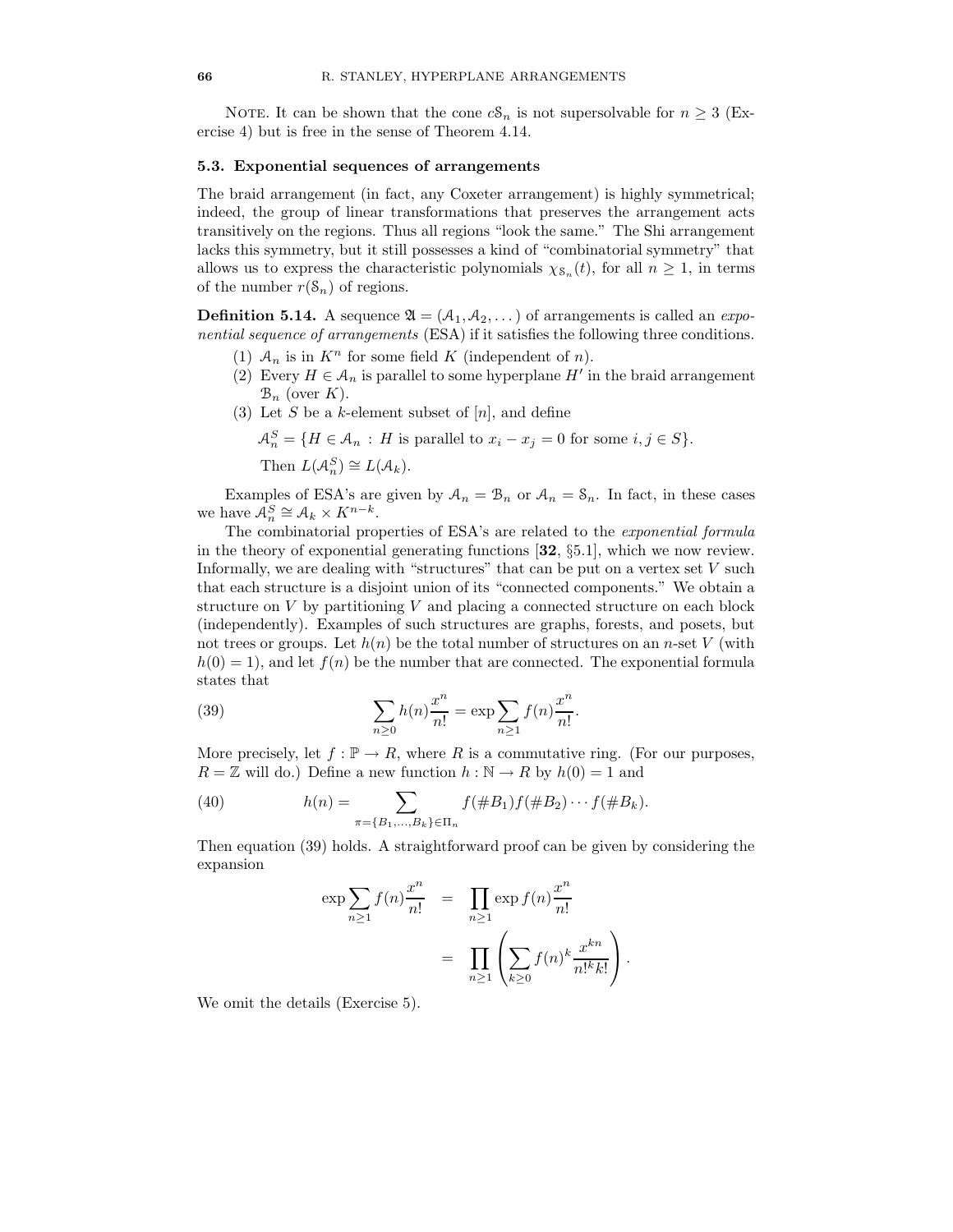For any arrangement A in  $K^n$ , define  $r(A) = (-1)^n \chi_A(-1)$ . Of course if  $K = \mathbb{R}$ this coincides with the definition of  $r(\mathcal{A})$  as the number of regions of  $\mathcal{A}$ . We come to the main result concering ESA's.

**Theorem 5.17.** Let  $\mathfrak{A} = (A_1, A_2, \dots)$  be an ESA. Then

$$
\sum_{n\geq 0} \chi_{\mathcal{A}_n}(t) \frac{x^n}{n!} = \left(\sum_{n\geq 0} (-1)^n r(\mathcal{A}_n) \frac{x^n}{n!}\right)^{-t}.
$$

**Example 5.13.** For  $\mathfrak{A} = (\mathcal{B}_1, \mathcal{B}_2, \dots)$  Theorem 5.17 asserts that

$$
\sum_{n\geq 0} t(t-1)\cdots(t-n+1)\frac{x^n}{n!} = \left(\sum_{n\geq 0} (-1)^n n! \frac{x^n}{n!}\right)^{-t},
$$

as immediately follows from the binomial theorem. On the other hand, if  $\mathfrak{A} =$  $(8_1, 8_2, \dots)$ , then we obtain the much less obvious identity

$$
\sum_{n\geq 0} t(t-n)^{n-1} \frac{x^n}{n!} = \left(\sum_{n\geq 0} (-1)^n (n+1)^{n-1} \frac{x^n}{n!}\right)^{-t}.
$$

Proof of Theorem 5.17. By Whitney's theorem (Theorem 2.4) we have for any arrangement  $A$  in  $K<sup>n</sup>$  that

$$
\chi_{\mathcal{A}}(t) = \sum_{\substack{\mathcal{B} \subseteq \mathcal{A} \\ \mathcal{B} \text{ central}}} (-1)^{\# \mathcal{B}} t^{n - \text{rank}(\mathcal{B})}.
$$

Let  $\mathfrak{A} = (A_1, A_2, \dots)$ , and let  $\mathfrak{B} \subseteq A_n$  for some n. Define  $\pi(\mathfrak{B}) \in \Pi_n$  to have blocks that are the vertex sets of the connected components of the graph  $G$  on  $[n]$  with edges

(41) 
$$
E(G) = \{ ij : \exists x_i - x_j = c \text{ in } B \}.
$$

Define

$$
\tilde{\chi}_{\mathcal{A}_n}(t) = \sum_{\substack{\mathcal{B} \subseteq \mathcal{A} \\ \mathcal{B} \text{ central} \\ \pi(\mathcal{B}) = [n]}} (-1)^{\#\mathcal{B}} t^{n-\text{rk}(\mathcal{B})}.
$$

Then

$$
\chi_{\mathcal{A}_n}(t) = \sum_{\substack{\pi = \{B_1, \dots, B_k\} \in \Pi_n \\ \mathcal{B} \subset \mathcal{A} \\ \pi(\mathcal{B}) = \pi}} \sum_{\substack{\mathcal{B} \subseteq \mathcal{A} \\ \mathcal{B} \text{ central} \\ \pi(\mathcal{B}) = \pi}} (-1)^{\# \mathcal{B}} t^{n - \text{rk}(\mathcal{B})}
$$
\n
$$
= \sum_{\substack{\pi = \{B_1, \dots, B_k\} \in \Pi_n}} \tilde{\chi}_{\mathcal{A}_{\# B_1}}(t) \tilde{\chi}_{\mathcal{A}_{\# B_2}}(t) \cdots \tilde{\chi}_{\mathcal{A}_{\# B_k}}(t).
$$

Thus by the exponential formula (39),

$$
\sum_{n\geq 0} \chi_{\mathcal{A}_n}(t) \frac{x^n}{n!} = \exp \sum_{n\geq 1} \tilde{\chi}_{\mathcal{A}_n}(t) \frac{x^n}{n!}.
$$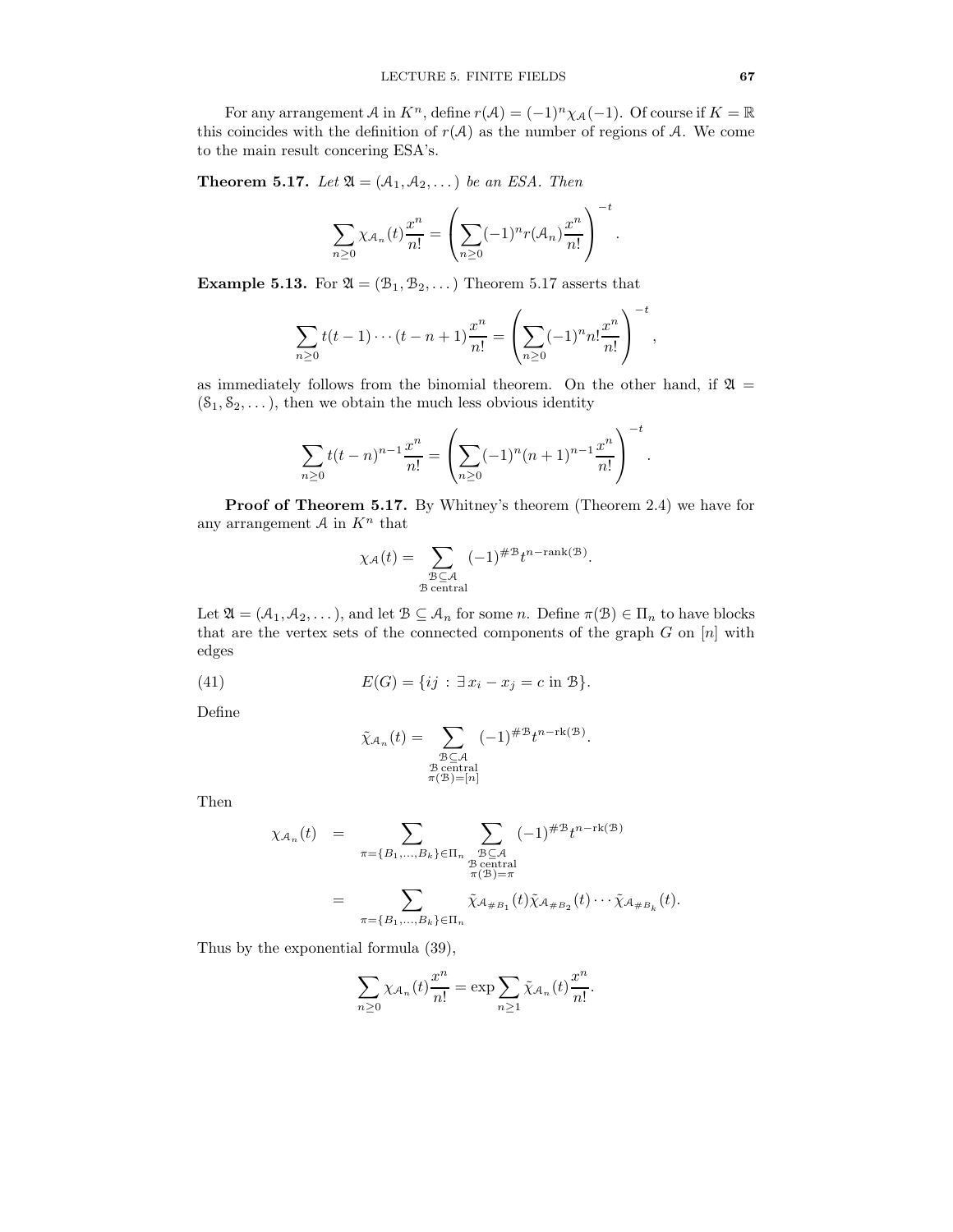But  $\pi(\mathcal{B}) = [n]$  if and only if  $rk(\mathcal{B}) = n - 1$ , so  $\tilde{\chi}_{\mathcal{A}_n}(t) = c_n t$  for some  $c_n \in \mathbb{Z}$ . We therefore get

$$
\sum_{n\geq 0} \chi_{A_n}(t) \frac{x^n}{n!} = \exp t \sum_{n\geq 1} c_n \frac{x^n}{n!}
$$

$$
= \left(\sum_{n\geq 0} b_n \frac{x^n}{n!}\right)^t,
$$

where  $\exp \sum_{n\geq 1} c_n \frac{x^n}{n!} = \sum_{n\geq 0} b_n \frac{x^n}{n!}$  $\frac{x^{\alpha}}{n!}$ . Put  $t = -1$  to get

$$
\sum_{n\geq 0} (-1)^n r(A_n) \frac{x^n}{n!} = \left(\sum_{n\geq 0} b_n \frac{x^n}{n!}\right)^{-1}
$$

,

from which it follows that

$$
\sum_{n\geq 0} \chi_{\mathcal{A}_n}(t) \frac{x^n}{n!} = \left(\sum_{n\geq 0} (-1)^n r(\mathcal{A}_n) \frac{x^n}{n!}\right)^{-t}.
$$

For a generalization of Theorem 5.17, see Exercise 10.

#### 5.4. The Catalan arrangement

Define the *Catalan arrangement*  $\mathfrak{C}_n$  in  $K^n$ , where  $char(K) \neq 2$ , by

$$
Q_{\mathcal{C}_n}(x) = \prod_{1 \le i < j \le n} (x_i - x_j)(x_i - x_j - 1)(x_i - x_j + 1).
$$

Equivalently, the hyperplanes of  $\mathcal{C}_n$  are given by

$$
x_i - x_j = -1, 0, 1, \quad 1 \le i < j \le n.
$$

Thus  $\mathcal{C}_n$  has  $3\binom{n}{2}$  hyperplanes, and rank $(\mathcal{C}_n) = n - 1$ .

Assume now that  $K = \mathbb{R}$ . The symmetric group  $\mathfrak{S}_n$  acts on  $\mathbb{R}^n$  by permuting coordinates, i.e.,

$$
w \cdot (x_1, \ldots, x_n) = (x_{w(1)}, \ldots, x_{w(n)}).
$$

Here we are multiplying permutations left-to-right, e.g.,  $(1, 2)(2, 3) = (1, 3, 2)$  (in cycle form), so  $vw \cdot \alpha = v \cdot (w \cdot \alpha)$ . Both  $\mathcal{B}_n$  and  $\mathcal{C}_n$  are  $\mathfrak{S}_n$ -invariant, i.e.,  $\mathfrak{S}_n$ permutes the hyperplanes of these arrangements. Hence  $\mathfrak{S}_n$  also permutes their regions, and each region  $x_{w(1)} > x_{w(2)} > \cdots > x_{w(n)}$  of  $\mathcal{B}_n$  is divided "in the same way" in  $\mathcal{C}_n$ . In particular, if  $r_0(\mathcal{C}_n)$  denotes the number of regions of  $\mathcal{C}_n$  contained in some fixed region of  $\mathcal{B}_n$ , then  $r(\mathcal{C}_n) = n!r_0(\mathcal{C}_n)$ . See Figure 3 for  $\mathcal{C}_3$  in the ambient space ker( $x_1 + x_2 + x_3$ ), where the hyperplanes of  $\mathcal{B}_3$  are drawn as solid lines and the remaining hyperplanes as dashed lines. Each region of  $B_3$  contains five regions of  $\mathcal{C}_3$ , so  $r(\mathcal{C}_3) = 6 \cdot 5 = 30$ .

We can compute  $r(\mathcal{C}_n)$  (or equivalently  $r_0(\mathcal{C}_n)$ ) by a direct combinatorial argument. Let  $R_0$  denote the region  $x_1 > x_2 > \cdots > x_n$  of  $\mathcal{B}_n$ . The regions of  $\mathcal{C}_n$ contained in  $R_0$  are determined by those  $i < j$  such that  $x_i - x_j < 1$ . We need only specify the maximal intervals  $[i, j]$  such that  $x_i - x_j < 1$ , i.e., if  $a \leq i < j \leq b$  and  $x_a - x_b < 1$ , then  $a = i$  and  $b = j$ . It is easy to see that any such specification of maximal intervals determines a region of  $\mathcal{C}_n$  contained in  $R_0$ . Thus  $r_0(\mathcal{C}_n)$  is equal

 $\Box$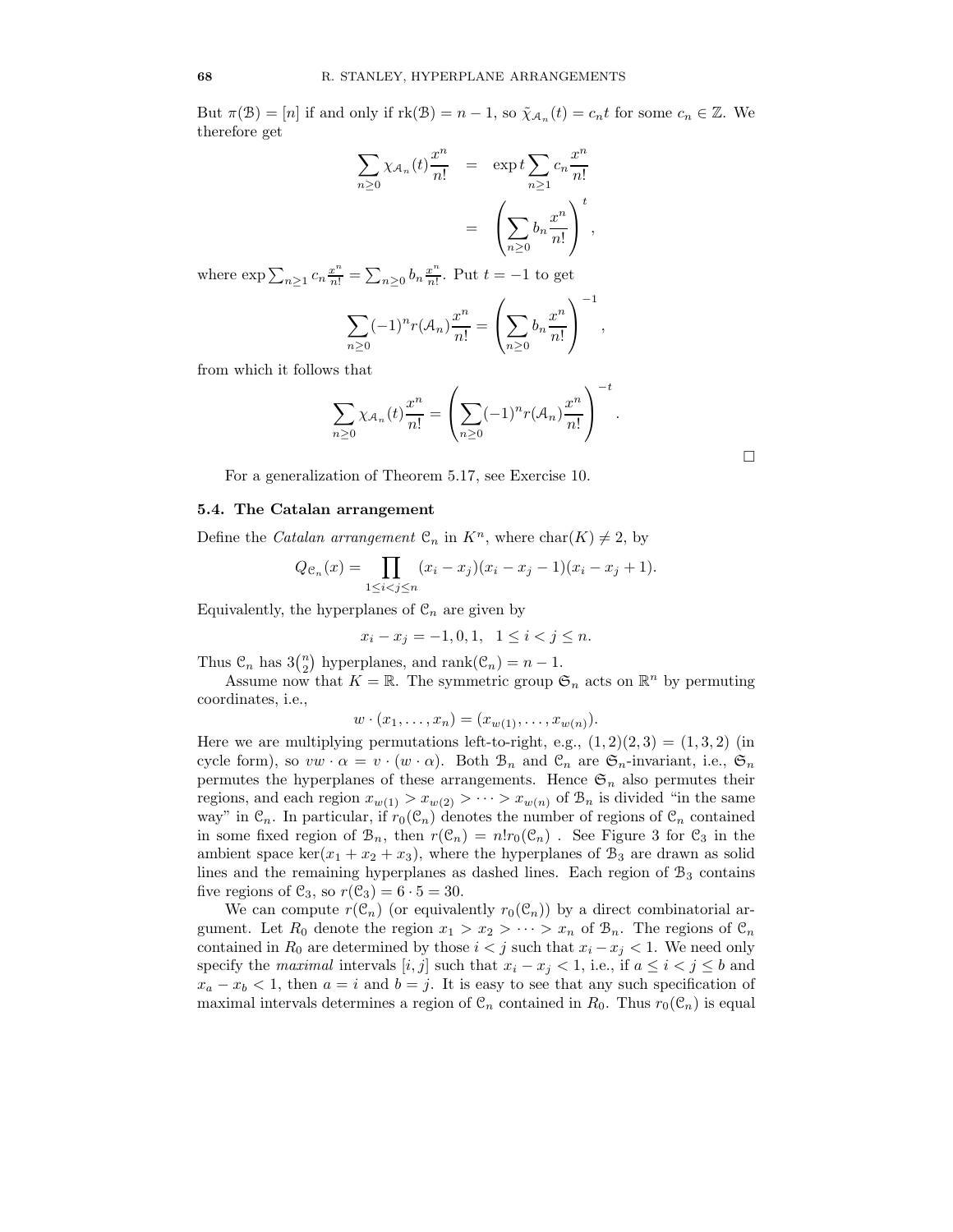

**Figure 3.** The Catalan arrangement  $C_3$  in ker $(x_1 + x_2 + x_3)$ 

to the number of *antichains* A of strict intervals of  $[n]$ , i.e., sets A of intervals  $[i, j]$ , where  $1 \leq i \leq j \leq n$ , such that no interval in A is contained in another. ("Strict") means that  $i = j$  is not allowed.) It is known (equivalent to [32, Exer. 6.19(bbb)]) that the number of such antichains is the *Catalan number*  $C_n = \frac{1}{n+1} {2n \choose n}$ . For the sake of completeness we give a bijection between these antichains and a standard combinatorial structure counted by Catalan numbers, viz., lattice paths from  $(0,0)$  to  $(n,n)$  with steps  $(1,0)$  and  $(0,1)$ , never rising above the line  $y = x$  ([32, Exer. 6.19(h)]). Given an antichain A of intervals of  $[n]$ , there is a unique lattice path of the claimed type whose "outer corners" (a step  $(1,0)$  followed by  $(0,1)$ ) consist of the points  $(j, i - 1)$  where  $[i, j] \in A$ , together with the points  $(i, i - 1)$ where no interval in A contains i. Figure 4 illustrates this bijection for  $n = 8$  and  $A = \{[1, 4], [3, 5], [7, 8]\}.$ 

We have therefore proved the following result. For a refinement, see Exercise 11.

**Proposition 5.14.** The number of regions of the Catalan arrangement  $\mathcal{C}_n$  is given by  $r(\mathcal{C}_n) = n!C_n$ . Each region of  $\mathcal{B}_n$  contains  $C_n$  regions of  $\mathcal{C}_n$ .

In fact, there is a simple formula for the characteristic polynomial  $\chi_{\mathcal{C}_n}(t)$ .

Theorem 5.18. We have

$$
\chi_{\mathfrak{C}_n}(t) = t(t - n - 1)(t - n - 2)(t - n - 3) \cdots (t - 2n + 1).
$$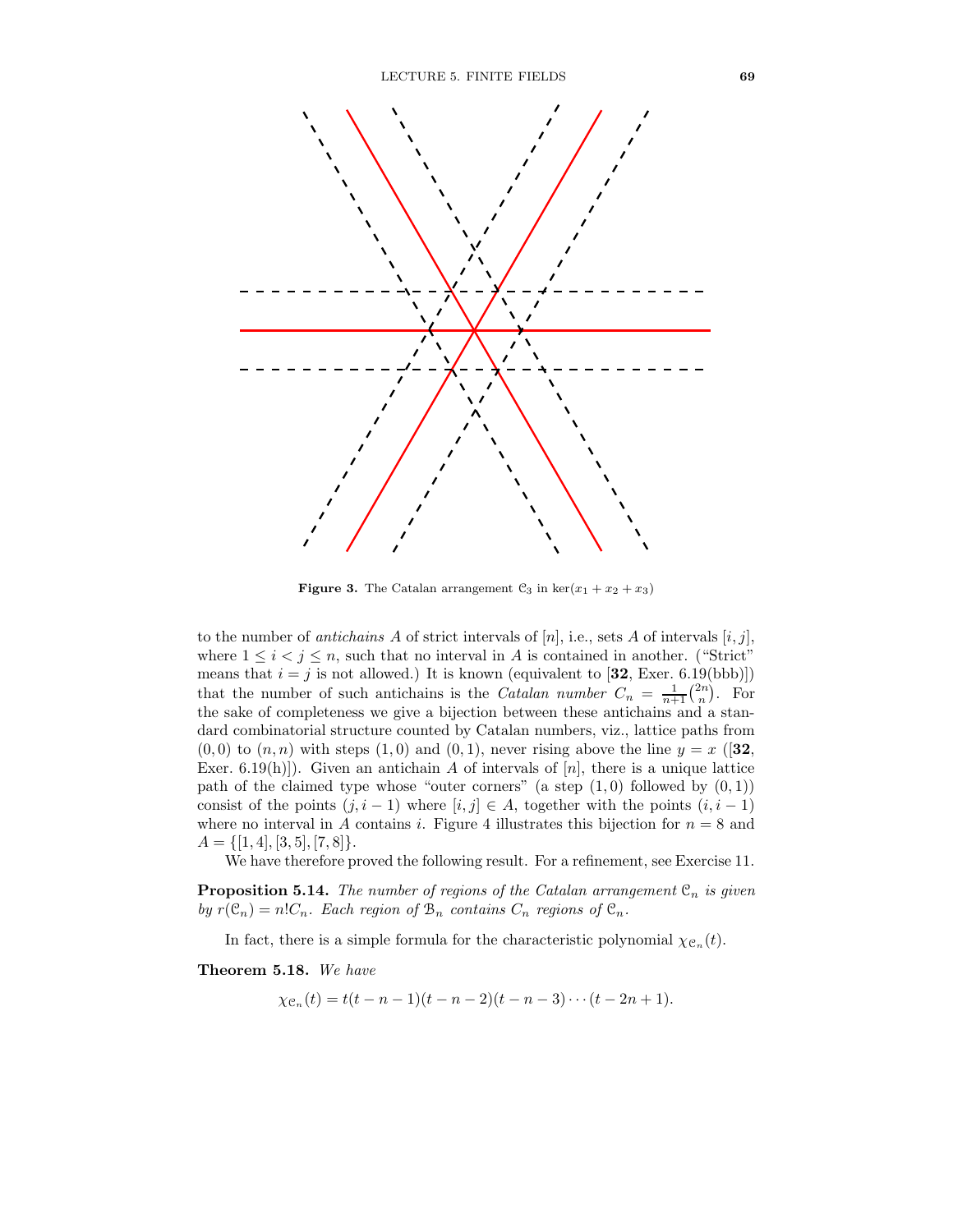

**Figure 4.** A bijection corresponding to  $A = \{[1, 4], [3, 5], [7, 8]\}$ 

**Proof.** Clearly the sequence  $(\mathcal{C}_1, \mathcal{C}_2, \dots)$  is an ESA, so by Theorem 5.17 we have

$$
\sum_{n\geq 0} \chi_{\mathcal{C}_n}(t) \frac{x^n}{n!} = \left( \sum_{n\geq 0} (-1)^n n! C_n \frac{x^n}{n!} \right)^{-t}
$$

$$
= \left( \sum_{n\geq 0} (-1)^n C_n x^n \right)^{-t}.
$$

One method for expanding this series is to use the Lagrange inversion formula [32, Thm. 5.4.2]. Let  $F(x) = a_1x + a_2x^2 + \cdots$  be a formal power series over K, where  $char(K) = 0$  and  $a_1 \neq 0$ . Then there exists a unique formal power series  $F^{\langle -1 \rangle} = a_1^{-1}x + \cdots$  satisfying

$$
F(F^{\langle -1 \rangle}(x)) = F^{\langle -1 \rangle}(F(x)) = x.
$$

Let  $k, t \in \mathbb{Z}$ . The Lagrange inversion formula states that

(42) 
$$
t[x^t]F^{\langle -1 \rangle}(x)^k = k[x^{t-k}]\left(\frac{x}{F(x)}\right)^t.
$$

Let  $y = \sum_{n\geq 0} (-1)^n C_n x^{n+1}$ . By a fundamental property of Catalan numbers,  $y^2 = -y + x$ . Hence  $y = (x + x^2)^{(-1)}$ . Substitute  $t - n$  for k and apply equation (42) to  $y = F(x)$ , so  $F^{-1}(x) = x + x^2$ :

(43) 
$$
t[x^{t}](x+x^{2})^{t-n} = (t-n)[x^{n}]\left(\frac{x}{y}\right)^{t}.
$$

The right-hand side of (43) is just

$$
(t-n)[x^n] \left(\frac{y}{x}\right)^{-t} = \frac{(t-n)\chi_{\mathcal{C}_n}(t)}{n!}.
$$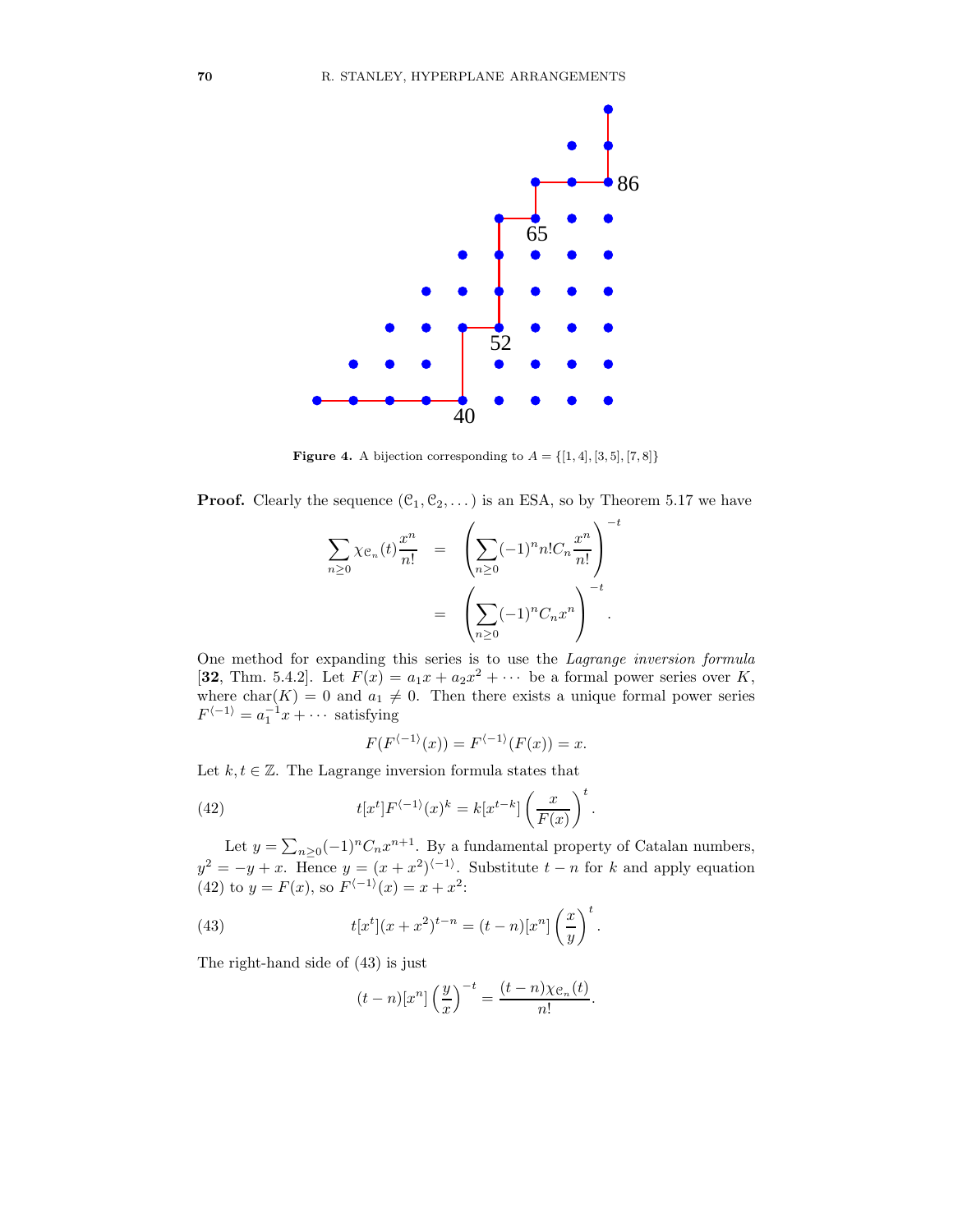

Figure 5. An example of an interval order

The left-hand side of (43) is given by

$$
t[x^t]x^{t-n}(1+x)^{t-n} = t\binom{t-n}{n} = \frac{t(t-n)(t-n-1)\cdots(t-2n+1)}{n!}.
$$

It follows that

 $\chi_{\mathfrak{C}_n}(t) = t(t - n - 1)(t - n - 2)(t - n - 3) \cdots (t - 2n + 1)$ 

for all  $t \in \mathbb{Z}$ . It then follows easily (e.g., using the fact that a polynomial in one variable over a field of characteristic 0 is determined by its values on  $\mathbb{Z}$ ) that this equation holds when t is an indeterminate.  $\Box$ 

NOTE. It is not difficult to give an alternative proof of Theorem 5.18 based on the finite field method (Exercise 12).

## 5.5. Interval orders

The subject of interval orders has a long history (see  $[15][36]$ ), but only recently [33] was their connection with arrangements noticed. Let  $P = \{I_1, \ldots, I_n\}$  be a finite set of closed intervals  $I_i = [a_i, b_i]$ , where  $a_i, b_i \in \mathbb{R}$  and  $a_i < b_i$ . Partially order P by defining  $I_i < I_j$  if  $b_i < a_j$ , i.e.,  $I_i$  lies entirely to the left of  $I_j$  on the real number line. A poset isomorphic to  $P$  is called an *interval order*. Figure 5 gives an example of six intervals and the corresponding interval order. It is understood that the real line lies below and parallel to the line segments labelled  $a, \ldots, f$ , and that the actual intervals are the projections of these line segments to R. If all the intervals  $I_i$  have length one, then  $P$  is called a *semiorder* or unit interval order.

We will be considering both labelled and unlabelled interval orders. A labelled interval order is the same as an interval order on a set  $S$ , often taken to be [n]. If an interval order P corresponds to intervals  $I_1, \ldots, I_n$ , then there is a natural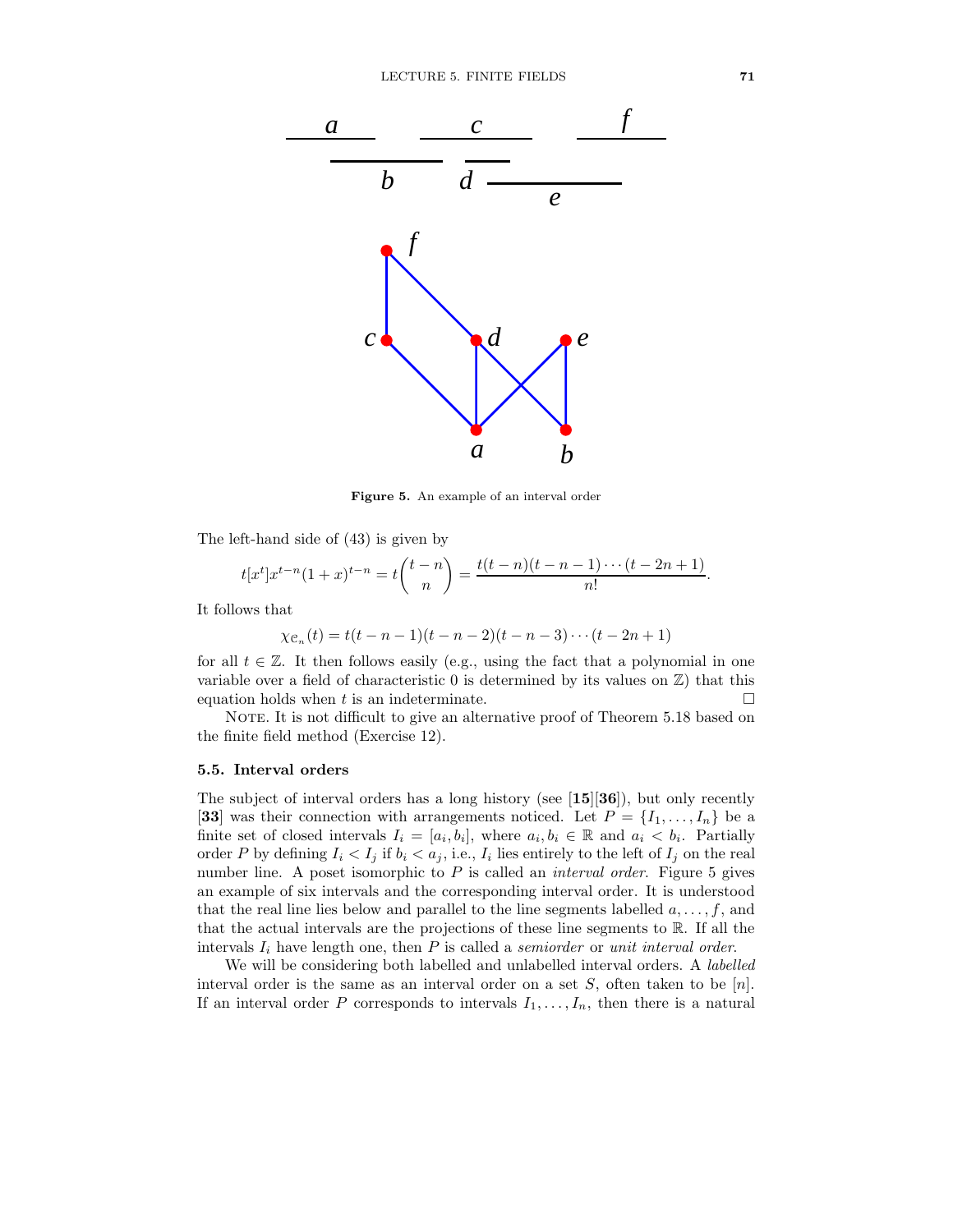

Figure 6. The number of labelings of semiorders with three elements

labeling of  $P$ , viz., label the element corresponding to  $I_i$  by i. Thus the intervals  $I_1 = [0, 1]$  and  $I_2 = [2, 3]$  correspond to the labelled interval order  $P_1$  defined by  $1 < 2$ , while the intervals  $I_1 = [2, 3]$  and  $I_2 = [0, 1]$  correspond to  $P_2$  defined by  $2 < 1$ . Note that  $P_1$  and  $P_2$  are different labelled interval orders but are isomorphic as posets. As another example, consider the intervals  $I_1 = [0, 2]$  and  $I_2 = [1, 3]$ . The corresponding labelled interval order P consists of the disjoint points 1 and 2. If we now let  $I_1 = [1, 3]$  and  $I_2 = [0, 2]$ , then we obtain the same labelled interval order (or labelled poset) P, although the intervals themselves have been exchanged. An unlabelled interval order may be regarded as an isomorphism class of interval orders; two intervals orders  $P_1$  and  $P_2$  represent the same unlabelled interval order if and only if they are isomorphic. Of course our discussion of labelled and unlabelled interval orders applies equally well to semiorders.

Figure 6 shows the five nonisomorphic (or unlabelled) interval orders (which for three vertices coincides with semiorders) with three vertices, and below them the number of distinct labelings. (In general, the number of labelings of an nelement poset P is  $n!/\#\mathrm{Aut}(P)$ , where  $\mathrm{Aut}(P)$  denotes the automorphism group of P.) It follows that there are 19 labelled interval orders or labelled semiorders on a 3-element set.

The following proposition collects some basic results on interval orders. We simply state them without proof. Only part (a) is needed in what follows (Lemma 5.6). We use the notation i to denote an i-element chain and  $P+Q$  to denote the disjoint union of the posets  $P$  and  $Q$ .

**Proposition 5.15.** (a) A finite poset is an interval order if and only if it has no induced subposet isomorphic to  $2 + 2$ .

- (b) A finite poset is a semiorder if and only if it has no induced subposet isomorphic to  $2+2$  or  $3+1$ .
- (c) A finite poset P is a semiorder if and only if its elements can be ordered as  $I_1, \ldots, I_n$  so that the incidence matrix of P (i.e., the matrix  $M = (m_{ij}),$ where  $m_{ij} = 1$  if  $I_i < I_j$  and  $m_{ij} = 0$  otherwise) has the form shown below. Moreover, all such semiorders are nonisomorphic.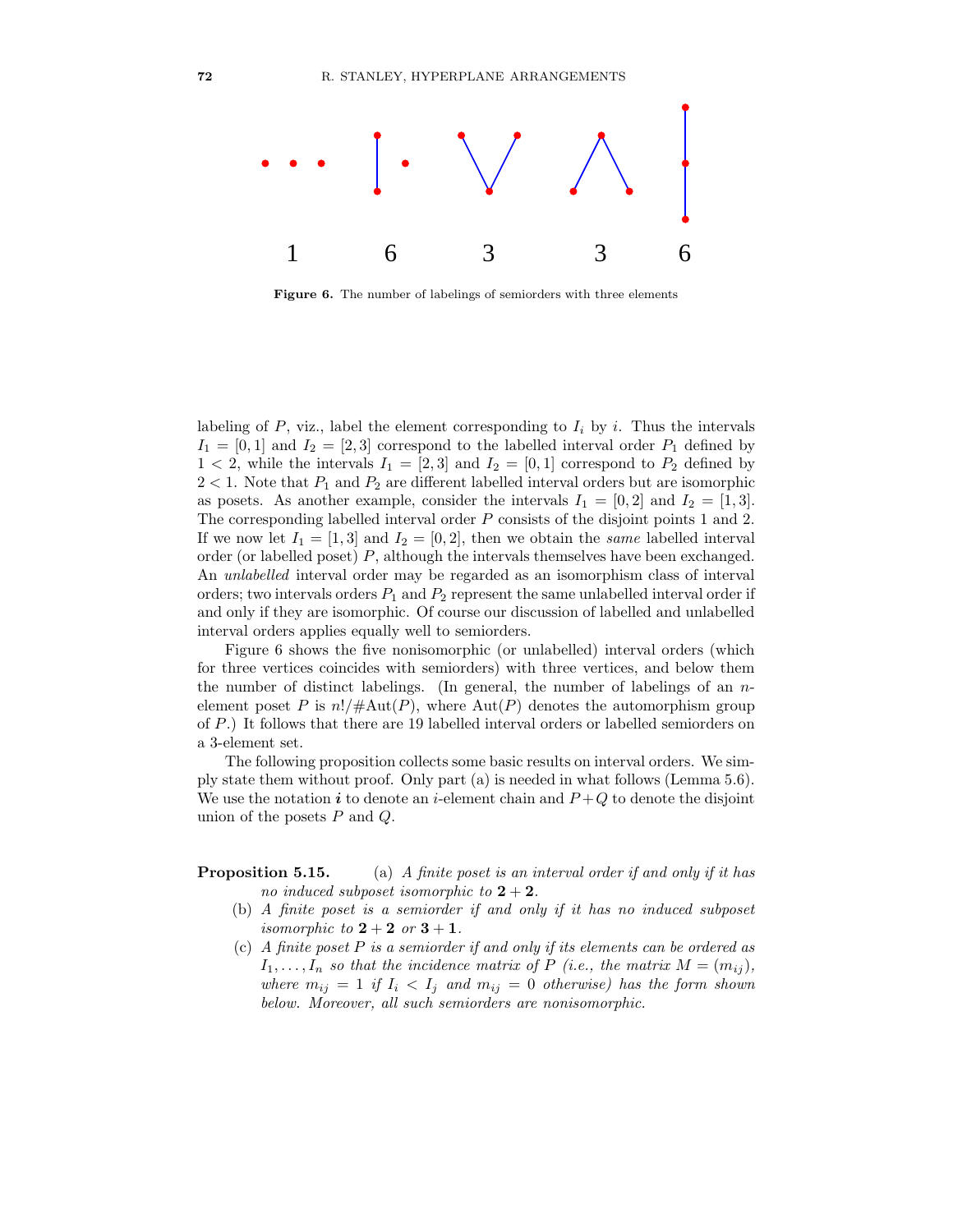

Figure 7. The semiorders with three elements



In (c) above, the southwest boundary of the positions of the 1's in  $M$  form a lattice path which by suitable indexing goes from  $(0, 0)$  to  $(n, n)$  with steps  $(0, 1)$ and  $(1, 0)$ , never rising above  $y = x$ . Since the number of such lattice paths is the Catalan number  $C_n$ , it follows that the number of nonisomorphic *n*-element semiorders is  $C_n$ . Later (Proposition 5.17) we will give a proof based on properties of a certain arrangement. Figure 7 illustrates Proposition 5.15(c) when  $n = 3$ . It shows the matrices  $M$ , the corresponding set of unit intervals, and the associated semiorder.

Let  $\ell_1, \ldots, \ell_n > 0$  and set  $\eta = (\ell_1, \ldots, \ell_n)$ . Let  $\mathcal{P}_{\eta}$  denote the set of all interval orders P on [n] such that there exist a set  $I_1, \ldots, I_n$  of intervals corresponding to P (with  $I_i$  corresponding to  $i \in P$ ) such that  $\ell(I_i) = \ell_i$ . In other words,  $i < j$  if and only if  $I_i$  lies entirely to the left of  $I_j$ . For instance, it follows from Figure 6 that  $\#\mathcal{P}_{(1,1,1)} = 19$ .

We now come to the connection with arrangements. Given  $\eta = (\ell_1, \ldots, \ell_n)$  as above, define the arrangement  $\mathcal{I}_{\eta}$  in  $\mathbb{R}^{n}$  by letting its hyperplanes be given by

$$
x_i - x_j = \ell_i, \quad i \neq j.
$$

(Note the condition  $i \neq j$ , not  $i < j$ .) Thus  $\mathcal{I}_\eta$  has rank  $n-1$  and  $n(n-1)$ hyperplanes (since  $\ell_i > 0$ ). Figure 8 shows the arrangement  $\mathcal{I}_{(1,1,1)}$  in the space  $\ker(x_1 + x_2 + x_3).$ 

**Proposition 5.16.** Let  $\eta \in \mathbb{R}^n_+$ . Then  $r(\mathfrak{I}_{\eta}) = \#\mathfrak{P}_{\eta}$ .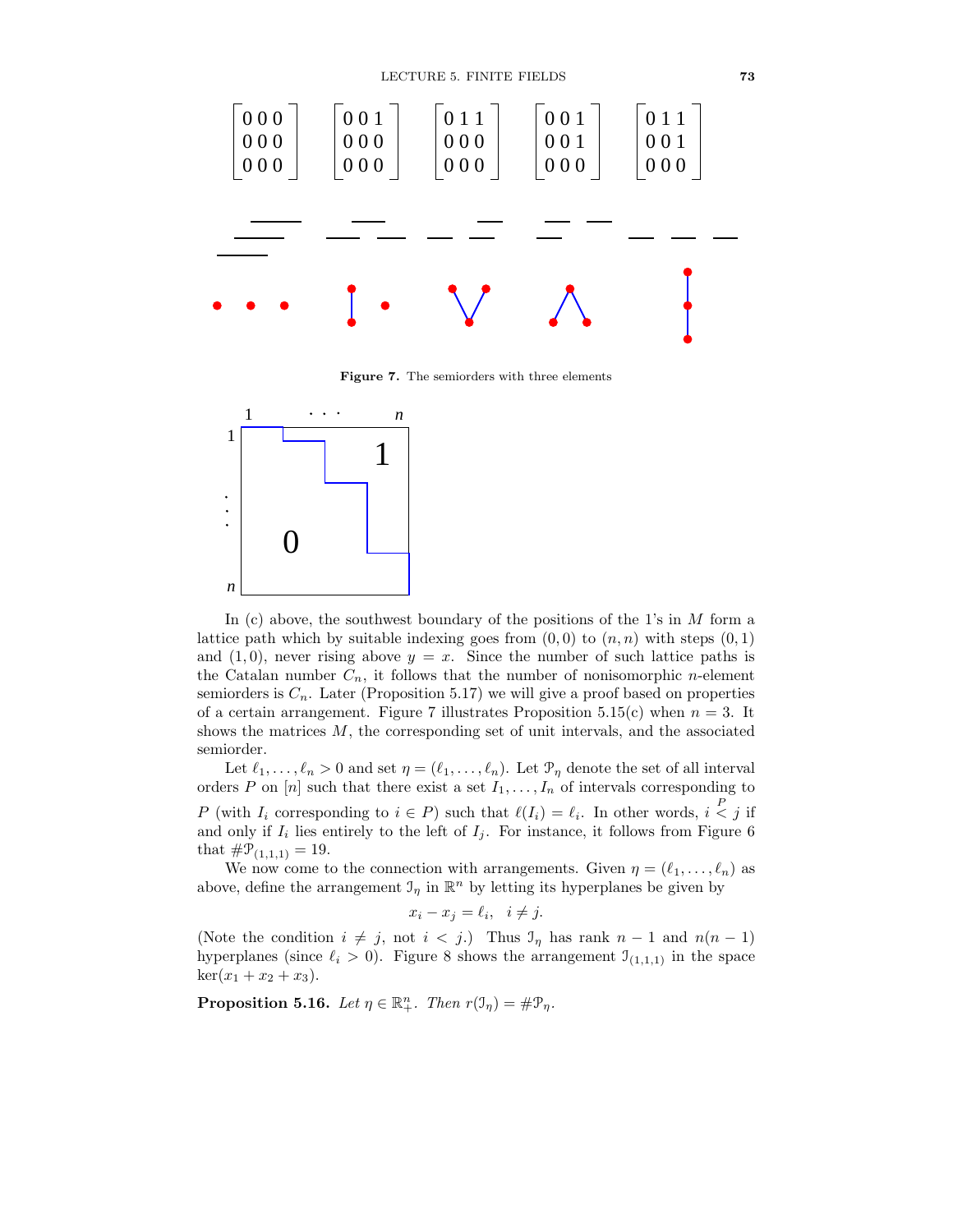

**Figure 8.** The arrangement  $\mathcal{I}_{(1,1,1)}$  in the space ker $(x_1 + x_2 + x_3)$ 

**Proof.** Let  $(x_1, \ldots, x_n)$  belong to some region R of  $\mathcal{I}_\eta$ . Define the interval  $I_i =$  $[x_i - \ell_i, x_i]$ . The region R is determined by whether  $x_i - x_j < \ell_i$  or  $x_i - x_j > \ell_i$ . Equivalently,  $I_i \nless I_j$  or  $I_i > I_j$  in the ordering on intervals that defines interval orders. Hence the number of possible interval orders corresponding to intervals  $I_1, \ldots, I_n$  with  $\ell(I_i) = \ell_i$  is just  $r(\mathfrak{I}_\eta)$ .

Consider the case  $\ell_1 = \cdots = \ell_n = 1$ , so we are looking at the *semiorder* arrangement  $x_i - x_j = 1$  for  $i \neq j$ . We abbreviate  $(1, 1, \ldots, 1)$  as  $1^n$  and denote this arrangement by  $\mathfrak{I}_{1^n}$ . By the proof of Proposition 5.16 the regions of  $\mathfrak{I}_{1^n}$  are in a natural bijection with semiorders on [n].

Now note that  $\mathcal{C}_n = \mathcal{I}_{1^n} \cup \mathcal{B}_n$ , where  $\mathcal{C}_n$  denotes the Catalan arrangement. Fix a region R of  $\mathcal{B}_n$ , say  $x_1 < x_2 < \cdots < x_n$ . Then the number of regions of  $\mathfrak{I}_{1^n}$  that intersect R is the number of semiorders on [n] that correspond to (unit) intervals  $I_1, \ldots, I_n$  with right endpoints  $x_1 < x_2 < \cdots < x_n$ . Another set  $I'_1, \ldots, I'_n$ of unit intervals  $I'_i = [x'_i - 1, x'_i]$  with  $x'_1 < x'_2 < \cdots < x'_n$  defines a different region from that defined by  $I_1, \ldots, I_n$  if and only if the corresponding semiorders are nonisomorphic. It follows that the number of nonisomorphic semiorders on  $[n]$ is equal to the number of regions of  $\mathcal{I}_{1^n}$  intersecting the region  $x_1 < x_2 < \cdots < x_n$ of  $\mathcal{B}_n$ . Since  $\mathcal{C}_n = \mathcal{I}_{1^n} \cup \mathcal{B}_n$ , there follows from Proposition 5.14 the following result of Wine and Freunde [38].

**Proposition 5.17.** The number  $u(n)$  of nonisomorphic n-element semiorders is given by

$$
u(n) = \frac{1}{n!}r(\mathfrak{C}_n) = C_n.
$$

Figure 9 shows the nonisomorphic 3-element semiorders corresponding to the regions of  $\mathcal{C}_n$  intersecting the region  $x_1 < x_2 < \cdots < x_n$  of  $\mathcal{B}_n$ .

We now come to the problem of determining  $r(\mathfrak{I}_{1^n})$ , the number of semiorders on  $|n|$ .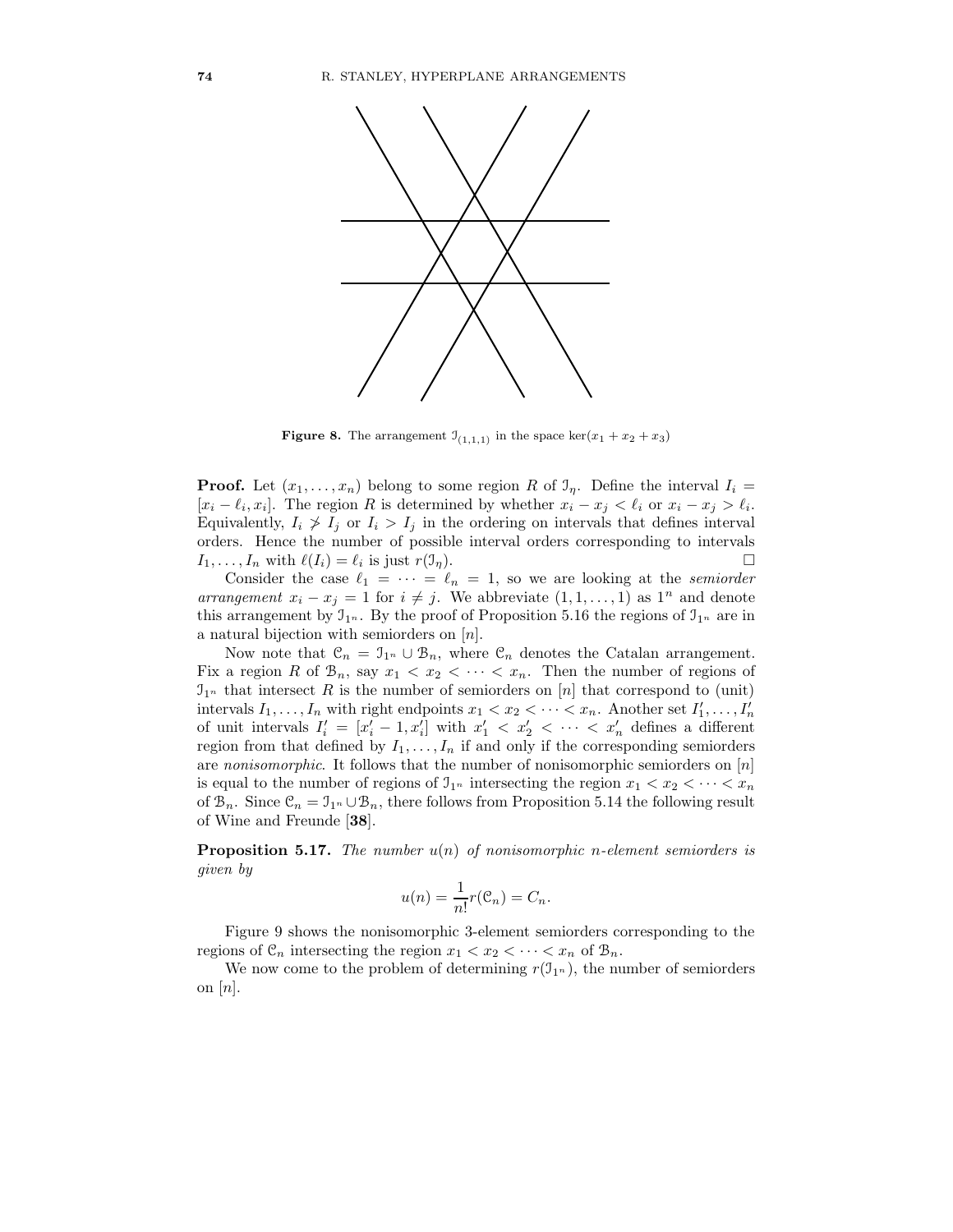

**Figure 9.** The nonisomorphic 3-element semiorders as regions of  $C_{1^n}$ 

**Theorem 5.19.** Fix distinct real numbers  $a_1, a_2, \ldots, a_m > 0$ . Let  $A_n$  be the arrangement in  $\mathbb{R}^n$  with hyperplanes

$$
A_n: \quad x_i - x_j = a_1, \dots, a_m, \quad i \neq j,
$$

and let  $\mathcal{A}_n^* = \mathcal{A}_n \cup \mathcal{B}_n$ . Define

$$
F(x) = \sum_{n\geq 1} r(A_n) \frac{x^n}{n!}
$$

$$
G(x) = \sum_{n\geq 1} r(A_n^*) \frac{x^n}{n!}.
$$

Then  $F(x) = G(1 - e^{-x}).$ 

**Proof.** Let  $c(n, k)$  denote the number of permutations w of n objects with k cycles (in the disjoint cycle decomposition of w). The integer  $c(n, k)$  is known as a *signless* Stirling number of the first kind and for fixed  $k$  has the exponential generating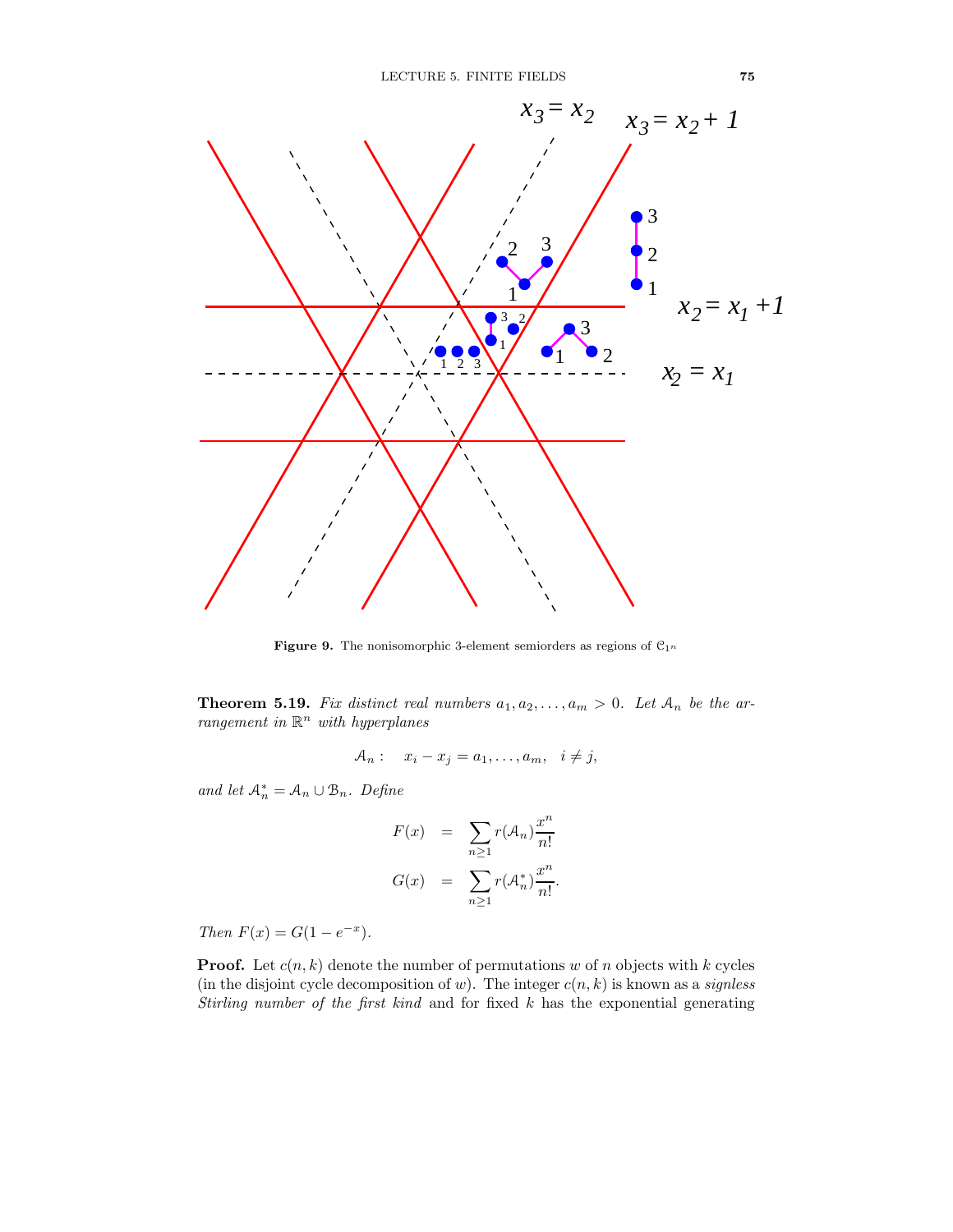function

(44) 
$$
\sum_{n\geq 0} c(n,k)\frac{x^n}{n!} = \frac{1}{k!} \left(\log(1-x)^{-1}\right)^k.
$$

For futher information, see e.g. [31, pp. 17–20][32, (5.25)]. We have

$$
F(x) = G(1 - e^{-x}) \Leftrightarrow G(x) = F(\log(1 - x)^{-1})
$$
  
= 
$$
\sum_{k \ge 1} r(A_k) \frac{1}{k!} (\log(1 - x)^{-1})^k
$$
  
= 
$$
\sum_{k \ge 1} r(A_k) \sum_{n \ge 0} c(n, k) \frac{x^n}{n!}.
$$

It follows that we need to show that

(45) 
$$
r(\mathcal{A}_n^*) = \sum_{k=1}^n c(n,k)r(\mathcal{A}_k).
$$

For simplicity we consider only the case  $m = 1$  and  $a_1 = 1$ , but the argument is completely analogous in the general case. When  $m = 1$  and  $a_1 = 1$  we have that  $r(\mathcal{A}_n^*) = n!C_n$  and that  $r(\mathcal{A}_n)$  is the number of semiorders on [n]. Thus it suffices to give a map  $(P, w) \stackrel{\rho}{\mapsto} Q$ , where  $w \in \mathfrak{S}_k$  and P is a semiorder whose elements are labelled by the cycles of  $w$ , and where  $Q$  is an unlabelled *n*-element semiorder, such that  $\rho$  is n!-to-1, i.e., every Q appears exactly n! times as an image of some  $(P, w)$ .

Choose  $w \in \mathfrak{S}_n$  with k cycles in  $c(n, k)$  ways, and make these cycles the vertices of a semiorder P in  $r(\mathcal{A}_k)$  ways. Define a new poset  $\rho(P, w)$  as follows: if the cycle  $(c_1, \ldots, c_i)$  is an element of P, then replace it with an antichain with elements  $c_1, \ldots, c_j$ . Given  $1 \leq c \leq n$ , let  $C(c)$  be the cycle of w containing c. Define  $c < d$  in  $\rho(P, w)$  if  $C(c) < C(d)$  in P. We illustrate this definition with  $n = 8$  and  $w = (1, 5, 2)(3)(6, 8)(4, 7)$ :



Given an unlabelled *n*-element semiorder  $Q$ , such as

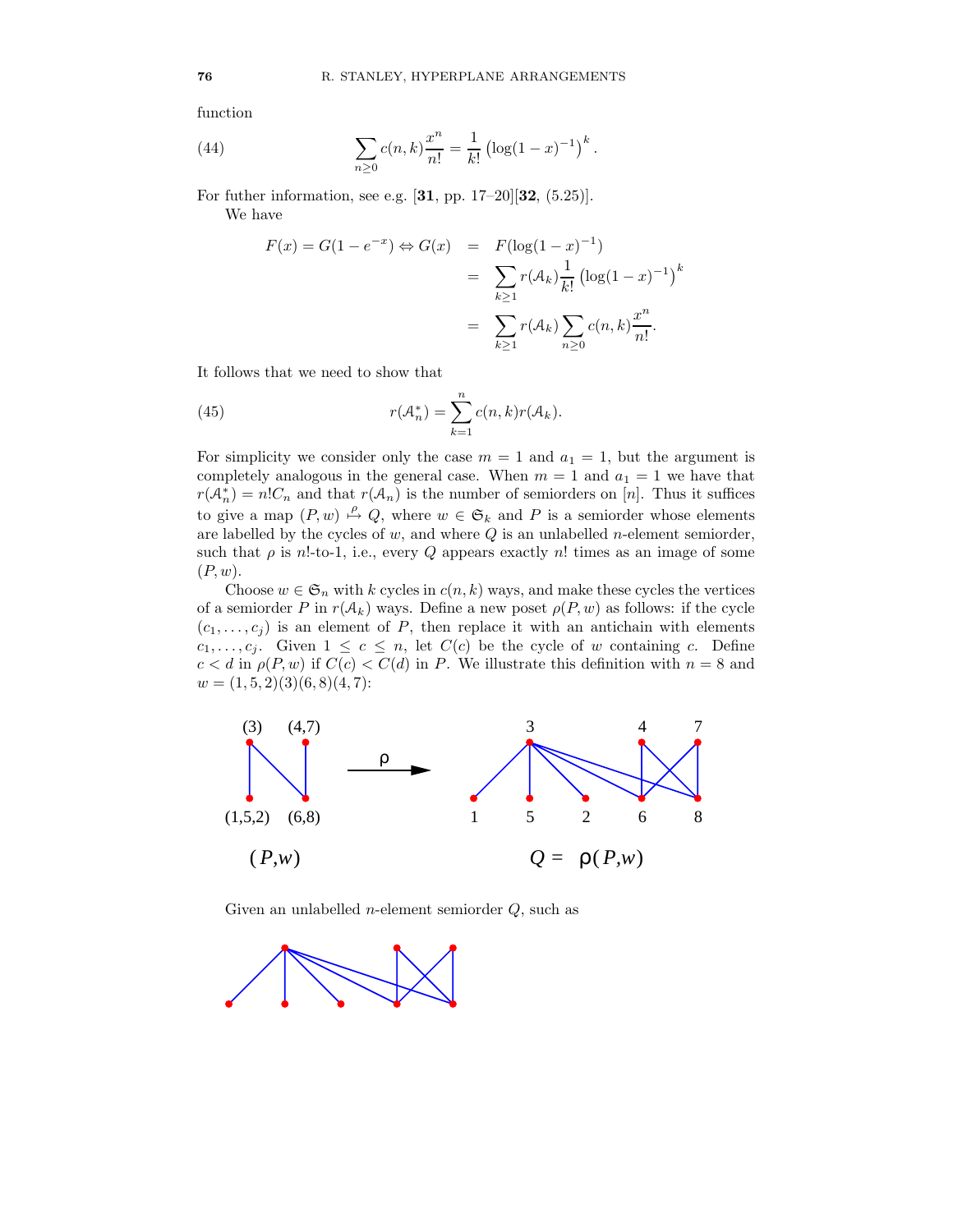we now show that there are exactly n! pairs  $(P, w)$  for which  $\rho(P, w) \cong Q$ . Call a pair of elements  $x, y \in Q$  autonomous if for all  $z \in Q$  we have

$$
x < z \Leftrightarrow y < z, \qquad x > z \Leftrightarrow y > z.
$$

Equivalently, the map  $\tau: Q \to Q$  transposing x, y and fixing all other  $z \in Q$  is an automorphism of Q. Clearly the relation of being autonomous is an equivalence relation. Partition  $Q$  into its autonomous equivalence classes. Regard the elements of Q as being distinguished, and choose a bijection (labeling)  $\varphi: Q \to [n]$  (in n!) ways). Fix a linear ordering (independent of  $\varphi$ ) of the elements in each equivalence class. (The linear ordering of the elements in each equivalence class in the diagram below is left-to-right.)



In each class, place a left parenthesis before each left-to-right maximum, and place a right parenthesis before each left parenthesis and at the end. (This is the bijection  $\mathfrak{S}_n \to \mathfrak{S}_n$ ,  $\hat{w} \mapsto w$ , in [31, p. 17].) Merge the elements  $c_1, c_2, \ldots, c_j$ (appearing in that order) between each pair of parentheses into a single element labelled with the cycle  $(c_1, c_2, \ldots, c_i)$ .



We have thus obtained a poset  $P$  whose elements are labelled by the cycles of a permutation  $w \in \mathfrak{S}_n$ , such that  $\rho(P, w) = Q$ . For each unlabelled Q, there are exactly n! pairs  $(P, w)$  (where the poset P is labelled by the cycles of  $w \in \mathfrak{S}_n$ ) for which  $\rho(P, w) \cong Q$ . Since by Proposition 5.17 there are  $C_n$  nonisomorphic n-element semiorders, we get

$$
n!C_n = \sum_{k=1}^n c(n,k)r(A_k).
$$

 $\Box$ 

NOTE. Theorem 5.19 can also be proved using Burnside's lemma (also called the Cauchy-Frobenius lemma) from group theory.

To test one's understanding of the proof of Theorem 5.19, consider why it doesn't work for *all* posets. In other words, let  $f(n)$  denote the number of posets on [n] and  $g(n)$  the number of nonisomorphic n-element posets. Set  $F(x) = \sum f(n) \frac{x^n}{n!}$  $n!$ and  $G(x) = \sum g(n)x^n$ . Why doesn't the above argument show that  $G(x) = F(1 -$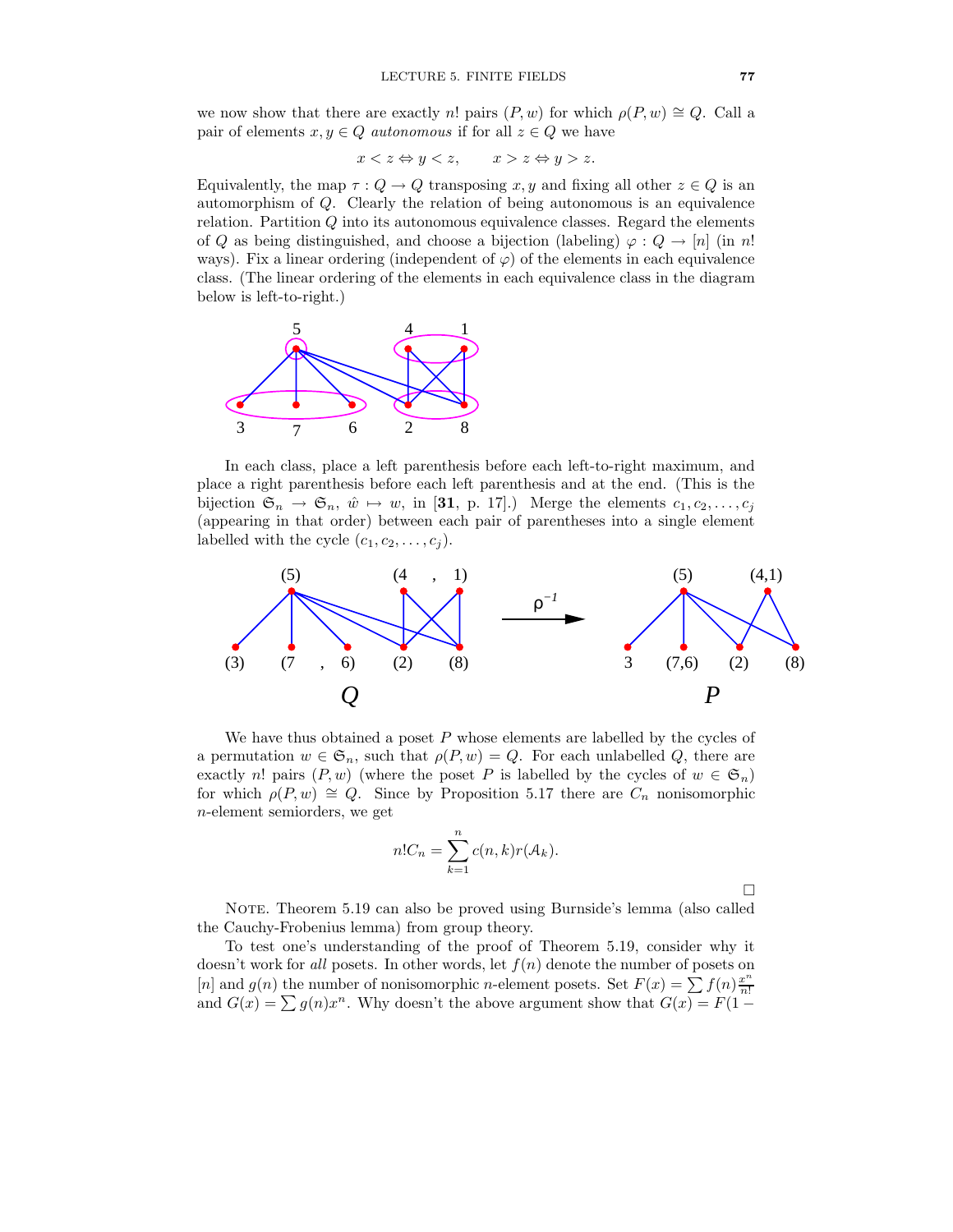$(e^{-x})$ ? Let  $Q = 2 + 2$  (the unique obstruction to being an interval order, by Proposition 5.15(a)). The autonomous classes have one element each. Consider the two labelings  $\varphi: Q \to [4]$  and the corresponding  $\rho^{-1}$ :



We obtain the same labelled posets in both cases, so the proof of Theorem 5.19 fails. The key property of interval orders that the proof of Theorem 5.19 uses implicitly is the following.

**Lemma 5.6.** If  $\sigma$  :  $P \rightarrow P$  is an automorphism of the interval order P and  $\sigma(x) = \sigma(y)$ , then x and y are autonomous.

**Proof.** Assume not. Then there exists an element  $s \in P$  satisfying  $s > x$ ,  $s \not> y$  (or dually). Since  $\sigma(x) = y$ , there must exist  $t \in P$  satisfying  $t > y$ ,  $t \neq x$ . But then  ${x, s, y, t}$  form an induced  $2 + 2$ , so by Proposition 5.15(a) P is not an interval order. order.

Specializing  $m = 1$  and  $a_1 = 1$  in Theorem 5.19 yields the following corollary, due first (in an equivalent form) to Chandon, Lemaire and Pouget [12].

**Corollary 5.12.** Let  $f(n)$  denote the number of semiorders on [n] (or n-element labelled semiorders). Then

$$
\sum_{n\geq 0} f(n) \frac{x^n}{n!} = C(1 - e^{-x}),
$$

where

$$
C(x) = \sum_{n\geq 0} C_n x^n = \frac{1 - \sqrt{1 - 4x}}{2x}.
$$

## 5.6. Intervals with generic lengths

A particularly interesting class of interval orders are those corresponding to intervals with specified *generic lengths*  $\eta = (\ell_1, \ldots, \ell_n)$ . Intuitively, this means that the intersection poset  $P(\mathcal{I}_\eta)$  is as "large as possible." One way to make this precise is to say that  $\eta$  is generic if  $P(\mathcal{I}_{\eta}) \cong P(\mathcal{I}_{\eta'})$ , where  $\eta' = (\ell'_1, \ldots, \ell'_n)$  and the  $\ell_i$ 's are linearly independent over Q. Thus if  $\eta$  is generic, then the intersection poset  $L(\mathcal{I}_n)$  does not depend on  $\eta$ , but rather only on n. In particular,  $r(\mathcal{I}_n)$  does not depend on  $\eta$  (always assuming  $\eta$  is generic). Hence by Proposition 5.16, the number  $\#\mathcal{P}_\eta$  of labelled interval orders corresponding to intervals  $I_1, \ldots, I_n$  with  $\ell(I_i) = \ell_i$  depends only on n. This fact is not at all obvious combinatorially, since the interval orders themselves do depend on  $\eta$ . For instance, it is easy to see that  $\eta = (1, 1.0001, 1.001, 1.01, 1.1)$  is generic and that no corresponding interval order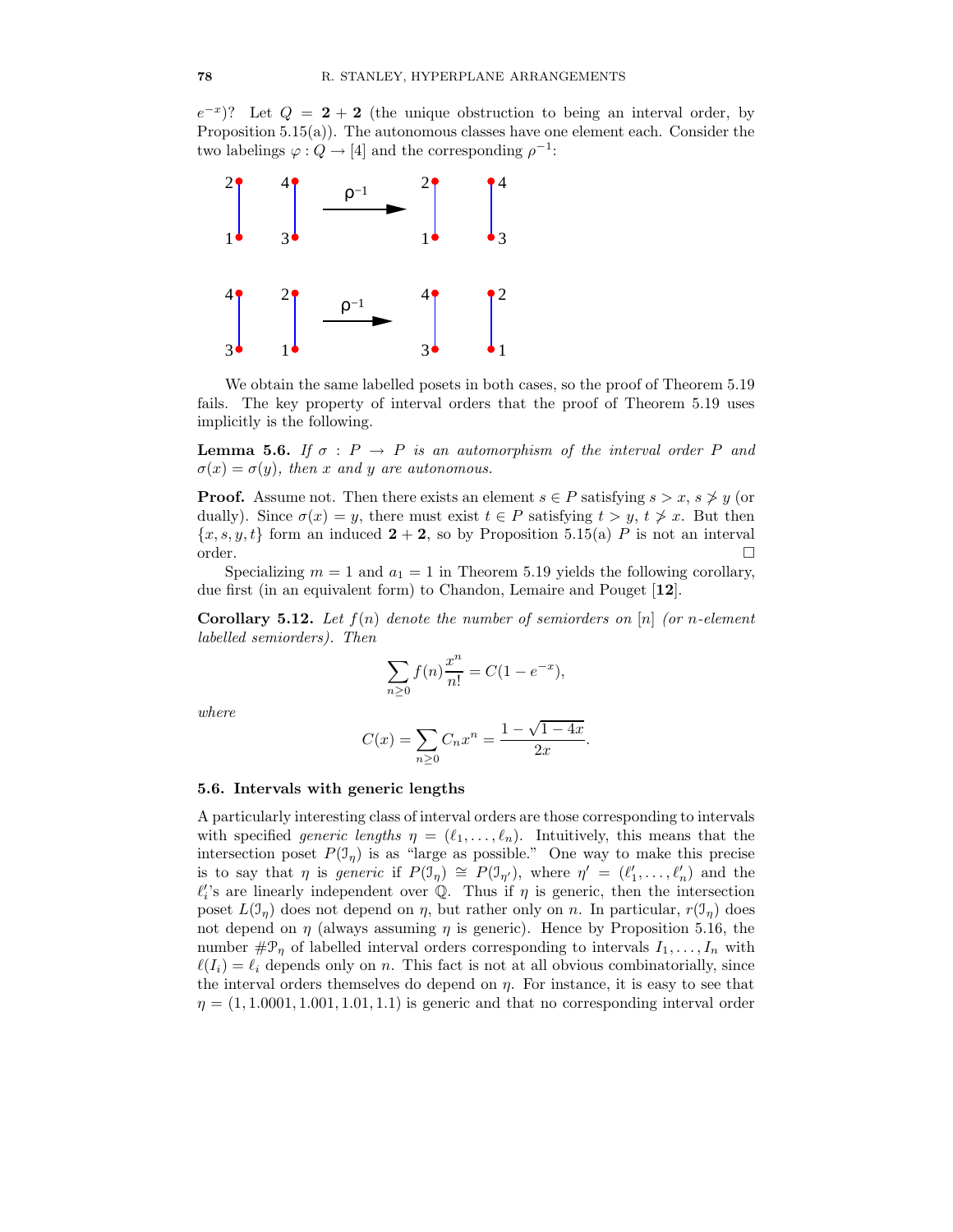can be isomorphic to  $4 + 1$ . On the other hand,  $\eta = (1, 10, 100, 1000, 10000)$  is also generic, but this time there is a corresponding interval order isomorphic to  $4 + 1$ . (See Exercise 17.)

The preceding discussion raises the question of computing  $\#\mathcal{P}_n$  when  $\eta$  is generic. We write  $\mathcal{G}_n$  for the corresponding interval order  $x_i - x_j = \ell_i, i \neq j$ , since the intersection poset depends only on  $n$ . The following result is a nice application of arrangements to "pure" enumeration; no proof is known except the one sketched here.

## Theorem 5.20. Let

$$
z = \sum_{n\geq 0} r(\mathfrak{S}_n) \frac{x^n}{n!} = 1 + x + 3\frac{x^2}{2!} + 19\frac{x^3}{3!} + 195\frac{x^4}{4!} + 2831\frac{x^5}{5!} + \cdots
$$

Define a power series

$$
y = 1 + x + 5\frac{x^2}{2!} + 46\frac{x^3}{3!} + 631\frac{x^4}{4} + \dots
$$

by  $1 = y(2 - e^{xy})$ . Equivalently,

$$
y = 1 + \left(\frac{1}{1+x} \log \frac{1+2x}{1+x}\right)^{\langle -1 \rangle}.
$$

Then z is the unique power series satisfying  $z'/z = y^2$ ,  $z(0) = 1$ .

NOTE. The condition  $z'/z = y^2$  can be rewritten as  $z = \exp \int y^2 dx$ . Sketch of proof. Putting  $t = -1$  in Theorem 2.4 gives

(46) 
$$
r(\mathcal{G}_n) = \sum_{\substack{\mathcal{B} \subseteq \mathcal{G}_n \\ \mathcal{B} \text{ central}}} (-1)^{\#\mathcal{B}-\text{rk}(\mathcal{B})}.
$$

Given a central subarrangement  $\mathcal{B} \subseteq \mathcal{G}_n$ , define a digraph (directed graph)  $G_{\mathcal{B}}$  on [n] by letting  $i \to j$  be a (directed) edge if the hyperplane  $x_i - x_j = \ell_i$  belongs to B. One then shows that as an undirected graph  $G_B$  is bipartite, i.e., the vertices can be partitioned into two subsets  $U$  and  $V$  such that all edges connect a vertex in  $U$  to a vertex in V. The pair  $(U, V)$  is called a *vertex bipartition* of  $G_{\mathcal{B}}$ . Moreover, if B is a block of  $G_{\mathcal{B}}$  (as defined preceding Proposition 4.11), say with vertex bipartition  $(U_B, V_B)$ , then either all edges of B are directed from  $U_B$  to  $V_B$ , or all edges are directed from  $V_B$  to  $U_B$ . It can also be seen that all such directed bipartite graphs can arise in this way. It follows that equation (46) can be rewritten

(47) 
$$
r(\mathcal{G}_n) = (-1)^n \sum_G (-1)^{e(G) + c(G)} 2^{b(G)},
$$

where G ranges over all (undirected) bipartite graphs on  $[n], e(G)$  denotes the number of edges of  $G$ , and  $b(G)$  denotes the number of blocks of  $G$ .

Equation (47) reduces the problem of determining  $r(\mathcal{G})$  to a (rather difficult) problem in enumeration, whose solution may be found in [25,  $\S6$ ].

#### 5.7. Other examples

There are two additional arrangements related to the braid arrangement that involve nice enumerative combinatorics. We merely repeat the definitions here from Lecture 1 and assemble some of their basic properties in Exercises 19–28.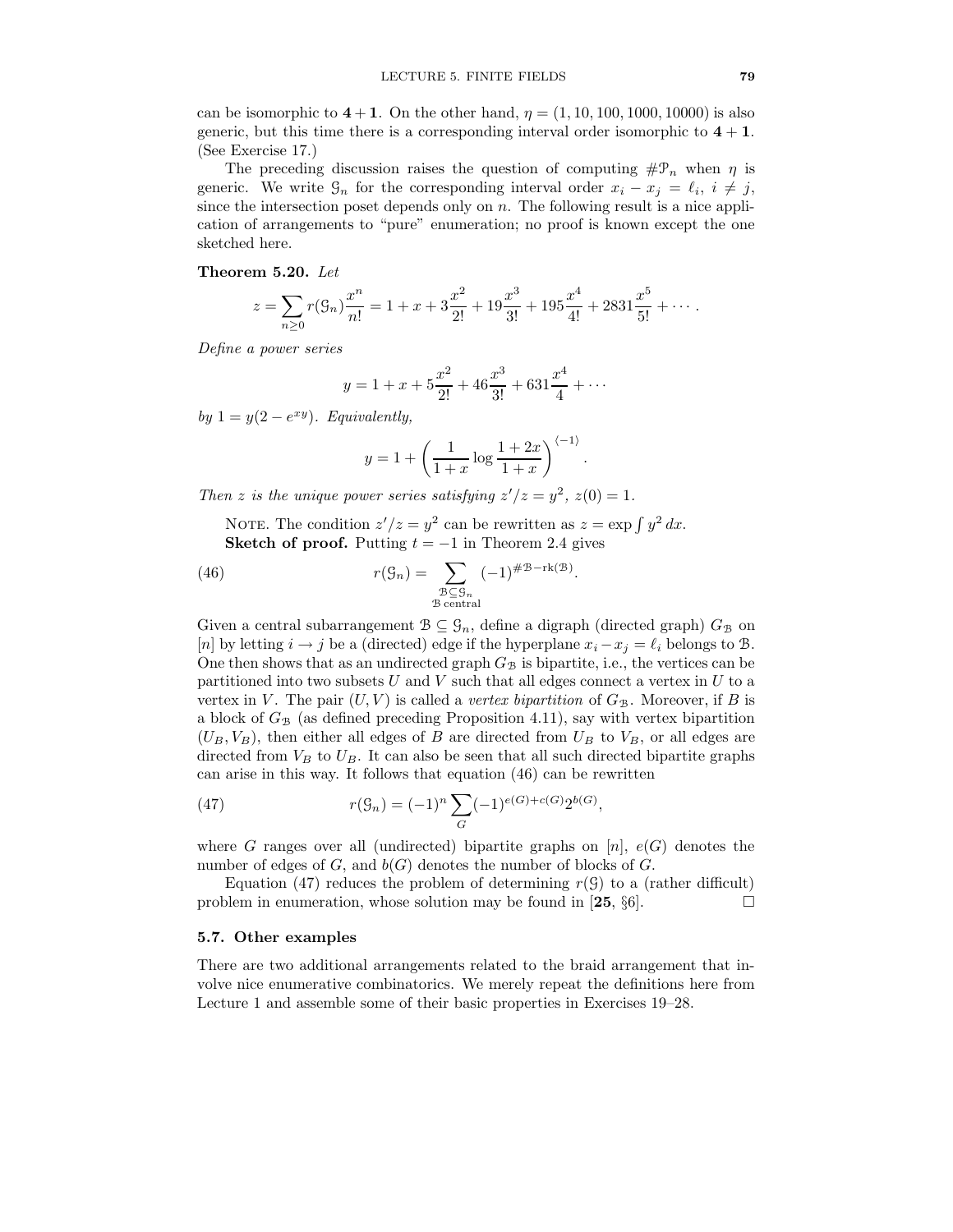The Linial arrangement in  $K^n$  is given by the hyperplanes  $x_i - x_j = 1, 1 \leq i <$  $j \leq n$ . It consists of "half" of the semiorder arrangement  $\mathfrak{I}_{1^n}$ . Despite its similarity to  $\mathfrak{I}_{1^n}$ , it is considerably more difficult to obtain its characteristic polynomial and other enumerative invariants. Finally the *threshold arrangement* in  $K<sup>n</sup>$  is given by the hyperplanes  $x_i + x_j = 0, 1 \leq i < j \leq n$ . It is a subarrangement of the Coxeter arrangements  $\mathcal{A}(B_n)$  (= $\mathcal{A}(C_n)$ ) and  $\mathcal{A}(D_n)$ .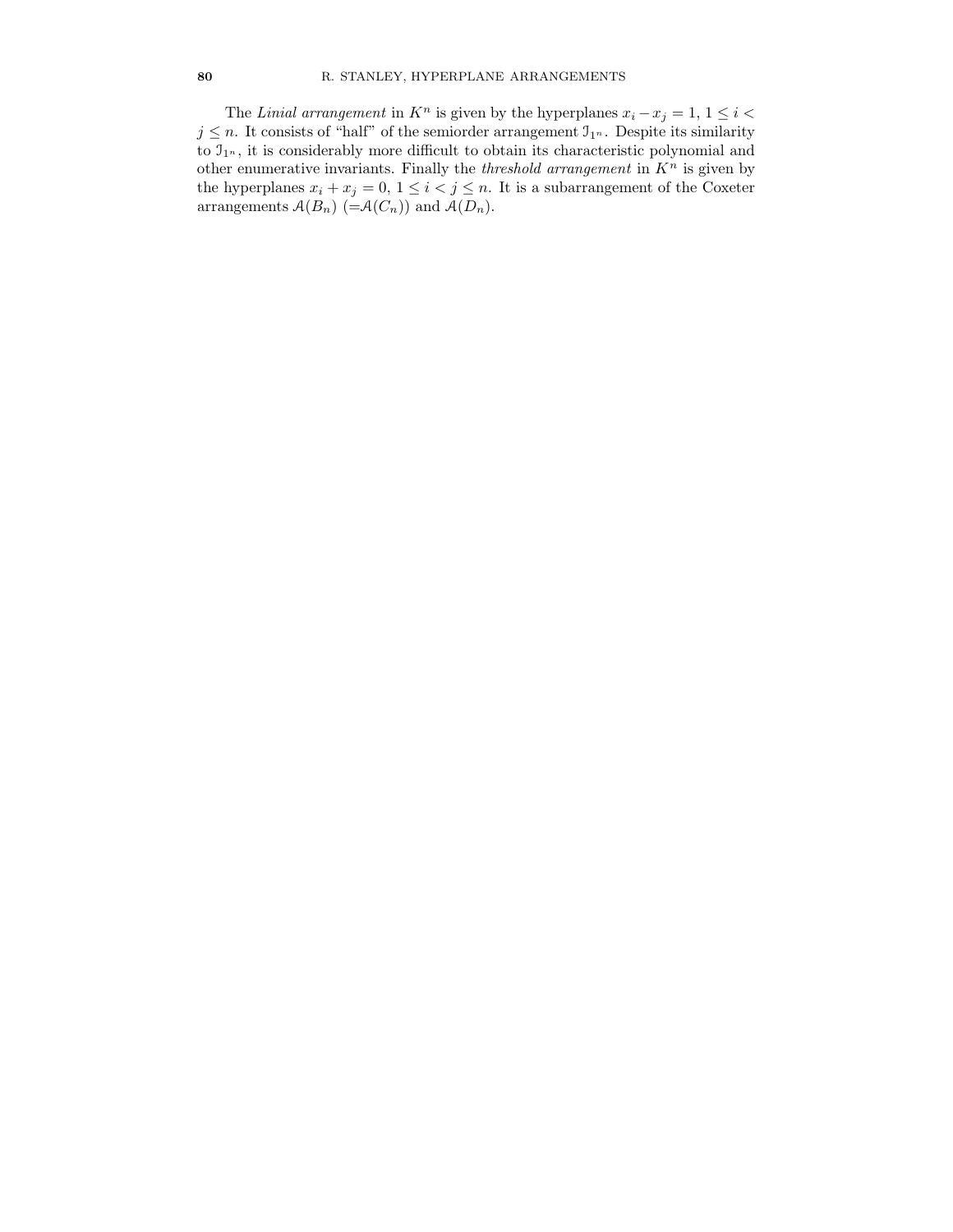# Exercises

(1) [2] Verify equation (37), viz.,

$$
\chi_{\mathcal{A}(D_n)}(t) = (t-1)(t-3)\cdots(t-(2n-3))\cdot(t-n+1).
$$

- (2) [2] Draw a picture of the projectivization of the Coxeter arrangement  $\mathcal{A}(B_3)$ , similar to Figure 1 of Lecture 1.
- (3) (a) [2] An embroidered permutation of [n] consists of a permutation w of [n] together with a collection  $\mathcal E$  of ordered pairs  $(i, j)$  such that:
	- $1 \leq i < j \leq n$  for all  $(i, j) \in \mathcal{E}$ .
	- If  $(i, j)$  and  $(h, k)$  are distinct elements of  $\mathcal{E}$ , then it is false that  $i \leq h \leq k \leq j.$
	- If  $(i, j) \in \mathcal{E}$  then  $w(i) < w(j)$ .

For instance, the three embroidered permutations  $(w, \mathcal{E})$  of [2] are given by  $(12, \emptyset)$ ,  $(12, \{(1, 2)\})$ , and  $(21, \emptyset)$ . Give a bijective proof that the number  $r(\mathcal{S}_n)$  of regions of the Shi arrangement  $\mathcal{S}_n$  is equal to the number of embroidered permutations of [n].

- (b) [2+] A parking function of length n is a sequence  $(a_1, \ldots, a_n) \in \mathbb{P}^n$  whose increasing rearrangement  $b_1 \leq b_2 \leq \cdots \leq b_n$  satisfies  $b_i \leq i$ . For instance, the parking functions of length three are 11, 12, 21. Give a bijective proof that the number of parking functions of length  $n$  is equal to the number of embroidered permutations of [n].
- (c) [3–] Give a combinatorial proof that the number of parking functions of length *n* is equal to  $(n + 1)^{n-1}$ .
- (4) [2+] Show that if  $S_n$  denotes the Shi arrangement, then the cone  $cS_n$  is not supersolvable for  $n \geq 3$ .
- (5) [2] Show that if  $f : \mathbb{P} \to R$  and  $h : \mathbb{N} \to R$  are related by equation (40) (with  $h(0) = 1$ , then equation (39) holds.
- (6) (a) [2] Compute the characteristic polynomial of the arrangement  $\mathcal{B}'_n$  in  $\mathbb{R}^n$ with defining polynomial

$$
Q(x) = (x_1 - x_n - 1) \prod_{1 \le i < j \le n} (x_i - x_j).
$$

In other words,  $\mathcal{B}'_n$  consists of the braid arrangement together with the hyperplane  $x_1 - x_n = 1$ .

- (b) [5–] Is  $c\mathcal{B}_n'$  (the cone over  $\mathcal{B}_n'$  ) supersolvable?
- (7) [2+] Let  $1 \leq k \leq n$ . Find the characteristic polynomial of the arrangement  $\mathcal{S}_{n,k}$ in  $\mathbb{R}^n$  defined by

$$
x_i - x_j = 0 \quad \text{for} \quad 1 \le i < j \le n
$$
\n
$$
x_i - x_j = 1 \quad \text{for} \quad 1 \le i < j \le k.
$$

(8) [2+] Let  $1 \leq k \leq n$ . Find the characteristic polynomial of the arrangement  $\mathcal{C}_{n,k}$ in  $\mathbb{R}^n$  defined by

$$
x_i = 0 \quad \text{for} \quad 1 \le i \le n
$$
  
\n
$$
x_i \pm x_j = 0 \quad \text{for} \quad 1 \le i < j \le n
$$
  
\n
$$
x_i + x_j = 1 \quad \text{for} \quad 1 \le i < j \le k.
$$

In particular, show that  $r(\mathcal{C}_{n,k}) = 2^{n-k} n! {2k \choose k}$ .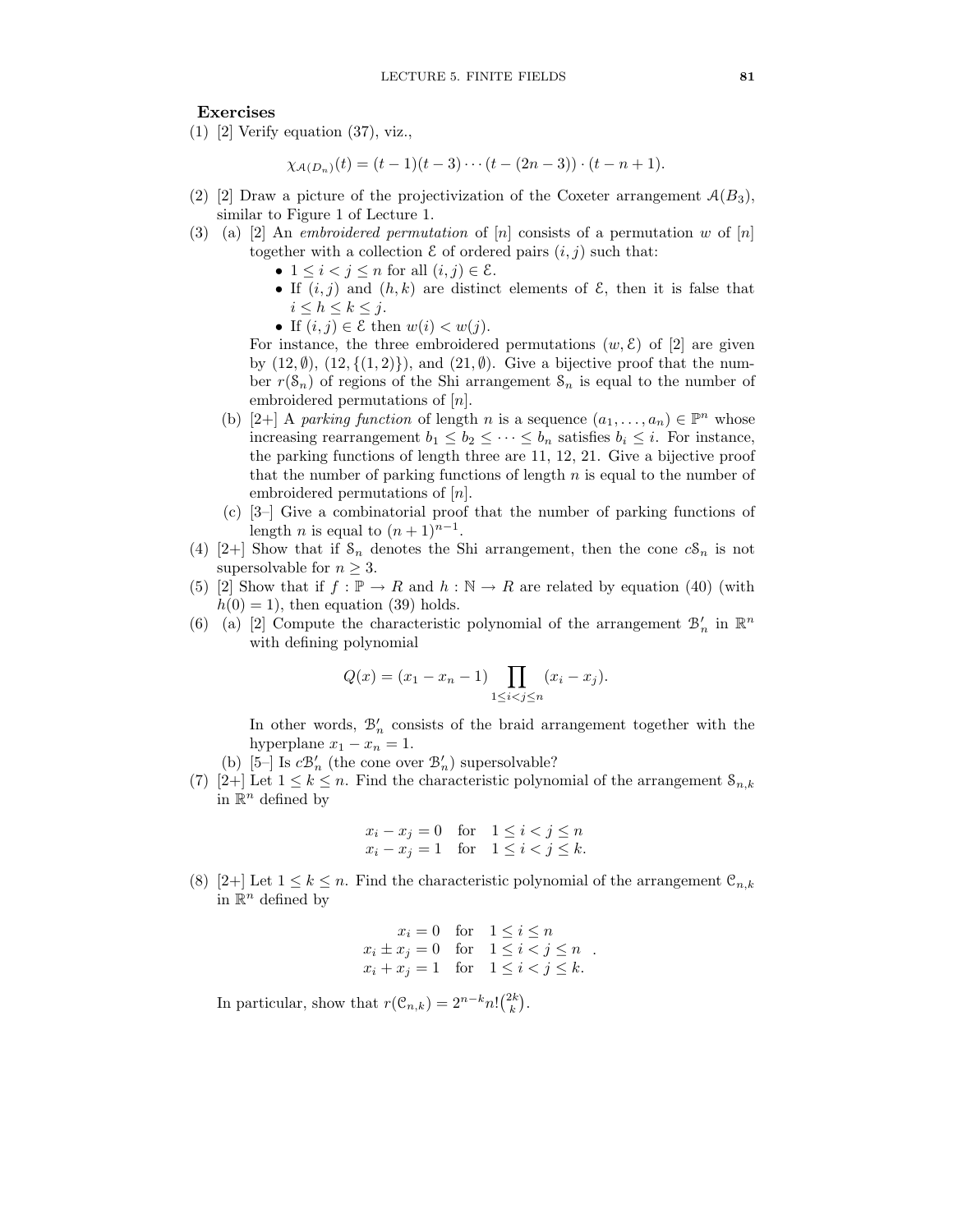(9) (a) [2+] Let  $\mathcal{A}_n$  be the arrangement in  $\mathbb{R}^n$  with hyperplanes  $x_i = 0$  for all i,  $x_i = x_j$  for all  $i < j$ , and  $x_i = 2x_j$  for all  $i \neq j$ . Show that

$$
\chi_{A_n}(t) = (t-1)(t-n-2)_{n-1},
$$

where  $(x)_m = x(x-1)\cdots(x-m+1)$ . In particular,  $r(A_n) = 2(2n +$ 1)!/ $(n+2)$ !. Can this be seen combinatorially? (This last question has not been worked on.)

(b) [2+] Now let  $\mathcal{A}_n$  be the arrangement in  $\mathbb{R}^n$  with hyperplanes  $x_i = x_j$  for all  $i < j$  and  $x_i = 2x_j$  for all  $i \neq j$ . Show that

$$
\chi_{A_n}(t) = (t-1)(t-n-2)_{n-3}(t^2-(3n-1)t+3n(n-1)).
$$

In particular,  $r(A_n) = 6n^2(2n-1)!/(n+2)!$ . Again, a combinatorial proof can be asked for.

- (c) [5–] Modify. For instance, what about the arrangement with hyperplanes  $x_i = 0$  for all i,  $x_i = x_j$  for all  $i < j$ , and  $x_i = 2x_j$  for all  $i < j$ ? (This example is actually not difficult.) Or  $x_i = 0$  for all  $i, x_i = x_j$  for all  $i < j$ ,  $x_i = 2x_j$  for all  $i \neq j$ , and  $x_i = 3x_j$  for all  $i \neq j$ ?
- (10) (a) [2+] For  $n \geq 1$  let  $\mathcal{A}_n$  be an arrangement in  $\mathbb{R}^n$  such that every  $H \in \mathcal{A}_n$ is parallel to a hyperplane of the form  $x_i = cx_j$ , where  $c \in \mathbb{R}$ . Just as in the definition of an exponential sequence of arrangements, define for every subset  $S$  of  $[n]$  the arrangement

$$
\mathcal{A}_n^S = \{ H \in \mathcal{A}_n : H \text{ is parallel to some } x_i = cx_j, \text{ where } i, j \in S \}.
$$

Suppose that for every such S we have  $L_{\mathcal{A}_n^S} \cong L_{\mathcal{A}_k}$ , where  $k = \#S$ . Let

$$
F(x) = \sum_{n\geq 0} (-1)^n r(A_n) \frac{x^n}{n!}
$$
  

$$
G(x) = \sum_{n\geq 0} (-1)^{\text{rank}(A_n)} b(A_n) \frac{x^n}{n!}.
$$

Show that

(48) 
$$
\sum_{n\geq 0} \chi_{A_n}(t) \frac{x^n}{n!} = \frac{G(x)^{(t+1)/2}}{F(x)^{(t-1)/2}}.
$$

Verify that this formula is correct for the braid arrangement.

- (b) [2] Simplify equation (48) when each  $A_n$ ,  $n \geq 1$ , is a central arrangement. Make sure that your simplification is valid for the coordinate hyperplane arrangement.
- (11) [2+] Let  $\mathcal{R}_0(\mathcal{C}_n)$  denote the set of regions of the Catalan arrangement  $\mathcal{C}_n$  contained in the regions  $x_1 > x_2 > \cdots > x_n$  of  $\mathcal{B}_n$ . Let R be the unique region in  $\mathcal{R}_0(\mathcal{C}_n)$  whose closure contains the origin. For  $R \in \mathcal{R}_0(\mathcal{C}_n)$ , let  $X_R$  be the set of hyperplanes  $H \in \mathcal{C}_n$  such that  $\tilde{R}$  and R lie on different sides of H. Let  $W_n = \{X_R : R \in \mathcal{R}_0(\mathcal{C}_n)\}\,$  ordered by inclusion.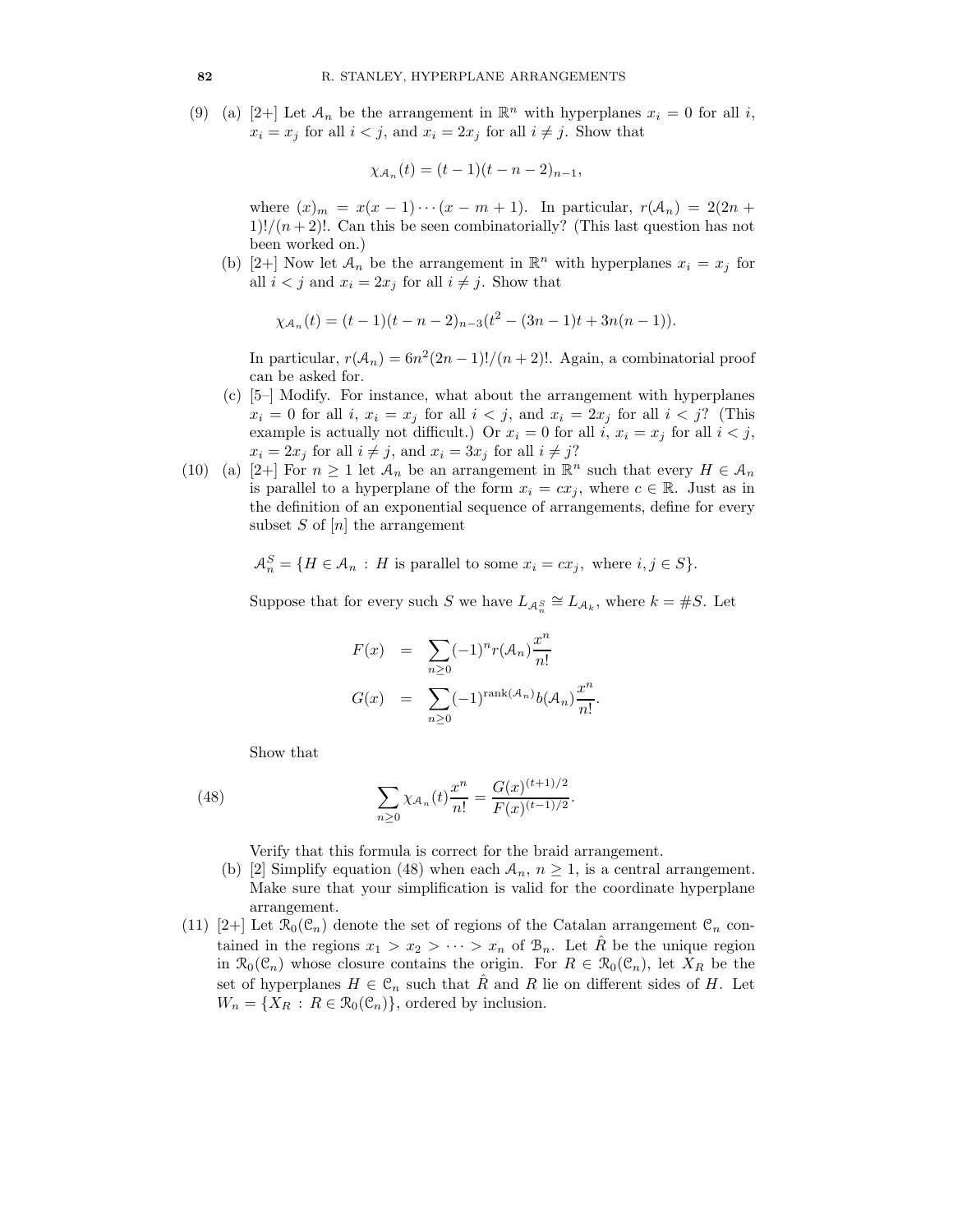

Let  $P_n$  be the poset of intervals  $[i, j]$ ,  $1 \leq i < j \leq n$ , ordered by *reverse* inclusion.



Show that  $W_n \cong J(P_n)$ , the lattice of order ideals of  $P_n$ . (An *order ideal* of a poset P is a subset  $I \subseteq P$  such that if  $x \in I$  and  $y \leq x$ , then  $y \in I$ . Define  $J(P)$ to be the set of order ideals of  $P$ , ordered by inclusion. See [31, Thm. 3.4.1].)

(12) [2] Use the finite field method to prove that

$$
\chi_{\mathfrak{C}_n}(t) = t(t - n - 1)(t - n - 2)(t - n - 3) \cdots (t - 2n + 1),
$$

where  $\mathfrak{C}_n$  denotes the Catalan arrangement.

(13) [2+] Let  $k \in \mathbb{P}$ . Find the number of regions and characteristic polynomial of the extended Catalan arrangement

$$
C_n(k): x_i - x_j = 0, \pm 1, \pm 2, \ldots, \pm k
$$
, for  $1 \le i < j \le n$ .

Generalize Exercise 11 to the arrangements  $\mathcal{C}_n(k)$ .

(14) [3–] Let  $\mathcal{S}_n^B$  denote the arrangement

$$
x_i \pm x_j = 0, 1, \quad 1 \le i < j \le n
$$
\n
$$
2x_i = 0, 1, \quad 1 \le i \le n,
$$

called the Shi arrangement of type B. Find the characteristic polynomial and number of regions of  $S_n^B$ . Is there a "nice" bijective proof of the formula for the number of regions?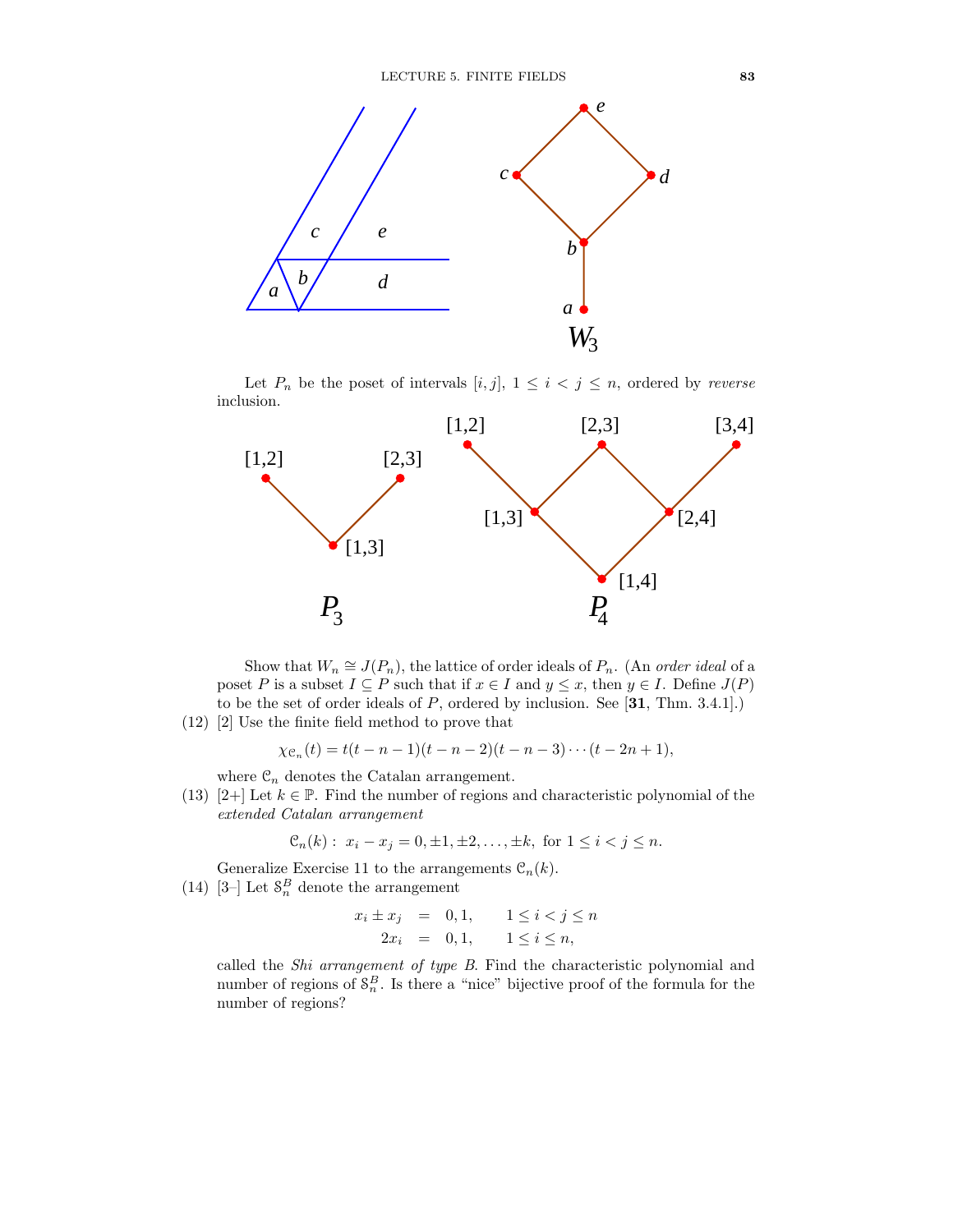(15) [5–] Let  $1 \leq k \leq n$ . Find the number of regions (or more generally the characteristic polynomial) of the arrangement (in  $\mathbb{R}^n$ )

$$
x_i - x_j = \begin{cases} 1, & 1 \le i \le k \\ 2, & k+1 \le i \le n, \end{cases}
$$

for all  $i \neq j$ . Thus we are counting interval orders on [n] where the elements  $1, 2, \ldots, k$  correspond to intervals of length one, while  $k + 1, \ldots, n$  correspond to intervals of length two. Is it possible to count such interval orders up to isomorphism (i.e., the unlabelled case)? What if the length 2 is replaced instead by a generic length a?

(16) [2+] A *double semiorder* on [n] consists of two binary relations  $\lt$  and  $\ll$  on [n] that arise from a set  $x_1, \ldots, x_n$  of real numbers as follows:

$$
i < j \quad \text{if} \quad x_i < x_j - 1
$$
\n
$$
i \ll j \quad \text{if} \quad x_i < x_j - 2.
$$

If we associate the interval  $I_i = [x_i - 2, x_i]$  with the point  $x_i$ , then we are specifying whether  $I_i$  lies to the left of the midpoint of  $I_j$ , entirely to the left of  $I_j$ , or neither. It should be clear what is meant for two double semiorders to be isomorphic.

- (a) [2] Draw interval diagrams of the 12 nonisomorphic double semiorders on  $\{1, 2, 3\}.$
- (b) [2] Let  $\rho_2(n)$  denote the number of double semiorders on [n]. Find an arrangement  $\mathfrak{I}_n^{(2)}$  satisfying  $r(\mathfrak{I}_n^{(2)}) = \rho_2(n)$ .
- (c)  $[2+]$  Show that the number of nonisomorphic double semiorders on  $[n]$  is given by  $\frac{1}{2n+1} {3n \choose n}$ .
- (d) [2-] Let  $F(x) = \sum_{n\geq 0} \frac{1}{2n+1} {3n \choose n} x^n$ . Show that

$$
\sum_{n\geq 0} \rho_2(n) \frac{x^n}{n!} = F(1 - e^{-x}).
$$

- (e) [2] Generalize to "k-semiorders," where ordinary semiorders (or unit interval orders) correspond to  $k = 1$  and double semiorders to  $k = 2$ .
- $(17)$  [1+] Show that intervals of lengths 1, 1,0001, 1,001, 1,01, 1,1 cannot form an interval order isomorphic to  $4+1$ , but that such an interval order can be formed if the lengths are 1, 10, 100, 1000, 10000.
- (18) [5–] What more can be said about interval orders with generic interval lengths? For instance, consider the two cases: (a) interval lengths very near each other  $(e.g., 1, 1.001, 1.01, 1.1)$ , and (b) interval lengths superincreasing  $(e.g., 1, 10, 100,$ 1000). Are there finitely many obstructions to being such an interval order? Can the number of unlabelled interval orders of each type be determined? (Perhaps the numbers are the same, but this seems unlikely.)
- (19) (a) [3] Let  $\mathcal{L}_n$  denote the Linial arrangement, say in  $\mathbb{R}^n$ . Show that

$$
\chi_{\mathcal{L}_n}(t) = \frac{t}{2^n} \sum_{k=1}^n \binom{n}{k} (t-k)^{n-1}.
$$

(b)  $[1+]$  Deduce from (a) that

$$
\frac{\chi_{\mathcal{L}_n}(t)}{t} = \frac{(-1)^n \chi_{\mathcal{L}_n}(-t+n)}{-t+n}.
$$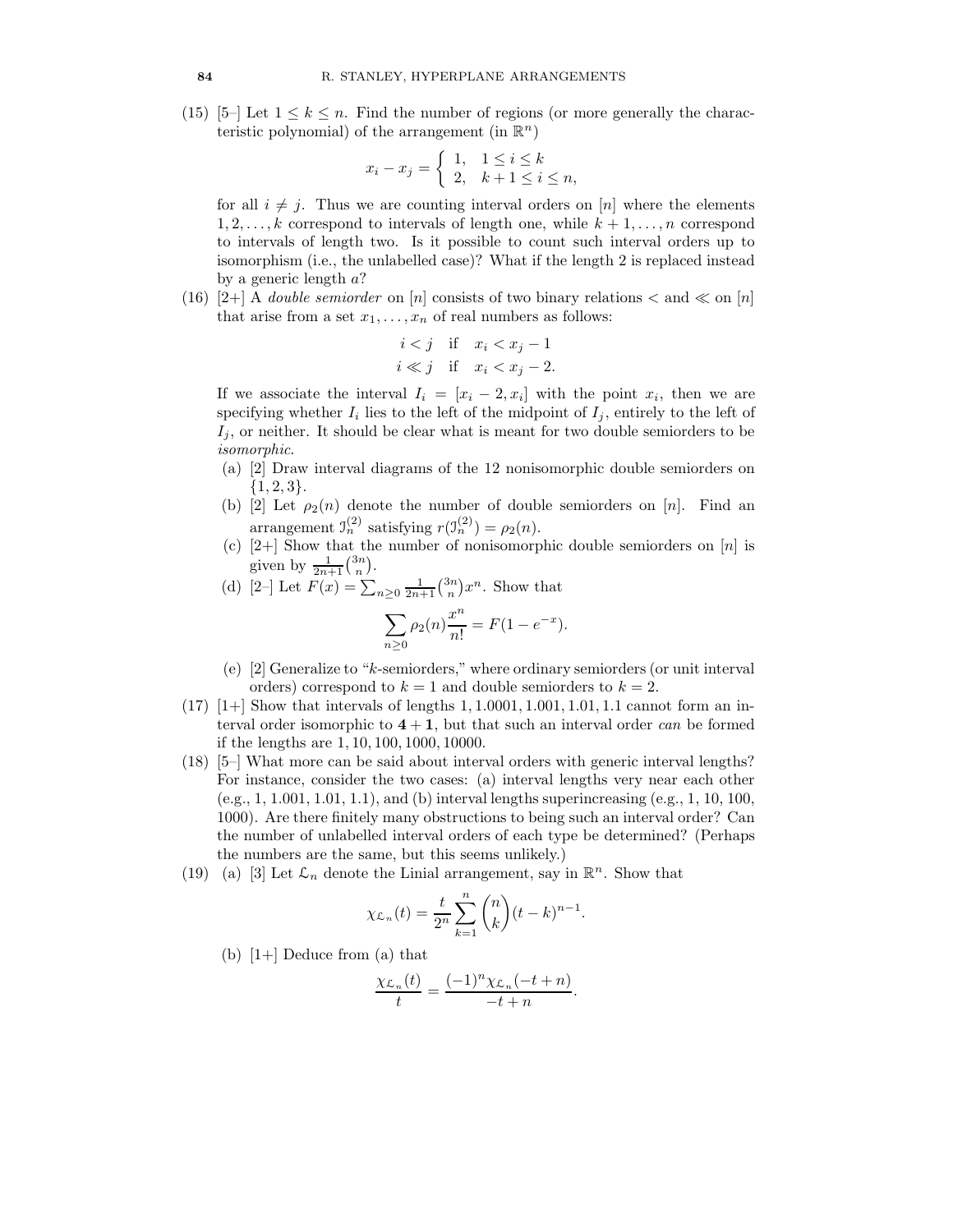

Figure 10. The seven alternating trees on the vertex set [4]

- (20) (a)  $[3-]$  An *alternating tree* on the vertex set  $[n]$  is a tree on  $[n]$  such that every vertex is either less than all its neighbors or greater than all its neighbors. Figure 10 shows the seven alternating trees on [4]. Deduce from Exercise 19(a) that  $r(\mathcal{L}_n)$  is equal to the number of alternating trees on  $[n+1]$ .
	- (b) [5] Find a bijective proof of (a), i.e., give an explicit bijection between the regions of  $\mathcal{L}_n$  and the alternating trees on  $[n+1]$ .
- (21) [3–] Let

$$
\chi_{\mathcal{L}_n}(t) = a_n t^n - a_{n-1} t^{n-1} + \dots + (-1)^{n-1} a_1 t.
$$

Deduce from Exercise 19(a) that  $a_i$  is the number of alternating trees on the vertex set  $0, 1, \ldots, n$  such that vertex 0 has degree (number of adjacent vertices) i.

- (22) (a) [2+] Let  $P(t) \in \mathbb{C}[t]$  have the property that every (complex) zero of  $P(t)$ has real part a. Let  $z \in \mathbb{C}$  satisfy  $|z| = 1$ . Show that every zero of the polynomial  $P(t-1) + zP(t)$  has real part  $a + \frac{1}{2}$ .
	- (b) [2+] Deduce from (a) and Exercise 19(a) that every zero of the polynomial  $\chi_{\mathcal{L}_n}(t)/t$  has real part  $n/2$ . This result is known as the "Riemann hypothesis for the Linial arrangement."
- (23) (a) [2–] Compute  $\lim_{n\to\infty} b(\mathcal{S}_n)/r(\mathcal{S}_n)$ , where  $\mathcal{S}_n$  denotes the Shi arrangement. (b) [3] Do the same for the Linial arrangement  $\mathcal{L}_n$ .
- (24) [2+] Let  $\mathcal{L}_n$  denote the Linial arrangement in  $\mathbb{R}^n$ . Fix an integer  $r \neq 0, \pm 1$ , and let  $\mathcal{M}_n(r)$  be the arrangement in  $\mathbb{R}^n$  defined by  $x_i = rx_j$ ,  $1 \leq i < j \leq n$ , together with the coordinate hyperplanes  $x_i = 0$ . Find a relationship between  $\chi_{\mathcal{L}_n}(t)$  and  $\chi_{\mathcal{M}_n(r)}(t)$  without explicitly computing these characteristic polynomials.
- (25) (a)  $[3-]$  A *threshold graph* on  $[n]$  may be defined recursively as follows: (i) the empty graph  $\emptyset$  is a threshold graph, (ii) if G is a threshold graph, then so is the disjoint union of  $G$  and a single vertex, and (iii) if  $G$  is a threshold graph, then so is the graph obtained by adding a new vertex  $v$  and connecting it to every vertex of G. Let  $\mathcal{T}_n$  denote the threshold arrangement. Show that  $r(\mathcal{T}_n)$  is the number of threshold graphs on [n].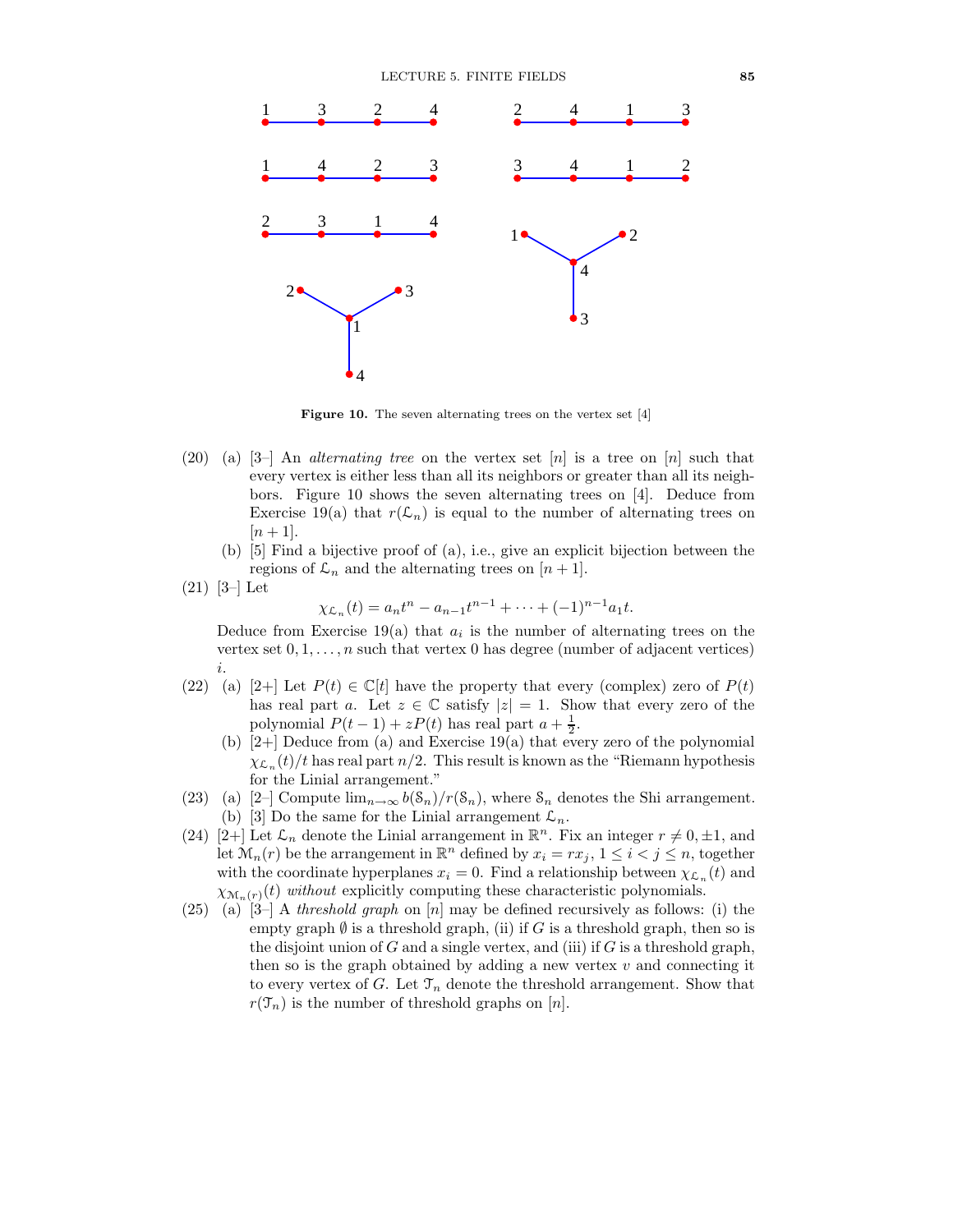(b) [2+] Deduce from (a) that

$$
\sum_{n\geq 0} r(\mathfrak{T}_n) \frac{x^n}{n!} = \frac{e^x (1-x)}{2 - e^x}.
$$

(c) [1+] Deduce from Exercise 10 that

$$
\sum_{n\geq 0} \chi_{\mathcal{T}_n}(t) \frac{x^n}{n!} = (1+x)(2e^x - 1)^{(t-1)/2}.
$$

(26) [5–] Let

$$
\chi_{\mathcal{T}_n}(t) = t^n - a_{n-1}t^{n-1} + \cdots + (-1)^n a_0.
$$

For instance,

$$
\chi_{\mathcal{T}_3}(t) = t^3 - 3t^2 + 3t - 1
$$
  
\n
$$
\chi_{\mathcal{T}_4}(t) = t^4 - 6t^3 + 15t^2 - 17t + 7
$$
  
\n
$$
\chi_{\mathcal{T}_5}(t) = t^5 - 10t^4 + 45t^3 - 105t^2 + 120t - 51.
$$

By Exercise 25(a),  $a_0 + a_1 + \cdots + a_{n-1} + 1$  is the number of threshold graphs on the vertex set [n]. Give a combinatorial interpretation of the numbers  $a_i$  as the number of threshold graphs with a certain property.

(27) (a) [1+] Find the number of regions of the "Linial threshold arrangement"

$$
x_i + x_j = 1, \quad 1 \le i < j \le n.
$$

(b) [5–] Find the number of regions, or even the characteristic polynomial, of the "Shi threshold arrangement"

$$
x_i + x_j = 0, 1, \ \ 1 \le i < j \le n.
$$

(28) [3-] Let  $\mathcal{A}_n$  denote the "generic threshold arrangement" (in  $\mathbb{R}^n$ )  $x_i + x_j = a_{ij}$ ,  $1 \leq i < j \leq n$ , where the  $a_{ij}$ 's are generic. Let

$$
T(x) = \sum_{n \ge 1} n^{n-2} \frac{x^n}{n!},
$$

the generating function for labelled trees on  $n$  vertices. Let

$$
R(x) = \sum_{n \ge 1} n^{n-1} \frac{x^n}{n!},
$$

the generating function for rooted labelled trees on n vertices. Show that

$$
\sum_{n\geq 0} r(\mathcal{A}_n) \frac{x^n}{n!} = e^{T(x) - \frac{1}{2}R(x)} \left( \frac{1 + R(x)}{1 - R(x)} \right)^{1/4}
$$
  
= 1 + x + 2\frac{x^2}{2!} + 8\frac{x^3}{3!} + 54\frac{x^4}{4!} + 533\frac{x^5}{5!} + 6934\frac{x^6}{6!} + \cdots

(29) [2+] Fix  $n \geq 1$ . Let  $f(k, n, r)$  be the number of  $k \times n$  (0, 1)-matrices A over the rationals such that all rows of A are distinct, every row has at least one 1, and rank $(A) = r$ . Let  $g_n(q)$  be the number of *n*-tuples  $(a_1, \ldots, a_n) \in \mathbb{F}_q^n$  such that no nonempty subset of the entries sums to 0 (in  $\mathbb{F}_q$ ). Show that for  $p \gg 0$ , where  $q = p^d$ , we have

$$
g_n(q) = \sum_{k,r} \frac{(-1)^k}{k!} f(k,n,r) q^{n-r}.
$$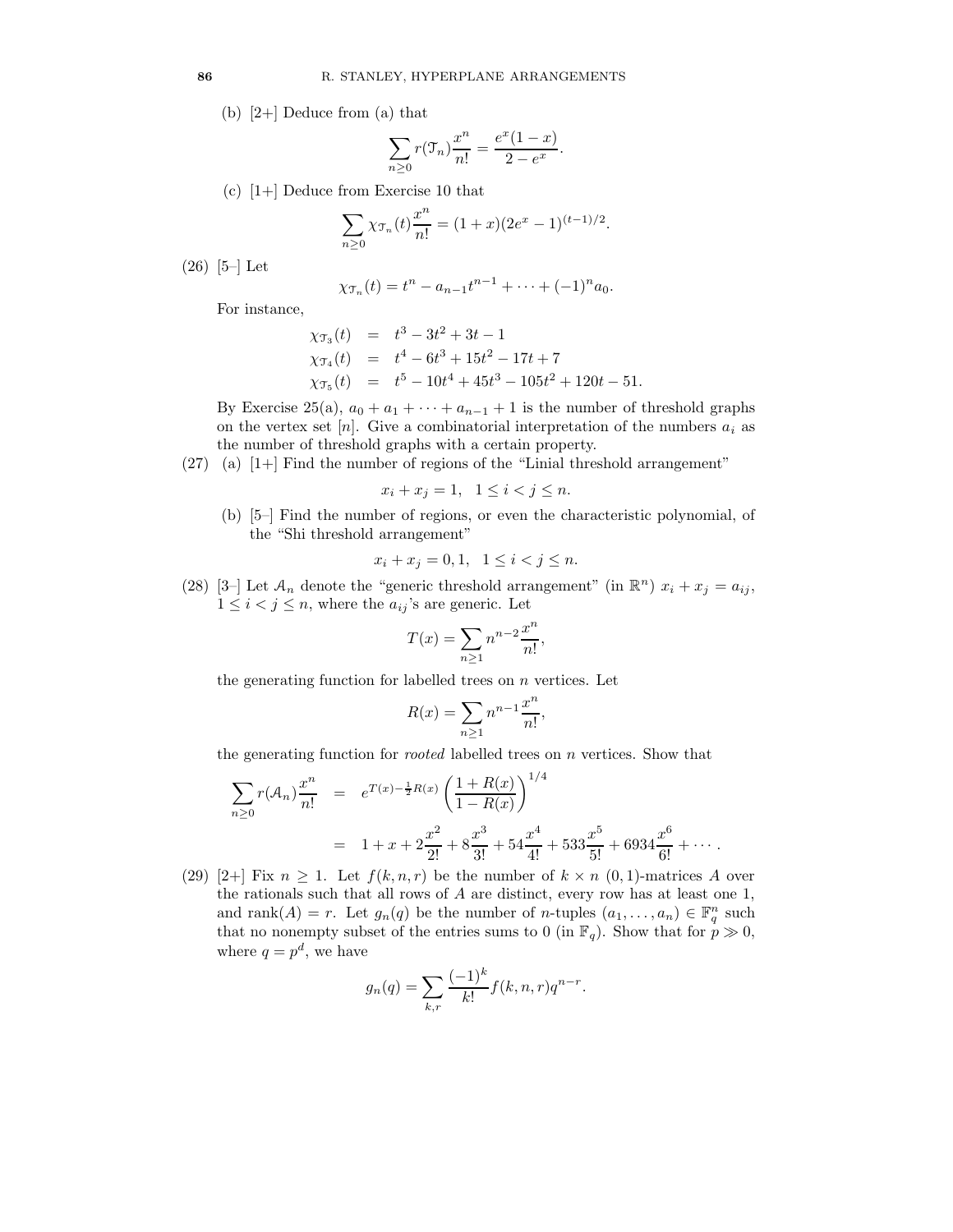(The case  $k = 0$  is included, corresponding to the empty matrix, which has rank  $\overline{0.}$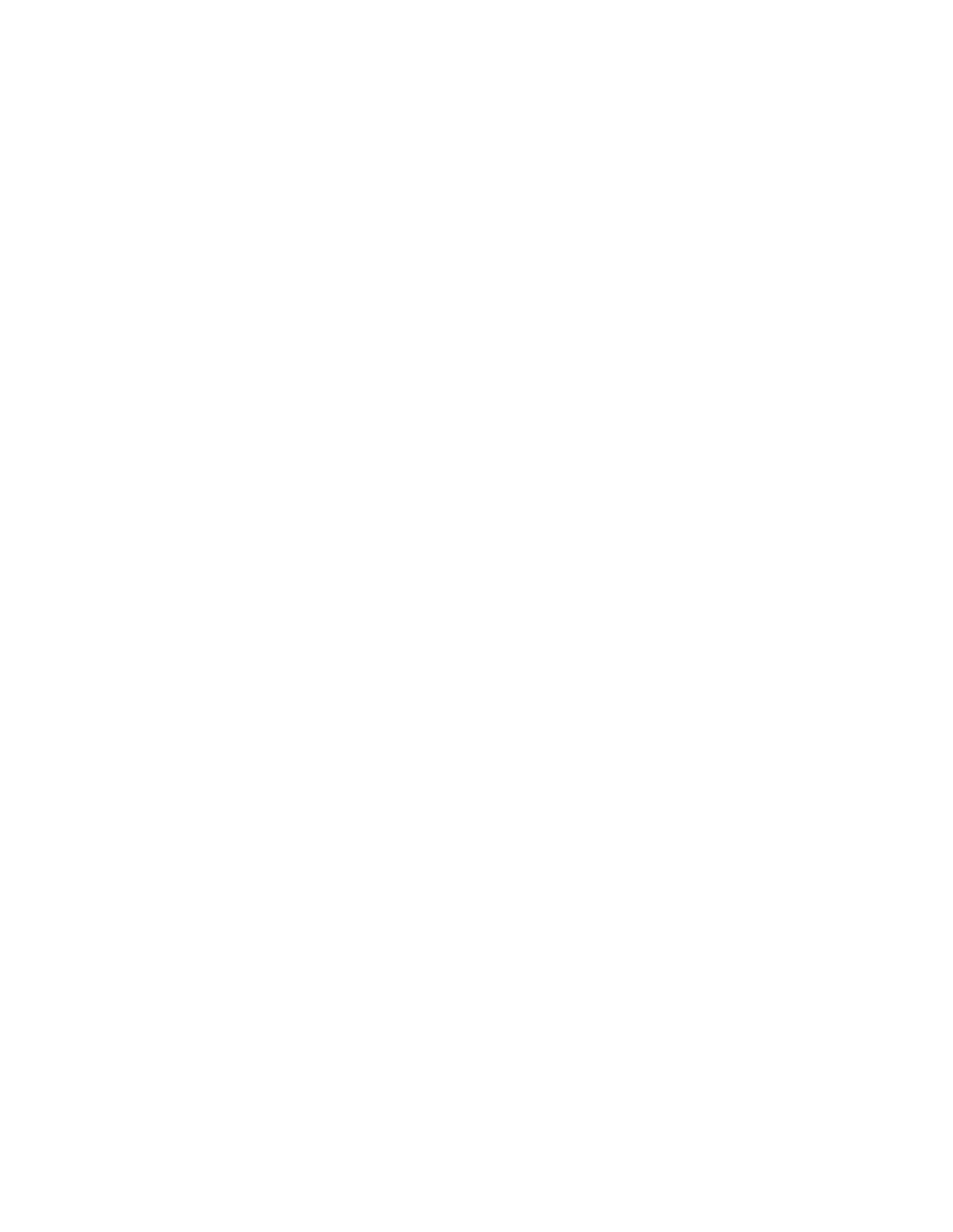# LECTURE 6 Separating Hyperplanes

#### 6.1. The distance enumerator

Let A be a real arrangement, and let R and R' be regions of A. A hyperplane  $H \in \mathcal{A}$  separates R and R' if R and R' lie on opposite sides of H. In this chapter we will consider some results dealing with separating hyperplanes. To begin, let

$$
sep(R, R') = \{H \in \mathcal{A} : H \text{ separates } R \text{ and } R'\}.
$$

Define the *distance*  $d(R, R')$  between the regions R and R' to be the number of hyperplanes  $H \in \mathcal{A}$  that separate R and R', i.e.,

$$
d(R, R') = \#\text{sep}(R, R').
$$

It is easily seen that d is a metric on the set  $\mathcal{R}(\mathcal{A})$  of regions of  $\mathcal{A}$ , i.e.,

- $d(R, R') \geq 0$  for all  $R, R' \in \mathcal{R}(\mathcal{A})$ , with equality if and only if  $R = R'$ 
	- $d(R, R') = d(R', R)$  for all  $R, R' \in \mathcal{R}(\mathcal{A})$
- $d(R, R') + d(R', R'') \ge d(R, R'')$  for all  $R, R', R'' \in \mathcal{R}(\mathcal{A})$ .

Now fix a region  $R_0 \in \mathcal{R}(\mathcal{A})$ , called the base region. The distance enumerator of A (with respect to  $R_0$ ) is the polynomial

$$
D_{\mathcal{A},R_0}(t) = \sum_{R \in \mathcal{R}(\mathcal{A})} t^{d(R_0,R)}.
$$

We simply write  $D_{\mathcal{A}}(t)$  if no confusion will result. Also define the *weak order* (with respect to  $R_0$ ) of A to be the partial order  $W_A$  on  $\mathcal{R}(A)$  given by

$$
R \leq R' \text{ if } \operatorname{sep}(R_0, R) \subseteq \operatorname{sep}(R_0, R').
$$

It is easy to see that  $W_A$  is a partial ordering of  $\mathcal{R}(A)$ . The poset  $W_A$  is graded by distance from  $R_0$ , i.e.,  $R_0$  is the  $\hat{0}$  element of  $\mathcal{R}(\mathcal{A})$ , and all saturated chains between  $R_0$  and R have length  $d(R_0, R)$ .

Figure 1 shows three arrangements in  $\mathbb{R}^2$ , with  $R_0$  labelled 0 and then each  $R \neq R_0$  labelled  $d(R_0, R)$ . Under each arrangement is shown the corresponding weak order  $W_A$ . The first arrangement is the braid arrangement  $\mathcal{B}_3$  (essentialized). Here the choice of base region does not affect the distance enumerator  $1+2t+2t^2$  +  $t^3 = (1+t)(1+t+t^2)$  nor the weak order. On the other hand, the second two arrangements of Figure 1 are identical, but the choice of  $R_0$  leads to different weak orders and different distance enumerators, viz.,  $1 + 2t + 2t^2 + t^3$  and  $1 + 3t + 2t^2$ .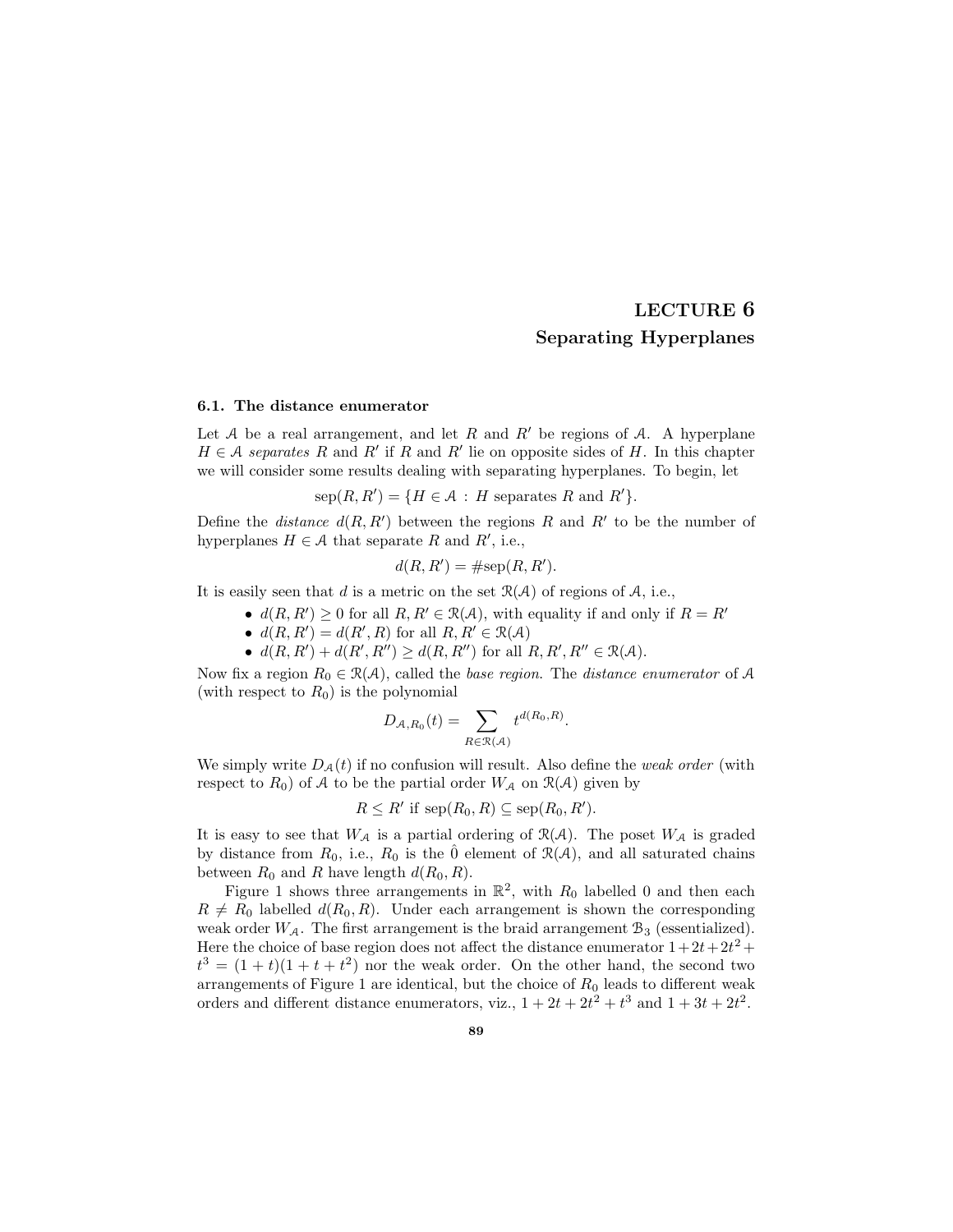

Figure 1. Examples of weak orders

Consider now the braid arrangement  $\mathcal{B}_n$ . We know from Example 1.3 that the regions of  $\mathcal{B}_n$  are in one-to-one correspondence with the permutations of [n], viz.,

$$
\mathcal{R}(\mathcal{B}_n) \leftrightarrow \mathfrak{S}_n
$$
  

$$
x_{w(1)} > x_{w(2)} > \cdots > x_{w(n)} \leftrightarrow w.
$$

Given  $w = a_1 a_2 \cdots a_n \in \mathfrak{S}_n$ , define an *inversion* of w to be a pair  $(i, j)$  such that  $i < j$  and  $a_i > a_j$ . Let  $\ell(w)$  denote the number of inversions of w. The *inversion* sequence IS(w) of w is the vector  $(c_1, \dots, c_n)$ , where

$$
c_j = #\{i : i < j, w^{-1}(j) < w^{-1}(i)\}.
$$

Note that the condition  $w^{-1}(j) < w^{-1}(i)$  is equivalent to i appearing to the right of j in w. For instance,  $IS(461352) = (0, 0, 1, 3, 1, 4)$ . The inversion sequence is a modified form of the *inversion table* or of the *code* of  $w$ , as defined in the literature, e.g., [31, p. 21][32, solution to Exer. 6.19(x)]. For our purposes the inversion sequence is the most convenient. It is clear from the definition of  $IS(w)$  that if  $IS(w) = (c_1, \ldots, c_n)$  then  $\ell(w) = c_1 + \cdots + c_n$ . Moreover, is easy to see (Exercise 2) that a sequence  $(c_1, \ldots, c_n) \in \mathbb{N}^n$  is the inversion sequence of a permutation  $w \in \mathfrak{S}_n$ if and only if  $c_i \leq i - 1$  for  $1 \leq i \leq n$ . It follows that

$$
\sum_{w \in \mathfrak{S}_n} t^{\ell(w)} = \sum_{\substack{(c_1, \dots, c_n) \\ 0 \le c_i \le i-1}} t^{c_1 + \dots + c_n}
$$
\n
$$
= \left( \sum_{c_1=0}^0 t^{c_1} \right) \dots \left( \sum_{c_n=0}^{n-1} t^{c_n} \right)
$$
\n
$$
= 1 \cdot (1+t)(1+t+t^2) \dots (1+t+\dots+t^{n-1}),
$$

a standard result on permutation statistics [31, Cor. 1.3.10].

Denote by  $R_w$  the region of  $\mathcal{B}_n$  corresponding to  $w \in \mathfrak{S}_n$ , and choose  $R_0 = R_{\rm id}$ , where id=  $12 \cdots n$ , the identity permutation. Suppose that  $R_u, R_v \in \mathcal{R}(\mathcal{B}_n)$  such that  $sep(R_0, R_v) = \{H\} \cup sep(R_0, u)$  for some  $H \in \mathcal{B}_n$ ,  $H \notin sep(R_0, R_u)$ . Thus  $R_u$ and  $R_v$  are separated by a single hyperplane H, and  $R_0$  and  $R_u$  lie on the same side of H. Suppose that H is given by  $x_i = x_j$  with  $i < j$ . Then i and j appear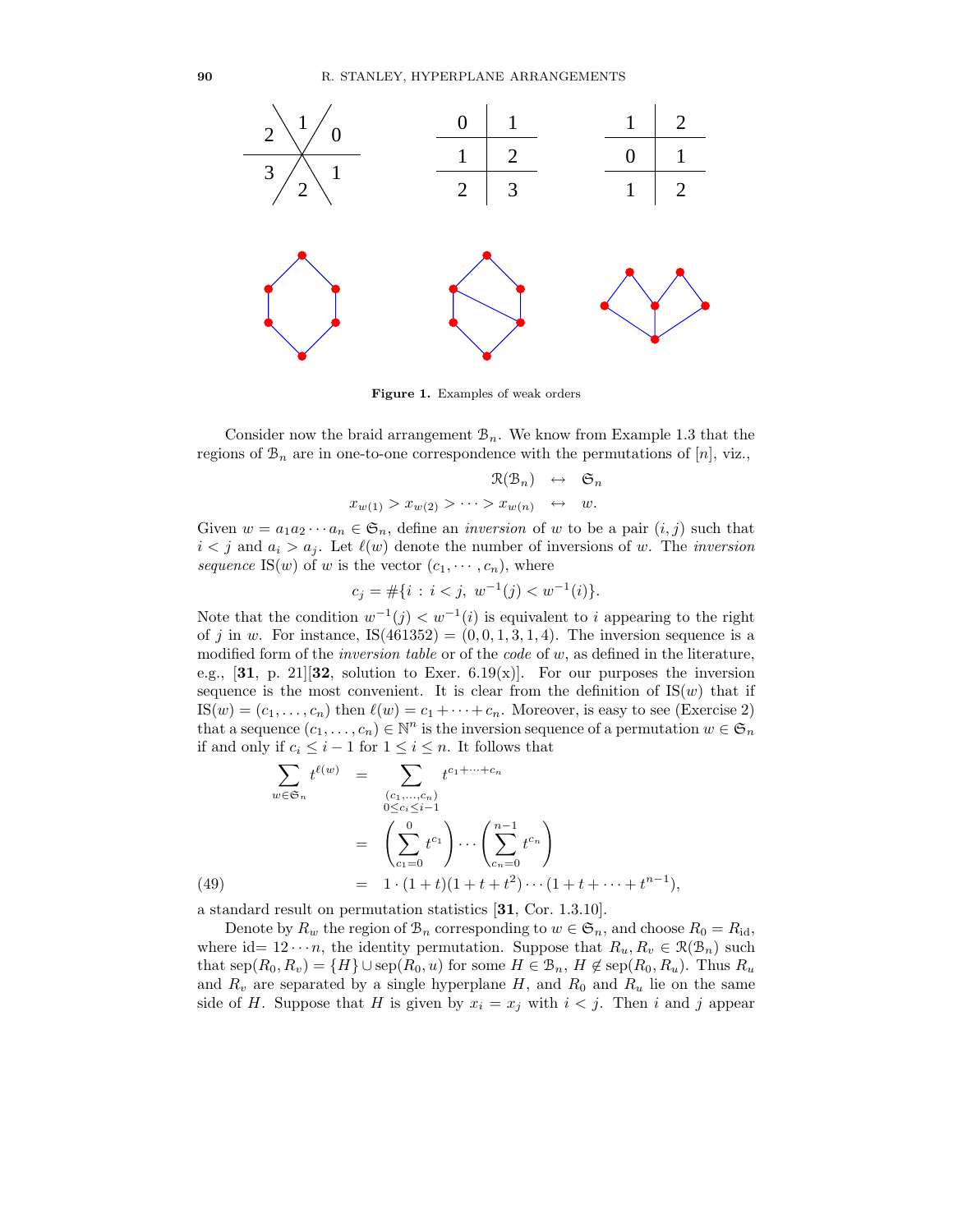

**Figure 2.** The inversion sequence labeling of the regions of  $\mathcal{B}_3$ 

consecutively in u written as a word  $a_1 \cdots a_n$  (since H is a bounding hyperplane of the region  $R_u$ ) and i appears to the left of j (since  $R_0$  and  $R_u$  lie on the same side of  $H$ ). Thus v is obtained from u by transposing the adjacent pair ij of letters. It follows that  $\ell(v) = \ell(u) + 1$ . If  $u(k) = i$  and we let  $s_k = (k, k + 1)$ , the adjacent transposition interchanging k and  $k + 1$ , then  $v = us_k$ .

The following result is an immediate consequence of equation (49) and mathematical induction.

**Proposition 6.18.** Let  $R_0 = R_{\text{id}}$  as above. If  $w \in \mathfrak{S}_n$  then  $d(R_0, R_w) = \ell(w)$ . Moreover,

$$
D_{\mathcal{B}_n}(t) = (1+t)(1+t+t^2)\cdots(1+t+\cdots+t^{n-1}).
$$

There is a somewhat different approach to Proposition 6.18 which will be generalized to the Shi arrangement. We label each region R of  $\mathcal{B}_n$  recursively by a vector  $\lambda(R) = (c_1, \ldots, c_n) \in \mathbb{N}^n$  as follows.

- $\lambda(R_0) = (0, 0, \dots, 0)$
- Let  $e_i$  denote the *i*<sup>th</sup> unit coordinate vector in  $\mathbb{R}^n$ . If the regions R and R' of  $\mathcal{B}_n$  are separated by the single hyperplane H with the equation  $x_i = x_j$ ,  $i < j$ , and if R and  $R_0$  lie on the same side of H, then  $\lambda(R') = \lambda(R) + e_j$ .

Figure 2 shows the labels  $\lambda(R)$  for  $\mathcal{B}_3$ .

**Proposition 6.19.** Let  $w \in \mathfrak{S}_n$ . Then  $\lambda(R_w) = \text{IS}(w)$ , the inversion sequence of  $w$ .

**Proof.** The proof is a straightforward induction on  $\ell(w)$ . If  $\ell(w) = 0$ , then w =id and

$$
\lambda(R_{\rm id}) = \lambda(R_0) = (0,0,\ldots,0) = \text{IS}(\text{id}).
$$

Suppose  $w = a_1 \cdots a_n$  and  $\ell(w) > 0$ . For some  $1 \leq k \leq n-1$  we must have  $a_k = j > i = a_{k+1}$ . Thus  $\ell(ws_k) = \ell(w) - 1$ . Hence by induction we may assume  $\lambda(ws_k) = \text{IS}(ws_k)$ . The hyperplane  $x_i = x_j$  separates  $R_w$  from  $R_{ws_k}$ . Hence by the definition of  $\lambda$  we have

$$
\lambda(R_w) = \lambda(R_{ws_k}) + e_j = \text{IS}(ws_k) + e_j.
$$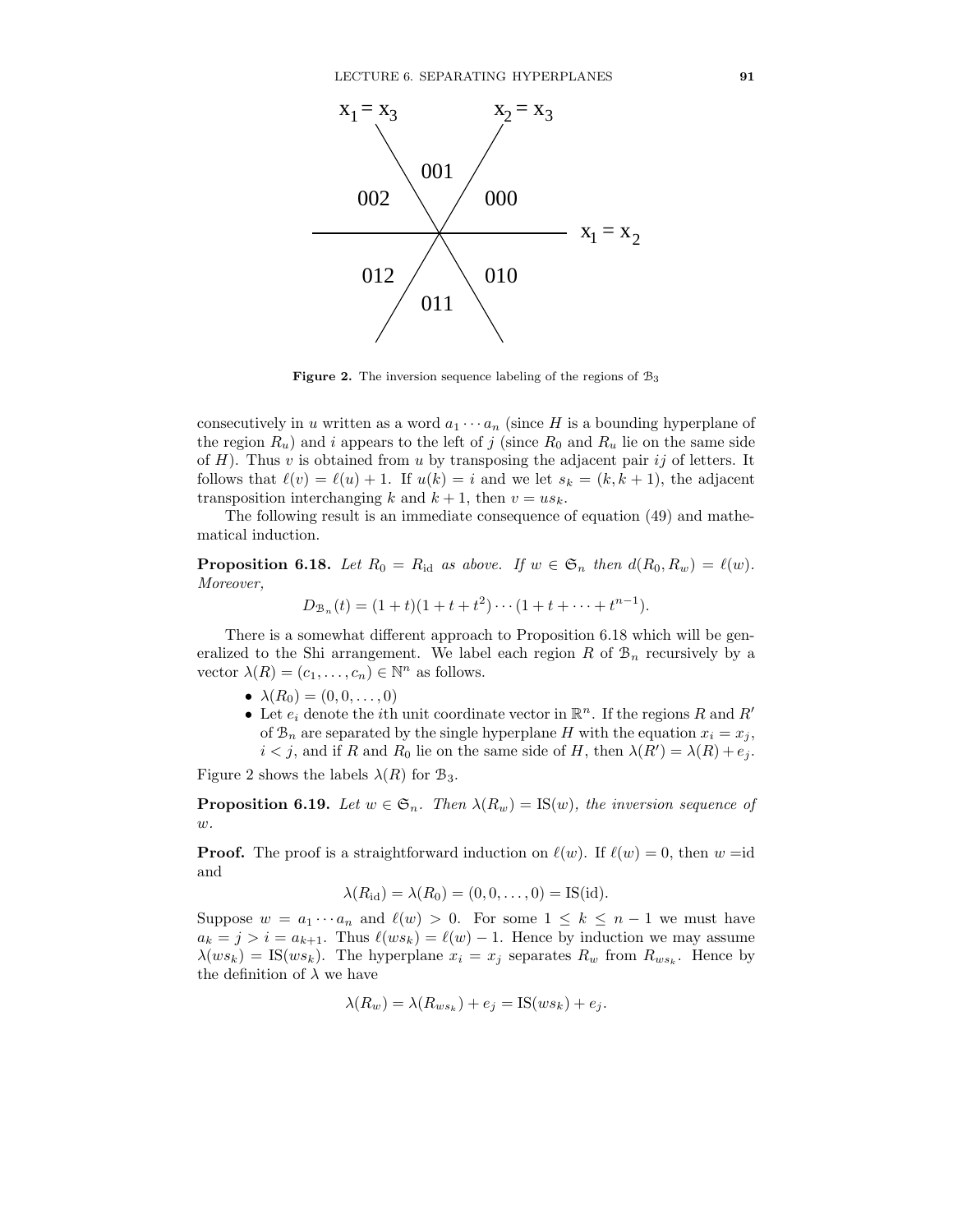By the definition of the inversion sequence we have  $IS(ws_k)+e_j=IS(w)$ , and the  $\Box$ 

NOTE. The weak order  $W_{\mathcal{B}_n}$  of the braid arrangement is an interesting poset, usually called the weak order or weak Bruhat order on  $\mathfrak{S}_n$ . For instance [14][17][30], the number of maximal chains of  $W_{\mathcal{B}_n}$  is given by

$$
\frac{\binom{n}{2}!}{1^{n-1}3^{n-2}5^{n-3}\cdots(2n-3)}.
$$

For additional properties of  $W_{\mathcal{B}_n}$ , see [5].

# 6.2. Parking functions and tree inversions

Some beautiful enumerative combinatorics is associated with the distance enumerator of the Shi arrangement  $S_n$  (for a suitable choice of  $R_0$ ). The fundamental combinatorial object needed for this purpose is a parking function.

**Definition 6.15.** Let  $n \in \mathbb{P}$ . A parking function of length n is a sequence  $(a_1, \ldots, a_n) \in \mathbb{Z}^n$  whose increasing rearrangment  $b_1 \leq b_2 \leq \cdots \leq b_n$  satisfies  $1 \leq b_i \leq i$  for  $1 \leq i \leq n$ . Equivalently, the sequence  $(b_1 - 1, \ldots, b_n - 1)$  is the inversion sequence of some permutation  $w \in \mathfrak{S}_n$ .

The parking functions of length at most 3 are given as follows:

1 11 12 21 111 112 121 211 113 131 311 122 <sup>212</sup> <sup>221</sup> <sup>123</sup> <sup>132</sup> <sup>213</sup> <sup>231</sup> <sup>312</sup> <sup>321</sup> .

The term "parking function"  $[21, \S6]$  arises from the following scenario. A oneway street has parking spaces labelled  $1, 2, \ldots, n$  in that order. There are n cars  $C_1, \ldots, C_n$  which enter the street one at a time and try to park. Each car  $C_i$  has a preferred space  $a_i \in [n]$ . When it is  $C_i$ 's turn to look for a space, it immediately drives to space  $a_i$  and then parks in the first available space. For instance, if  $(a_1, a_2, a_3, a_4) = (2, 1, 2, 3)$ , then  $C_1$  parks in space 2, then  $C_2$  parks in space 1, then  $C_3$  goes to space 2 (which is occupied) parks in space 3 (the next available), and finally  $C_4$  goes to space 3 and parks in space 4. On the other hand, if  $(a_1, a_2, a_3, a_4) = (3, 1, 4, 3)$ , then  $C_4$  is unable to park, since its preferred space 3 and all subsequent spaces are already occupied. It is not hard to show (Exercise 3) that all the cars can park if and only if  $(a_1, \ldots, a_n)$  is a parking function.

A basic question concerning parking functions (to be refined in Theorem 6.22) is their enumeration. The next result was first proved by Konheim and Weiss [21,  $\S6$ ; we give an elegant proof due to Pollak (described in [26][16, p. 13]).

**Proposition 6.20.** The number of parking functions of length n is  $(n+1)^{n-1}$ .

**Proof.** Arrange  $n+1$  (rather than n) parking spaces in a circle, labelled  $1, \ldots, n+1$ in counterclockwise order. We still have n cars  $C_1, \ldots, C_n$  with preferred spaces  $(a_1, \ldots, a_n)$ , but now we can have  $1 \leq a_i \leq n+1$  (rather than  $1 \leq a_i \leq n$ ). Each car enters the circle one at a time at their preferred space and then drives counterclockwise until encountering an empty space, in which case the car parks there. Note the following:

- All the cars can always park, since they drive in a circle and will always find an empty space.
- After all cars have parked there will be one empty space.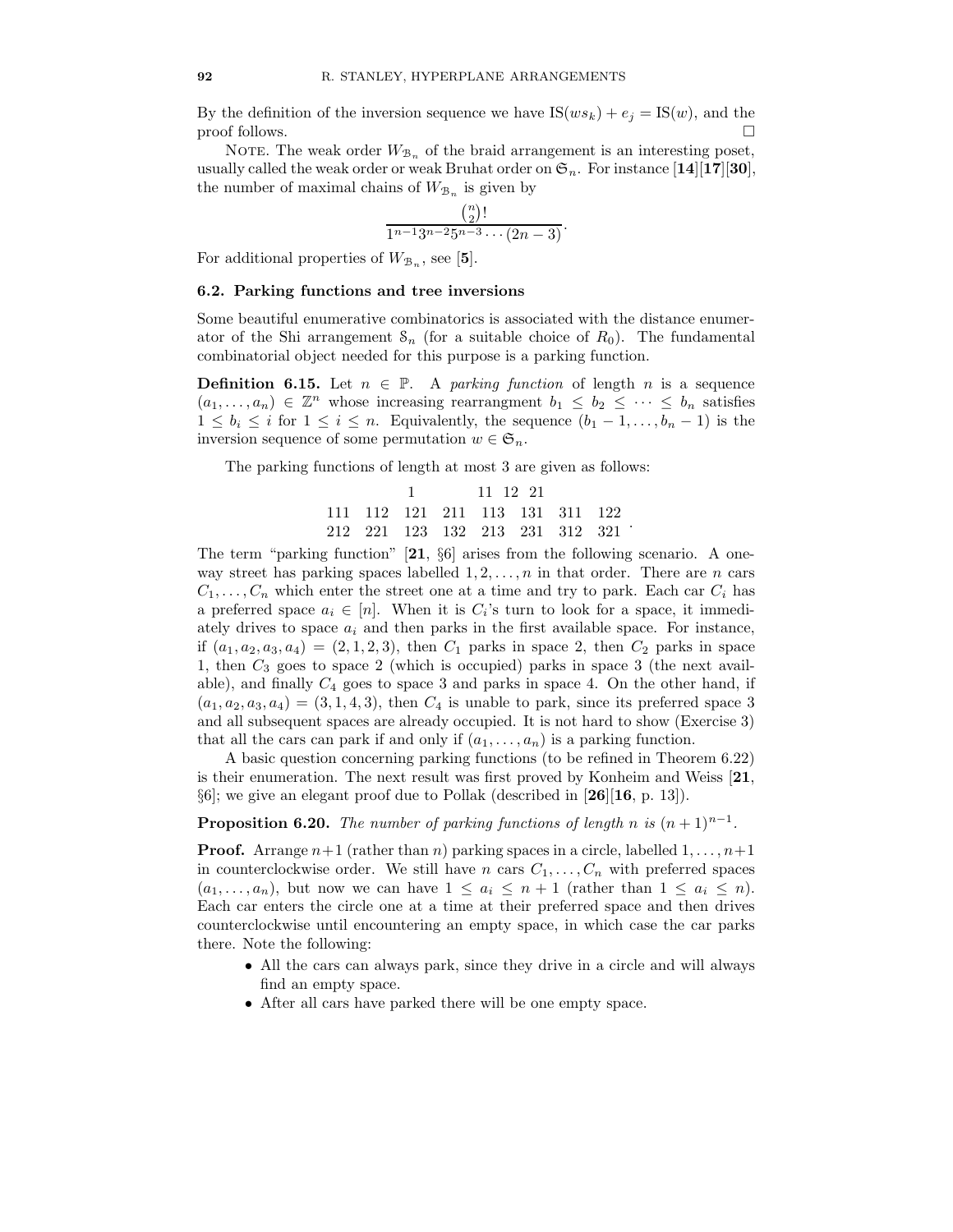

Figure 3. A rooted forest on [12]

- The sequence  $(a_1, \ldots, a_n)$  is a parking function if and only if the empty space after all the cars have parked is  $n + 1$ .
- If the preference sequence  $(a_1, \ldots, a_n)$  produces the empty space i at the end, then the sequence  $(a_1 + k, \ldots, a_n + k)$  (taking entries modulo  $n+1$  so they always lie in the set  $[n+1]$  produces the empty space  $i + k$  (modulo  $n+1$ ).

It follows that exactly one of the sequences  $(a_1 + k, \ldots, a_n + k)$  (modulo  $n + 1$ ), where  $1 \le k \le n+1$ , is a parking function. There are  $(n+1)^n$  sequences  $(a_1, \ldots, a_n)$ <br>in all, so exactly  $(n+1)^n/(n+1) = (n+1)^{n-1}$  are parking functions. in all, so exactly  $(n + 1)^n/(n + 1) = (n + 1)^{n-1}$  are parking functions.

Many readers will have recognized that the number  $(n+1)^{n-1}$  is closely related to the enumeration of trees. Indeed, there is an intimate connection between trees and parking functions. We therefore now present some background material on trees. A tree on  $[n]$  is a connected graph without cycles on the vertex set  $[n]$ . A rooted tree is a pair  $(T, i)$ , where T is a tree and i is a vertex of T, called the root. We draw trees in the standard computer science manner with the root at the top and all edges emanating downwards. A *forest* on  $[n]$  is a graph F on the vertex set [n] for which every (connected) component is a tree. Equivalently, F has no cycles. A rooted forest (also called a planted forest) is a forest for which every component has a root, i.e., for each tree T of the forest select a vertex  $i<sub>T</sub>$  of T to be the root of T. A standard result in enumerative combinatorics (e.g., [32, Prop. 5.3.2]) states that the number of rooted forests on [n] is  $(n+1)^{n-1}$ .

An inversion of a rooted forest F on  $[n]$  is a pair  $(i, j)$  of vertices such that  $i < j$ and j appears on the (unique) path from  $i$  to the root of the tree in which  $i$  occurs. Write  $inv(F)$  for the number of inversions of F. For instance, the rooted forest F of Figure 3 has the inversions  $(6, 7), (1, 7), (5, 7), (1, 5),$  and  $(2, 4),$  so  $inv(F) = 5$ .

Define the *inversion enumerator*  $I_n(t)$  of rooted forests on [n] by

$$
I_n(t) = \sum_F t^{\text{inv}(F)},
$$

where F ranges over all rooted forests on  $[n]$ . Figure 4 shows the 16 rooted forests on [3] with their number of inversions written underneath, from which it follows that

$$
I_3(t) = 6 + 6t + 3t^2 + t^3.
$$

We collect below the three main results on  $I_n(t)$ . They are theorems in "pure" enumeration and have no direct connection with arrangements. The first result, due to Mallows and Riordan [23], gives a remarkable connection with connected graphs.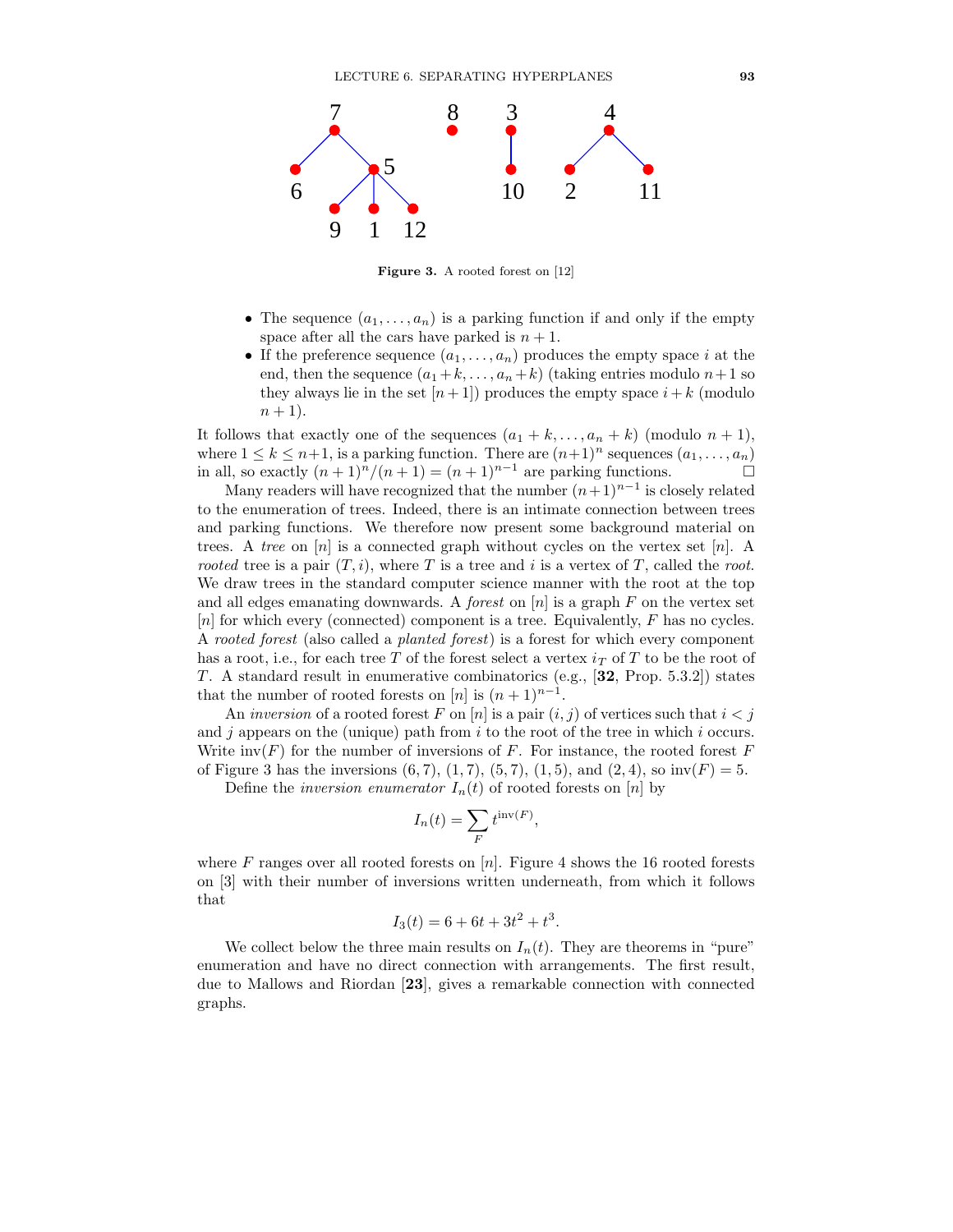

Figure 4. The 16 rooted forests on [3] and their number of inversions

Theorem 6.21. We have

$$
I_n(1+t) = \sum_G t^{e(G)-n},
$$

where G ranges over all connected (simple) graphs on the vertex set  $[0, n] = \{0, 1, \ldots, n\}$ and  $e(G)$  denotes the number of edges of  $G$ .

For instance,

$$
I_3(1+t) = 16 + 15t + 6t^2 + t^3.
$$

Thus, for instance, there are 15 connected graphs on [0, 3] with four edges. Three of these are 4-cycles and twelve consist of a triangle with an incident edge. The enumeration of connected graphs is well-understood [32, Exam. 5.2.1]. In particular, if

$$
C_n(t) = \sum_G t^{e(G)},
$$

where G ranges over all connected (simple) graphs on  $[n]$ , then

(50) 
$$
\sum_{n\geq 0} C_n(t) \frac{x^n}{n!} = \log \sum_{n\geq 1} (1+t)^{\binom{n}{2}} \frac{x^n}{n!}.
$$

Thus Theorem 6.21 "determines"  $I_n(t)$ . There is an alternative way to state this result that doesn't involve the logarithm function.

Corollary 6.13. We have

(51) 
$$
\sum_{n\geq 0} I_n(t)(t-1)^n \frac{x^n}{n!} = \frac{\sum_{n\geq 0} t^{\binom{n+1}{2}} \frac{x^n}{n!}}{\sum_{n\geq 0} t^{\binom{n}{2}} \frac{x^n}{n!}}
$$

The third result, due to Kreweras [22], connects inversion enumerators with parking functions. Let  $PF_n$  denote the set of parking function of length n.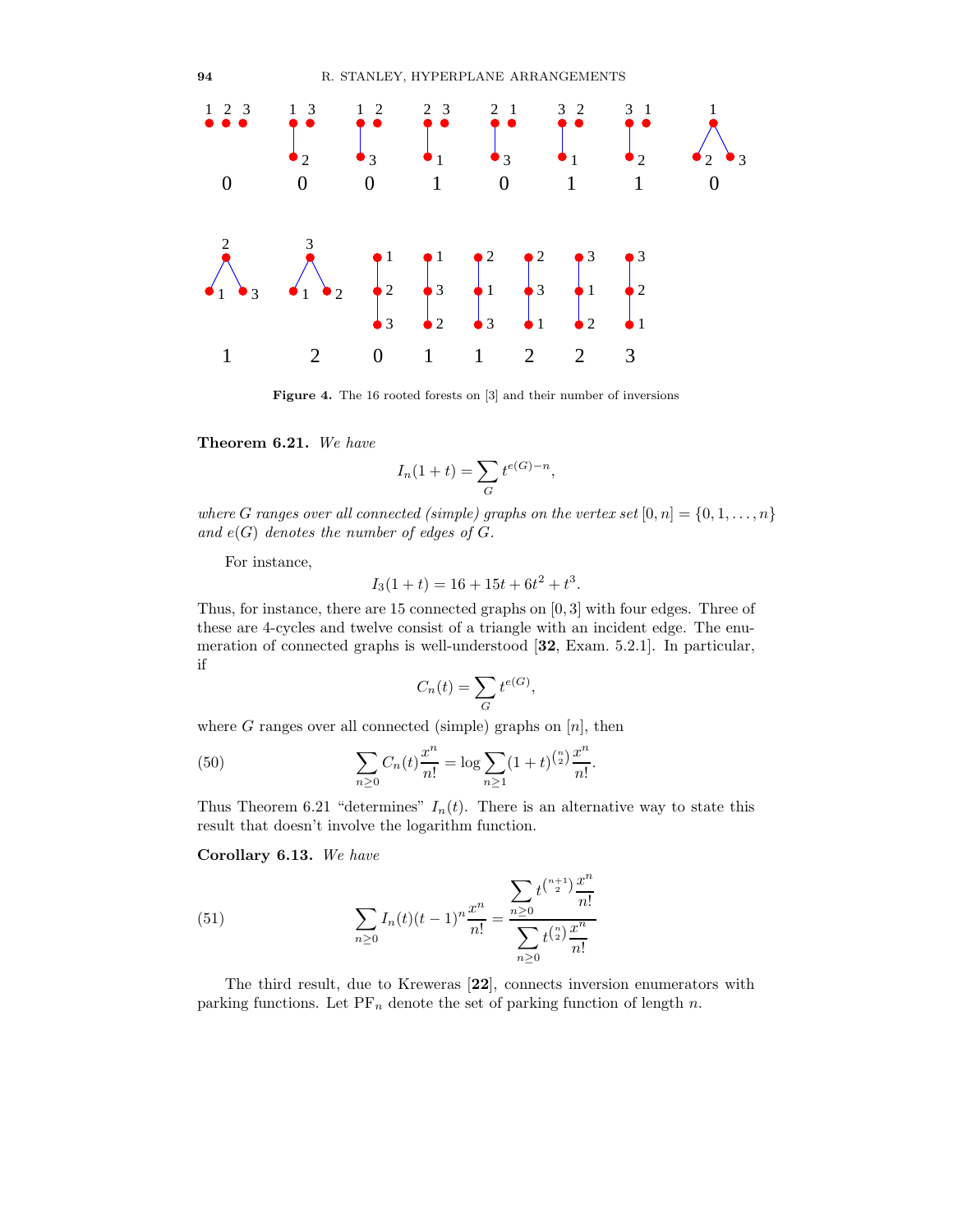Theorem 6.22. Let  $n \geq 1$ . Then

(52) 
$$
t^{\binom{n}{2}} I_n(1/t) = \sum_{(a_1,...,a_n) \in \text{PF}_n} t^{a_1 + \dots + a_n - n}.
$$

We now give proofs of Theorem 6.21, Corollary 6.13, and Theorem 6.22.

Proof of Theorem 6.21 (sketch). The following elegant proof is due to Gessel and Wang [18]. Let G be a connected graph on  $[0, n]$ . Start at vertex 0 and let T be the "depth-first spanning tree," i.e., move to the largest unvisited neighbor or else (if there is no unvisited neighbor) backtrack. The edges traversed when all vertices are visited are the edges of the spanning tree T. Remove the vertex 0 and root the trees that remain at the neighbors of 0. Denote this rooted forest by  $F_G$ .



Given a spanning forest  $F$  on  $[n]$ , what connected graphs  $G$  on  $[0, n]$  satisfy  $F = F_G$ ? The answer, whose straightforward verification we leave to the reader, is the following. Add the vertex 0 to  $F$  and connect it the roots of  $F$ , obtaining  $T$ . Clearly  $G$  consists of  $T$  with some added edges  $ij$ . The edge  $ij$  can be added to  $T$ if and only if the path from 0 to j contains i (or vice versa), and if  $i'$  is the next vertex after i on the path from i to j, then  $(j, i')$  is an inversion of F. Thus each inversion of F corresponds to a possible edge that can be added to  $T$ , and these edges can be added or not added independently. It follows that

$$
\sum_{G \,:\, F = F_G} t^{e(G)} = t^{e(T)} (1+t)^{\text{inv}(F)}
$$

$$
= t^n (1+t)^{\text{inv}(F)}.
$$

Summing on all rooted forests  $F$  on  $[n]$  gives

$$
\sum_{G} t^{e(G)} = t^n \sum_{F} (1+t)^{\text{inv}(F)}
$$
  
= 
$$
t^n I_n (1+t),
$$

where G ranges over all connected graphs on  $[0, n]$ .

Proof of Corollary 6.13. By equation (50) and Theorem 6.21 we have

$$
\sum_{n\geq 0} t^{n-1} I_{n-1}(1+t) \frac{x^n}{n!} = \log \sum_{n\geq 0} (1+t)^{\binom{n}{2}} \frac{x^n}{n!}.
$$

Substituting  $t-1$  for t gives

$$
\sum_{n\geq 0} (t-1)^{n-1} I_{n-1}(t) \frac{x^n}{n!} = \log \sum_{n\geq 0} t^{\binom{n}{2}} \frac{x^n}{n!}.
$$

Now differentiate both sides with respect to x to obtain equation (51).  $\Box$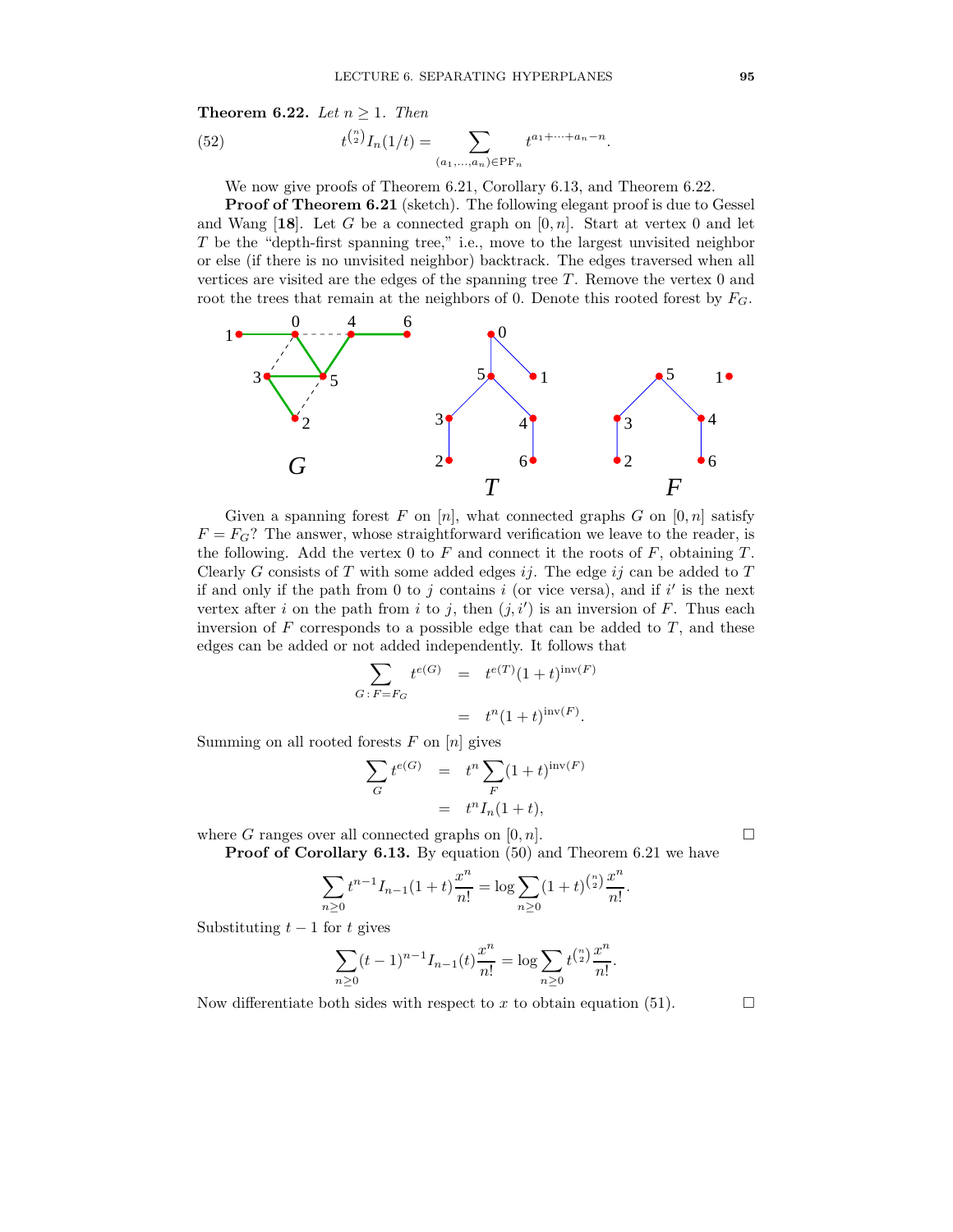Proof of Theorem 6.22. Let

$$
J_n(t) = \sum_{(a_1,...,a_n) \in \text{PF}_n} t^{\binom{n}{2} - \sum (a_i - 1)}
$$
  
= 
$$
\sum_{(a_1,...,a_n) \in \text{PF}_n} t^{\binom{n+1}{2} - \sum a_i}.
$$

 $Claim #1:$ 

(53) 
$$
J_{n+1}(t) = \sum_{i=0}^{n} {n \choose i} (1+t+t^2 + \dots + t^i) J_i(t) J_{n-i}(t).
$$

*Proof of claim.* Choose  $0 \leq i \leq n$ , and let S be an *i*-element subset of [n]. Choose also  $\alpha \in \mathrm{PF}_i$ ,  $\beta \in \mathrm{PF}_{n-i}$ , and  $0 \leq j \leq i$ . Form a vector  $\gamma = (\gamma_1, \ldots, \gamma_{n+1})$  by placing  $\alpha$  at the positions indexed by S, placing  $(\beta_1 + i + 1, \ldots, \beta_{n-i} + i + 1)$  at the positions indexed by  $[n] - S$ , and placing  $j + 1$  at position  $n + 1$ . For instance, suppose  $n = 7$ ,  $i = 3$ ,  $S = \{2, 3, 6\}$ ,  $\alpha = (1, 2, 1)$ ,  $\beta = (2, 1, 4, 2)$ , and  $j = 1$ . Then  $\gamma = (6, 1, 2, 5, 8, 1, 6, 2) \in \text{PF}_8$ . It is easy to check that in general  $\gamma \in \text{PF}_{n+1}$ . Note that

$$
\sum_{k=1}^{n+1} \gamma_k = \sum_{k=1}^i \alpha_k + \sum_{k=1}^{n-i} \beta_k + (n-i)(i+1) + j + 1,
$$

so

$$
\binom{n+2}{2} - \sum \gamma_k = \binom{i+1}{2} - \sum \alpha_k + \binom{n-i+1}{2} - \sum \beta_k + i - j.
$$

Equation (53) then follows if the map  $(i, S, \alpha, \beta, j) \mapsto \gamma$  is a bijection, i.e., given  $\gamma \in \mathrm{PF}_{n+1}$ , we can uniquely obtain  $(i, S, \alpha, \beta, j)$  so that  $(i, S, \alpha, \beta, j) \mapsto \gamma$ . Now given  $\gamma$ , note that  $i+1$  is the largest number that can replace  $\gamma_{n+1}$  so that we still have a parking function. Once  $i$  is determined, the rest of the argument is clear, proving the claim.

NOTE. Several bijections are known between the set of all rooted forests  $F$  on [n] (or rooted trees on [0, n]) and the set PF<sub>n</sub> of all parking functions  $(a_1, \ldots, a_n)$ of length n, but none of them have the property that  $inv(F) = a_1 + \cdots + a_n - n$ . Hence a direct bijective proof of Theorem 6.22 is not known. It would be interesting to find such a proof (Exercise 4).

Claim #2:

(54) 
$$
I_{n+1}(t) = \sum_{i=0}^{n} {n \choose i} (1+t+t^2 + \dots + t^i) I_i(t) I_{n-i}(t).
$$

*Proof of claim.* We give a proof due to G. Kreweras  $[22]$ . Let F be a rooted forest on  $S \subseteq [n]$ ,  $\#S = i$ , and let G be a rooted forest on  $S = [n] - S$ . Let  $u_1 < \cdots < u_i$ be the vertices of F, and set  $u_{i+1} = n + 1$ . Choose  $1 \leq j \leq i+1$ . For all  $m \geq j$ replace  $u_m$  by  $u_{m+1}$ . (If  $j = i + 1$ , then do nothing.) This gives a labelled forest  $F'$ on  $(S \cup \{n+1\}) - \{u_j\}$ . Let T' be the labelled tree obtained from F' by adjoining the root  $u_j$  and connecting it to the roots of  $F'$ . Keep G the same. We obtain a rooted forest H on  $[n+1]$  satisfying

$$
inv(H) = j - 1 + inv(F) + inv(G).
$$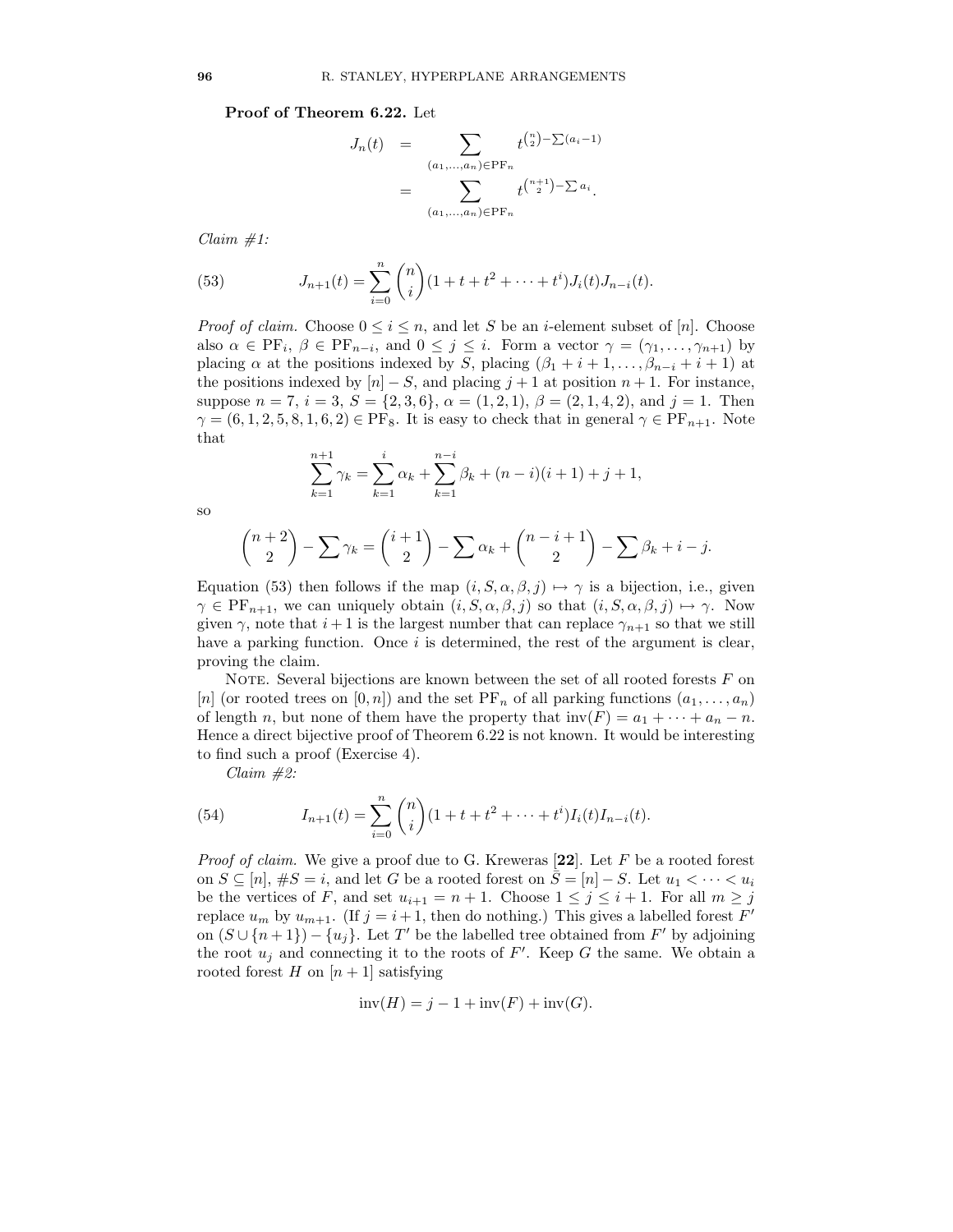

This process gives a bijection  $(S, F, G, j) \mapsto H$ , where  $S \subseteq [n]$ , F is a rooted forest on S, G is a rooted forest on  $\overline{S}$ ,  $1 \leq j \leq 1 + \#S$ , and H is a rooted forest on  $[n+1]$ . Hence

$$
\sum_{i=0}^{n} \sum_{\substack{S \subseteq [n] \\ \#S=i}} I_i(t)I_{n-i}(t)(1+t+\cdots+t^i) = I_{n+1}(t),
$$

and the claim follows.

The initial conditions  $I_0(t) = J_0(t) = 1$  agree, so by the two claims we have  $I_n(t) = J_n(t)$  for all  $n \ge 0$ . The proof of equation (52) follows by substituting  $1/t$  for t. for  $t$ .

## 6.3. The distance enumerator of the Shi arrangement

Recall that the Shi arrangement  $S_n$  is given by the defining polynomial

$$
Q_{\mathcal{S}_n} = \prod_{1 \le i < j \le n} (x_i - x_j)(x_i - x_j - 1).
$$

Let  $K = \mathbb{R}$ , and let  $R_0$  denote the region

(55) 
$$
x_1 > x_2 > \cdots > x_n > x_1 - 1,
$$

so  $x \in R_0$  if and only if  $0 \le x_i - x_j \le 1$  for all  $i < j$ . We define a labeling  $\lambda: \mathcal{R}(\mathcal{S}_n) \to \mathbb{N}^n$  of the regions of  $\mathcal{S}_n$  as follows.

- $\lambda(R_0) = (0, 0, \dots, 0)$
- If the regions R and R' of  $S_n$  are separated by the single hyperplane H with the equation  $x_i = x_j$ ,  $i < j$ , and if R and R<sub>0</sub> lie on the same side of H, then  $\lambda(R') = \lambda(R) + e_j$  (exactly as for the braid arrangement).
- If the regions R and R' of  $\mathcal{B}_n$  are separated by the single hyperplane H with the equation  $x_i = x_j + 1$ ,  $i < j$ , and if R and  $R_0$  lie on the same side of H, then  $\lambda(R') = \lambda(R) + e_i$ .

Note that the labeling  $\lambda$  is well-defined, since  $\lambda(R)$  depends only on sep $(R_0, R)$ . Figure 5 shows the labeling  $\lambda$  for the case  $n = 3$ .

**Theorem 6.23.** All labels  $\lambda(R)$ ,  $R \in \mathcal{R}(\mathcal{S}_n)$ , are distinct, and

$$
PF_n = \{(a_1 + 1, \dots, a_n + 1) : (a_1, \dots, a_n) = \lambda(R) \text{ for some } R \in \mathcal{R}(\mathcal{S}_n)\}.
$$

In other words, the labels  $\lambda(R)$  for  $R \in \mathcal{R}(\mathcal{S}_n)$  are obtained from the labels  $\lambda(R)$ for  $R \in \mathcal{R}(\mathcal{B}_n)$  by permuting coordinates in all possible ways. This remarkable fact seems much more difficult to prove than the corresponding result for  $\mathcal{B}_n$ , viz., the labels  $\lambda(R)$  for  $\mathcal{B}_n$  consist of the sequences  $(a_1, \ldots, a_n)$  with  $0 \le a_i \le i-1$  (an immediate consequence of Proposition 6.19 and Exercise 2.

**Proof of Theorem 6.23** (sketch). An *antichain*  $\mathfrak{I}$  of proper intervals of  $[n]$ is a collection of intervals  $[i, j] = \{i, i + 1, \ldots, j\}$  with  $1 \leq i < j \leq n$  such that if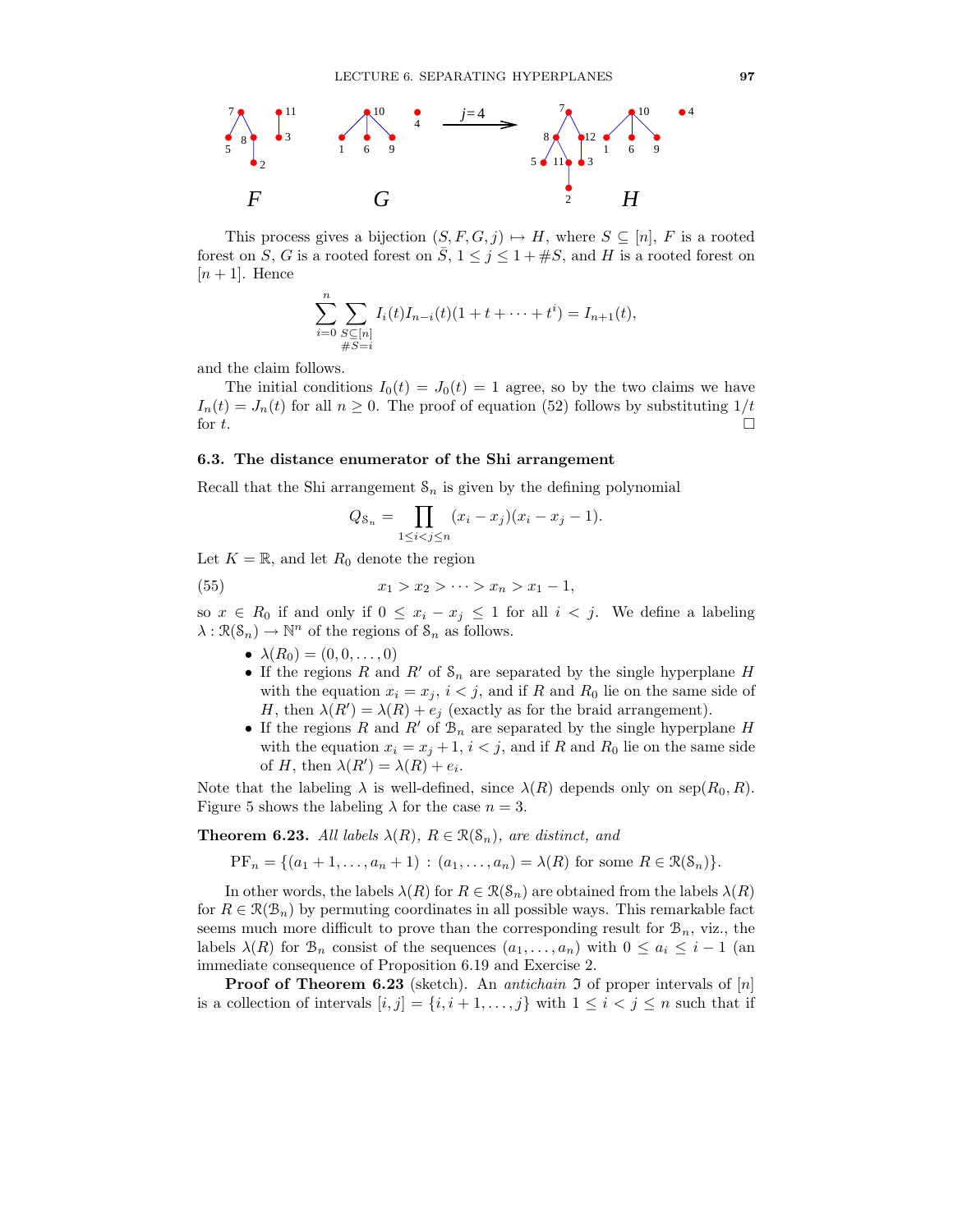

**Figure 5.** The labeling  $\lambda$  of the regions of  $S_3$ 

 $I, I' \in \mathfrak{I}$  and  $I \subseteq I'$ , then  $I = I'$ . For instance, there are five antichains of proper intervals of [3], namely (writing  $ij$  for  $[i, j]$ )

 $\emptyset$ ,  $\{12\}$ ,  $\{23\}$ ,  $\{12, 23\}$ ,  $\{13\}$ .

In general, the number of antichains of proper intervals of  $[n]$  is the Catalan number  $C_n$  (immediate from [32, Exer. 6.19(bbb]), though this fact is not relevant here.

Every region  $R \in \mathcal{R}(\mathcal{S}_n)$  corresponds bijectively to a pair  $(w, \mathfrak{I})$ , where  $w \in \mathfrak{S}_n$ and  $\Im$  is an antichain of proper intervals such that if  $[i, j] \in \Im$  then  $w(i) < w(j)$ . Namely, the pair  $(w, \mathfrak{I})$  corresponds to the region

$$
x_{w(1)} > x_{w(2)} > \cdots > x_{w(n)}
$$
  

$$
x_{w(r)} - x_{w(s)} < 1
$$
 if  $[r, s] \in \mathfrak{I}$ 

 $x_{w(r)} - x_{w(s)} > 1$  if  $r < s, w(r) < w(s)$ , and  $\exists [i, j] \in \mathfrak{I}$  such that  $i \leq r < s \leq j$ . We call  $(w, \mathfrak{I})$  a valid pair. Given a valid pair  $(w, \mathfrak{I})$  corresponding to a region R, write  $d(w, \mathfrak{I}) = d(R_0, R)$ . It is easy to see that

(56) 
$$
d(w, \mathfrak{I}) = \#\{(i, j) : i < j, w(i) > w(j)\} + \#\{(i, j) : i < j, w(i) < w(j), \text{ no } I \in \mathfrak{I} \text{ satisfies } i, j \in I\}.
$$

We say that the pair  $(i, j)$  is of type 1 if  $i < j$  and  $w(i) > w(j)$ , and is of type 2 if  $i < j$ ,  $w(i) < w(j)$ , and no  $I \in \mathfrak{I}$  satisfies  $i, j \in I$ . Thus  $d(w, \mathfrak{I})$  is the number of pairs  $(i, j)$  that are either of type 1 or type 2.

Example. Let  $w = 521769348$  and  $\mathfrak{I} = \{14, 27, 49\}$ . We can represent the pair  $(w, \mathfrak{I})$  by the diagram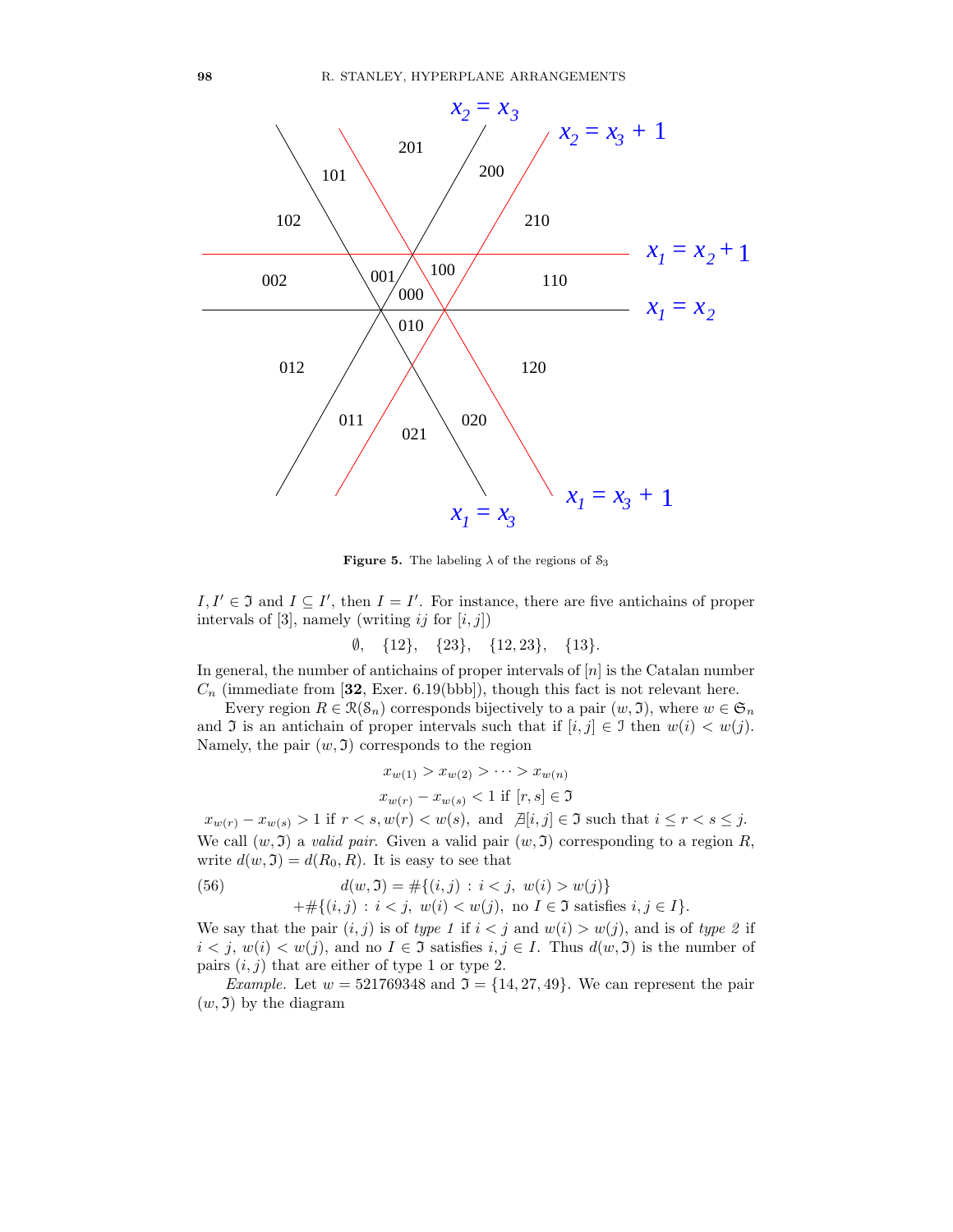

This corresponds to the region

 $x_5 > x_2 > x_1 > x_7 > x_6 > x_9 > x_3 > x_4 > x_8$  $x_5 - x_7 < 1, x_2 - x_3 < 1, x_7 - x_8 < 1.$ 

This region is separated from  $R_0$  by the hyperplanes

 $x_5 = x_2, x_5 = x_1, \ldots (13 \text{ in all})$ 

$$
x_5 = x_6 + 1, x_5 = x_9 + 1, \dots (7 \text{ in all}).
$$

Let  $\lambda(w, \mathfrak{I}, w(i))$  be the number of integers j such that  $(i, j)$  is either of type 1 or type 2. Thus

$$
\lambda(R)=(\lambda(w,\mathfrak{I},1),\ldots,\lambda(w,\mathfrak{I},n)).
$$

For the example above we have  $\lambda(R) = (2, 3, 0, 0, 7, 2, 3, 0, 3)$ . For instance, the entry  $\lambda(w, \mathfrak{I}, 5) = 7$  corresponds to the seven pairs 12, 13, 17, 18 (type 1) and 15, 16, 19 (type 2).

Clearly  $\lambda(R) + (1, 1, \ldots, 1) \in \text{PF}_n$ , since  $\lambda(w, \mathfrak{I}, w(i)) \leq n - i$  (the number of elements to the right of  $w(i)$  in w).

**Key lemma.** Let X be an r-element subset of [n], and let  $v = v_1 \cdots v_r$  be a permutation of X. Let  $\mathfrak J$  be an antichain of proper intervals  $[a, b]$ , where  $v_a < v_b$ . Suppose that the pair  $(i, j)$  is either of type 1 or type 2. Then

$$
\lambda(v, \mathfrak{J}, v_i) > \lambda(v, \mathfrak{J}, v_j).
$$

The proof of this lemma is straightforward and is left to the reader. For the example above, writing  $\lambda(R) = (\lambda_1, \ldots, \lambda_9) = (5, 2, 1, 7, 6, 9, 3, 4, 8)$ , the above lemma implies that

(a)  $\lambda_5 > \lambda_2$ ,  $\lambda_5 > \lambda_1$ ,  $\lambda_5 > \lambda_3$ ,  $\lambda_5 > \lambda_4$ ,  $\lambda_2 > \lambda_1$ ,  $\lambda_7 > \lambda_6$ ,  $\lambda_7 > \lambda_3$ ,  $\lambda_7 > \lambda_4$ ,  $\lambda_6 > \lambda_3$ ,  $\lambda_6 > \lambda_4$ ,  $\lambda_9 > \lambda_3$ ,  $\lambda_9 > \lambda_4$ ,  $\lambda_9 > \lambda_8$ 

(b)  $\lambda_5 > \lambda_6$ ,  $\lambda_5 > \lambda_9$ ,  $\lambda_5 > \lambda_8$ ,  $\lambda_2 > \lambda_4$ ,  $\lambda_2 > \lambda_8$ ,  $\lambda_1 > \lambda_4$ ,  $\lambda_1 > \lambda_8$ .

The crux of the proof of Theorem 6.23 is to show that given  $\alpha + (1, 1, \ldots, 1) \in$  $PF_n$ , there is a unique region  $R \in \mathcal{R}(\mathcal{S}_n)$  satisfying  $\lambda(R) = \alpha$ . We will illustrate the construction of R from  $\alpha$  with the example  $\alpha = (2, 3, 0, 0, 7, 2, 3, 0, 3)$ . We build up the pair  $(w, \mathfrak{I})$  representing R one step at a time. First let v be the permutation of  $[n]$  obtained from "standardizing"  $\alpha$  from right-to-left. This means replacing the 0's in  $\alpha$  with  $1, 2, \ldots, m_1$  from right-to-left, then replacing the 1's in  $\alpha$  with  $m_1 + 1, m_1 + 2, \ldots, m_2$  from right-to-left, etc. Let  $v^{-1} = (t_1, \ldots, t_n)$ . For our example, we have

| $\alpha = 230072303$         |  |  |  |  |  |
|------------------------------|--|--|--|--|--|
| $v = 583294716$ .            |  |  |  |  |  |
| $v^{-1}$ = 8 4 3 6 1 9 7 2 5 |  |  |  |  |  |

Next we insert  $t_1, \ldots, t_n$  from left-to-right into w. From  $\alpha$  we can read off where  $t_i$ is inserted. After inserting  $t_i$ , we also record which of the positions of the elements so far inserted belong to some interval  $I \in \mathfrak{I}$ . We can also determine from  $\alpha$  the unique way to do this. The best way to understand this insertion technique is to practice with some examples. Figure 6 illustrates the steps in the insertion process for our current example. These steps are explained as follows.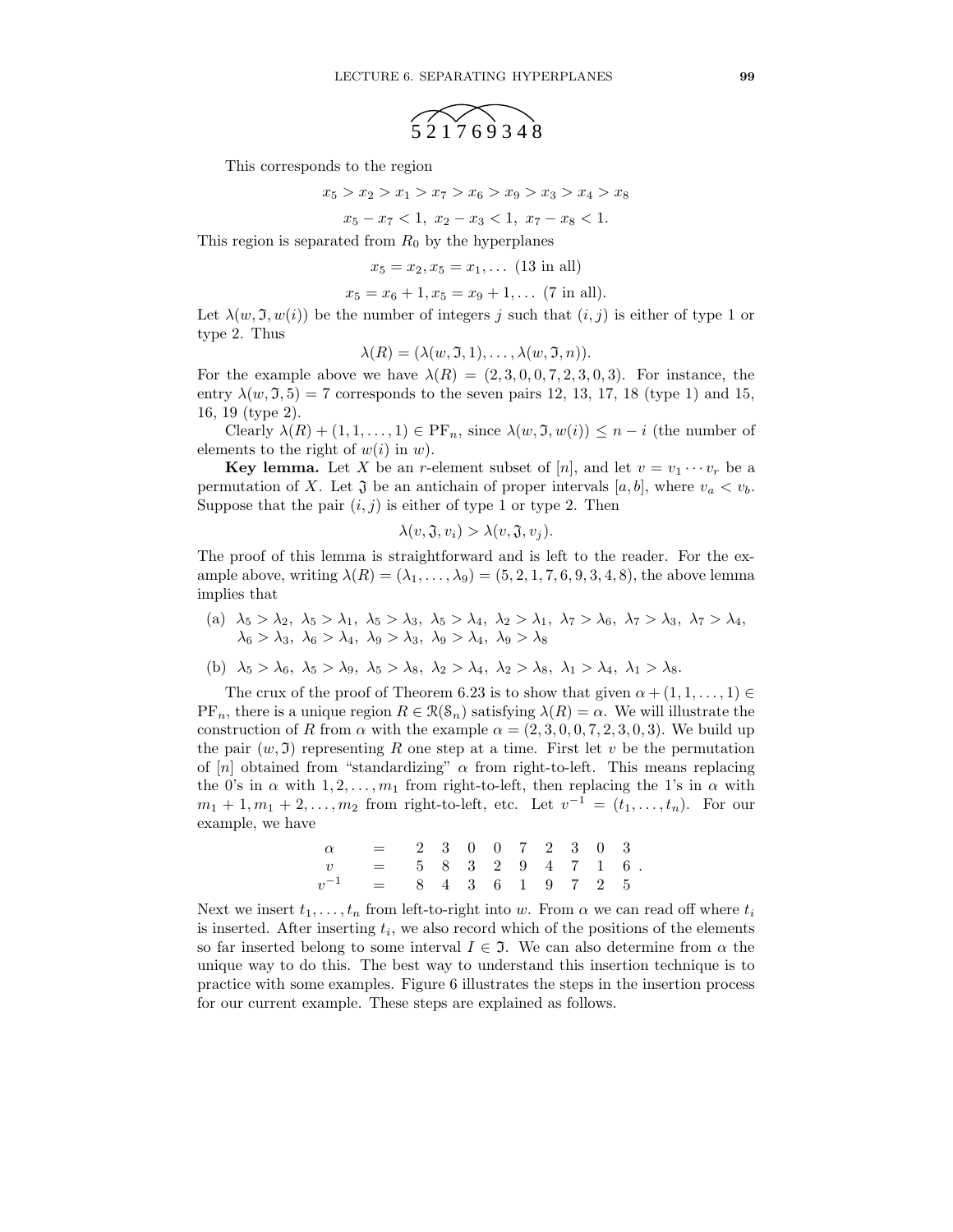

**Figure 6.** Constructing a valid pair  $(w, 0)$  from the parking function  $\alpha = (2, 3, 0, 0, 7, 2, 3, 0, 3)$ 

- (1) First insert 8.
- (2) Insert 4. Since  $\alpha_8 = 0$ , 4 appears to the left of 8, so we have the partial permutation 48. We now must decide whether the positions of 4 and 8 belong to some interval  $I \in \mathfrak{I}$ . (In other words, in the pictorial representation of  $(w, \mathfrak{I})$ , will 4 and 8 lie under some arc?) By the first term on the right-hand side of (56), we would have  $\alpha_4 \geq 1$  if there were no such I. Since  $\alpha_4 = 0$ , we obtain the second row of Figure 6.
- (3) Insert 3. As in the previous step, we obtain 348 with a single arc over all three terms.
- (4) Insert 6. Suppose we inserted it after the 3, obtaining 3648, with a single arc over all four terms (since 3 and 8 have already been determined to lie under a single arc). We have  $\alpha_6 = 2$ , but the contribution so far (of 3648) with an arc over all four terms) to  $\alpha_6$  is 1. Thus later we must insert some j to the right of 6 so that the pair  $(6, j)$  is of type 1 or type 2. By the lemma, we would have  $\lambda(w, \mathfrak{I}, 6) > \lambda(w, \mathfrak{I}, j)$ , contradicting that we are inserting elements in order of increasing  $\alpha_i$ 's. Similarly 3468 and 3486 are excluded, so 6 must be inserted at the left, yielding 6348. If the arc over 4,6,8 is not extended to 6, then we would have  $\alpha_6 \geq 3$ . Hence we obtain the fourth row of Figure 6.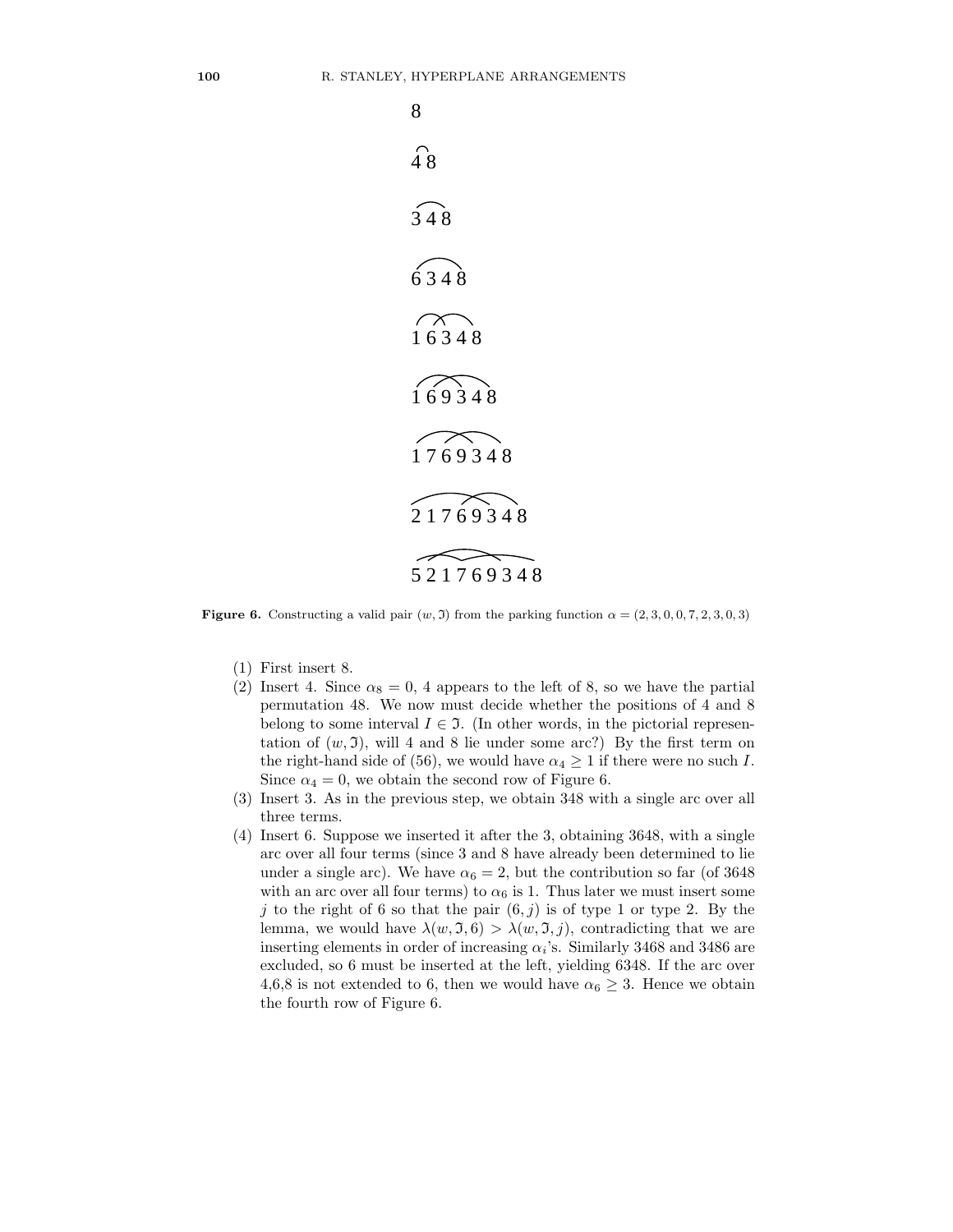- (5) Insert 1. Using the lemma we obtain 16348. Since  $\alpha_1 = 2$ , there is an arc over 1 and two other elements to the right to 1. This gives the fifth row of Figure 6.
- (6) Insert 9. Placing 9 before 1 or 6 yields  $\alpha_9 \geq 4$ , contradicting  $\alpha_9 = 3$ . Placing 9 after 3,4, or 8 is excluded by the lemma. Hence we get the sixth row of Figure 6.
- (7) Insert 7. Placing 7 at the beginning yields four terms  $j < 7$  appearing to the right of 7, giving  $\alpha_7 \geq 4$ , a contradiction. Placing 7 after 6,9,3,4,8 will violate the lemma, so we get the partial permutation 1769348. In order that  $\alpha_7 = 3$ , we must have 7 and 8 appearing under the same arc. Hence the arc from 6 to 8 must be extended to 7, yielding row seven of Figure 6.
- (8) Insert 2 and 5. By now we hope it is clear that there is always a unique way to proceed.

The uniqueness of the above procedure shows that the map from the regions R of  $\mathcal{S}_n$  (or the valid pairs  $(w, \mathfrak{I})$  that index the regions) to parking functions  $\alpha$ is injective. Since the number of valid pairs and number of parking functions are both  $(n + 1)^{n-1}$ , the map is bijective, completing the (sketched) proof. In fact, it's not hard to show surjectivity directly, i.e., that the above procedure produces a valid pair  $(w, 3)$  for any parking function, circumventing the need to know that  $r(\mathcal{S}_n) = \# \mathrm{PF}_n$  in advance.

**Corollary 6.14.** The distance enumerator of  $S_n$  is given by

(57) 
$$
D_{s_n}(t) = \sum_{(a_1,...,a_n) \in \text{PF}_n} t^{a_1 + \dots + a_n - n}.
$$

**Proof.** It is immediate from the definition of the labeling  $\lambda : \mathcal{R}(\mathcal{S}_n) \to \mathbb{N}^n$  that if  $\lambda(R) = (a_1, \ldots, a_n)$ , then  $d(R_0, R) = a_1 + \cdots + a_n$ . Now use Theorem 6.23.  $\Box$ NOTE. An alternative proof of Corollary  $6.14$  is given by Athanasiadis [3].

## 6.4. The distance enumerator of a supersolvable arrangement

The goal of this section is a formula for the distance enumerator of a supersolvable (central) arrangement with respect to a "canonical" base region  $R_0$ . The proof will be by induction, based on the following lemma of Björner, Edelman, and Ziegler [8].

Lemma 6.7. Every central arrangement of rank 2 is supersolvable. A central arrangement A of rank  $d \geq 3$  is supersolvable if and only if  $A = A_0 \cup A_1$  (disjoint union), where  $A_0$  is supersolvable of rank  $d-1$  (so  $A_1 \neq \emptyset$ ) and for all  $H', H'' \in A_1$ with  $H' \neq H''$ , there exists  $H \in \mathcal{A}_0$  such that  $H' \cap H'' \subseteq H$ .

**Proof.** Every geometric lattice of rank 2 is modular, hence supersolvable, so let  $A$ be supersolvable of rank  $d \geq 3$ . Let  $\hat{0} = x_0 \leq x_1 \leq \cdots \leq x_{d-1} \leq x_d = \hat{1}$  be a modular maximal chain in  $L_A$ . Define

$$
\mathcal{A}_0 = \mathcal{A}_{x_{d-1}} = \{H \in \mathcal{A} : x_{d-1} \subseteq H\},\
$$

so  $L(\mathcal{A}_0) \cong [0, x_{d+1}]$ . Clearly  $\mathcal{A}_0$  is supersolvable of rank  $d-1$ . Let  $\mathcal{A}_1 = \mathcal{A} - \mathcal{A}_0$ . Let  $H', H'' \in \mathcal{A}_1, H' \neq H''$ . Since  $x_{d-1} \nsubseteq H'$  we have  $x_{d-1} \vee (H' \vee H'') = \hat{1}$  in  $L(\mathcal{A})$ . Now rk $(x_{d-1}) = d - 1$ , and rk $(H' \vee H'') = 2$  by semimodularity. Since  $x_{d-1}$ is modular we obtain

$$
rk(x_{d-1} \wedge (H' \vee H'')) = (d-1) + 2 - d = 1,
$$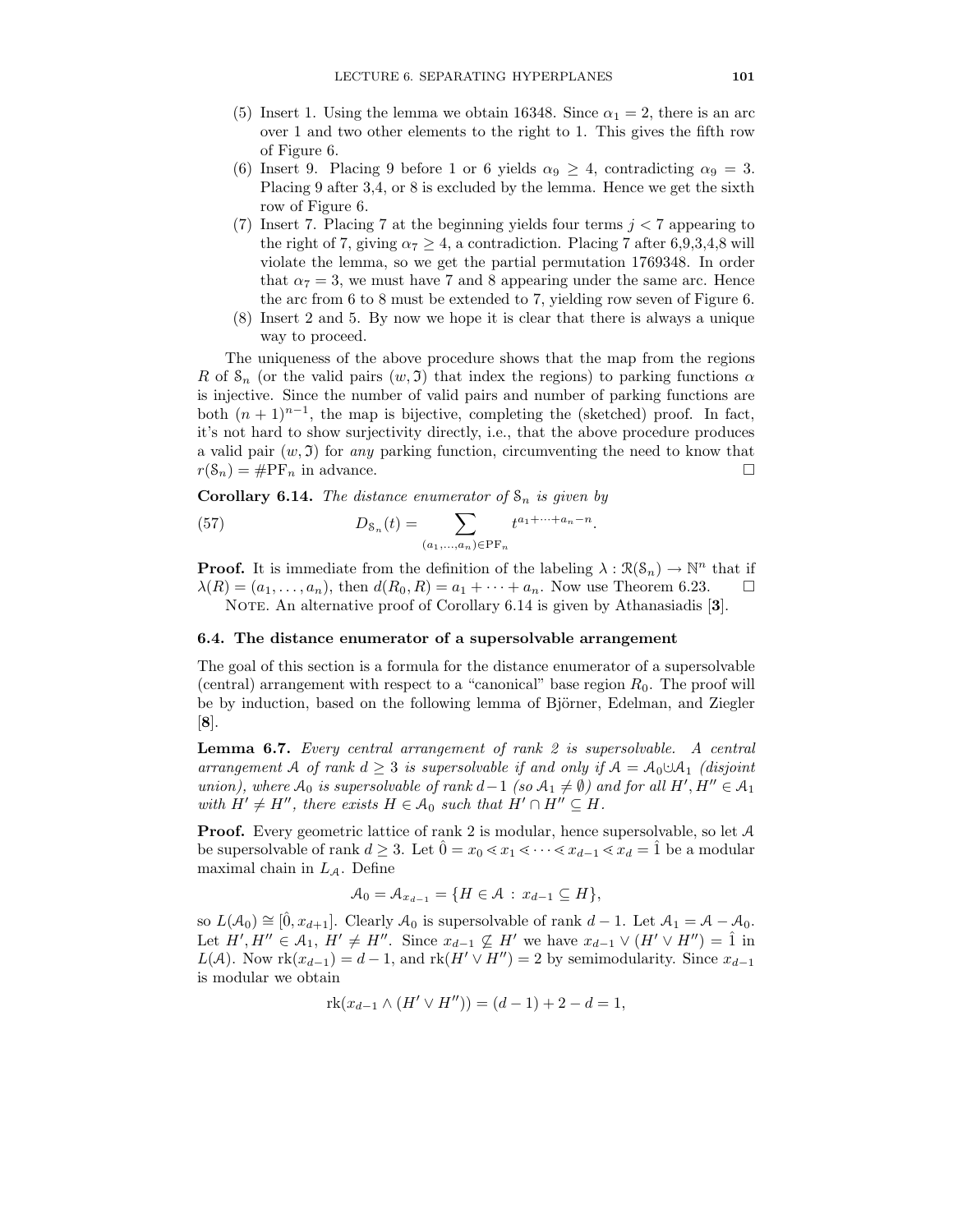i.e.,  $x_{d-1} \wedge (H' \vee H'') = H \in \mathcal{A}$ . Since  $H \leq x_{d-1}$  it follows that  $H \in \mathcal{A}_0$ . Moreover,  $H' \cap H'' \subseteq H$  since  $H \leq H' \vee H''$ . This proves the "only if" part of the lemma. The "if" part is straightforward and not needed here, so we omit the proof.  $\qquad \Box$ 

Given  $A_0 = A_{x_{d-1}}$  as above, define a map  $\pi : \mathcal{R}(A) \to \mathcal{R}(A_0)$  (the symbol  $\to$ denotes surjectivity) by  $\pi(R) = R'$  if  $R \subseteq R'$ . For  $R \in \mathcal{R}(A)$  let

$$
\mathcal{F}(R) = \{ R_1 \in \mathcal{R}(\mathcal{A}) : \pi(R) = \pi(R_1) \} = \pi^{-1}(\pi(R)).
$$

For example, let A be the arrangement



Let  $\mathcal{A}_0 = \{H\}$ . Then  $\mathcal{F}(1) = \{1, 2, 3\}$  and  $\mathcal{F}(5) = \{4, 5, 6\}$ .

Now let  $R' \in \mathcal{R}(\mathcal{A}_0)$ . By Lemma 6.7 no  $H', H'' \in \mathcal{A}$  can intersect inside  $R'$ . The illustration below is a projective diagram of a bad intersection. The solid lines define  $A_0$  and the dashed lines  $A_1$ .



Thus  $\pi^{-1}(R')$  must be arranged "linearly" in R', i.e., there is a straight line intersecting all  $R \in \pi^{-1}(R')$ .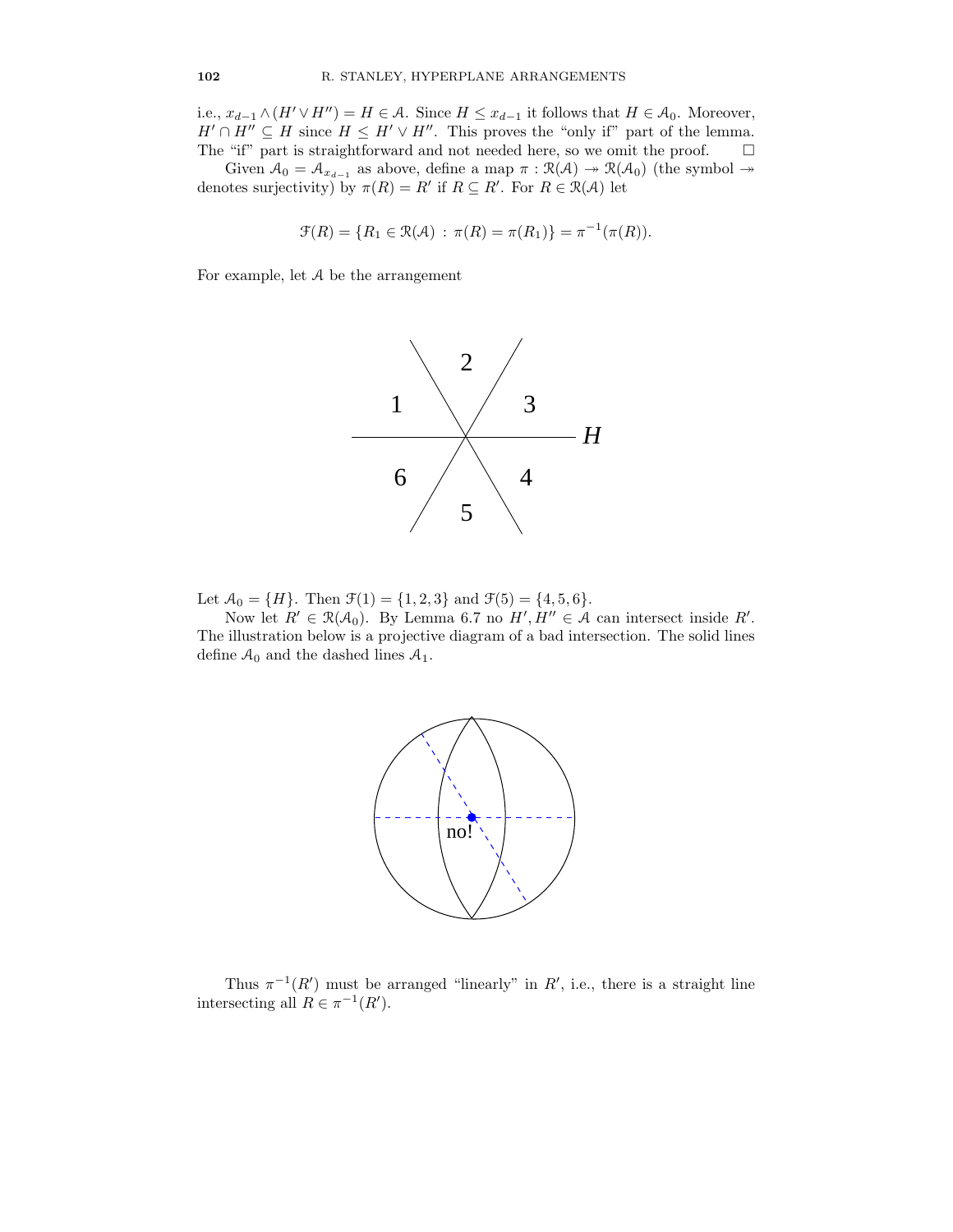

Since rank $(A)$  > rank $(A_0)$ , we have  $\#\pi^{-1}(R') > 1$  (for  $H \in \mathcal{A}$  does not bisect R' if and only if  $\text{rank}(\mathcal{A}_0 \cup H) = \text{rank}(\mathcal{A}_0)$ . Thus there are two distinct regions  $R_1, R_2 \in \pi^{-1}(R')$  that are endpoints of the "chain of regions."

Let  $e_d$  have the meaning of equation (34), i.e.,

$$
e_d = \#\{H \in \mathcal{A} : H \notin \mathcal{A}_0\} = \#\mathcal{A}_1.
$$

Then  $\pi^{-1}(R')$  is a chain of regions of length  $e_d$ , so  $\#\pi^{-1}(R') = 1 + e_d$ . We now come to the key definition of this subsection. The definition is recursive by rank, the base case being rank at most 2.

**Definition 6.16.** Let  $A$  be a real supersolvable central arrangement of rank  $d$ , and let  $A_0$  be a supersolvable subarrangement of rank  $d-1$  (which always exists by the definition of supersolvability). A region  $R_0 \in \mathcal{R}(\mathcal{A})$  is called *canonical* if either (1)  $d \leq 2$ , or else  $(2)$   $d \geq 3$ ,  $\pi(R_0) \in \mathcal{R}(\mathcal{A}_0)$  is canonical, and  $R_0$  is an endpoint of the chain  $\mathfrak{F}(R_0)$ .

Since every chain has two endpoints and a central arrangement of rank 1 has two (canonical) regions, it follows that there are at least  $2<sup>d</sup>$  canonical regions.

The main result on distance enumerators of supersolvable arrangements is the following, due to Björner, Edelman, and Ziegler [8, Thm. 6.11].

**Theorem 6.24.** Let A be a supersolvable central arrangement of rank d in  $\mathbb{R}^n$ . Let  $R_0 \in \mathcal{R}(\mathcal{A})$  be canonical, and suppose that

$$
\chi_{\mathcal{A}}(t) = (t - e_1)(t - e_2) \cdots (t - e_d)t^{n-d}.
$$

(There always exist such positive integers  $e_i$  by Corollary 4.9.) Then

$$
D_{A,R_0}(t) = \prod_{i=1}^d (1+t+t^2 + \cdots + t^{e_i}).
$$

**Proof.** Let  $W_A$  be the weak order on A with respect to  $R_0$ , i.e.,

$$
W_{\mathcal{A}} = \{ \text{sep}(R_0, R) : R \in \mathcal{R}(\mathcal{A}) \},
$$

ordered by inclusion. Thus  $W_A$  is graded with rank function given by  $rk(R)$  =  $d(R_0, R)$  and rank generating function

$$
\sum_{R \in W_{\mathcal{A}}} t^{\operatorname{rk}(R)} = D_{\mathcal{A}}(t).
$$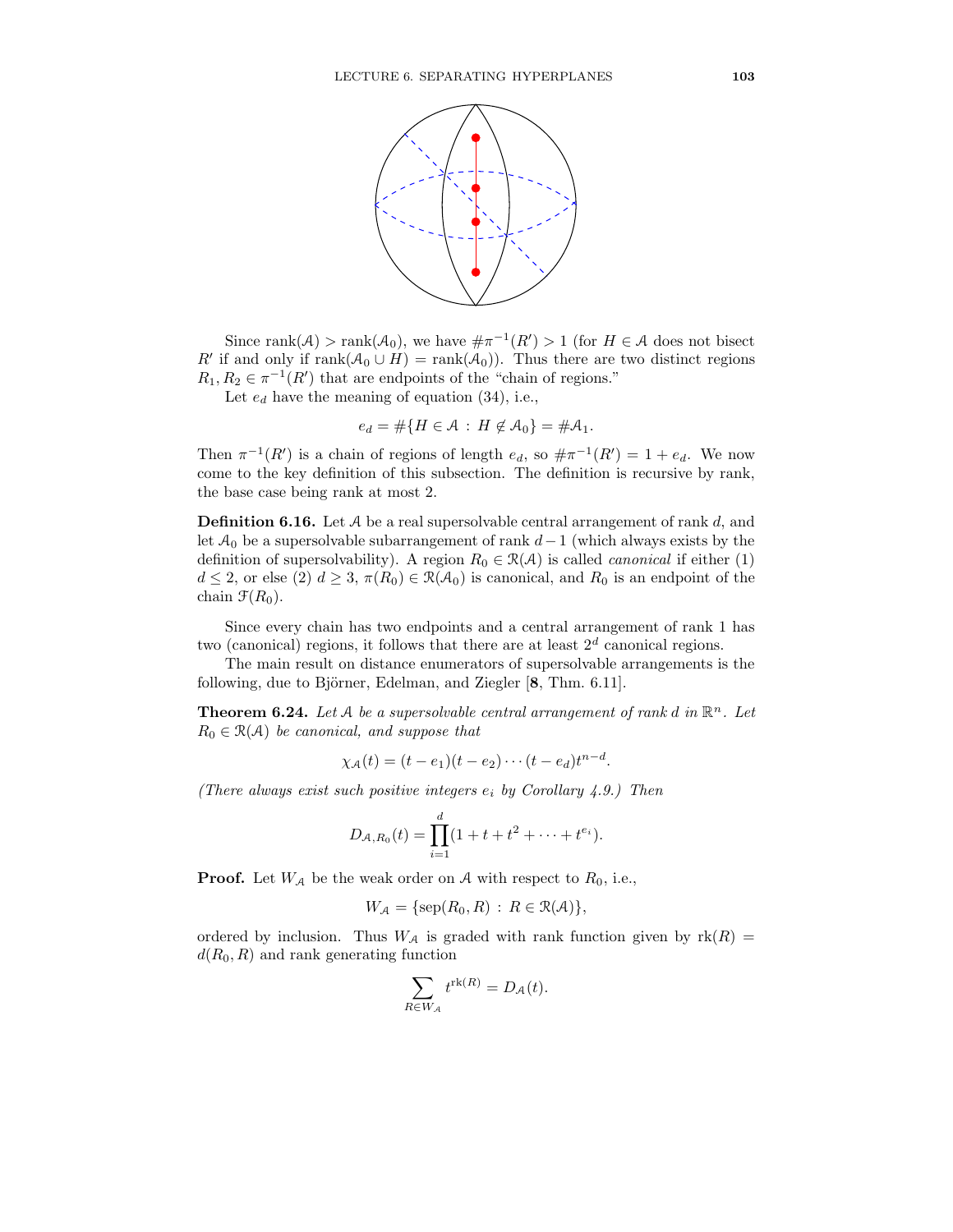Since  $R_0$  is canonical, for all  $R' \in \mathcal{R}(\mathcal{A}_0)$  we have that  $\pi^{-1}(R')$  is a chain of length  $e_d$ . Hence if  $R \in \mathcal{R}(\mathcal{A})$  and  $h(R)$  denotes the rank of R in the chain  $\mathcal{F}(R)$ , then

$$
d_{\mathcal{A}}(R_0, R) = d_{\mathcal{A}_0}(\pi(R)) + h(R).
$$

Therefore

$$
D_{\mathcal{A}}(t) = D_{\mathcal{A}_0}(t)(1 + t + \cdots + t^{e_d}),
$$

and the proof follows by induction.  $\Box$ 

NOTE. The following two results were also proved in  $[8]$ . We simply state them here without proof.

- If  $A$  is a real supersolvable central arrangement and  $R_0$  is canonical, then  $W_A$  is a lattice (Exercise 7).
- If A is any real central arrangement and  $W_A$  is a lattice, then  $R_0$  is simplicial (bounded by exactly  $rk(A)$  hyperplanes, the minimum possible). In other words, the closure  $\bar{R}_0$  is a simplex. As a partial converse, if *every* region R is simplicial, then  $W_A$  is a lattice (Exercise 8).

## 6.5. The Varchenko matrix

Let A be a real arrangement. For each  $H \in \mathcal{A}$  let  $a_H$  be an indeterminate. Define a matrix  $V = V(\mathcal{A})$  with rows and columns indexed by  $\mathcal{R}(\mathcal{A})$  by

$$
V_{RR'} = \prod_{H \in \text{sep}(R,R')} a_H.
$$

For instance, let A be given as follows:



 $V =$ 1 2 3 4 5 6 7  $1 \quad 1 \quad a_1 \quad a_1 a_2 \quad a_1 a_3 \quad a_3 \quad a_2 a_3 \quad a_1 a_2 a_3$  $2 \begin{array}{|l|c|c|c|c|} \hline a_1 &1 & a_2 & a_3 & a_1a_3 & a_1a_2a_3 & a_2a_3 \ \hline \end{array}$  $3 \begin{array}{|l} a_1a_2 \end{array}$  a<sub>2</sub>  $a_1$  a<sub>2</sub> $a_3$  a<sub>1</sub> $a_2a_3$  a<sub>1</sub> $a_3$  a<sub>3</sub>  $4 \begin{array}{|l} a_1a_3 \end{array}$  a<sub>3</sub> a<sub>2</sub>a<sub>3</sub> 1 a<sub>1</sub> a<sub>1</sub>a<sub>2</sub> a<sub>2</sub>  $5 \begin{array}{|l|} 5 & a_3 & a_1a_3 & a_1a_2a_3 & a_1 & 1 & a_2 & a_1a_2 \end{array}$  $6 \begin{array}{|l} 6 & a_2a_3 & a_a a_2a_3 & a_1a_3 & a_1a_2 & a_2 & 1 \end{array}$  a<sub>1</sub>  $7 \begin{array}{|l} a_1a_2a_3 \quad a_1a_3 \quad a_3 \quad a_2 \quad a_1a_2 \quad a_1 \quad 1 \end{array}$ 

The determinant of this matrix happens to be given by

$$
\det(V) = (1 - a_1^2)^3 (1 - a_2^2)^3 (1 - a_3^2)^3.
$$

Then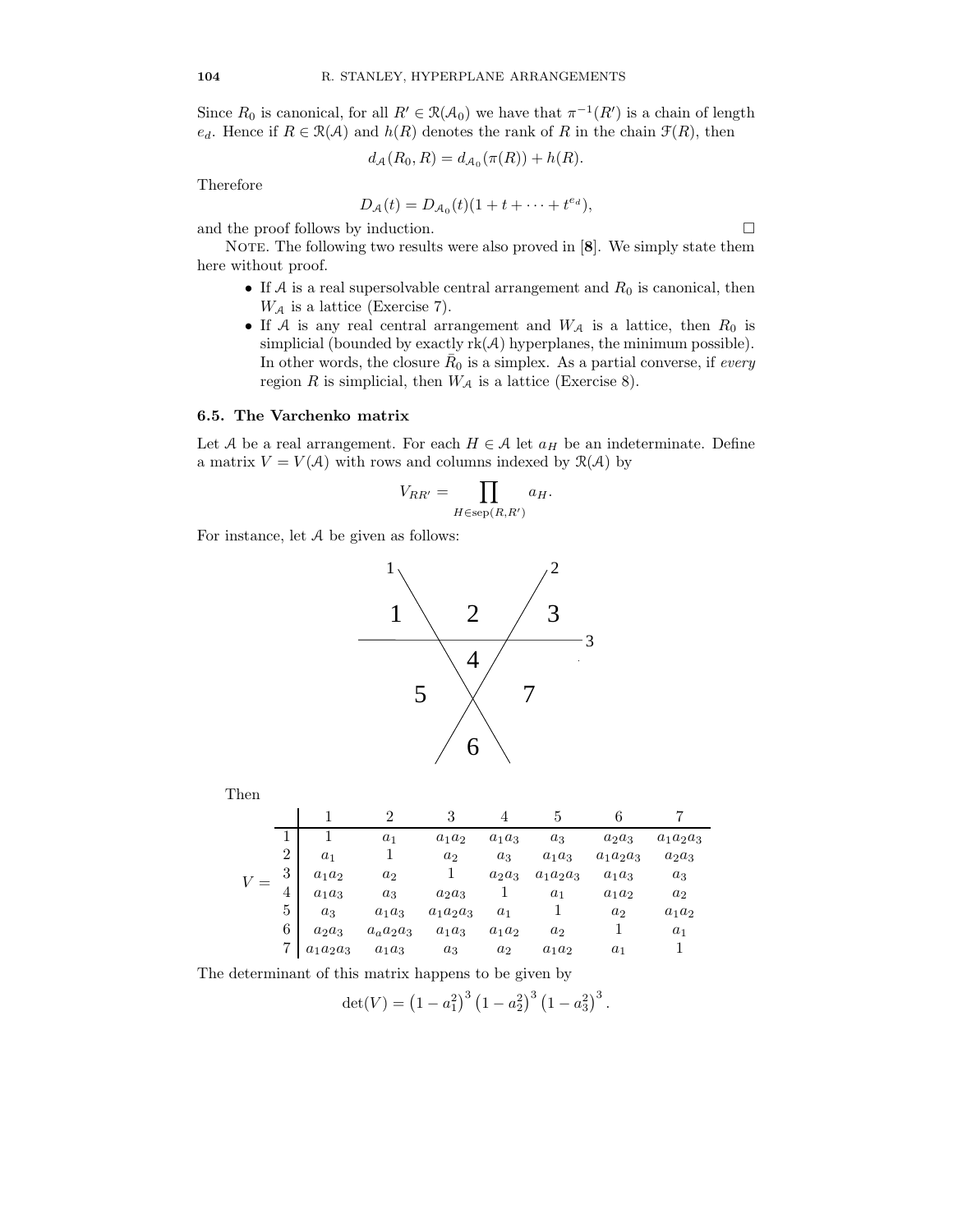In order to state the general result, define for  $x \in L(\mathcal{A})$ ,

$$
a_x = \prod_{H \supseteq x} a_H
$$
  
\n
$$
n(x) = r(A^x)
$$
  
\n
$$
p(x) = b(c^{-1}A_x) = \beta(A_x),
$$

where as usual  $\mathcal{A}^x = \{x \cap H \neq \emptyset : x \not\subseteq H\}$  and  $\mathcal{A}_x = \{H \in \mathcal{A} : H \supseteq x\}$ , and where  $c^{-1}$  denotes deconing and  $\beta$  is defined in Exercise 4.22. Thus

$$
n(x) = |\chi_{A^x}(-1)| = \sum_{y \ge x} |\mu(x, y)|
$$

$$
p(x) = |\chi'_{A_x}(1)|.
$$

Example 6.14. The arrangement of three lines illustrated above has two types of intersections (other than  $\hat{0}$ ): a line x and a point y. For a line x,  $A^x$  consists of two points on a line, so  $n(x) = r(A^x) = 3$ . Moreover,  $A_x$  consists of the single hyperplane x in  $\mathbb{R}^2$ , so  $c^{-1}A_x = \emptyset$  and  $p(x) = b(\emptyset) = 1$ . Hence we obtain the factor  $(1-a_x)^3$  in the determinant. On the other hand,  $\mathcal{A}^y = \emptyset$  so  $n(y) = r(\emptyset) = 1$ . Moreover,  $A_y$  consists of two intersecting lines in  $\mathbb{R}^2$ , with characteristic polynomial  $\chi_{A_y}(t) = (t-1)^2$ . Hence  $p(y) = |\chi'_{A_y}(1)| = 0$ . Equivalently,  $c^{-1}A_y$  consists of a single point on a line, so again  $p(y) = b(c^{-1}A_y) = 0$ . Thus y contributes a factor  $(1 - a_y^2)^0 = 1$  to  $\det(V)$ .

We can now state the remarkable result of Varchenko [37], generalized to "weighted matroids" by Brylawski and Varchenko [11].

Theorem 6.25. Let A be a real arrangement. Then

$$
\det V(\mathcal{A}) = \prod_{\hat{0} \neq x \in L(\mathcal{A})} (1 - a_x^2)^{n(x)p(x)}.
$$

Proof. Omitted.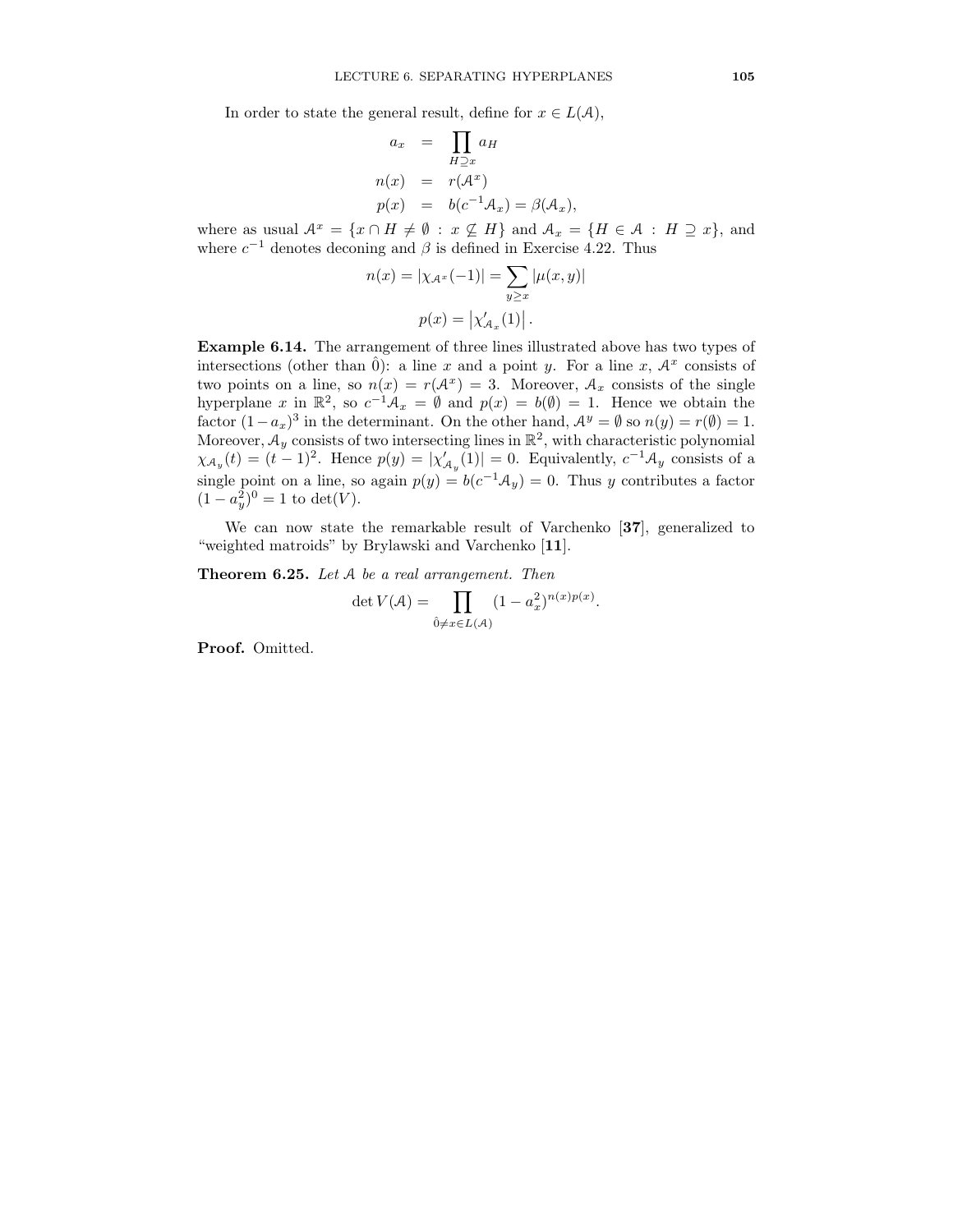## Exercises

- (1) Let A be a central arrangement in  $\mathbb{R}^n$  with distance enumerator  $D_{\mathcal{A}}(t)$  (with respect to some base region  $R_0$ ). Define a graph  $G_A$  on the vertex set  $\mathcal{R}(A)$ by putting an edge between R and R' if  $\#sep(R, R') = 1$  (i.e., R and R' are separated by a unique hyperplane).
	- (a) [2–] Show that  $G_A$  is a bipartite graph.
	- (b) [2] Show that if  $\#\mathcal{A}$  is odd, then  $D_{\mathcal{A}}(-1) = 0$ .
	- (c) [2] Show that if  $\#\mathcal{A}$  is even and  $r(\mathcal{A}) \equiv 2 \pmod{4}$ , then  $D_{\mathcal{A}}(-1) \equiv 2 \pmod{4}$ (so  $D_{\mathcal{A}}(-1) \neq 0$ ).
	- (d) [2] Give an example of (c), i.e., find A so that  $\#\mathcal{A}$  is even and  $r(\mathcal{A}) \equiv$ 2 (mod 4).
	- (e) [2] Show that (c) cannot hold if  $A$  is supersolvable. (It is *not* assumed that the base region  $R_0$  is canonical. Try to avoid the use of Section 6.4.)
	- (f) [2+] Show that if  $\#\mathcal{A}$  is even and  $r(\mathcal{A}) \equiv 0 \pmod{4}$ , then it is possible for  $D_{\mathcal{A}}(-1) = 0$  and for  $D_{\mathcal{A}}(-1) \neq 0$ . Can examples be found for rank(A)  $\leq 3$ ?
- (2) [2–] Show that a sequence  $(c_1, \ldots, c_n) \in \mathbb{N}^n$  is the inversion sequence of a permutation  $w \in \mathfrak{S}_n$  if and only if  $c_i \leq i - 1$  for  $1 \leq i \leq n$ .
- (3) [2] Show that all cars can park under the scenario following Definition 6.15 if and only if the sequence  $(a_1, \ldots, a_n)$  of preferred parking spaces is a parking function.
- (4) [5] Find a bijective proof of Theorem 6.22, i.e., find a bijection  $\varphi$  between the set of all rooted forests on  $[n]$  and the set  $PF_n$  of all parking functions of length *n* satisfying  $inv(F) = \binom{n+1}{2} - a_1 - \cdots - a_n$  when  $\varphi(F) = (a_1, \ldots, a_n)$ . NOTE. In principle a bijection  $\varphi$  can be obtained by carefully analyzing the proof of Theorem 6.22. However, this bijection will be of a messy recursive nature. A "nonrecursive" bijection would be greatly preferred.
- (5) [5] There is a natural two-variable refinement of the distance enumerator (57) of  $S_n$ . Given  $R \in \mathcal{R}(S_n)$ , define  $d_0(R_0, R)$  to be the number of hyperplanes  $x_i = x_j$  separating  $R_0$  from R, and  $d_1(R_0, R)$  to be the number of hyperplanes  $x_i = x_j + 1$  separating  $R_0$  from R. (Here  $R_0$  is given by (55) as usual.) Set

$$
D_n(q,t) = \sum_{R \in \mathcal{R}(\mathcal{S}_n)} q^{d_0(R_0,R)} t^{d_1(R_0,R)}.
$$

What can be said about the polynomial  $D_n(q,t)$ ? Can its coefficients be interpreted in a simple way in terms of tree or forest inversions? Are there formulas or recurrences for  $D_n(q,t)$  generalizing Theorem 6.21, Corollary 6.13, or equation (53)? The table below give the coefficients of  $q^i t^j$  in  $D_n(q, t)$  for  $2 \le n \le 4$ .

t\ <sup>q</sup> 0 1 0 1 1 1 1 t\ <sup>q</sup> 0 1 2 3 0 1 1 2 1 1 2 2 2 2 2 2 3 1 t\ <sup>q</sup> 0 1 2 3 4 5 6 0 1 1 2 3 3 3 1 1 3 3 6 7 6 3 2 5 5 8 9 5 3 6 7 9 6 4 5 6 5 5 3 3 6 1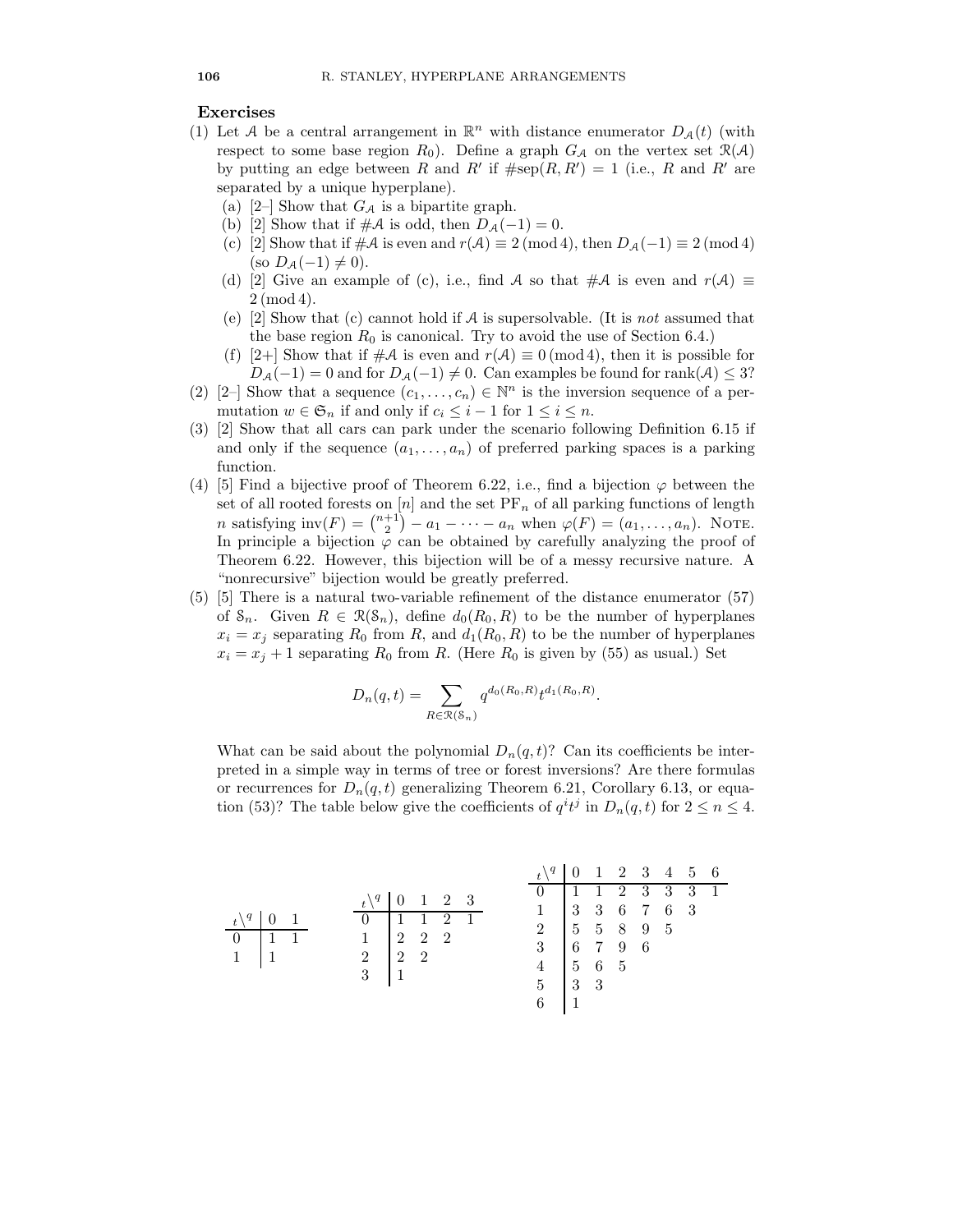Some entries of these table are easy to understand, e.g., the first and last entries in each row and column, but a simple way to compute the entire table is not known.

(6) [5–] Let  $\mathcal{G}_n$  denote the generic braid arrangement

 $x_i - x_j = a_{ij}, \ \ 1 \leq i < j \leq n,$ 

in  $\mathbb{R}^n$ . Can anything interesting be said about the distance enumerator  $D_{\mathcal{G}_n}(t)$ (which depends on the choice of base region  $R_0$  and possibly on the  $a_{ij}$ 's)? Generalize if possible to generic graphical arrangments, especially for supersolvable (or chordal) graphs.

- (7) [3–] Let A be a real supersolvable arrangement and  $R_0$  a canonical region of A. Show that the weak order  $W_A$  (with respect to  $R_0$ ) is a lattice.
- (8) (a)  $[2+]$  let A be a real central arrangement of rank d. Suppose that the weak order  $W_A$  (with respect to some region  $R_0 \in \mathcal{R}(A)$ ) is a lattice. Show that  $R_0$  is simplicial, i.e., bounded by exactly d hyperplanes.
	- (b) [3–] Let A be a real central arrangement. Show that if every region  $R \in$  $\mathcal{R}(\mathcal{A})$  is simplicial, then  $W_{\mathcal{A}}$  is a lattice.
- (9) (a) [2] Set each  $a_H = q$  in the Varchenko matrix V of an arrangement R in  $\mathbb{R}^n$ , obtaining a matrix  $V(q)$ . Let  $r = r(A)$ . The entries of  $V(q)$  belong to the principal ideal domain  $\mathbb{Q}[q]$ , so  $V(q)$  has a Smith normal form  $AV(q)B =$  $diag(p_1, \ldots, p_r)$ , where A, B are  $r \times r$  matrices whose entries belong to  $\mathbb{Q}[q]$ and whose determinants are nonzero elements of  $\mathbb{Q}$ , and where  $p_1, \ldots, p_r \in$  $\mathbb{Q}[q]$  such that  $p_i | p_{i+1}$  for  $1 \leq i \leq r-1$ . The Smith normal form is unique up to multiplication of the  $p_i$ 's by nonzero elements of  $\mathbb Q$ . For instance, if  $A = B_3$ , then

$$
AV(q)B = diag(1, q2 - 1, q2 - 1, q2 - 1, (q2 - 1)2, (q2 - 1)2(q4 + q2 + 1)).
$$

Show that each  $p_i$  is a polynomial in  $q^2$ .

(b) [3+] Let  $a_i$  be the number of j's for which  $(q^2 - 1)^i | p_j$  but  $(q^2 - 1)^{i+1} | p_j$ . Show that

$$
\chi_{\mathcal{A}}(t) = \sum_{i \ge 0} (-1)^{n-i} a_i q^{n-i}.
$$

(c) [5] What more can be said about the polynomials  $p_i$ ? By Theorem 6.25 they are products of cyclotomic polynomials, so one could begin by asking for the largest powers of  $q^2 + 1$  or  $q^4 + q^2 + 1$  dividing each  $p_i$ .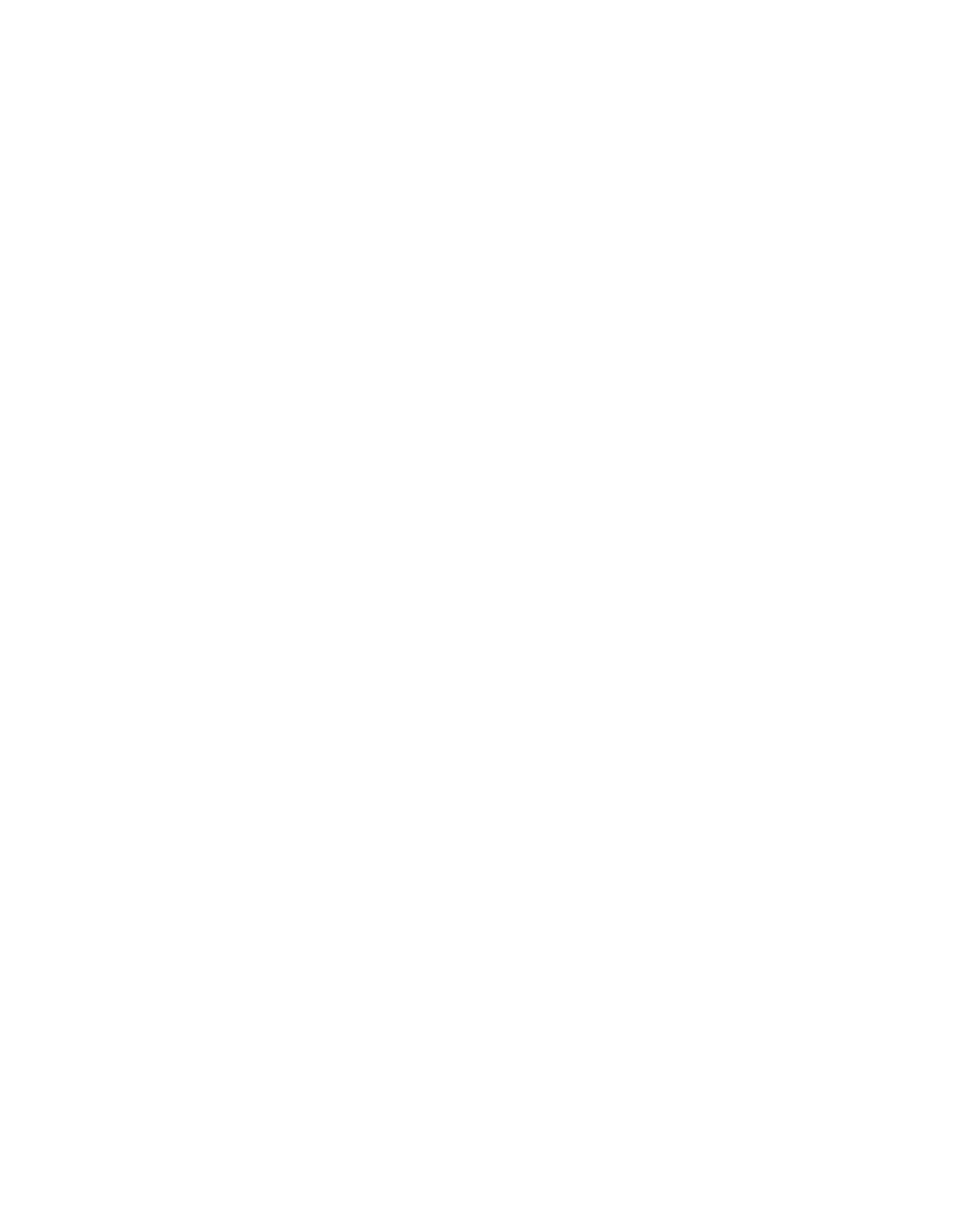## BIBLIOGRAPHY

- 1. C. A. Athanasiadis, Algebraic Combinatorics of Graph Spectra, Subspace Arrangements and Tutte Polynomials, Ph.D. thesis, MIT, 1996.
- 2. C. A. Athanasiadis, Characteristic polynomials of subspace arrangements and finite fields, Advances in Math. 122 (1996), 193–233.
- 3. C. A. Athanasiadis, A class of labeled posets and the Shi arrangement of hyperplanes, *J. Combinatorial Theory (A)* **80** (1997), 158-162.
- 4. H. Barcelo and E. Ihrig, Lattices of parabolic subgroups in connection with hyperplane arrangements, J. Algebraic Combinatorics 9 (1999), 5-24.
- 5. A. Björner, Orderings of Coxeter groups, in Combinatorics and algebra (Boulder, Colo., 1983), Contemp. Math. 34, American Mathematical Society, Providence, RI, 1984, pp. 175–195.
- 6. A. Björner and F. Brenti, *Combinatorics of Coxeter Groups*, to appear.
- 7. A. Björner, M. Las Vergnas, B. Sturmfels, N. White, and G. Ziegler, Oriented Matroids, second ed., Encyclopedia of Mathematics and Its Applications 46, Cambridge University Press, Cambridge, 1999.
- 8. A. Björner, P. Edelman, and G. Ziegler, Hyperplane arrangements with a lattice of regions, *Discrete Comput. Geom.* 5 (1990), 263-288.
- 9. A. Blass and B. Sagan, Characteristic and Ehrhart polynomials, J. Algebraic Combinatorics 7 (1998), 115–126.
- 10. N. Bourbaki, Groupes et algèbres de Lie, Éléments de Mathématique, Fasc. XXXIV, Hermann, Paris, 1968.
- 11. T. Brylawski and A. Varchenko, The determinant formula for a matroid bilinear form, Advances in Math.  $129$  (1997), 1–24.
- 12. J. L. Chandon, J. Lemaire, and J. Pouget, D´enombrement des quasi-ordres sur un ensemble fini, Math. Inform. Sci. Humaines 62 (1978), 61–80, 83.
- 13. H. Crapo and G.-C. Rota, On the Foundations of Combinatorial Theory: Combinatorial Geometries, preliminary edition, MIT Press, Cambridge, MA, 1970.
- 14. P. Edelman and C. Greene, Balanced tableaux, Advances in Math. 63 (1987), 42–99.
- 15. P. C. Fishburn, Interval Orders and Interval Graphs, Wiley-Interscience, New York, 1985.
- 16. D. Foata and J. Riordan, Mappings of acyclic and parking functions, Aequationes Math. 10 (1974), 10–22.